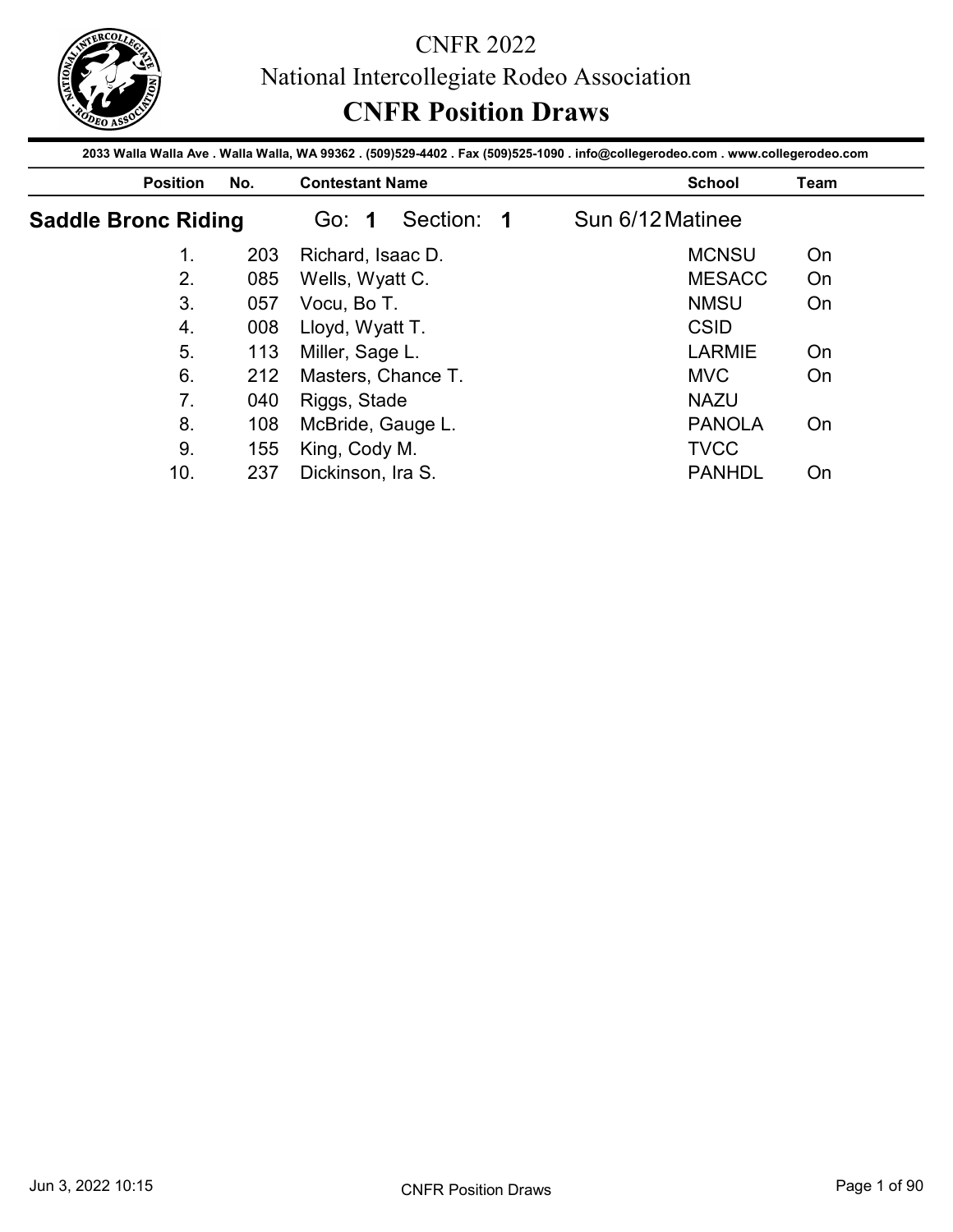

|                            |            | <b>CNFR Position Draws</b><br>2033 Walla Walla Ave . Walla Walla, WA 99362 . (509)529-4402 . Fax (509)525-1090 . info@collegerodeo.com . www.collegerodeo.com |                  |             |
|----------------------------|------------|---------------------------------------------------------------------------------------------------------------------------------------------------------------|------------------|-------------|
| <b>Position</b>            | No.        | <b>Contestant Name</b>                                                                                                                                        | <b>School</b>    | <b>Team</b> |
| <b>Saddle Bronc Riding</b> |            | Section: 2<br>Go: 1                                                                                                                                           | Sun 6/12 Matinee |             |
| 11.                        | 285        | Wells, Brody                                                                                                                                                  | <b>TARLET</b>    | On          |
| 12.                        | 194        | Hammons, Jarrod J.                                                                                                                                            | <b>HILL</b>      | On          |
|                            | 282        | Wilson, Cash M.                                                                                                                                               | <b>TARLET</b>    | On          |
| 13.                        |            |                                                                                                                                                               |                  |             |
| 14.                        | 255        |                                                                                                                                                               | <b>WTXC</b>      | On          |
| 15.                        | 200        | Brennan, Damian P.                                                                                                                                            | <b>MCNSU</b>     | On          |
| 16.                        | 004        | Sanford, Ryder L.                                                                                                                                             | <b>CSID</b>      | On          |
| 17.                        | 058        | Joyce, Nick M.                                                                                                                                                | <b>NMSU</b>      | On          |
| 18.                        |            | Harmon, Tate C.                                                                                                                                               | <b>MVC</b>       | On          |
| 19.                        | 216<br>240 | Pope, Ty C.<br>Price, Ean C.                                                                                                                                  | <b>PANHDL</b>    | On          |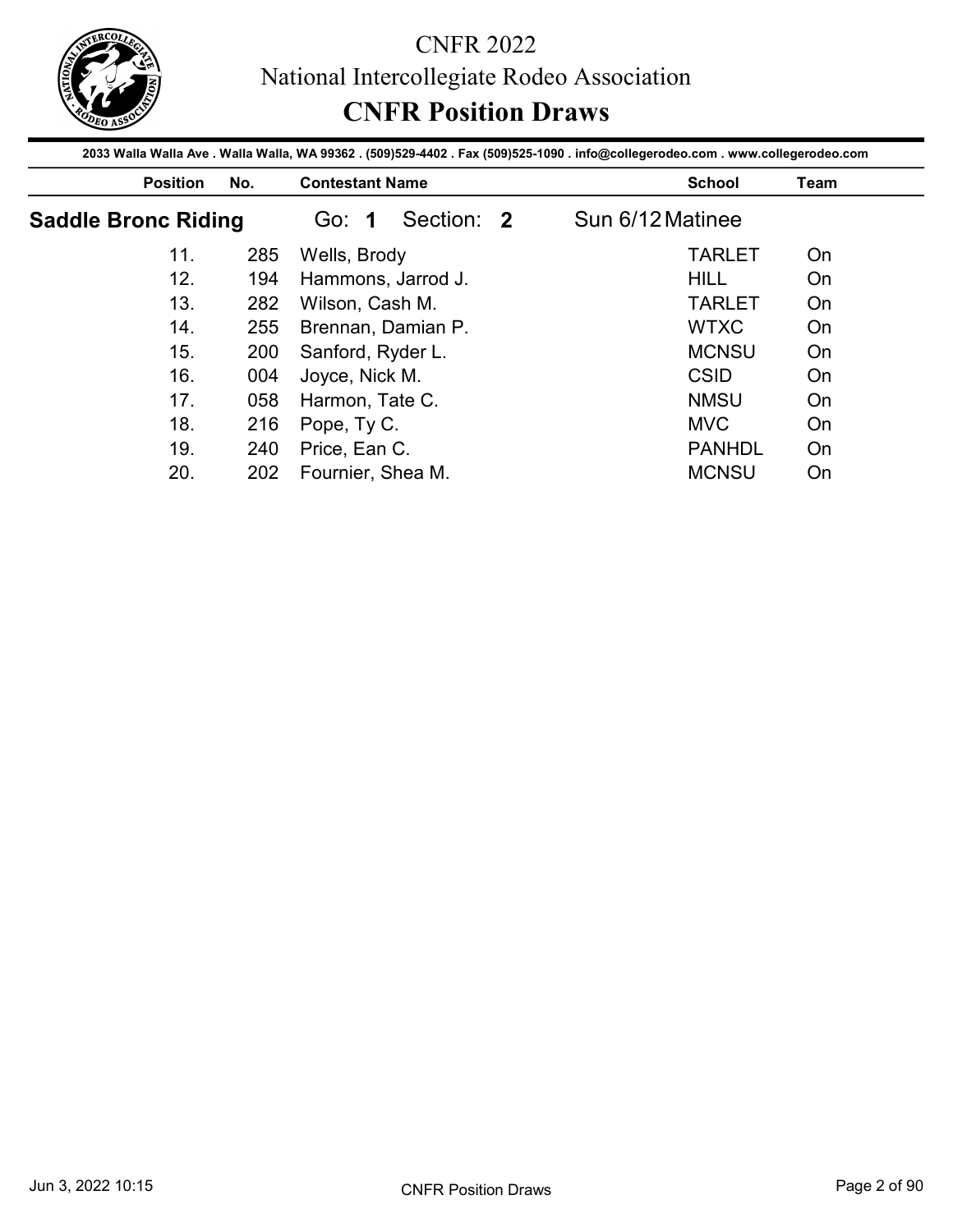

|                            |            | 2033 Walla Walla Ave . Walla Walla, WA 99362 . (509)529-4402 . Fax (509)525-1090 . info@collegerodeo.com . www.collegerodeo.com |                           |             |
|----------------------------|------------|---------------------------------------------------------------------------------------------------------------------------------|---------------------------|-------------|
| <b>Position</b>            | No.        | <b>Contestant Name</b>                                                                                                          | <b>School</b>             | <b>Team</b> |
| <b>Saddle Bronc Riding</b> |            | Section: 3<br>Go: 1                                                                                                             | Sun 6/12 Matinee          |             |
| 21.                        | 271        | Allen, John G.                                                                                                                  | <b>IACCC</b>              | On          |
| 22.                        | 379        | McWhorter, Quintin H.                                                                                                           | <b>CAPSLO</b>             | On          |
|                            | 326        | Trexler, Cole C.                                                                                                                | <b>MILES</b>              | On          |
|                            |            |                                                                                                                                 |                           |             |
| 23.                        |            |                                                                                                                                 |                           |             |
| 24.                        | 308        | Klingler, Carson                                                                                                                | <b>UMTW</b>               | On          |
| 25.                        | 372        | Mebane, Karson K.                                                                                                               | <b>CAPSLO</b>             | On          |
| 26.<br>27.                 | 332        | Sexton, Paden B.                                                                                                                | <b>USD</b>                | On          |
|                            | 292        | Meeks, Caleb W.                                                                                                                 | <b>MTSU</b>               | On          |
| 28.<br>29.                 | 211<br>158 | Franks, Cole P.<br>England, Jace W.                                                                                             | <b>MVC</b><br><b>TVCC</b> | On<br>On    |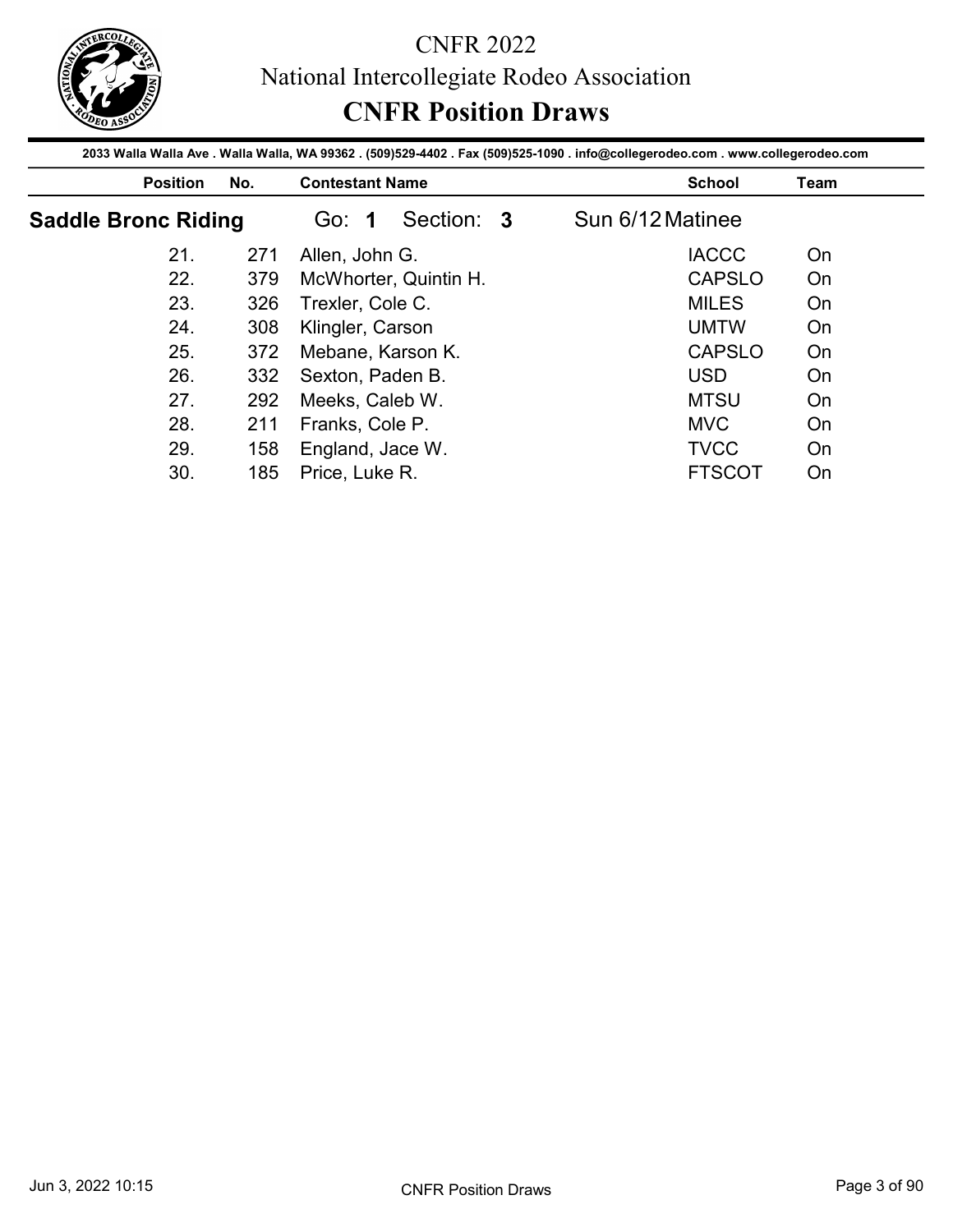

|                            |     | National Intercollegiate Rodeo Association                                                                                      |                  |      |
|----------------------------|-----|---------------------------------------------------------------------------------------------------------------------------------|------------------|------|
|                            |     |                                                                                                                                 |                  |      |
|                            |     | <b>CNFR Position Draws</b>                                                                                                      |                  |      |
|                            |     | 2033 Walla Walla Ave . Walla Walla, WA 99362 . (509)529-4402 . Fax (509)525-1090 . info@collegerodeo.com . www.collegerodeo.com |                  |      |
| <b>Position</b>            | No. | <b>Contestant Name</b>                                                                                                          | <b>School</b>    | Team |
| <b>Saddle Bronc Riding</b> |     | Section: 4<br>Go: 1                                                                                                             | Sun 6/12 Matinee |      |
| 31.                        | 088 | Uptain, Garrett R.                                                                                                              | <b>UWY</b>       | On   |
| 32.                        | 338 | Taff, Cauy C.                                                                                                                   | <b>GRACEL</b>    | On   |
|                            | 312 | Cunningham, Garrett T.                                                                                                          | <b>NMTC</b>      | On   |
| 33.                        |     |                                                                                                                                 |                  |      |
| 34.                        | 190 | Wareham, Cable J.                                                                                                               | <b>FTSCOT</b>    | On   |
| 35.                        | 360 | Neely, Reed J.                                                                                                                  | <b>FRESNO</b>    | On   |
| 36.                        | 114 | Patterson, Weston R.                                                                                                            | <b>CLAREN</b>    | On   |
| 37.                        | 184 | Smithson, Jack F.                                                                                                               | <b>UTNM</b>      | On   |
| 38.                        | 149 | Lundquist, Deaglan M.                                                                                                           | <b>BLUE</b>      | On   |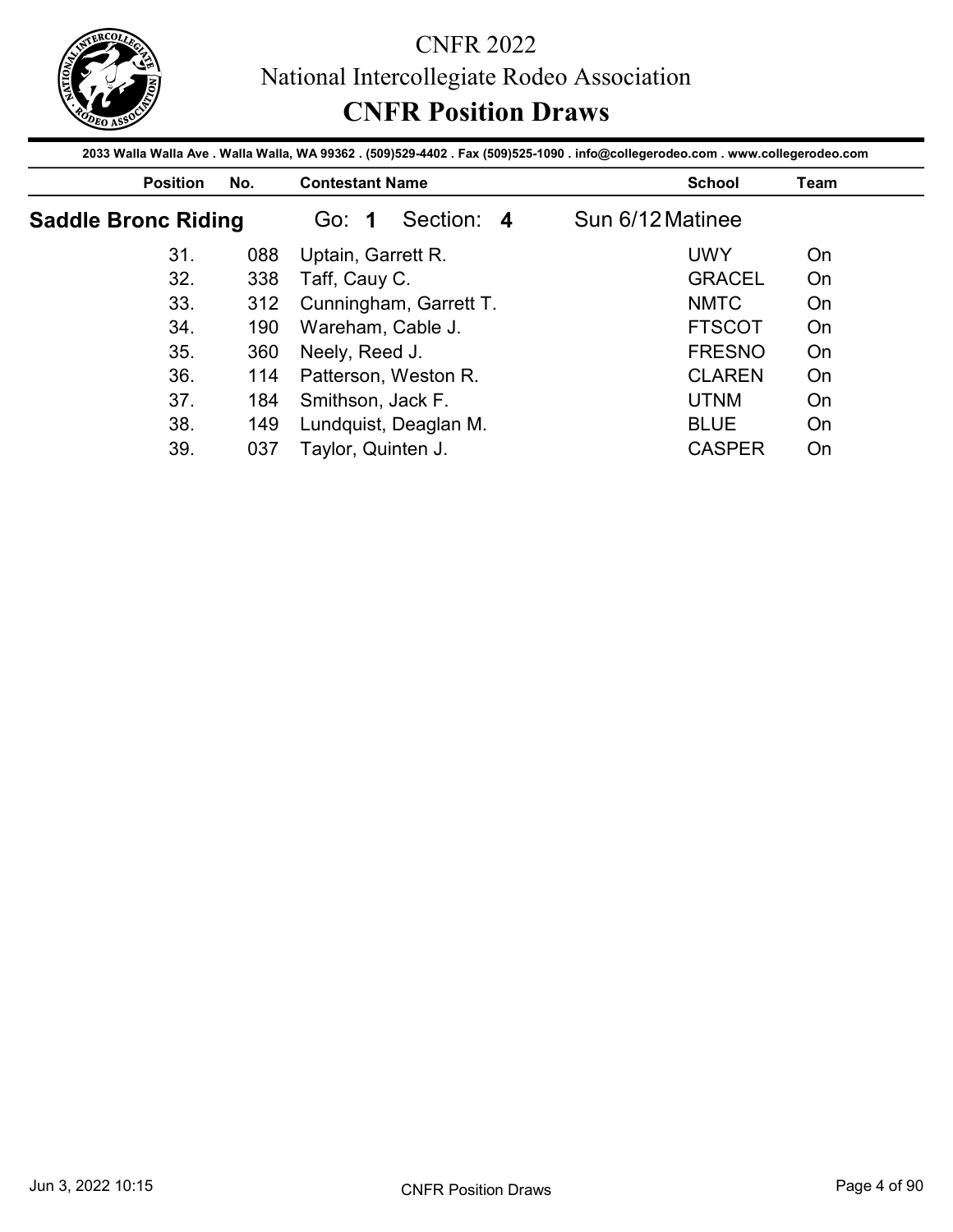

|                            |            | <b>CNFR Position Draws</b>                                                                                                                                |                |                            |      |
|----------------------------|------------|-----------------------------------------------------------------------------------------------------------------------------------------------------------|----------------|----------------------------|------|
| <b>Position</b>            | No.        | 2033 Walla Walla Ave . Walla Walla, WA 99362 . (509)529-4402 . Fax (509)525-1090 . info@collegerodeo.com . www.collegerodeo.com<br><b>Contestant Name</b> |                | <b>School</b>              | Team |
| <b>Saddle Bronc Riding</b> |            | Section: 1<br>Go: 2                                                                                                                                       | Mon 6/13 Slack |                            |      |
| 1.                         | 108        | McBride, Gauge L.                                                                                                                                         |                | <b>PANOLA</b>              | On   |
| 2.                         | 004        | Joyce, Nick M.                                                                                                                                            |                | <b>CSID</b>                | On   |
|                            | 088        | Uptain, Garrett R.                                                                                                                                        |                | <b>UWY</b>                 | On   |
| 3 <sub>1</sub>             |            |                                                                                                                                                           |                |                            |      |
| $\overline{4}$ .           | 202        |                                                                                                                                                           |                | <b>MCNSU</b>               | On   |
| 5.                         | 326        | Fournier, Shea M.<br>Trexler, Cole C.                                                                                                                     |                | <b>MILES</b>               | On   |
| 6.                         | 037        |                                                                                                                                                           |                | <b>CASPER</b>              | On   |
| 7 <sub>1</sub>             | 203        | Taylor, Quinten J.                                                                                                                                        |                | <b>MCNSU</b>               | On   |
|                            |            | Richard, Isaac D.                                                                                                                                         |                |                            |      |
| 8.<br>9.                   | 149<br>040 | Lundquist, Deaglan M.<br>Riggs, Stade                                                                                                                     |                | <b>BLUE</b><br><b>NAZU</b> | On   |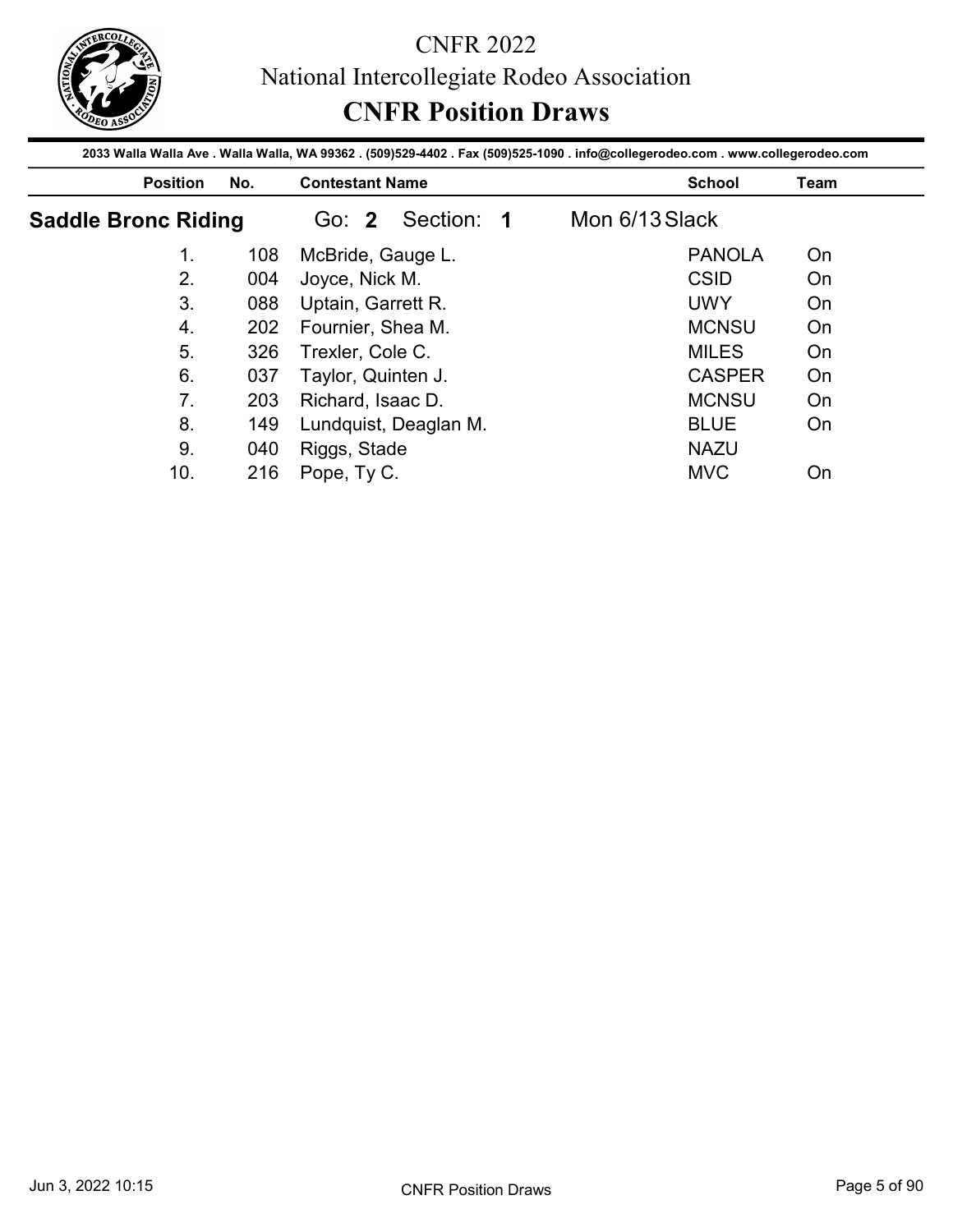

|                            |            | <b>CNFR Position Draws</b>                                                                                                                                |                                |             |
|----------------------------|------------|-----------------------------------------------------------------------------------------------------------------------------------------------------------|--------------------------------|-------------|
| <b>Position</b>            | No.        | 2033 Walla Walla Ave . Walla Walla, WA 99362 . (509)529-4402 . Fax (509)525-1090 . info@collegerodeo.com . www.collegerodeo.com<br><b>Contestant Name</b> | <b>School</b>                  | <b>Team</b> |
| <b>Saddle Bronc Riding</b> |            | Section: 2<br>Go: 2                                                                                                                                       | Mon 6/13 Slack                 |             |
| 11.                        | 312        | Cunningham, Garrett T.                                                                                                                                    | <b>NMTC</b>                    | On          |
| 12.                        | 185        | Price, Luke R.                                                                                                                                            | <b>FTSCOT</b>                  | On          |
|                            |            | Wells, Brody                                                                                                                                              | <b>TARLET</b>                  | On          |
|                            |            |                                                                                                                                                           |                                |             |
| 13.<br>14.                 | 285        |                                                                                                                                                           |                                |             |
| 15.                        | 282        | Wilson, Cash M.                                                                                                                                           | <b>TARLET</b><br><b>GRACEL</b> | On<br>On    |
| 16.                        | 338        | Taff, Cauy C.                                                                                                                                             | <b>USD</b>                     | On          |
| 17.                        | 332        | Sexton, Paden B.                                                                                                                                          |                                |             |
|                            | 200        | Sanford, Ryder L.                                                                                                                                         | <b>MCNSU</b>                   | On          |
| 18.<br>19.                 | 194<br>085 | Hammons, Jarrod J.<br>Wells, Wyatt C.                                                                                                                     | <b>HILL</b><br><b>MESACC</b>   | On<br>On    |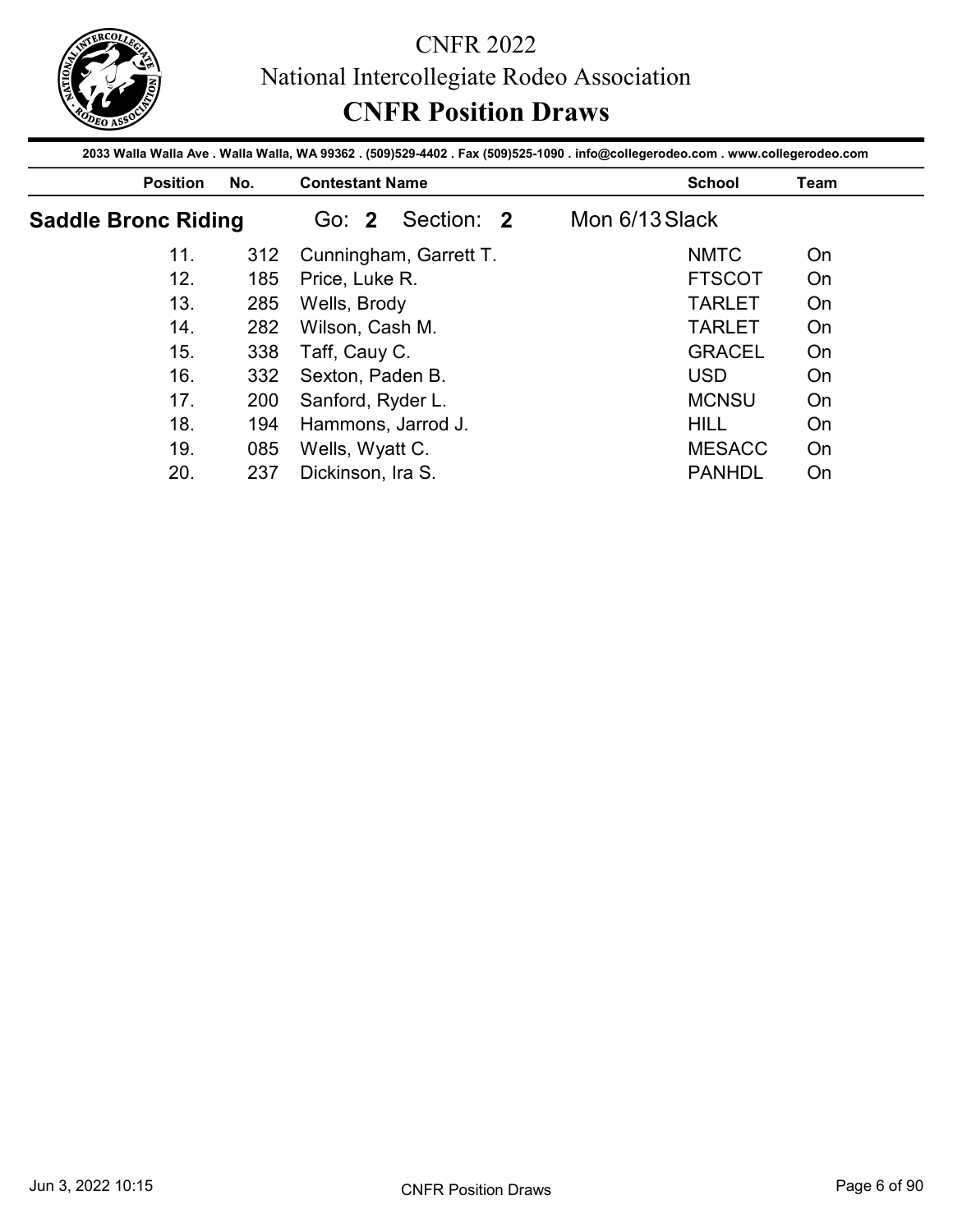

|                            |     | National Intercollegiate Rodeo Association                                                                                      |                |      |
|----------------------------|-----|---------------------------------------------------------------------------------------------------------------------------------|----------------|------|
|                            |     |                                                                                                                                 |                |      |
|                            |     | <b>CNFR Position Draws</b>                                                                                                      |                |      |
|                            |     | 2033 Walla Walla Ave . Walla Walla, WA 99362 . (509)529-4402 . Fax (509)525-1090 . info@collegerodeo.com . www.collegerodeo.com |                |      |
| <b>Position</b>            | No. | <b>Contestant Name</b>                                                                                                          | <b>School</b>  | Team |
| <b>Saddle Bronc Riding</b> |     | Section: 3<br>Go: 2                                                                                                             | Tue 6/14 Slack |      |
| 21.                        | 155 | King, Cody M.                                                                                                                   | <b>TVCC</b>    |      |
|                            | 308 | Klingler, Carson                                                                                                                | <b>UMTW</b>    | On   |
| 22.                        |     |                                                                                                                                 |                |      |
| 23.                        | 114 | Patterson, Weston R.                                                                                                            | <b>CLAREN</b>  | On   |
| 24.                        | 057 | Vocu, Bo T.                                                                                                                     | <b>NMSU</b>    | On   |
| 25.                        | 113 | Miller, Sage L.                                                                                                                 | <b>LARMIE</b>  | On   |
| 26.                        | 271 | Allen, John G.                                                                                                                  | <b>IACCC</b>   | On   |
| 27.                        | 212 |                                                                                                                                 | <b>MVC</b>     | On   |
| 28.                        | 240 | Masters, Chance T.<br>Price, Ean C.                                                                                             | <b>PANHDL</b>  | On   |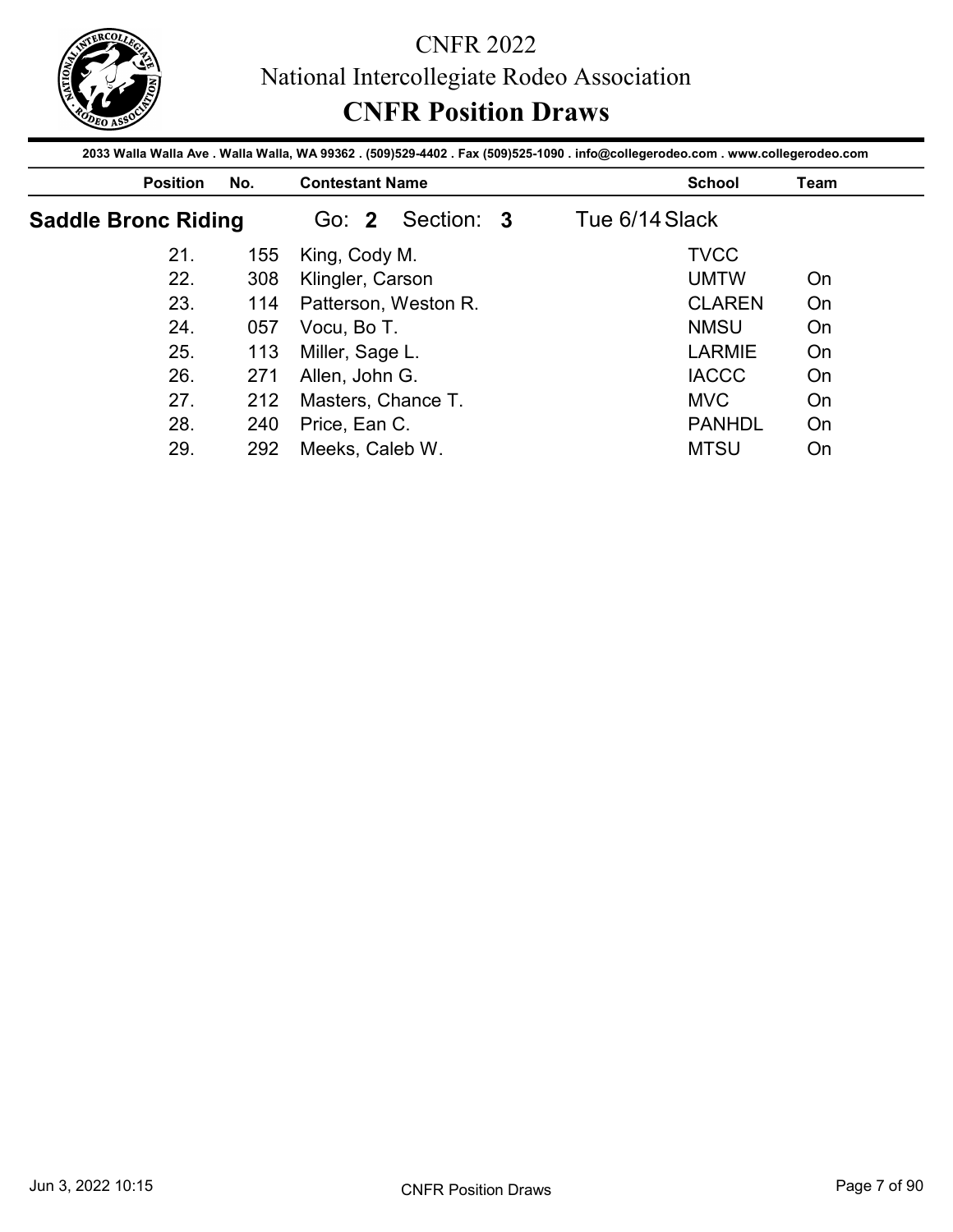

|                            |            | 2033 Walla Walla Ave . Walla Walla, WA 99362 . (509)529-4402 . Fax (509)525-1090 . info@collegerodeo.com . www.collegerodeo.com |                            |             |
|----------------------------|------------|---------------------------------------------------------------------------------------------------------------------------------|----------------------------|-------------|
| <b>Position</b>            | No.        | <b>Contestant Name</b>                                                                                                          | <b>School</b>              | <b>Team</b> |
| <b>Saddle Bronc Riding</b> |            | Section: 4<br>Go: 2                                                                                                             | Tue 6/14 Slack             |             |
| 30.                        | 211        | Franks, Cole P.                                                                                                                 | <b>MVC</b>                 | On          |
| 31.                        | 184        | Smithson, Jack F.                                                                                                               | <b>UTNM</b>                | On          |
|                            | 372        | Mebane, Karson K.                                                                                                               | <b>CAPSLO</b>              | On          |
|                            |            |                                                                                                                                 |                            |             |
| 32.<br>33.                 |            |                                                                                                                                 | <b>FTSCOT</b>              | On          |
| 34.                        | 190<br>058 | Wareham, Cable J.                                                                                                               | <b>NMSU</b>                | On          |
| 35.                        |            | Harmon, Tate C.                                                                                                                 | <b>FRESNO</b>              | On          |
|                            | 360        | Neely, Reed J.                                                                                                                  |                            |             |
| 36.                        | 158        | England, Jace W.                                                                                                                | <b>TVCC</b>                | On          |
| 37.<br>38.                 | 008<br>255 | Lloyd, Wyatt T.<br>Brennan, Damian P.                                                                                           | <b>CSID</b><br><b>WTXC</b> | On          |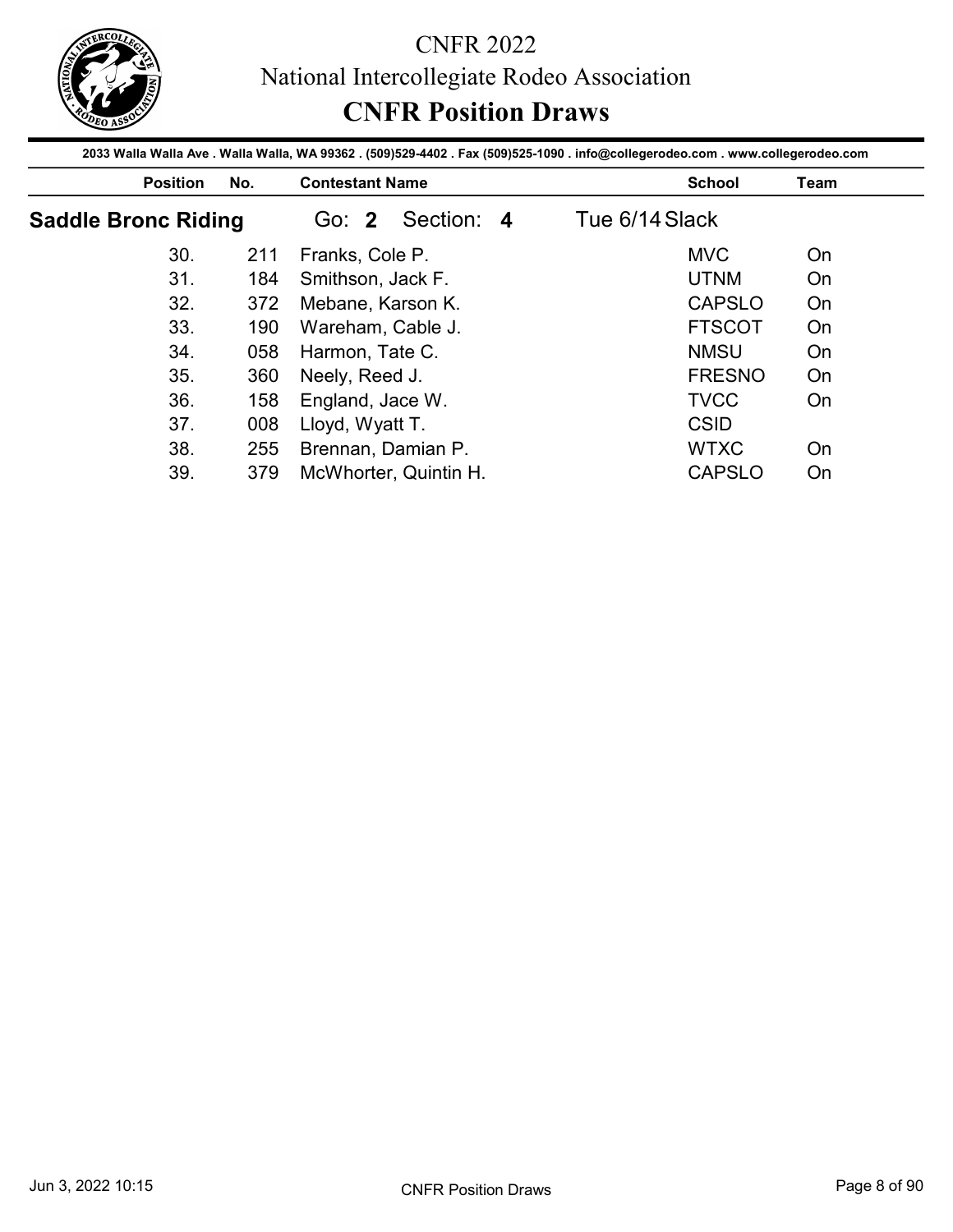

|                            |     | National Intercollegiate Rodeo Association                                                                                      |               |               |      |
|----------------------------|-----|---------------------------------------------------------------------------------------------------------------------------------|---------------|---------------|------|
|                            |     |                                                                                                                                 |               |               |      |
|                            |     | <b>CNFR Position Draws</b>                                                                                                      |               |               |      |
|                            |     | 2033 Walla Walla Ave . Walla Walla, WA 99362 . (509)529-4402 . Fax (509)525-1090 . info@collegerodeo.com . www.collegerodeo.com |               |               |      |
| <b>Position</b>            | No. | <b>Contestant Name</b>                                                                                                          |               | <b>School</b> | Team |
| <b>Saddle Bronc Riding</b> |     | Section: 1<br>Go: 3                                                                                                             | Tue 6/14 Perf |               |      |
| 1.                         | 113 | Miller, Sage L.                                                                                                                 |               | <b>LARMIE</b> | On   |
|                            | 312 | Cunningham, Garrett T.                                                                                                          |               | <b>NMTC</b>   | On   |
| 2.                         |     |                                                                                                                                 |               |               |      |
| 3.                         | 194 | Hammons, Jarrod J.                                                                                                              |               | <b>HILL</b>   | On   |
| $\overline{4}$ .           | 203 | Richard, Isaac D.                                                                                                               |               | <b>MCNSU</b>  | On   |
| 5.                         | 202 | Fournier, Shea M.                                                                                                               |               | <b>MCNSU</b>  | On   |
| 6.                         | 149 |                                                                                                                                 |               | <b>BLUE</b>   | On   |
| 7.                         | 308 | Lundquist, Deaglan M.                                                                                                           |               | <b>UMTW</b>   | On   |
| 8.                         | 008 | Klingler, Carson<br>Lloyd, Wyatt T.                                                                                             |               | <b>CSID</b>   |      |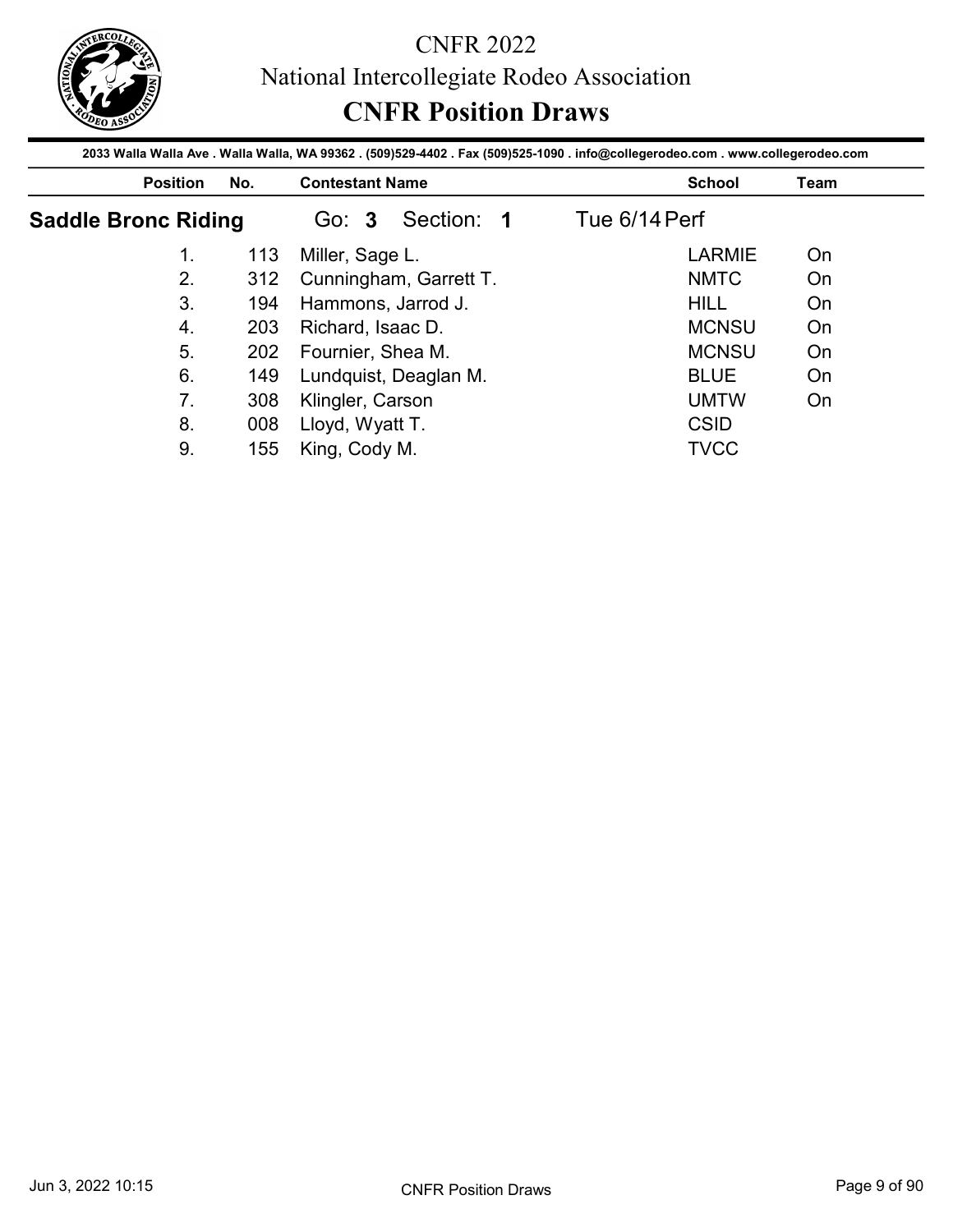

|                            |            | <b>CNFR Position Draws</b><br>2033 Walla Walla Ave . Walla Walla, WA 99362 . (509)529-4402 . Fax (509)525-1090 . info@collegerodeo.com . www.collegerodeo.com |                              |             |
|----------------------------|------------|---------------------------------------------------------------------------------------------------------------------------------------------------------------|------------------------------|-------------|
| <b>Position</b>            | No.        | <b>Contestant Name</b>                                                                                                                                        | <b>School</b>                | <b>Team</b> |
| <b>Saddle Bronc Riding</b> |            | Section: 2<br>Go: 3                                                                                                                                           | Wed 6/15 Perf                |             |
| 10.                        | 004        | Joyce, Nick M.                                                                                                                                                | <b>CSID</b>                  | On          |
| 11.                        | 037        | Taylor, Quinten J.                                                                                                                                            | <b>CASPER</b>                | On          |
|                            | 271        | Allen, John G.                                                                                                                                                | <b>IACCC</b>                 | On          |
| 12.                        |            |                                                                                                                                                               |                              |             |
| 13.                        | 240        | Price, Ean C.                                                                                                                                                 | <b>PANHDL</b>                | On          |
| 14.                        | 184        | Smithson, Jack F.                                                                                                                                             | <b>UTNM</b>                  | On          |
| 15.                        | 237        |                                                                                                                                                               | <b>PANHDL</b>                | On          |
| 16.                        | 282        | Dickinson, Ira S.                                                                                                                                             | <b>TARLET</b>                | On          |
| 17.                        |            | Wilson, Cash M.                                                                                                                                               |                              |             |
| 18.                        | 338<br>158 | Taff, Cauy C.<br>England, Jace W.                                                                                                                             | <b>GRACEL</b><br><b>TVCC</b> | On<br>On    |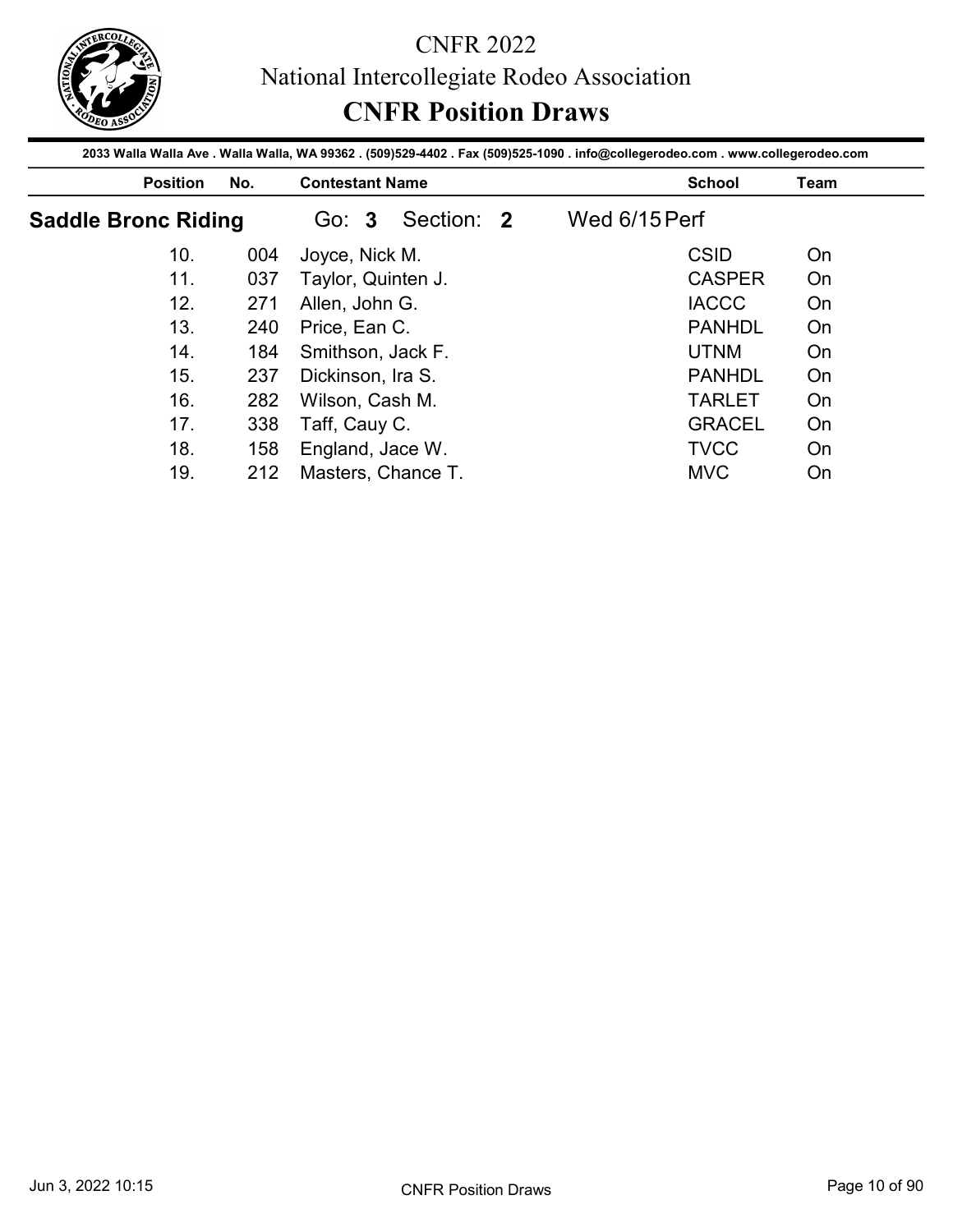

|                            |            | <b>CNFR Position Draws</b>                                                                                                                                |                                |             |
|----------------------------|------------|-----------------------------------------------------------------------------------------------------------------------------------------------------------|--------------------------------|-------------|
| <b>Position</b>            | No.        | 2033 Walla Walla Ave . Walla Walla, WA 99362 . (509)529-4402 . Fax (509)525-1090 . info@collegerodeo.com . www.collegerodeo.com<br><b>Contestant Name</b> | <b>School</b>                  | <b>Team</b> |
| <b>Saddle Bronc Riding</b> |            | Section: 3<br>Go: 3                                                                                                                                       | Thu 6/16 Perf                  |             |
| 20.                        | 292        | Meeks, Caleb W.                                                                                                                                           | <b>MTSU</b>                    | On          |
| 21.                        | 088        | Uptain, Garrett R.                                                                                                                                        | <b>UWY</b>                     | On          |
|                            |            | Riggs, Stade                                                                                                                                              |                                |             |
| 22.                        |            |                                                                                                                                                           | <b>NAZU</b>                    |             |
| 23.                        | 040<br>379 |                                                                                                                                                           | <b>CAPSLO</b>                  | On          |
| 24.                        | 255        | McWhorter, Quintin H.                                                                                                                                     | <b>WTXC</b>                    | On          |
| 25.                        | 332        | Brennan, Damian P.                                                                                                                                        | <b>USD</b>                     | On          |
| 26.                        | 211        | Sexton, Paden B.                                                                                                                                          | <b>MVC</b>                     | On          |
| 27.                        |            | Franks, Cole P.                                                                                                                                           |                                |             |
| 28.                        | 360<br>372 | Neely, Reed J.<br>Mebane, Karson K.                                                                                                                       | <b>FRESNO</b><br><b>CAPSLO</b> | On<br>On    |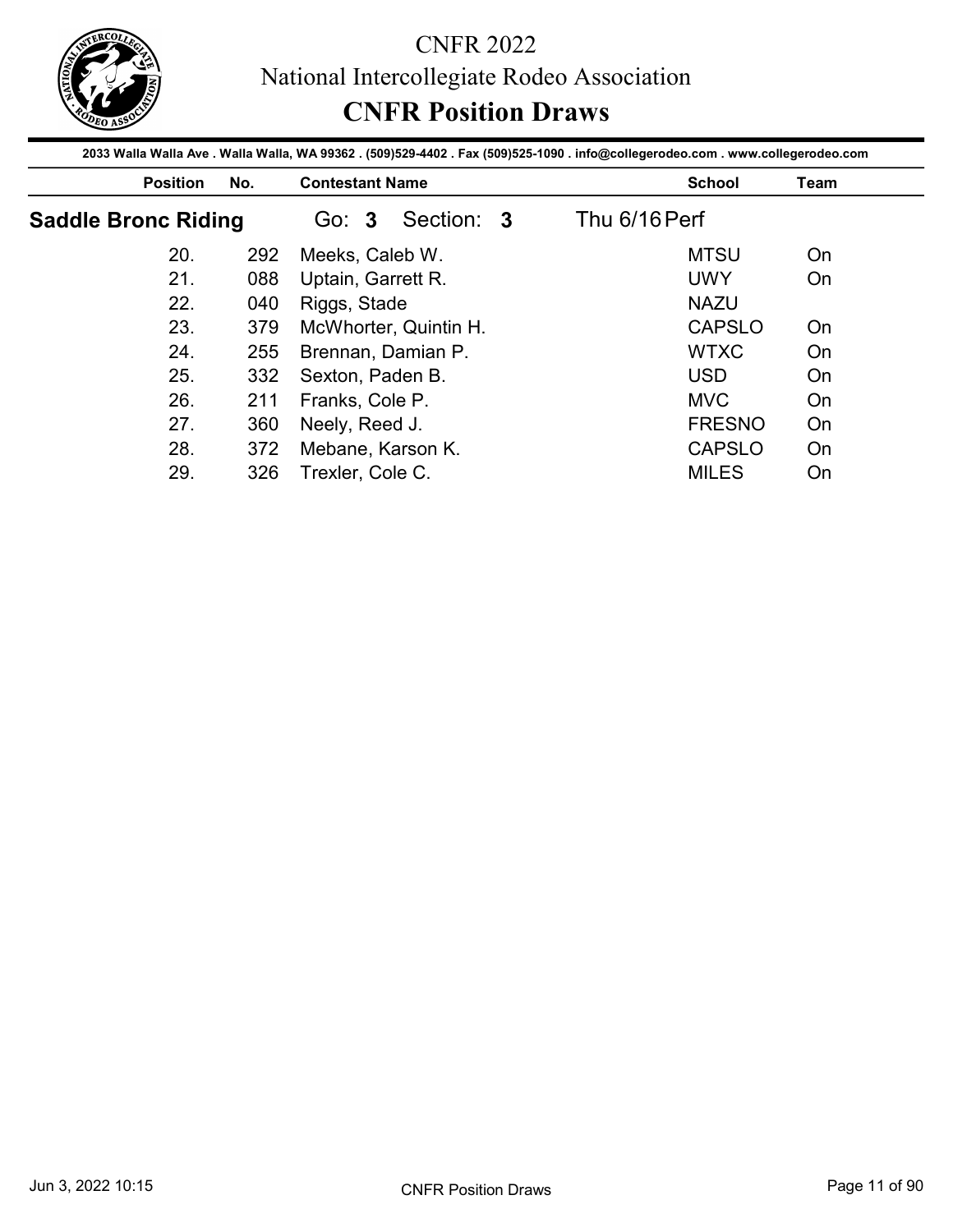

| <b>Position</b>            | No.        | 2033 Walla Walla Ave . Walla Walla, WA 99362 . (509)529-4402 . Fax (509)525-1090 . info@collegerodeo.com . www.collegerodeo.com<br><b>Contestant Name</b> | <b>School</b>                  | <b>Team</b> |
|----------------------------|------------|-----------------------------------------------------------------------------------------------------------------------------------------------------------|--------------------------------|-------------|
| <b>Saddle Bronc Riding</b> |            | Section: 4<br>Go: 3                                                                                                                                       | Fri 6/17 Perf                  |             |
| 30.                        | 185        | Price, Luke R.                                                                                                                                            | <b>FTSCOT</b>                  | On          |
| 31.                        | 108        | McBride, Gauge L.                                                                                                                                         | <b>PANOLA</b>                  | On          |
|                            | 058        | Harmon, Tate C.                                                                                                                                           | <b>NMSU</b>                    | On          |
| 32.                        |            |                                                                                                                                                           |                                |             |
| 33.                        | 200        |                                                                                                                                                           | <b>MCNSU</b>                   | On          |
| 34.                        | 190        | Sanford, Ryder L.                                                                                                                                         | <b>FTSCOT</b>                  | On          |
| 35.                        |            | Wareham, Cable J.                                                                                                                                         | <b>MVC</b>                     | On          |
| 36.                        | 216        | Pope, Ty C.                                                                                                                                               |                                |             |
| 37.                        | 114        | Patterson, Weston R.                                                                                                                                      | <b>CLAREN</b>                  | On          |
| 38.                        | 085<br>285 | Wells, Wyatt C.<br>Wells, Brody                                                                                                                           | <b>MESACC</b><br><b>TARLET</b> | On<br>On    |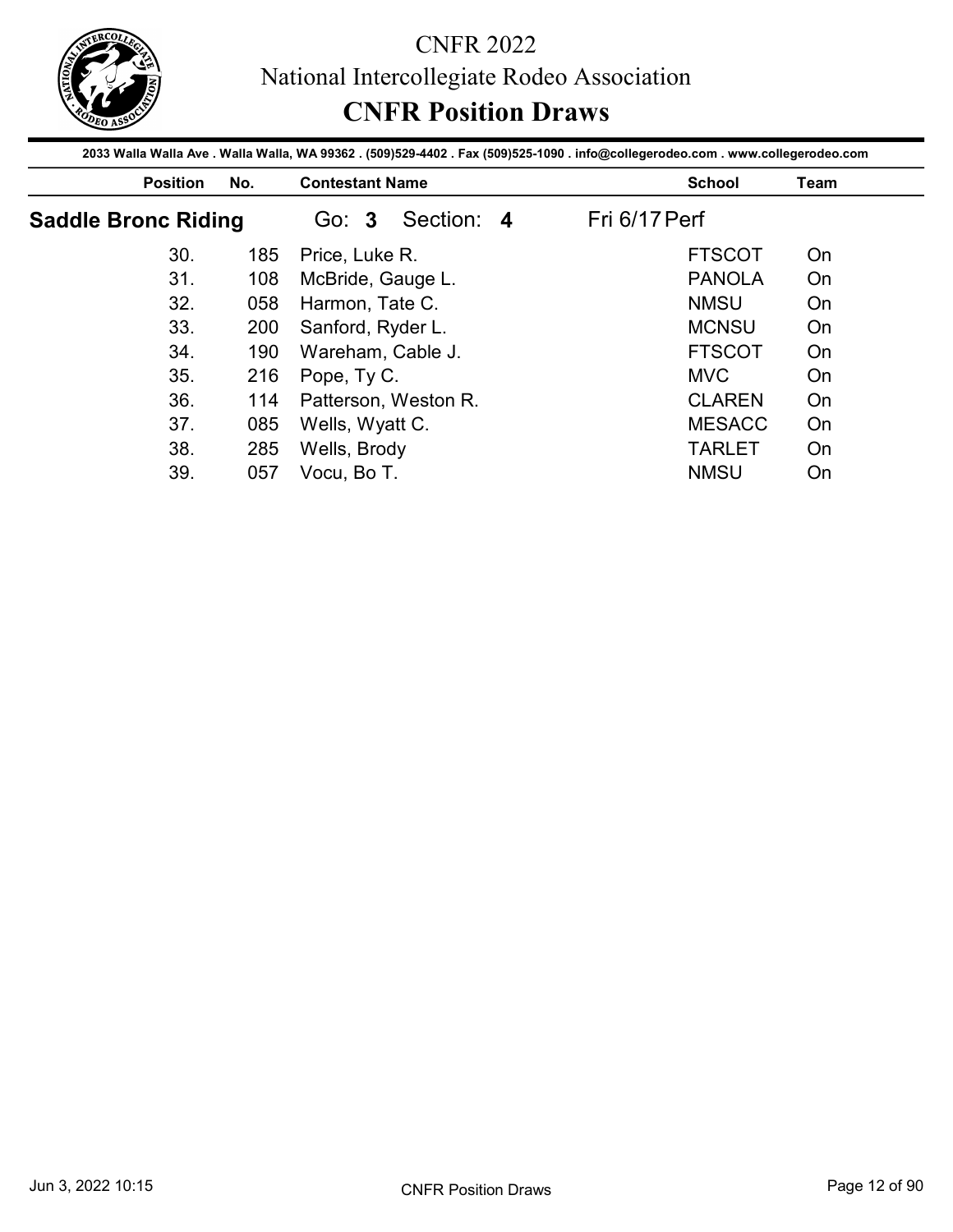

|                        |     | National Intercollegiate Rodeo Association                                                                                      |                  |                     |
|------------------------|-----|---------------------------------------------------------------------------------------------------------------------------------|------------------|---------------------|
|                        |     | <b>CNFR Position Draws</b>                                                                                                      |                  |                     |
|                        |     | 2033 Walla Walla Ave . Walla Walla, WA 99362 . (509)529-4402 . Fax (509)525-1090 . info@collegerodeo.com . www.collegerodeo.com |                  |                     |
| <b>Position</b>        | No. | <b>Contestant Name</b>                                                                                                          | <b>School</b>    | Team                |
| <b>Bareback Riding</b> |     | Section: 1<br>Go: 1                                                                                                             | Sun 6/12 Matinee |                     |
| 1.                     | 199 | Bourgeois, Waylon G.                                                                                                            |                  | <b>MCNSU</b><br>On  |
| 2.                     | 251 | Schneiter, Kelby C.                                                                                                             | <b>WTXC</b>      | On                  |
|                        | 211 | Franks, Cole P.                                                                                                                 | <b>MVC</b>       | On                  |
| 3.                     |     |                                                                                                                                 |                  |                     |
| $\overline{4}$ .       | 152 | Monahan, Brant P.                                                                                                               | <b>TVCC</b>      | On                  |
| 5.                     | 087 | Filipek, Cooper W.                                                                                                              |                  | <b>MESACC</b><br>On |
| 6.                     | 227 | Tuni, Matthew C.                                                                                                                |                  | <b>FTLEWS</b>       |
| 7.                     | 302 |                                                                                                                                 | <b>NMTC</b>      | On                  |
| 8.                     | 070 | Young, Taylor W.<br>Proffit, Donny B.                                                                                           | <b>UWY</b>       | On                  |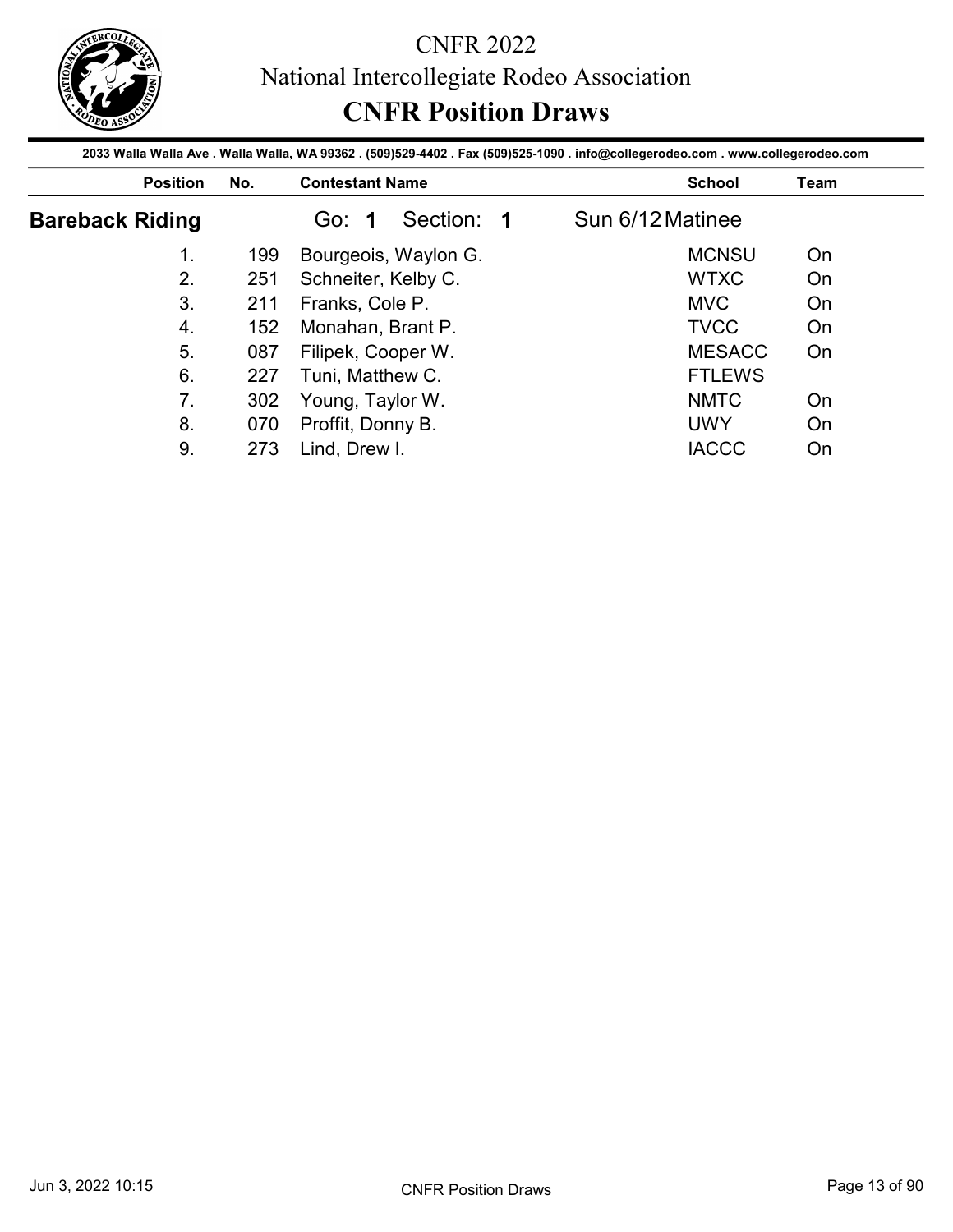

|                        |            |                                                                                                                                                           |                  | National Intercollegiate Rodeo Association |          |
|------------------------|------------|-----------------------------------------------------------------------------------------------------------------------------------------------------------|------------------|--------------------------------------------|----------|
|                        |            | <b>CNFR Position Draws</b>                                                                                                                                |                  |                                            |          |
| <b>Position</b>        | No.        | 2033 Walla Walla Ave . Walla Walla, WA 99362 . (509)529-4402 . Fax (509)525-1090 . info@collegerodeo.com . www.collegerodeo.com<br><b>Contestant Name</b> |                  | <b>School</b>                              | Team     |
| <b>Bareback Riding</b> |            | Section: 2<br>Go: 1                                                                                                                                       | Sun 6/12 Matinee |                                            |          |
| 10.                    | 216        | Pope, Ty C.                                                                                                                                               |                  | <b>MVC</b>                                 | On       |
|                        | 003        | Shaw, Wes                                                                                                                                                 |                  | <b>CSID</b>                                | On       |
|                        |            |                                                                                                                                                           |                  | <b>PANOLA</b>                              | On       |
| 11.                    |            |                                                                                                                                                           |                  |                                            |          |
| 12.<br>13.             | 104        | Dement, Kolt                                                                                                                                              |                  | <b>MCNSU</b>                               | On       |
| 14.                    | 201<br>254 | Sonnier, Kade P.                                                                                                                                          |                  | <b>WTXC</b>                                | On       |
| 15.                    |            | Cooke, Cooper                                                                                                                                             |                  |                                            |          |
| 16.                    | 265<br>186 | Thrash, Luke B.                                                                                                                                           |                  | <b>SEOKSU</b><br><b>FTSCOT</b>             | On<br>On |
| 17.                    | 009        | Worthington, Grant T.<br>Johnson, Darien P.                                                                                                               |                  | <b>CSID</b>                                | On       |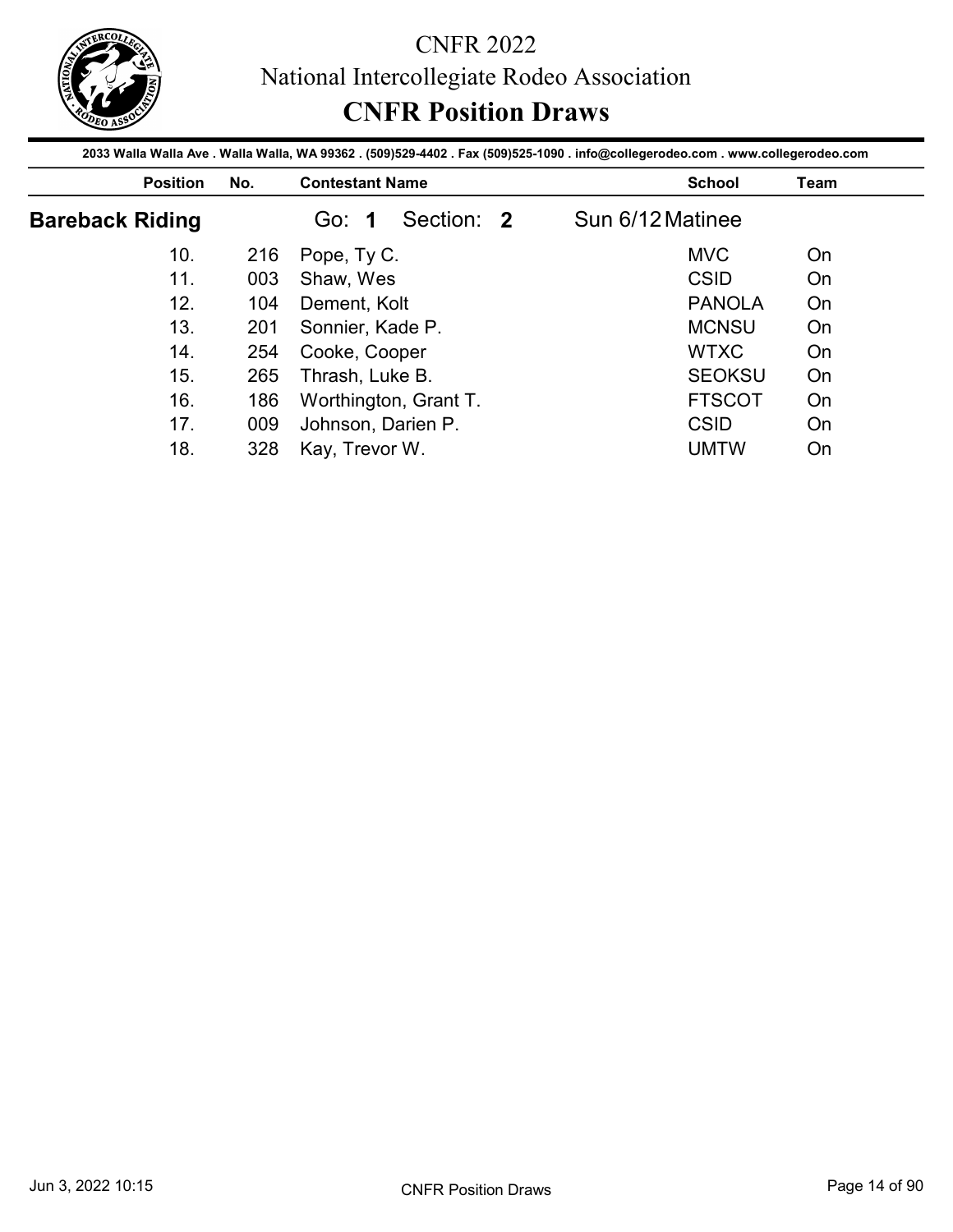

|                        |     | National Intercollegiate Rodeo Association                                                                                      |                  |      |
|------------------------|-----|---------------------------------------------------------------------------------------------------------------------------------|------------------|------|
|                        |     | <b>CNFR Position Draws</b>                                                                                                      |                  |      |
|                        |     | 2033 Walla Walla Ave . Walla Walla, WA 99362 . (509)529-4402 . Fax (509)525-1090 . info@collegerodeo.com . www.collegerodeo.com |                  |      |
| <b>Position</b>        | No. | <b>Contestant Name</b>                                                                                                          | <b>School</b>    | Team |
| <b>Bareback Riding</b> |     | Section: 3<br>Go: 1                                                                                                             | Sun 6/12 Matinee |      |
| 19.                    | 329 | Dearhamer, Nathaniel A.                                                                                                         | <b>MTSU</b>      |      |
|                        | 334 | Jarrett, Tanner T.                                                                                                              | <b>DICKSN</b>    | On   |
| 20.                    |     | McGehee, Lane T.                                                                                                                | <b>SAMSU</b>     | On   |
| 21.                    | 224 |                                                                                                                                 |                  |      |
| 22.                    | 083 | Hay, Jesse J.                                                                                                                   | <b>NMSU</b>      | On   |
| 23.                    | 068 | Patterson, Brice E.                                                                                                             | <b>UWY</b>       | On   |
| 24.                    | 035 |                                                                                                                                 | <b>CASPER</b>    | On   |
| 25.                    | 189 | Carlson, Myles R.<br>Jacobson, Denton L.                                                                                        | <b>FTSCOT</b>    | On   |
| 26.                    | 261 | Griffin, Tyler                                                                                                                  | <b>SEOKSU</b>    | On   |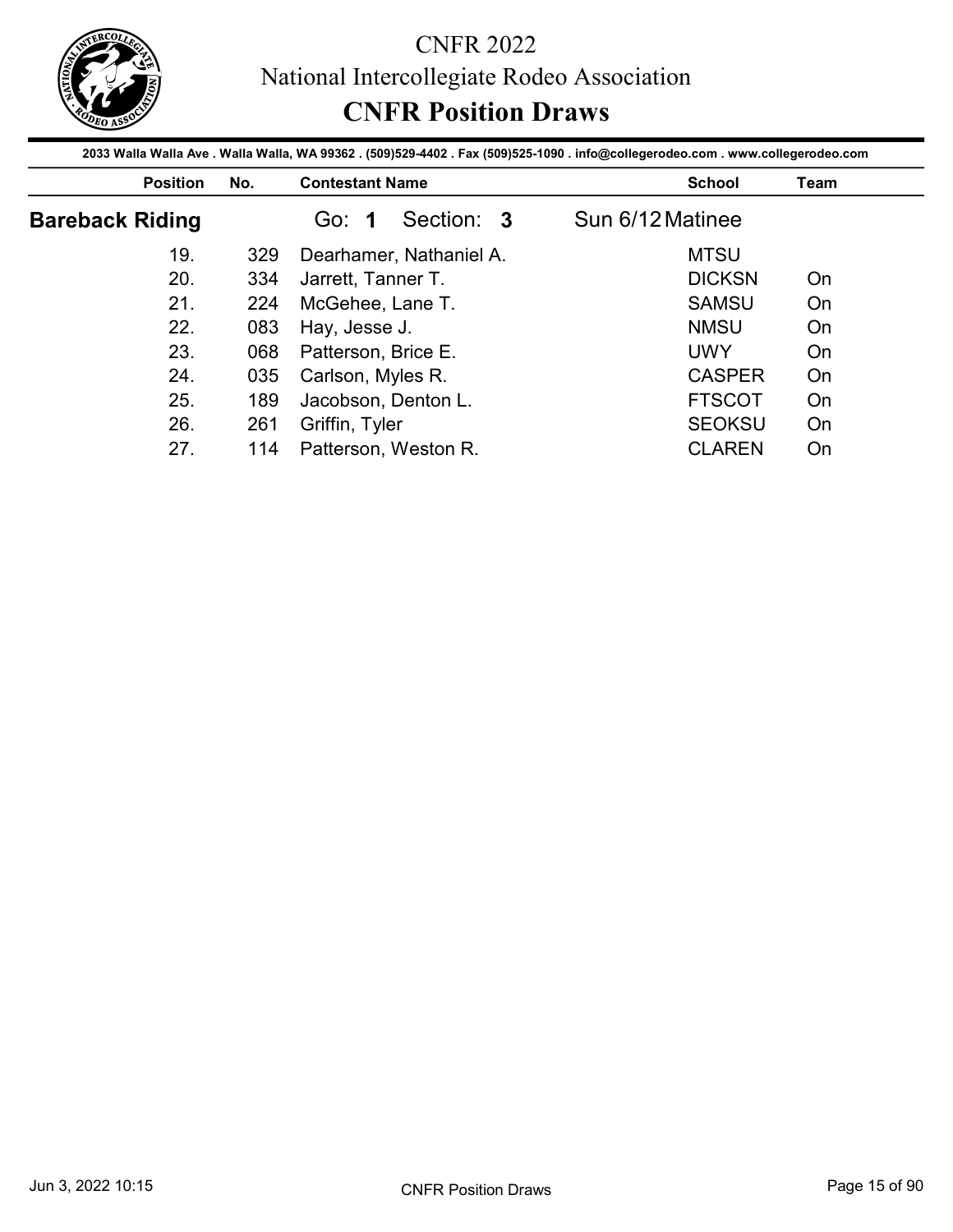

|                        |            | 2033 Walla Walla Ave . Walla Walla, WA 99362 . (509)529-4402 . Fax (509)525-1090 . info@collegerodeo.com . www.collegerodeo.com | <b>CNFR Position Draws</b>   |             |
|------------------------|------------|---------------------------------------------------------------------------------------------------------------------------------|------------------------------|-------------|
| <b>Position</b>        | No.        | <b>Contestant Name</b>                                                                                                          | <b>School</b>                | <b>Team</b> |
| <b>Bareback Riding</b> |            | Section: 4<br>Go: 1                                                                                                             | Sun 6/12 Matinee             |             |
| 28.                    | 108        | McBride, Gauge L.                                                                                                               | <b>PANOLA</b>                | On          |
| 29.                    | 187        | Brouillette, Owen W.                                                                                                            | <b>FTSCOT</b>                | On          |
|                        | 362        | Parham, Mitchell T.                                                                                                             | <b>FRESNO</b>                | On          |
|                        |            |                                                                                                                                 |                              |             |
| 30.                    |            |                                                                                                                                 |                              |             |
| 31.<br>32.             | 157<br>275 | Vian, Erin J.                                                                                                                   | <b>TVCC</b><br><b>IACCC</b>  | On<br>On    |
| 33.                    |            | Cole, Cody L.                                                                                                                   | <b>DIXIE</b>                 | On          |
|                        | 028        | Hotalen, Sebastian T.                                                                                                           |                              |             |
| 34.<br>35.             | 215        | Pelke, Nick D.                                                                                                                  | <b>MVC</b>                   | On          |
| 36.                    | 250<br>375 | Thompson, Dean A.<br>Tart, Cole W.                                                                                              | <b>WTXC</b><br><b>CAPSLO</b> | On<br>On    |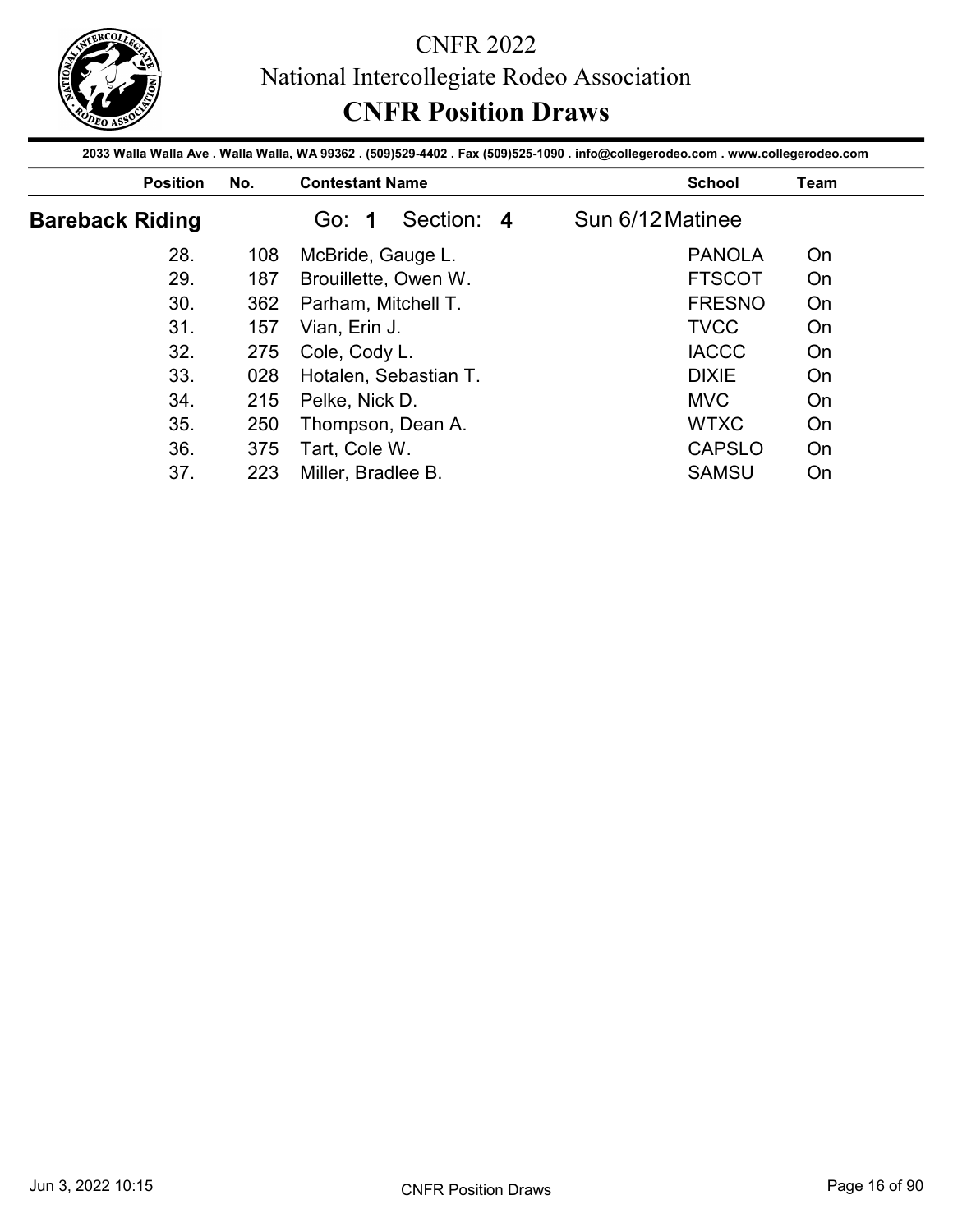

|                        |     | National Intercollegiate Rodeo Association                                                                                      |                |               |      |
|------------------------|-----|---------------------------------------------------------------------------------------------------------------------------------|----------------|---------------|------|
|                        |     | <b>CNFR Position Draws</b>                                                                                                      |                |               |      |
|                        |     | 2033 Walla Walla Ave . Walla Walla, WA 99362 . (509)529-4402 . Fax (509)525-1090 . info@collegerodeo.com . www.collegerodeo.com |                |               |      |
| <b>Position</b>        | No. | <b>Contestant Name</b>                                                                                                          |                | <b>School</b> | Team |
| <b>Bareback Riding</b> |     | Section: 1<br>Go: 2                                                                                                             | Mon 6/13 Slack |               |      |
| 1.                     | 187 | Brouillette, Owen W.                                                                                                            |                | <b>FTSCOT</b> | On   |
|                        |     |                                                                                                                                 |                | <b>MVC</b>    | On   |
| 2.                     | 216 | Pope, Ty C.                                                                                                                     |                |               |      |
| 3.                     | 068 | Patterson, Brice E.                                                                                                             |                | <b>UWY</b>    | On   |
| $\overline{4}$ .       | 223 | Miller, Bradlee B.                                                                                                              |                | <b>SAMSU</b>  | On   |
| 5.                     | 009 | Johnson, Darien P.                                                                                                              |                | <b>CSID</b>   | On   |
| 6.                     | 227 |                                                                                                                                 |                | <b>FTLEWS</b> |      |
| 7.                     | 201 | Tuni, Matthew C.                                                                                                                |                | <b>MCNSU</b>  | On   |
| 8.                     | 375 | Sonnier, Kade P.<br>Tart, Cole W.                                                                                               |                | <b>CAPSLO</b> | On   |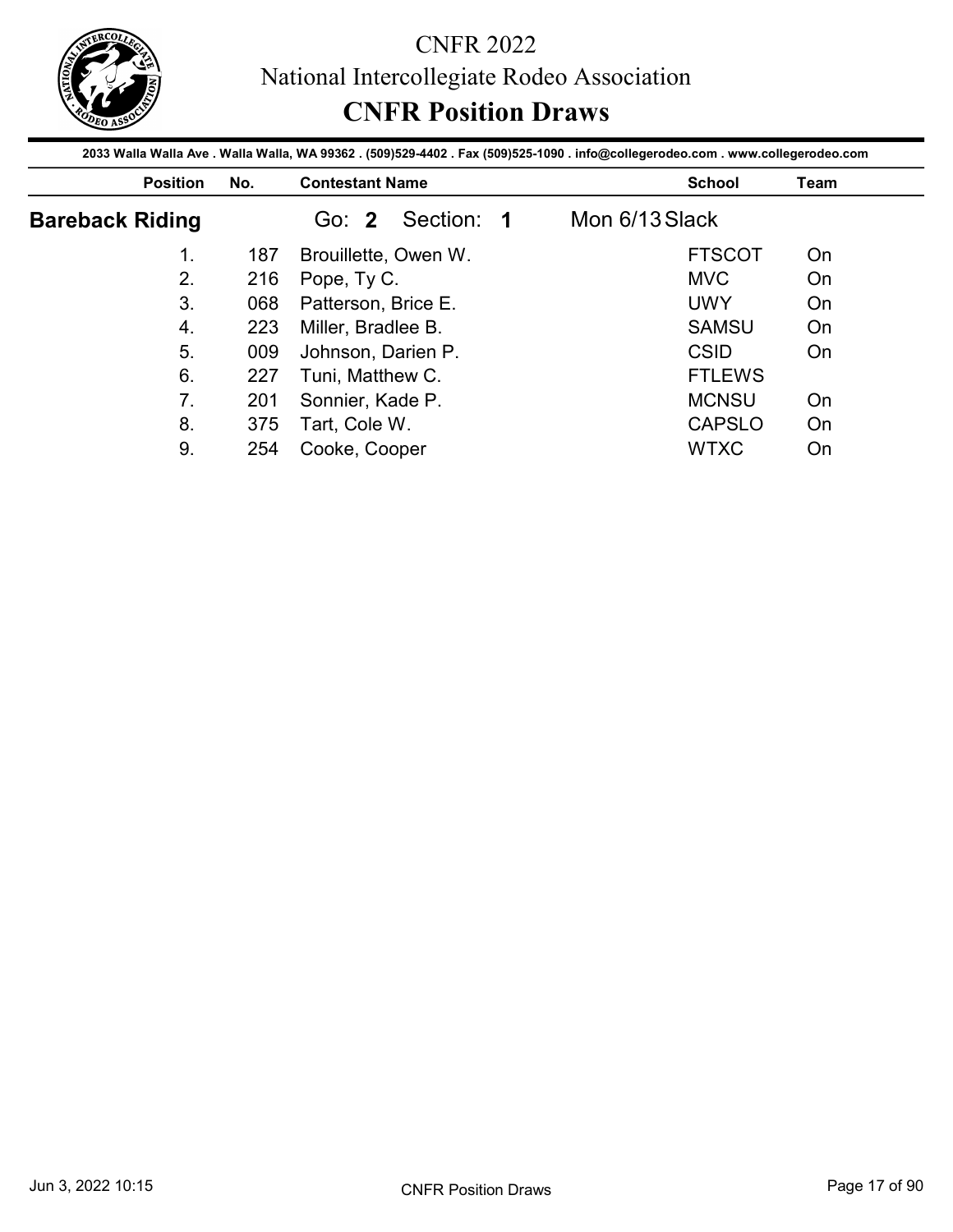

|                        |     | <b>CNFR Position Draws</b>                                                                                                      |                |               |      |
|------------------------|-----|---------------------------------------------------------------------------------------------------------------------------------|----------------|---------------|------|
|                        |     | 2033 Walla Walla Ave . Walla Walla, WA 99362 . (509)529-4402 . Fax (509)525-1090 . info@collegerodeo.com . www.collegerodeo.com |                |               |      |
| <b>Position</b>        | No. | <b>Contestant Name</b>                                                                                                          |                | <b>School</b> | Team |
| <b>Bareback Riding</b> |     | Section: 2<br>Go: 2                                                                                                             | Mon 6/13 Slack |               |      |
| 10.                    | 083 | Hay, Jesse J.                                                                                                                   |                | <b>NMSU</b>   | On   |
| 11.                    | 199 | Bourgeois, Waylon G.                                                                                                            |                | <b>MCNSU</b>  | On   |
|                        |     |                                                                                                                                 |                |               |      |
| 12.                    | 275 | Cole, Cody L.                                                                                                                   |                | <b>IACCC</b>  | On   |
| 13.                    | 215 | Pelke, Nick D.                                                                                                                  |                | <b>MVC</b>    | On   |
| 14.                    | 302 |                                                                                                                                 |                | <b>NMTC</b>   | On   |
| 15.                    | 261 | Young, Taylor W.<br>Griffin, Tyler                                                                                              |                | <b>SEOKSU</b> | On   |
| 16.                    | 334 | Jarrett, Tanner T.                                                                                                              |                | <b>DICKSN</b> | On   |
| 17.                    | 157 | Vian, Erin J.                                                                                                                   |                | <b>TVCC</b>   | On   |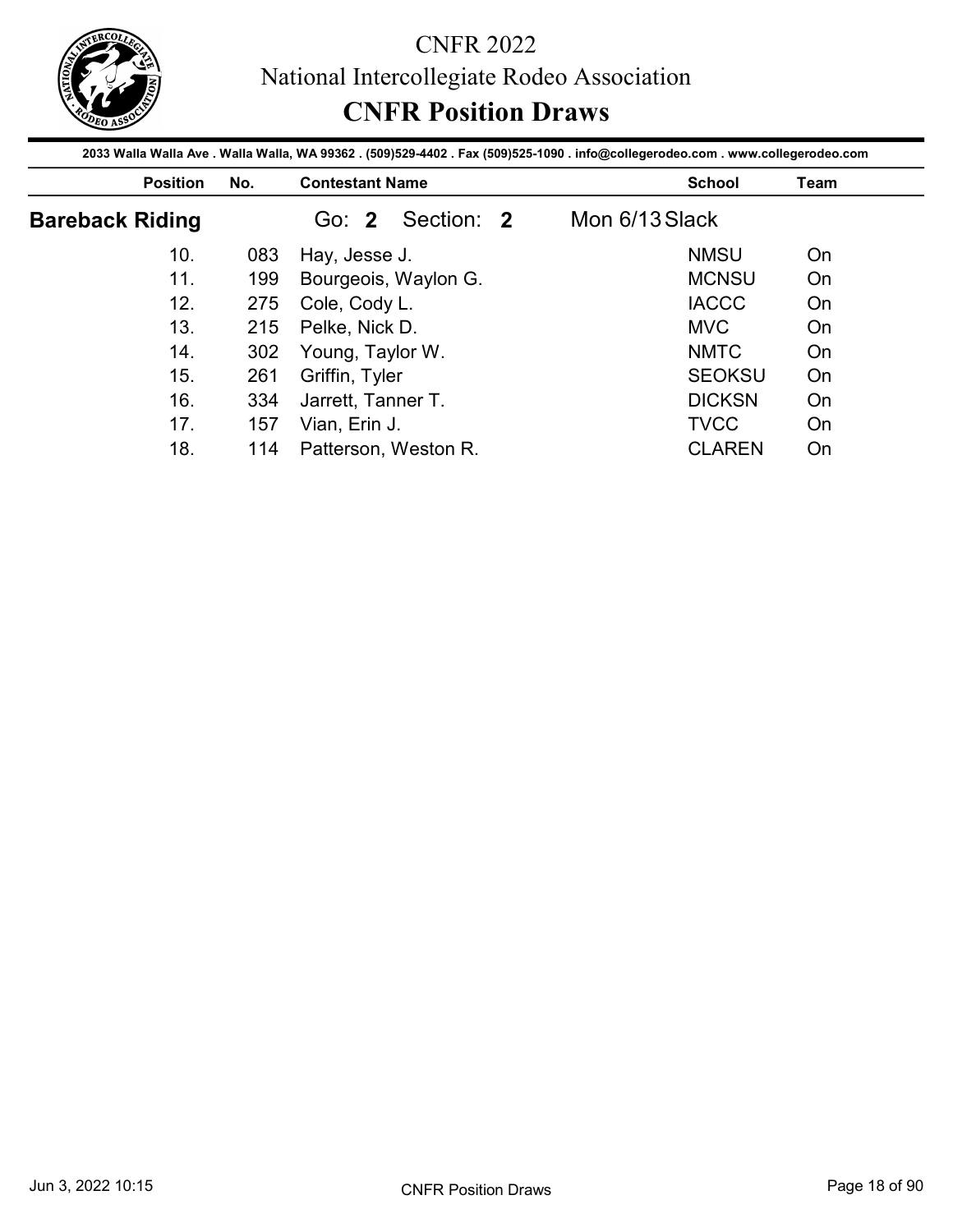

|                        |            | <b>CNFR Position Draws</b>                                                                                                                                |                |                                |             |
|------------------------|------------|-----------------------------------------------------------------------------------------------------------------------------------------------------------|----------------|--------------------------------|-------------|
| <b>Position</b>        | No.        | 2033 Walla Walla Ave . Walla Walla, WA 99362 . (509)529-4402 . Fax (509)525-1090 . info@collegerodeo.com . www.collegerodeo.com<br><b>Contestant Name</b> |                | <b>School</b>                  | <b>Team</b> |
| <b>Bareback Riding</b> |            | Section: 3<br>Go: 2                                                                                                                                       | Tue 6/14 Slack |                                |             |
| 19.                    | 035        | Carlson, Myles R.                                                                                                                                         |                | <b>CASPER</b>                  | On          |
| 20.                    | 189        | Jacobson, Denton L.                                                                                                                                       |                | <b>FTSCOT</b>                  | On          |
|                        | 070        | Proffit, Donny B.                                                                                                                                         |                | <b>UWY</b>                     | On          |
|                        |            |                                                                                                                                                           |                |                                |             |
| 21.                    |            |                                                                                                                                                           |                |                                |             |
| 22.                    | 329        | Dearhamer, Nathaniel A.                                                                                                                                   |                | <b>MTSU</b>                    |             |
| 23.                    | 028        | Hotalen, Sebastian T.                                                                                                                                     |                | <b>DIXIE</b>                   | On          |
| 24.                    | 328        | Kay, Trevor W.                                                                                                                                            |                | <b>UMTW</b>                    | On          |
| 25.                    | 265        | Thrash, Luke B.                                                                                                                                           |                | <b>SEOKSU</b>                  | On          |
| 26.<br>27.             | 186<br>104 | Worthington, Grant T.<br>Dement, Kolt                                                                                                                     |                | <b>FTSCOT</b><br><b>PANOLA</b> | On<br>On    |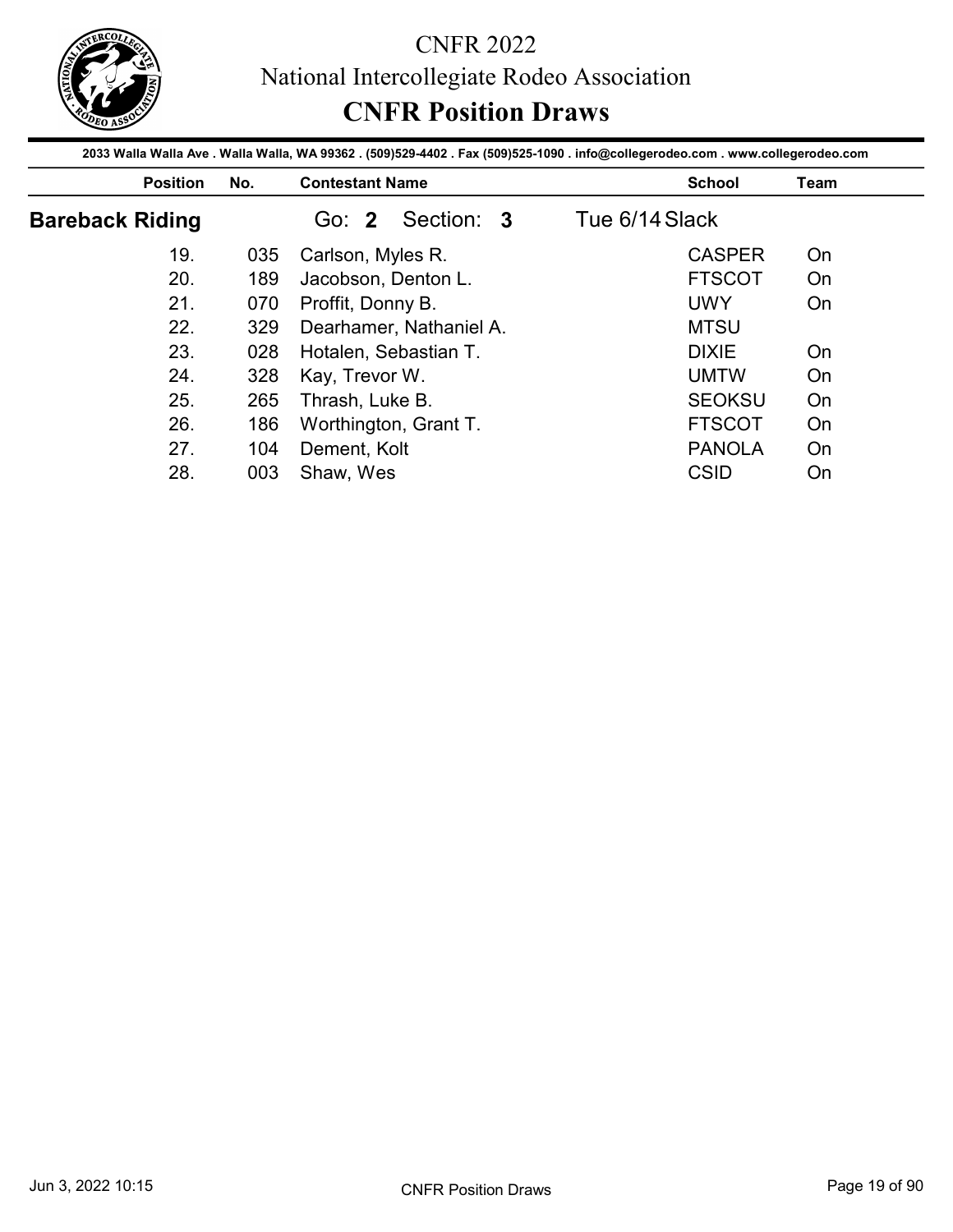

|                        |            | National Intercollegiate Rodeo Association                                                                                      |                |          |
|------------------------|------------|---------------------------------------------------------------------------------------------------------------------------------|----------------|----------|
|                        |            | <b>CNFR Position Draws</b>                                                                                                      |                |          |
|                        |            | 2033 Walla Walla Ave . Walla Walla, WA 99362 . (509)529-4402 . Fax (509)525-1090 . info@collegerodeo.com . www.collegerodeo.com |                |          |
| <b>Position</b>        | No.        | <b>Contestant Name</b>                                                                                                          | <b>School</b>  | Team     |
| <b>Bareback Riding</b> |            | Section: 4<br>Go: 2                                                                                                             | Tue 6/14 Slack |          |
| 29.                    | 224        | McGehee, Lane T.                                                                                                                | <b>SAMSU</b>   | On       |
|                        |            | McBride, Gauge L.                                                                                                               | <b>PANOLA</b>  | On       |
| 30.                    | 108        |                                                                                                                                 |                |          |
| 31.                    | 251        |                                                                                                                                 | <b>WTXC</b>    | On       |
| 32.                    | 362        | Schneiter, Kelby C.<br>Parham, Mitchell T.                                                                                      | <b>FRESNO</b>  | On       |
| 33.                    | 250        |                                                                                                                                 | <b>WTXC</b>    | On       |
| 34.                    |            | Thompson, Dean A.                                                                                                               | <b>MESACC</b>  |          |
| 35.                    | 087        | Filipek, Cooper W.                                                                                                              | <b>TVCC</b>    | On<br>On |
| 36.                    | 152<br>273 | Monahan, Brant P.<br>Lind, Drew I.                                                                                              | <b>IACCC</b>   | On       |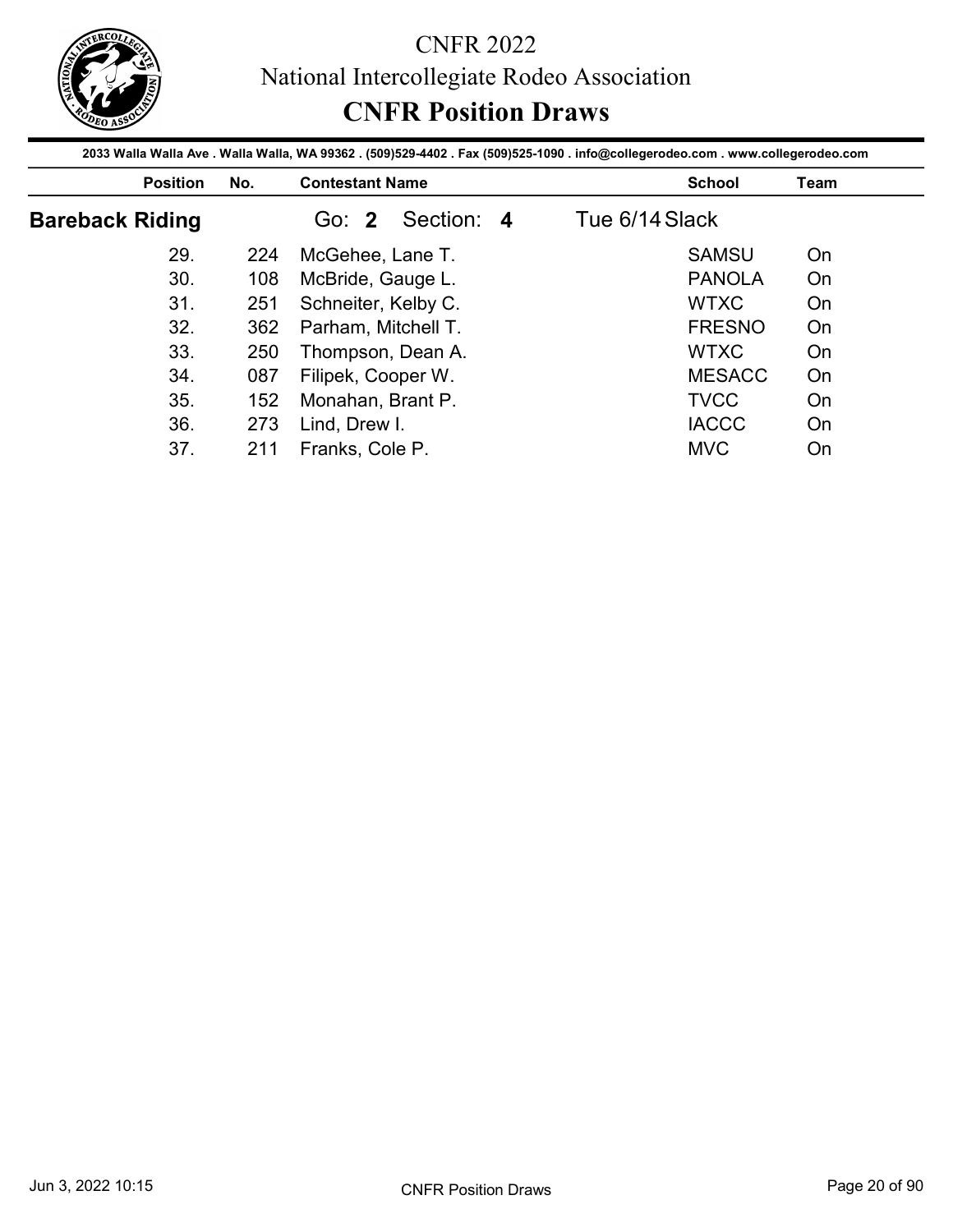

|                        |     | National Intercollegiate Rodeo Association                                                                                      |               |      |
|------------------------|-----|---------------------------------------------------------------------------------------------------------------------------------|---------------|------|
|                        |     | <b>CNFR Position Draws</b>                                                                                                      |               |      |
|                        |     | 2033 Walla Walla Ave . Walla Walla, WA 99362 . (509)529-4402 . Fax (509)525-1090 . info@collegerodeo.com . www.collegerodeo.com |               |      |
| <b>Position</b>        | No. | <b>Contestant Name</b>                                                                                                          | <b>School</b> | Team |
| <b>Bareback Riding</b> |     | Section: 1<br>Go: 3                                                                                                             | Tue 6/14 Perf |      |
| 1.                     | 227 | Tuni, Matthew C.                                                                                                                | <b>FTLEWS</b> |      |
| 2.                     | 003 | Shaw, Wes                                                                                                                       | <b>CSID</b>   | On   |
|                        |     | Jacobson, Denton L.                                                                                                             | <b>FTSCOT</b> | On   |
| 3.                     | 189 |                                                                                                                                 |               |      |
| $\overline{4}$ .       | 216 | Pope, Ty C.                                                                                                                     | <b>MVC</b>    | On   |
| 5.                     | 186 | Worthington, Grant T.                                                                                                           | <b>FTSCOT</b> | On   |
| 6.                     | 375 | Tart, Cole W.                                                                                                                   | <b>CAPSLO</b> | On   |
| 7.                     | 211 |                                                                                                                                 | <b>MVC</b>    | On   |
| 8.                     | 070 | Franks, Cole P.<br>Proffit, Donny B.                                                                                            | <b>UWY</b>    | On   |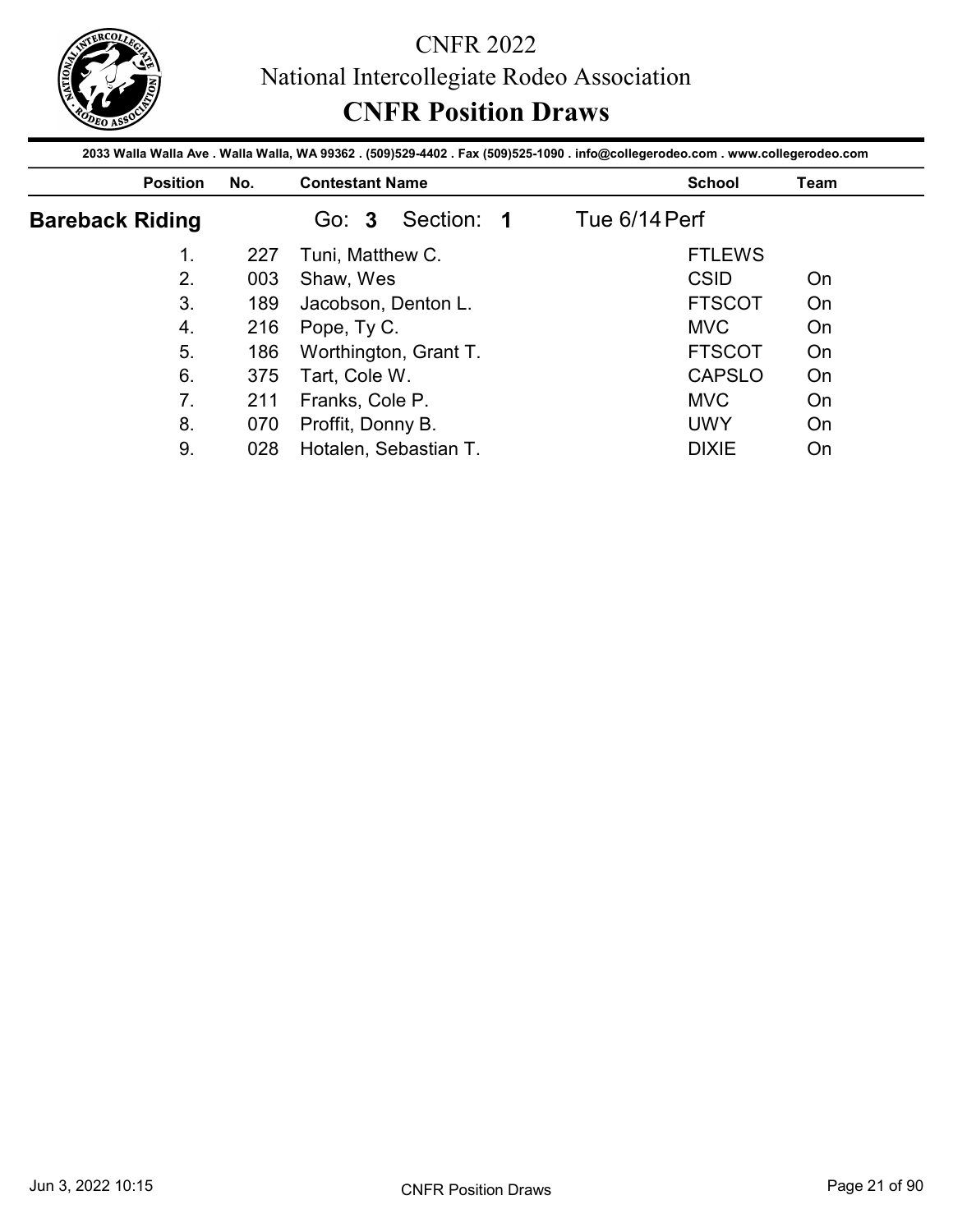

|                        |     | <b>CNFR Position Draws</b>                                                                                                      |               |      |
|------------------------|-----|---------------------------------------------------------------------------------------------------------------------------------|---------------|------|
|                        |     | 2033 Walla Walla Ave . Walla Walla, WA 99362 . (509)529-4402 . Fax (509)525-1090 . info@collegerodeo.com . www.collegerodeo.com |               |      |
| <b>Position</b>        | No. | <b>Contestant Name</b>                                                                                                          | <b>School</b> | Team |
| <b>Bareback Riding</b> |     | Section: 2<br>Go: 3                                                                                                             | Wed 6/15 Perf |      |
| 10.                    | 087 | Filipek, Cooper W.                                                                                                              | <b>MESACC</b> | On   |
|                        | 201 | Sonnier, Kade P.                                                                                                                | <b>MCNSU</b>  | On   |
| 11.                    |     |                                                                                                                                 |               |      |
| 12.                    | 302 | Young, Taylor W.                                                                                                                | <b>NMTC</b>   | On   |
| 13.                    | 108 | McBride, Gauge L.                                                                                                               | <b>PANOLA</b> | On   |
| 14.                    | 261 | Griffin, Tyler                                                                                                                  | <b>SEOKSU</b> | On   |
| 15.                    | 215 | Pelke, Nick D.                                                                                                                  | <b>MVC</b>    | On   |
| 16.                    | 251 | Schneiter, Kelby C.                                                                                                             | <b>WTXC</b>   | On   |
| 17.                    | 273 | Lind, Drew I.                                                                                                                   | <b>IACCC</b>  | On   |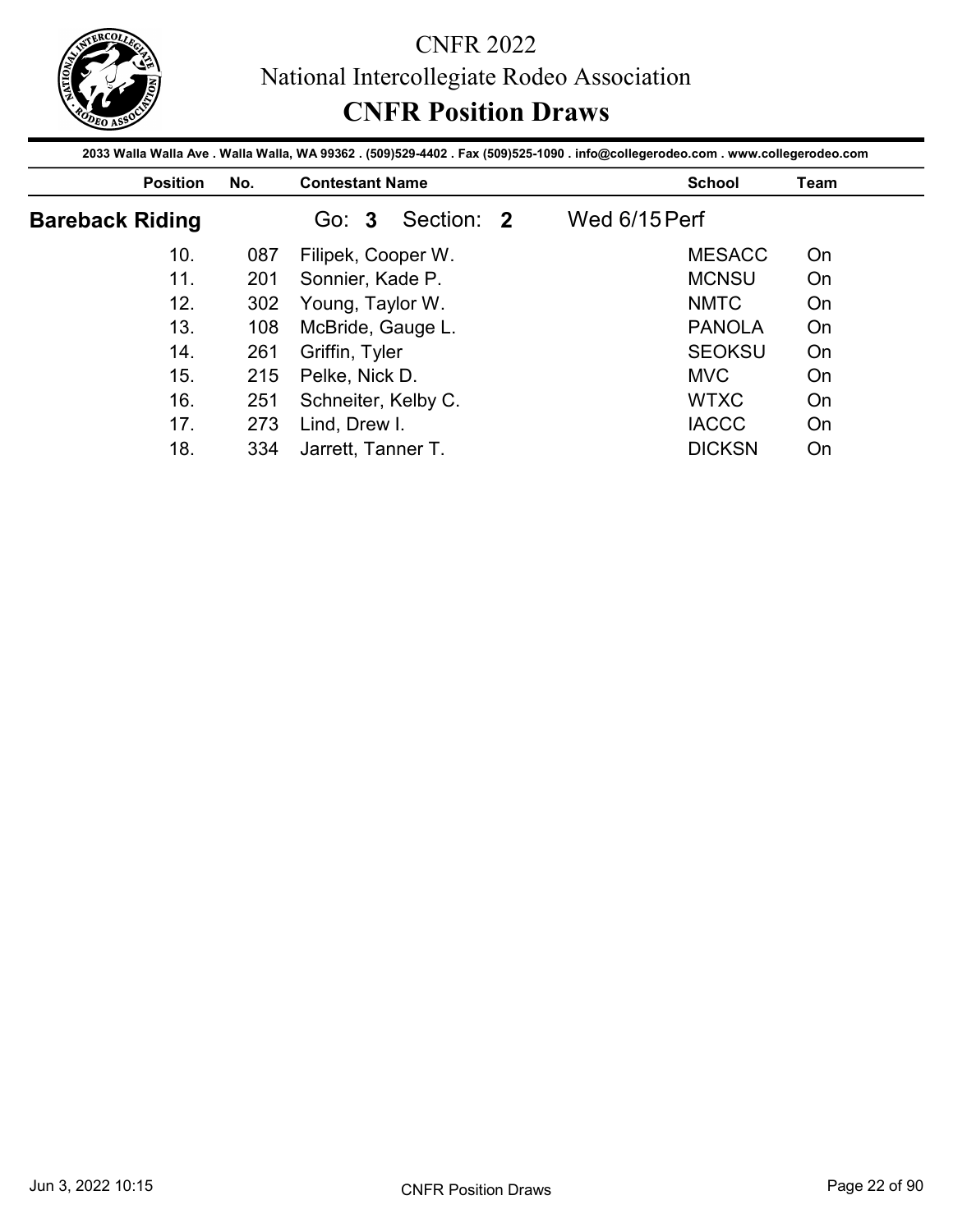

|                        |            | <b>CNFR Position Draws</b>                                                                                                                                |                              |             |
|------------------------|------------|-----------------------------------------------------------------------------------------------------------------------------------------------------------|------------------------------|-------------|
| <b>Position</b>        | No.        | 2033 Walla Walla Ave . Walla Walla, WA 99362 . (509)529-4402 . Fax (509)525-1090 . info@collegerodeo.com . www.collegerodeo.com<br><b>Contestant Name</b> | <b>School</b>                | <b>Team</b> |
| <b>Bareback Riding</b> |            | Go: 3<br>Section: 3                                                                                                                                       | Thu 6/16 Perf                |             |
| 19.                    | 329        | Dearhamer, Nathaniel A.                                                                                                                                   | <b>MTSU</b>                  |             |
| 20.                    | 254        | Cooke, Cooper                                                                                                                                             | <b>WTXC</b>                  | On          |
|                        | 104        | Dement, Kolt                                                                                                                                              | <b>PANOLA</b>                | On          |
|                        |            |                                                                                                                                                           |                              |             |
| 21.                    |            |                                                                                                                                                           |                              |             |
| 22.                    | 265        | Thrash, Luke B.                                                                                                                                           | <b>SEOKSU</b>                | On          |
| 23.                    | 187        | Brouillette, Owen W.                                                                                                                                      | <b>FTSCOT</b>                | On          |
| 24.                    | 223        | Miller, Bradlee B.                                                                                                                                        | <b>SAMSU</b>                 | On          |
| 25.<br>26.             | 068        | Patterson, Brice E.                                                                                                                                       | <b>UWY</b>                   | On          |
| 27.                    | 362<br>328 | Parham, Mitchell T.<br>Kay, Trevor W.                                                                                                                     | <b>FRESNO</b><br><b>UMTW</b> | On<br>On    |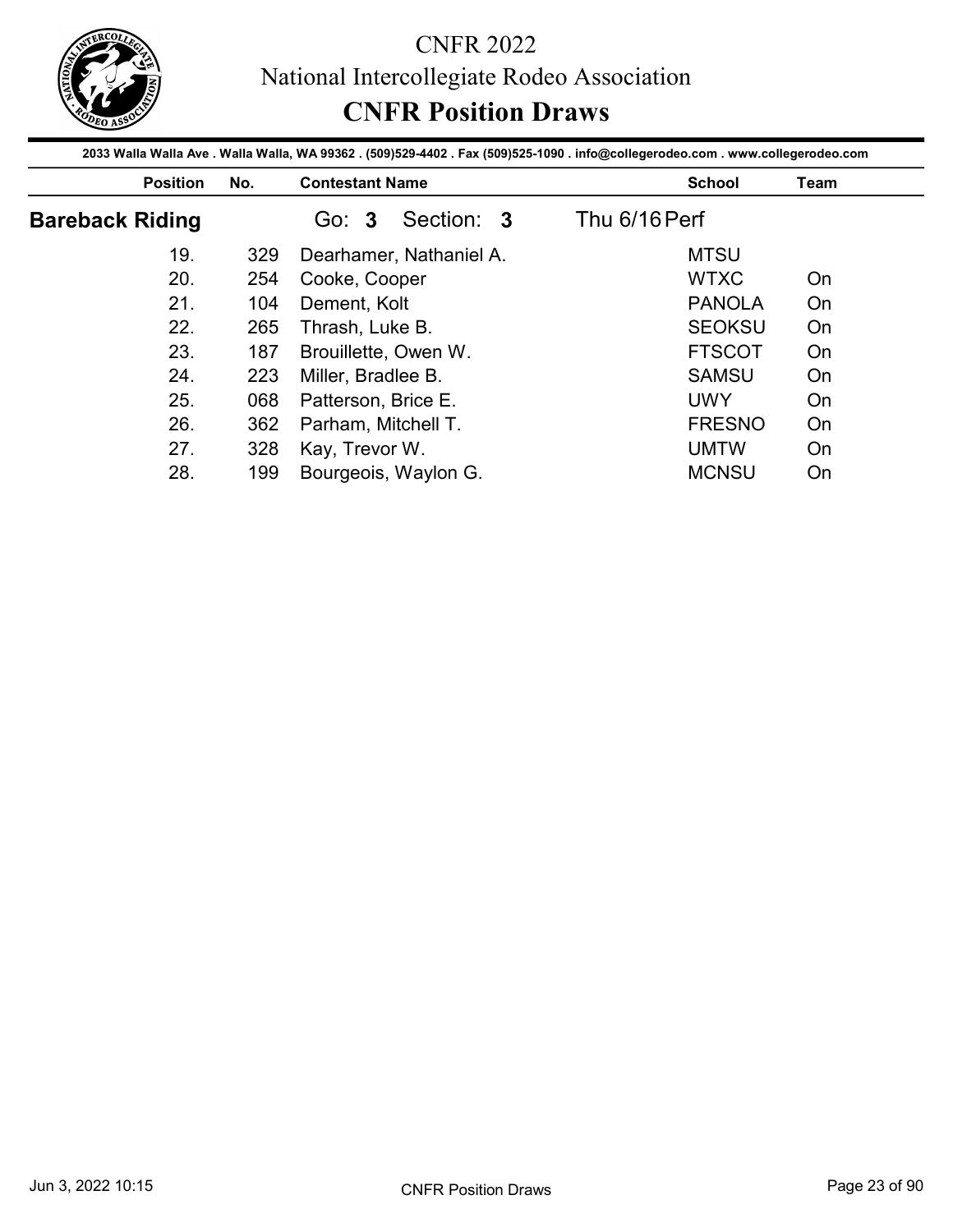

|                        |     | National Intercollegiate Rodeo Association                                                                                      |               |      |
|------------------------|-----|---------------------------------------------------------------------------------------------------------------------------------|---------------|------|
|                        |     | <b>CNFR Position Draws</b>                                                                                                      |               |      |
|                        |     | 2033 Walla Walla Ave . Walla Walla, WA 99362 . (509)529-4402 . Fax (509)525-1090 . info@collegerodeo.com . www.collegerodeo.com |               |      |
| <b>Position</b>        | No. | <b>Contestant Name</b>                                                                                                          | <b>School</b> | Team |
| <b>Bareback Riding</b> |     | Section: 4<br>Go: 3                                                                                                             | Fri 6/17 Perf |      |
| 29.                    | 114 | Patterson, Weston R.                                                                                                            | <b>CLAREN</b> | On   |
| 30.                    | 157 | Vian, Erin J.                                                                                                                   | <b>TVCC</b>   | On   |
|                        | 083 | Hay, Jesse J.                                                                                                                   | <b>NMSU</b>   | On   |
| 31.                    |     |                                                                                                                                 | <b>CASPER</b> | On   |
| 32.                    | 035 | Carlson, Myles R.                                                                                                               |               |      |
| 33.                    | 250 | Thompson, Dean A.                                                                                                               | <b>WTXC</b>   | On   |
| 34.                    | 275 |                                                                                                                                 | <b>IACCC</b>  | On   |
| 35.                    | 224 | Cole, Cody L.                                                                                                                   | <b>SAMSU</b>  | On   |
| 36.                    | 009 | McGehee, Lane T.<br>Johnson, Darien P.                                                                                          | <b>CSID</b>   | On   |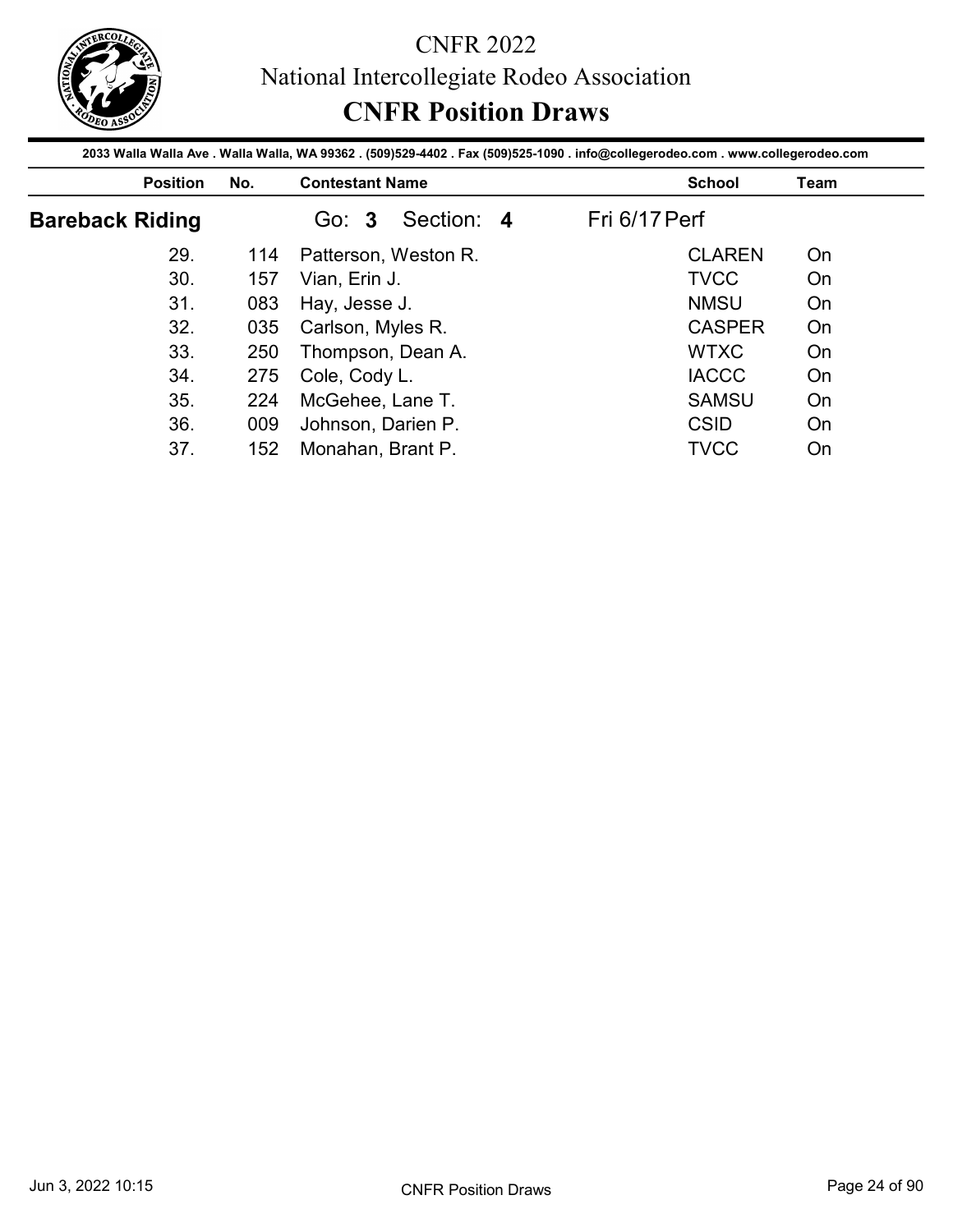

|                          |            | National Intercollegiate Rodeo Association<br><b>CNFR Position Draws</b>                                                                                  |                            |          |
|--------------------------|------------|-----------------------------------------------------------------------------------------------------------------------------------------------------------|----------------------------|----------|
| <b>Position</b>          | No.        | 2033 Walla Walla Ave . Walla Walla, WA 99362 . (509)529-4402 . Fax (509)525-1090 . info@collegerodeo.com . www.collegerodeo.com<br><b>Contestant Name</b> | <b>School</b>              | Team     |
|                          |            | Section: 1<br>Go: 1                                                                                                                                       | Sun 6/12 Matinee           |          |
|                          |            |                                                                                                                                                           |                            |          |
| <b>Bull Riding</b><br>1. | 109        |                                                                                                                                                           | <b>LARMIE</b>              | On       |
|                          |            | Tonita, Stefan A.                                                                                                                                         |                            |          |
| 2.<br>3.                 | 274<br>088 | Vance, Sage R.                                                                                                                                            | <b>IACCC</b><br><b>UWY</b> | On<br>On |
| 4.                       | 084        | Uptain, Garrett R.                                                                                                                                        | <b>MESACC</b>              | On       |
| 5.                       | 327        | Juarez, Marco                                                                                                                                             | <b>NWC</b>                 | On       |
| 6.                       | 252        | Hughes, Hunter<br>Parkinson, Luke                                                                                                                         | <b>WTXC</b>                | On       |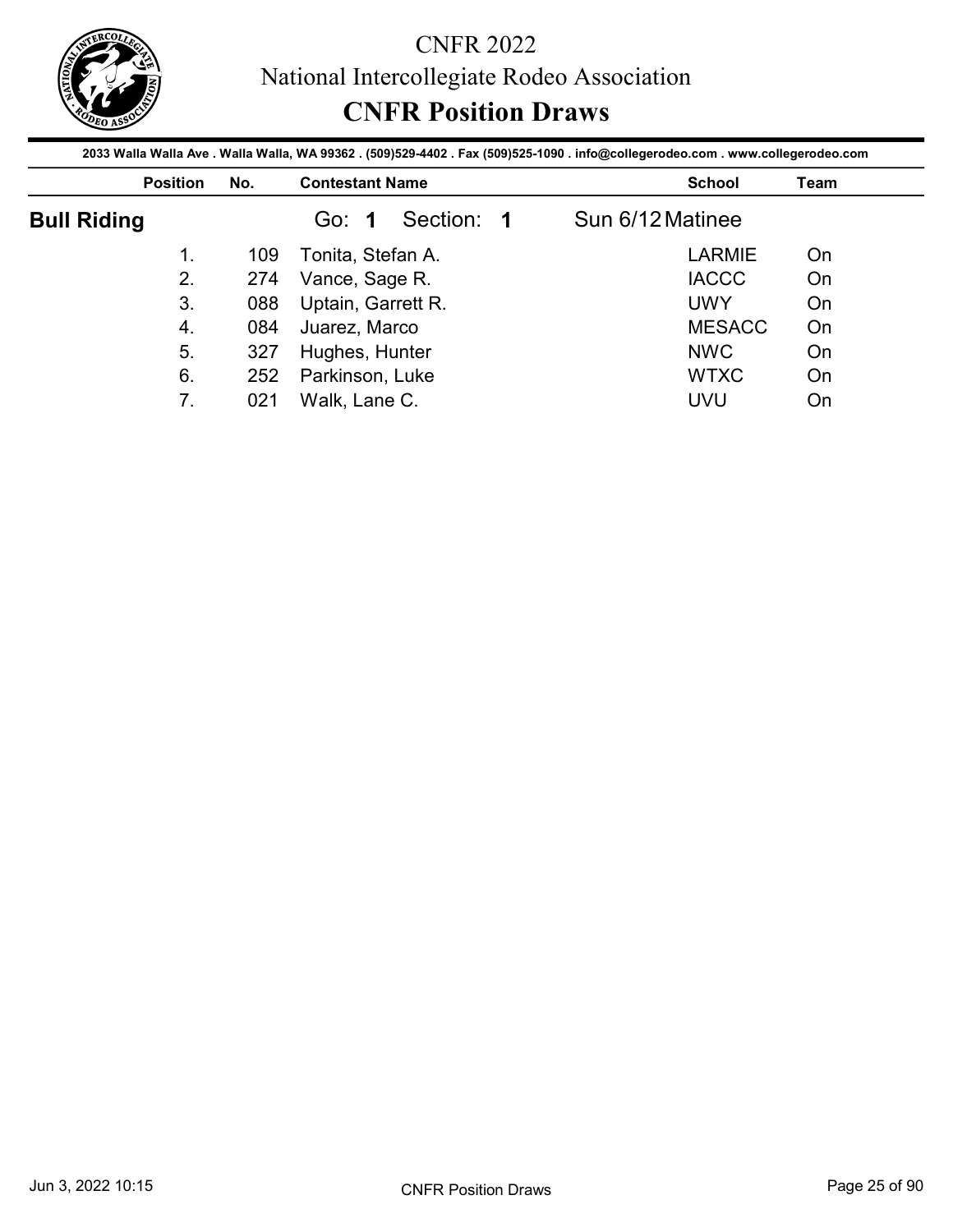

|                    |            | <b>CNFR Position Draws</b>              |            |                                                                                                                                                  |             |
|--------------------|------------|-----------------------------------------|------------|--------------------------------------------------------------------------------------------------------------------------------------------------|-------------|
| <b>Position</b>    | No.        | <b>Contestant Name</b>                  |            | 2033 Walla Walla Ave . Walla Walla, WA 99362 . (509)529-4402 . Fax (509)525-1090 . info@collegerodeo.com . www.collegerodeo.com<br><b>School</b> | <b>Team</b> |
| <b>Bull Riding</b> |            | Go: 1                                   | Section: 2 | Sun 6/12 Matinee                                                                                                                                 |             |
|                    |            |                                         |            |                                                                                                                                                  |             |
| 8.                 | 213        | Achenbach, Kolten C.                    |            | <b>MVC</b>                                                                                                                                       | On          |
| 9.                 | 086        |                                         |            | <b>MESACC</b>                                                                                                                                    | On          |
| 10.                | 253        | Guzman, Andy A.                         |            | <b>WTXC</b>                                                                                                                                      | On          |
| 11.                | 049        | Johnson, Rawley J.                      |            | CAZC                                                                                                                                             | On          |
| 12.                |            | Moreno, Brad A.                         |            | <b>MTSU</b>                                                                                                                                      |             |
| 13.                | 344        | Runfola, Chase                          |            | <b>FTSCOT</b>                                                                                                                                    | On          |
| 14.                | 188<br>330 | Byram, Colton E.<br>Rogers, Sterling R. |            | <b>NWC</b>                                                                                                                                       | On          |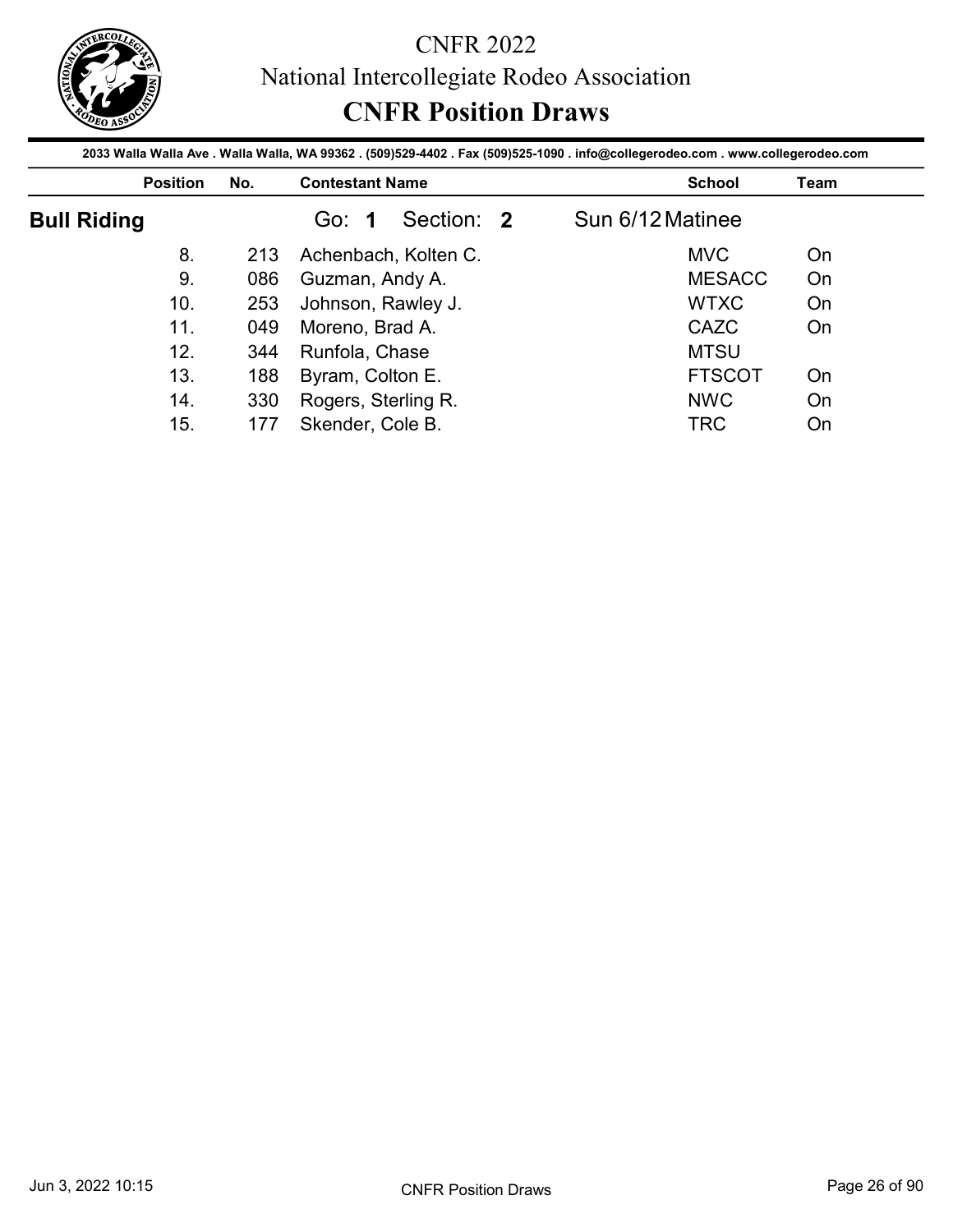

|                    |                 |            |                                        | <b>CNFR Position Draws</b> | National Intercollegiate Rodeo Association |                                                                                                                                                  |      |
|--------------------|-----------------|------------|----------------------------------------|----------------------------|--------------------------------------------|--------------------------------------------------------------------------------------------------------------------------------------------------|------|
|                    | <b>Position</b> | No.        | <b>Contestant Name</b>                 |                            |                                            | 2033 Walla Walla Ave . Walla Walla, WA 99362 . (509)529-4402 . Fax (509)525-1090 . info@collegerodeo.com . www.collegerodeo.com<br><b>School</b> | Team |
| <b>Bull Riding</b> |                 |            | Go: 1                                  | Section: 3                 | Sun 6/12 Matinee                           |                                                                                                                                                  |      |
|                    |                 | 370        |                                        | Strickland, Colby R.       |                                            | <b>WHILLS</b>                                                                                                                                    | On   |
|                    | 16.             |            |                                        |                            |                                            |                                                                                                                                                  |      |
|                    | 17.             |            |                                        |                            |                                            | <b>NDSU</b>                                                                                                                                      | On   |
|                    | 18.             | 347<br>134 | Skogquist, Ethan P.<br>Tate, Hunter W. |                            |                                            | <b>COFFEY</b>                                                                                                                                    | On   |
|                    | 19.             | 193        | Kaylor, Cutter T.                      |                            |                                            | <b>HILL</b>                                                                                                                                      | On   |
|                    | 20.             | 358        | Mayo, Ray P.                           |                            |                                            | <b>LASSEN</b>                                                                                                                                    | On   |
|                    | 21.             | 090        | Johnson, Coby J.                       |                            |                                            | <b>SHERID</b>                                                                                                                                    | On   |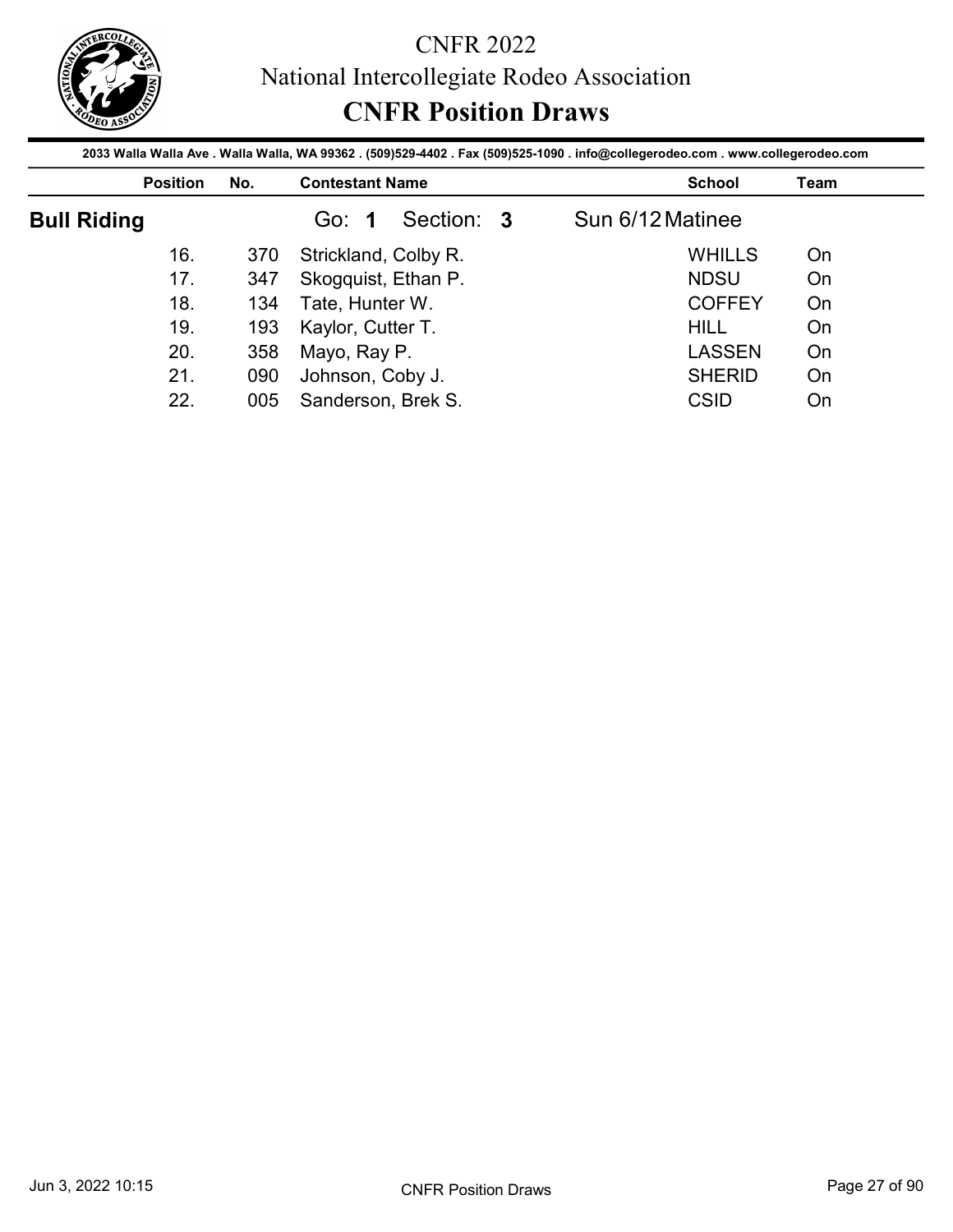

|                    |            | <b>CNFR Position Draws</b>                                                                                                                                |                  |      |
|--------------------|------------|-----------------------------------------------------------------------------------------------------------------------------------------------------------|------------------|------|
| <b>Position</b>    | No.        | 2033 Walla Walla Ave . Walla Walla, WA 99362 . (509)529-4402 . Fax (509)525-1090 . info@collegerodeo.com . www.collegerodeo.com<br><b>Contestant Name</b> | <b>School</b>    | Team |
| <b>Bull Riding</b> |            | Section: 4<br>Go: 1                                                                                                                                       | Sun 6/12 Matinee |      |
|                    | 288        | Jacobson, Koby T.                                                                                                                                         | <b>MIDPLN</b>    | On   |
| 23.                |            |                                                                                                                                                           |                  |      |
| 24.                | 179        |                                                                                                                                                           | <b>TRC</b>       | On   |
| 25.                | 235        | Roberts, Casey L.                                                                                                                                         | <b>SLROSS</b>    | On   |
| 26.                | 176        | Hutchings, Tristen A.                                                                                                                                     | <b>SWTXJC</b>    | On   |
| 27.                |            | Jowers, Fletcher L.                                                                                                                                       | <b>UTSU</b>      | On   |
| 28.                | 029<br>241 | Wadsworth, Derek R.                                                                                                                                       | <b>PANHDL</b>    |      |
| 29.                | 390        | Schmidt, TJ<br>Gunderson, Brett T.                                                                                                                        | <b>UNVR</b>      | On   |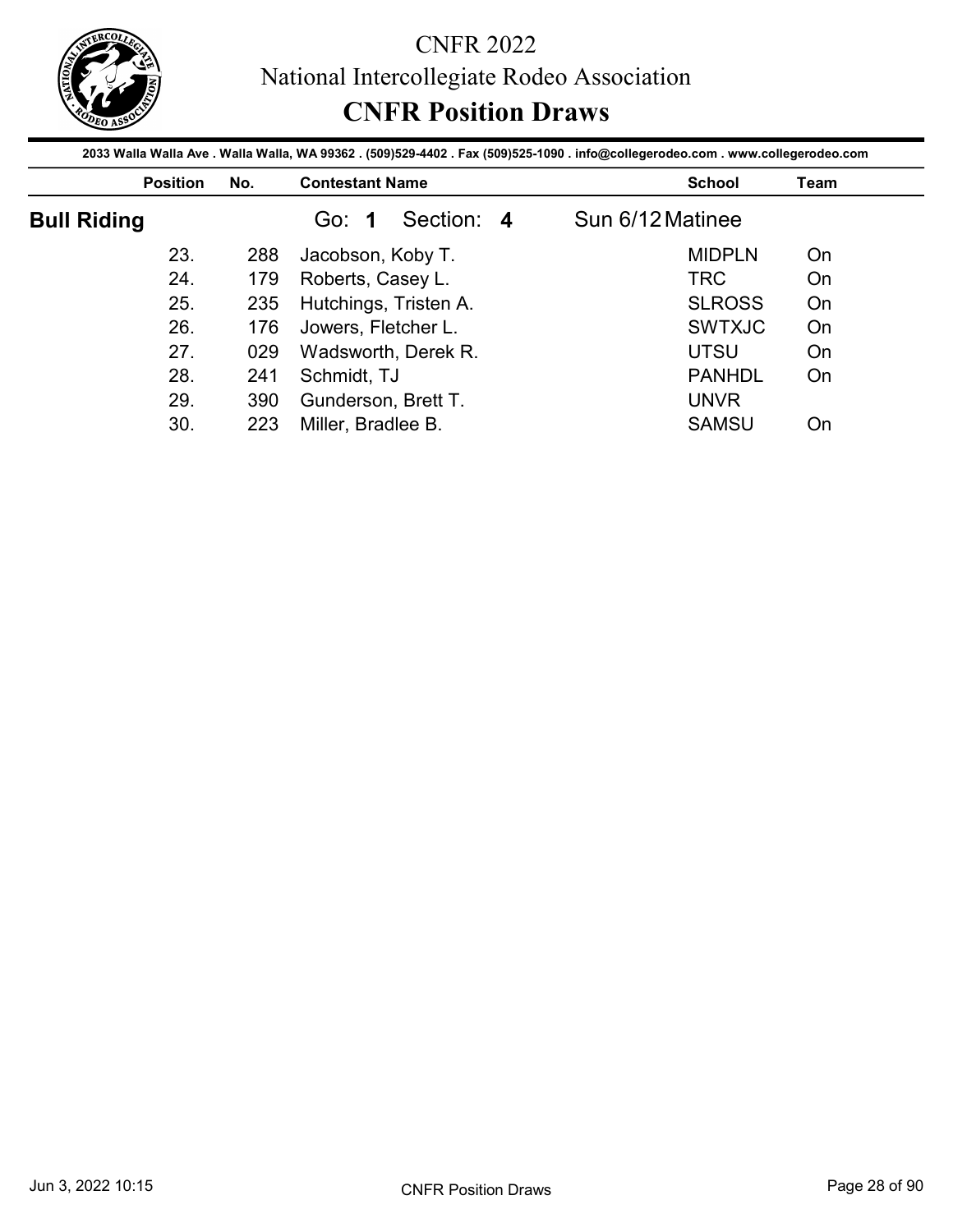

|                    |     | National Intercollegiate Rodeo Association<br><b>CNFR Position Draws</b><br>2033 Walla Walla Ave . Walla Walla, WA 99362 . (509)529-4402 . Fax (509)525-1090 . info@collegerodeo.com . www.collegerodeo.com |                |               |      |
|--------------------|-----|-------------------------------------------------------------------------------------------------------------------------------------------------------------------------------------------------------------|----------------|---------------|------|
| <b>Position</b>    | No. | <b>Contestant Name</b>                                                                                                                                                                                      |                | <b>School</b> | Team |
|                    |     | Go: 2<br>Section: 1                                                                                                                                                                                         | Mon 6/13 Slack |               |      |
| <b>Bull Riding</b> |     |                                                                                                                                                                                                             |                |               |      |
| 1.                 | 029 | Wadsworth, Derek R.                                                                                                                                                                                         |                | <b>UTSU</b>   | On   |
| 2.                 | 241 |                                                                                                                                                                                                             |                | <b>PANHDL</b> | On   |
| 3.                 | 134 | Schmidt, TJ                                                                                                                                                                                                 |                | <b>COFFEY</b> | On   |
| 4.                 | 090 | Tate, Hunter W.                                                                                                                                                                                             |                | <b>SHERID</b> | On   |
| 5.                 | 347 | Johnson, Coby J.<br>Skogquist, Ethan P.                                                                                                                                                                     |                | <b>NDSU</b>   | On   |
| 6.                 | 223 | Miller, Bradlee B.                                                                                                                                                                                          |                | <b>SAMSU</b>  | On   |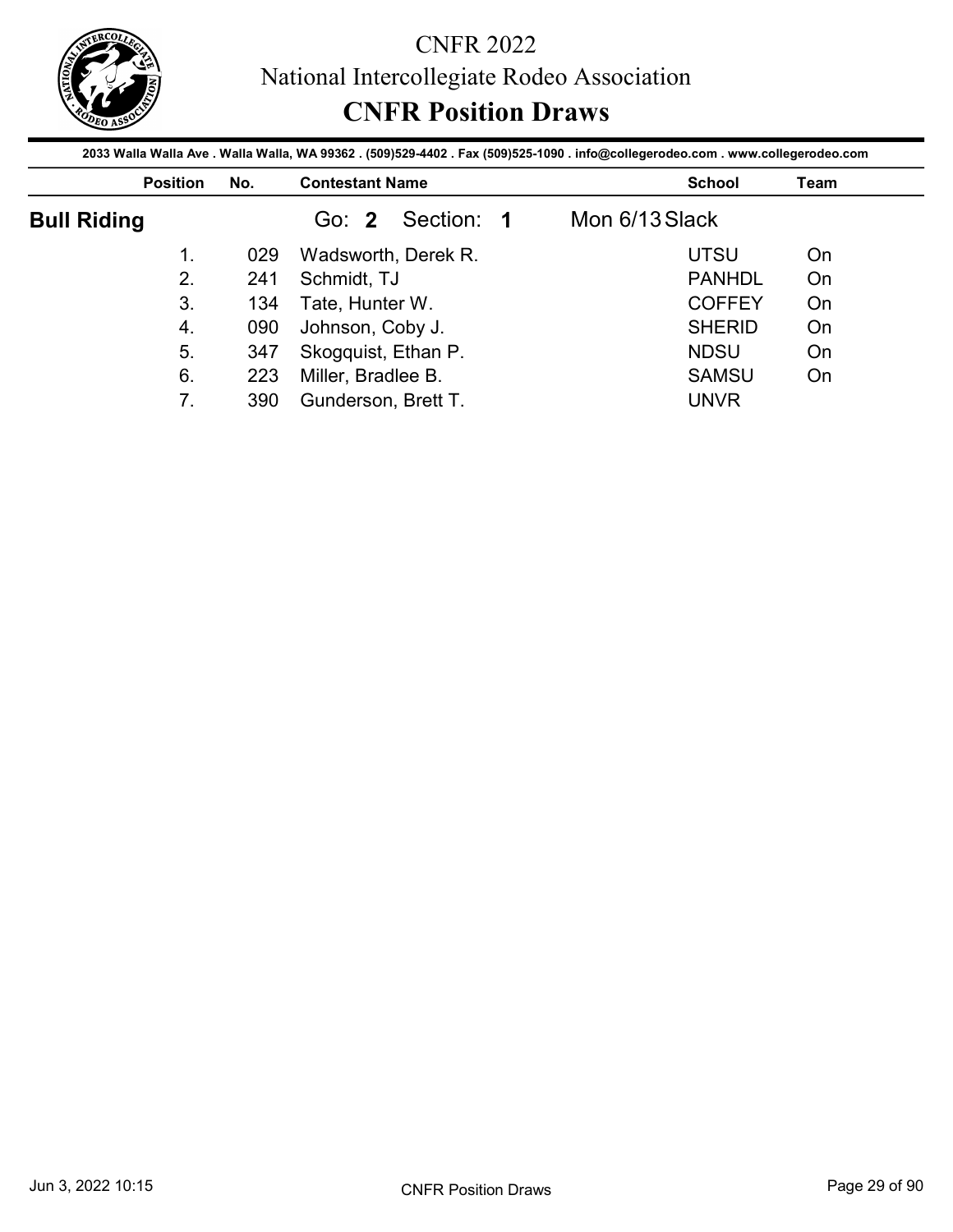

|                    |            | <b>CNFR Position Draws</b>                | 2033 Walla Walla Ave . Walla Walla, WA 99362 . (509)529-4402 . Fax (509)525-1090 . info@collegerodeo.com . www.collegerodeo.com |             |
|--------------------|------------|-------------------------------------------|---------------------------------------------------------------------------------------------------------------------------------|-------------|
| <b>Position</b>    | No.        | <b>Contestant Name</b>                    | <b>School</b>                                                                                                                   | <b>Team</b> |
| <b>Bull Riding</b> |            | Section: 2<br>Go: 2                       | Mon 6/13 Slack                                                                                                                  |             |
|                    |            |                                           |                                                                                                                                 |             |
| 8.                 | 021        |                                           | <b>UVU</b>                                                                                                                      | On          |
| 9.                 | 005        | Walk, Lane C.                             | <b>CSID</b>                                                                                                                     | On          |
| 10.                | 177        | Sanderson, Brek S.                        | <b>TRC</b>                                                                                                                      | On          |
| 11.                | 179        | Skender, Cole B.                          | <b>TRC</b>                                                                                                                      | On          |
| 12.                |            | Roberts, Casey L.                         | <b>HILL</b>                                                                                                                     | On          |
|                    | 193        | Kaylor, Cutter T.                         |                                                                                                                                 |             |
| 13.<br>14.         | 088<br>176 | Uptain, Garrett R.<br>Jowers, Fletcher L. | <b>UWY</b><br><b>SWTXJC</b>                                                                                                     | On<br>On    |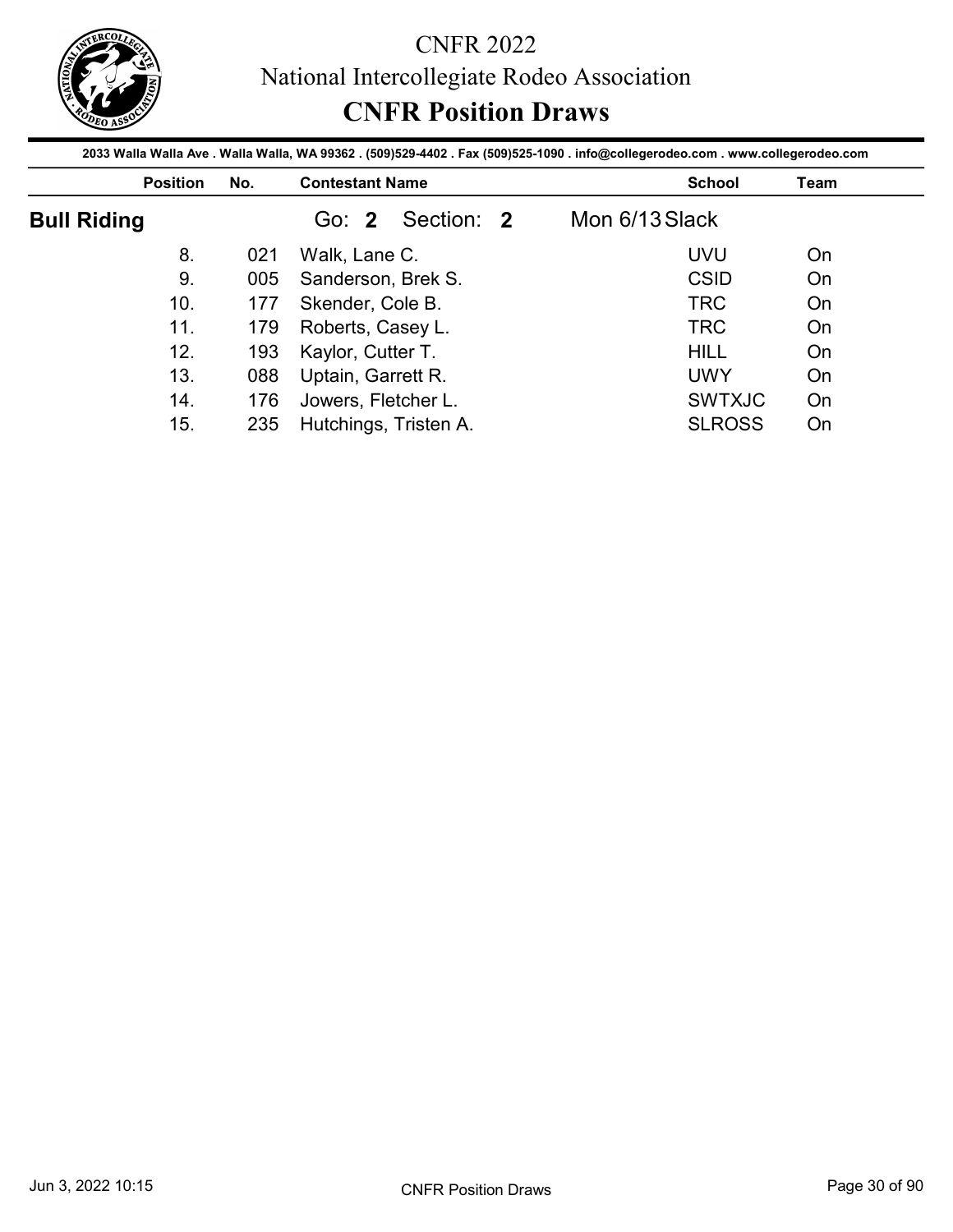

|                    |     | National Intercollegiate Rodeo Association<br><b>CNFR Position Draws</b> | 2033 Walla Walla Ave . Walla Walla, WA 99362 . (509)529-4402 . Fax (509)525-1090 . info@collegerodeo.com . www.collegerodeo.com |      |
|--------------------|-----|--------------------------------------------------------------------------|---------------------------------------------------------------------------------------------------------------------------------|------|
| <b>Position</b>    | No. | <b>Contestant Name</b>                                                   | <b>School</b>                                                                                                                   | Team |
| <b>Bull Riding</b> |     | Go: 2<br>Section: 3                                                      | Tue 6/14 Slack                                                                                                                  |      |
|                    |     |                                                                          |                                                                                                                                 |      |
| 16.                | 370 |                                                                          | <b>WHILLS</b>                                                                                                                   | On   |
| 17.                | 327 | Strickland, Colby R.                                                     | <b>NWC</b>                                                                                                                      | On   |
| 18.                | 344 | Hughes, Hunter<br>Runfola, Chase                                         | <b>MTSU</b>                                                                                                                     |      |
| 19.                | 188 | Byram, Colton E.                                                         | <b>FTSCOT</b>                                                                                                                   | On   |
| 20.                | 109 | Tonita, Stefan A.                                                        | <b>LARMIE</b>                                                                                                                   | On   |
| 21.                | 358 | Mayo, Ray P.                                                             | <b>LASSEN</b>                                                                                                                   | On   |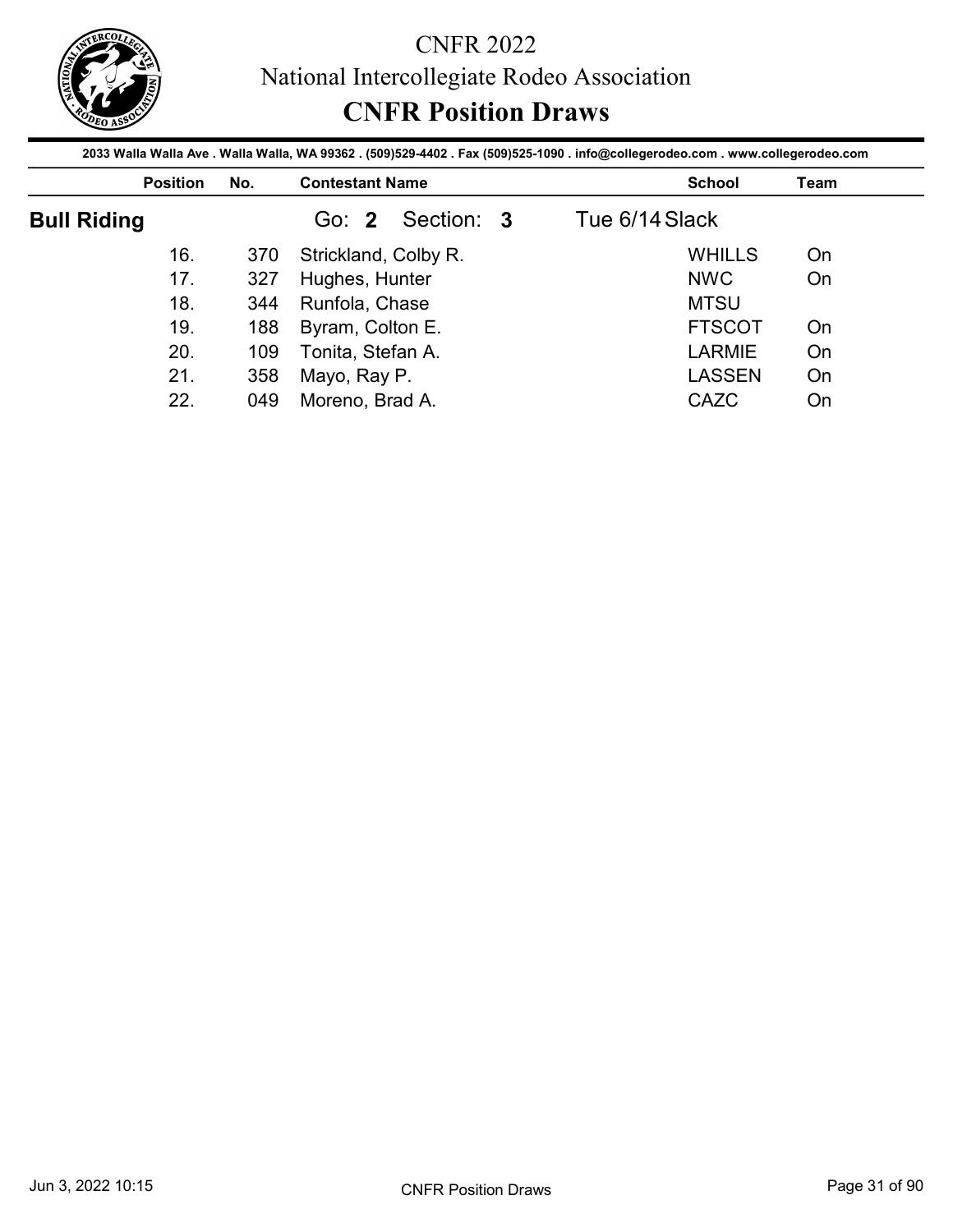

|                    |            | <b>CNFR Position Draws</b>                                                                                                                                |                |             |
|--------------------|------------|-----------------------------------------------------------------------------------------------------------------------------------------------------------|----------------|-------------|
| <b>Position</b>    | No.        | 2033 Walla Walla Ave . Walla Walla, WA 99362 . (509)529-4402 . Fax (509)525-1090 . info@collegerodeo.com . www.collegerodeo.com<br><b>Contestant Name</b> | <b>School</b>  | <b>Team</b> |
| <b>Bull Riding</b> |            | Section: 4<br>Go: 2                                                                                                                                       | Tue 6/14 Slack |             |
|                    | 330        | Rogers, Sterling R.                                                                                                                                       | <b>NWC</b>     | On          |
| 23.                |            |                                                                                                                                                           |                |             |
| 24.                | 252        |                                                                                                                                                           | <b>WTXC</b>    | On          |
| 25.                | 274        | Parkinson, Luke                                                                                                                                           | <b>IACCC</b>   | On          |
| 26.                | 086        | Vance, Sage R.                                                                                                                                            | <b>MESACC</b>  | On          |
| 27.                | 084        | Guzman, Andy A.                                                                                                                                           | <b>MESACC</b>  | On          |
| 28.                |            | Juarez, Marco                                                                                                                                             | <b>WTXC</b>    | On          |
| 29.                | 253<br>213 | Johnson, Rawley J.<br>Achenbach, Kolten C.                                                                                                                | <b>MVC</b>     | On          |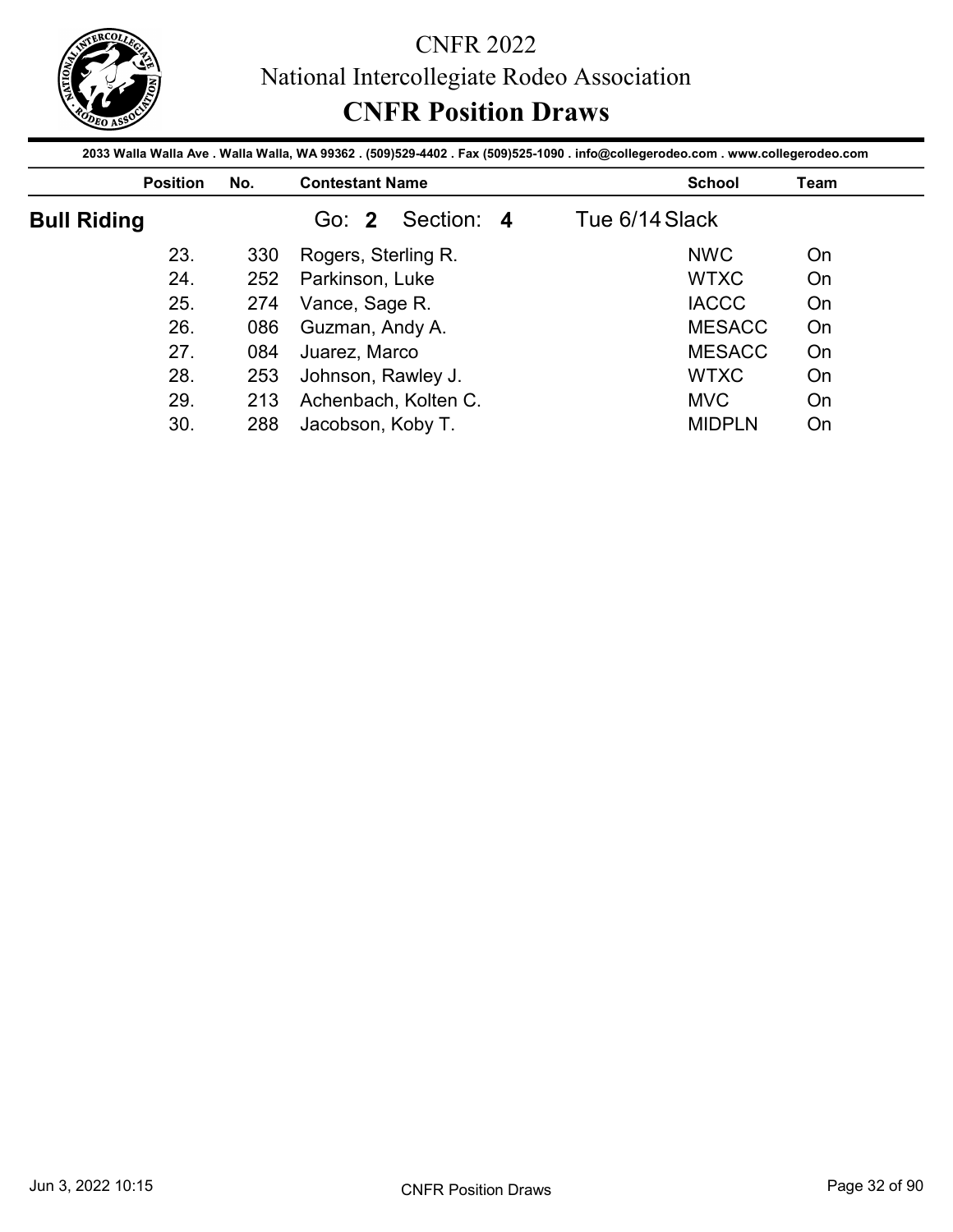

|                    |            | National Intercollegiate Rodeo Association<br><b>CNFR Position Draws</b>                                                                                  |               |      |
|--------------------|------------|-----------------------------------------------------------------------------------------------------------------------------------------------------------|---------------|------|
| <b>Position</b>    | No.        | 2033 Walla Walla Ave . Walla Walla, WA 99362 . (509)529-4402 . Fax (509)525-1090 . info@collegerodeo.com . www.collegerodeo.com<br><b>Contestant Name</b> | <b>School</b> | Team |
| <b>Bull Riding</b> |            | Go: 3<br>Section: 1                                                                                                                                       | Tue 6/14 Perf |      |
|                    |            |                                                                                                                                                           |               |      |
| 1.                 |            |                                                                                                                                                           | <b>WHILLS</b> | On   |
| 2.                 | 370        | Strickland, Colby R.                                                                                                                                      | <b>NDSU</b>   | On   |
| 3.                 | 347<br>235 | Skogquist, Ethan P.                                                                                                                                       | <b>SLROSS</b> | On   |
| 4.                 | 188        | Hutchings, Tristen A.<br>Byram, Colton E.                                                                                                                 | <b>FTSCOT</b> | On   |
| 5.                 | 134        | Tate, Hunter W.                                                                                                                                           | <b>COFFEY</b> | On   |
| 6.                 | 021        | Walk, Lane C.                                                                                                                                             | <b>UVU</b>    | On   |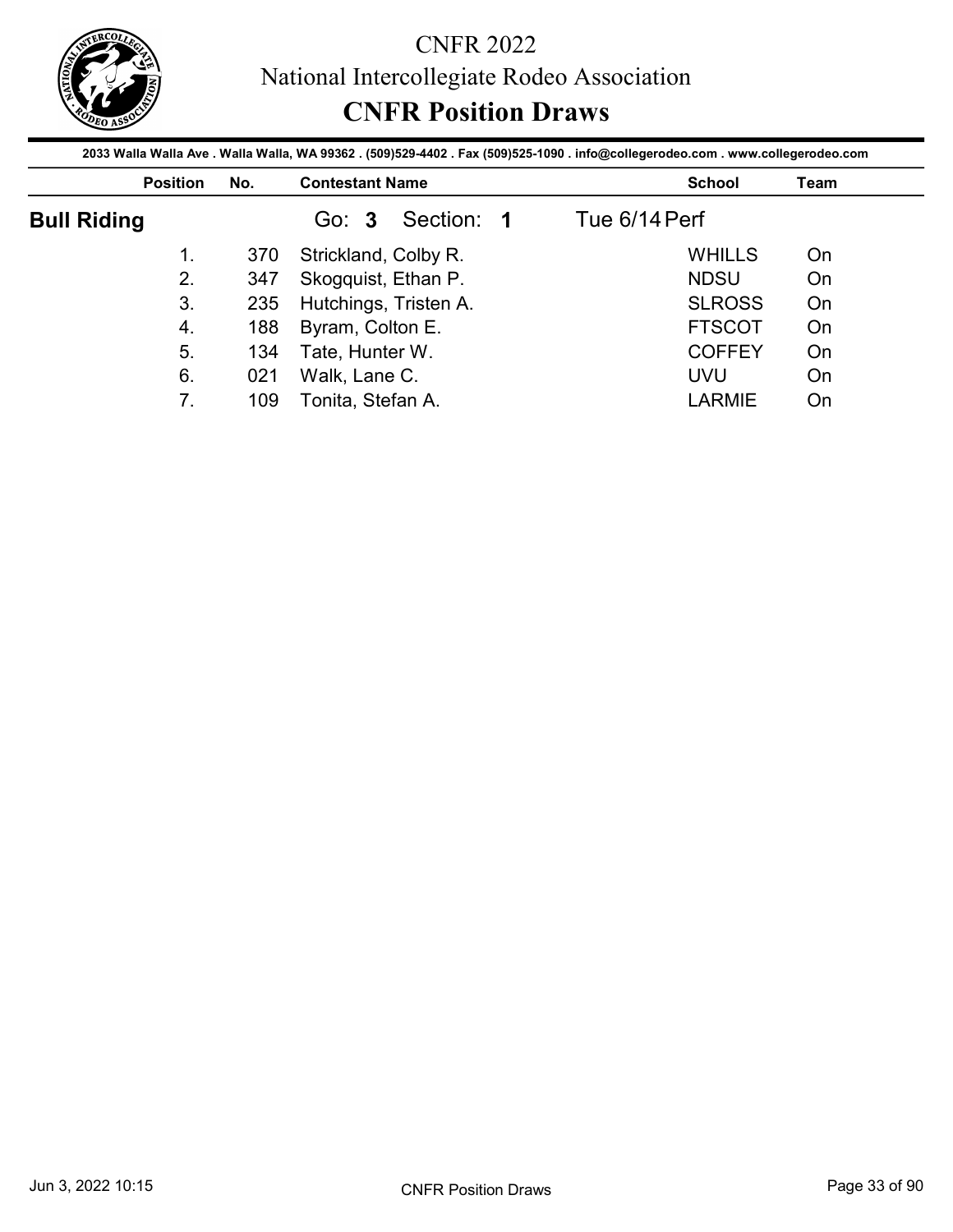

|                    |            | <b>CNFR Position Draws</b>        |                                                                                                                                                  |             |
|--------------------|------------|-----------------------------------|--------------------------------------------------------------------------------------------------------------------------------------------------|-------------|
| <b>Position</b>    | No.        | <b>Contestant Name</b>            | 2033 Walla Walla Ave . Walla Walla, WA 99362 . (509)529-4402 . Fax (509)525-1090 . info@collegerodeo.com . www.collegerodeo.com<br><b>School</b> | <b>Team</b> |
| <b>Bull Riding</b> |            | Go: 3<br>Section: 2               | Wed 6/15 Perf                                                                                                                                    |             |
|                    |            |                                   |                                                                                                                                                  |             |
| 8.                 | 223        |                                   | <b>SAMSU</b>                                                                                                                                     | On          |
| 9.                 |            | Miller, Bradlee B.                | <b>TRC</b>                                                                                                                                       | On          |
| 10.                | 177        | Skender, Cole B.                  | <b>PANHDL</b>                                                                                                                                    |             |
| 11.                | 241        | Schmidt, TJ                       |                                                                                                                                                  | On          |
| 12.                | 327        | Hughes, Hunter                    | <b>NWC</b>                                                                                                                                       | On          |
|                    | 179        | Roberts, Casey L.                 | <b>TRC</b>                                                                                                                                       | On          |
| 13.<br>14.         | 090<br>084 | Johnson, Coby J.<br>Juarez, Marco | <b>SHERID</b><br><b>MESACC</b>                                                                                                                   | On<br>On    |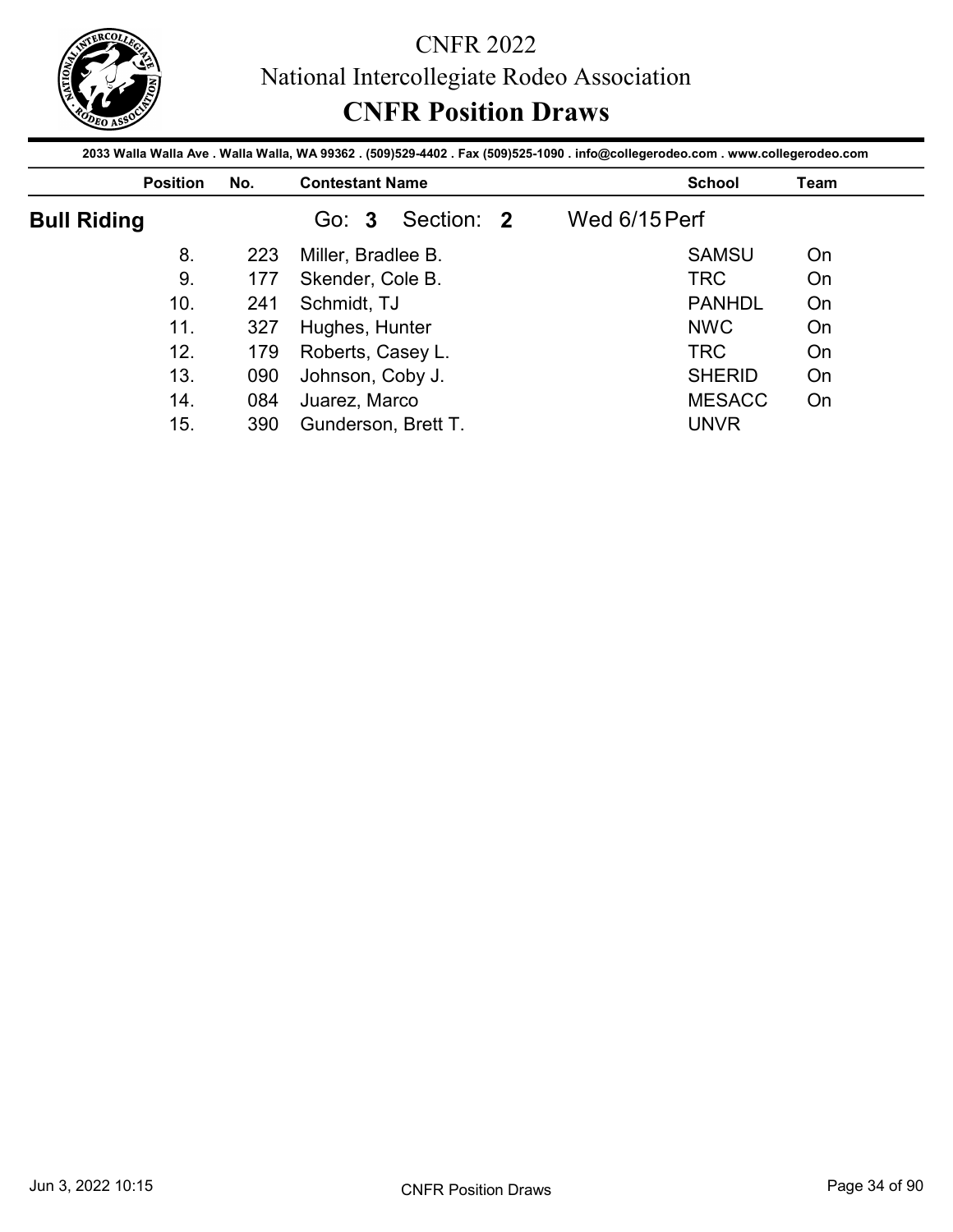

|                    |                 |     | National Intercollegiate Rodeo Association<br><b>CNFR Position Draws</b> | 2033 Walla Walla Ave . Walla Walla, WA 99362 . (509)529-4402 . Fax (509)525-1090 . info@collegerodeo.com . www.collegerodeo.com |      |
|--------------------|-----------------|-----|--------------------------------------------------------------------------|---------------------------------------------------------------------------------------------------------------------------------|------|
|                    | <b>Position</b> | No. | <b>Contestant Name</b>                                                   | <b>School</b>                                                                                                                   | Team |
| <b>Bull Riding</b> |                 |     | Go: 3<br>Section: 3                                                      | Thu 6/16 Perf                                                                                                                   |      |
|                    |                 |     |                                                                          |                                                                                                                                 |      |
|                    | 16.             | 252 |                                                                          | <b>WTXC</b>                                                                                                                     | On   |
|                    | 17.             | 049 | Parkinson, Luke                                                          | <b>CAZC</b>                                                                                                                     | On   |
|                    | 18.             | 274 | Moreno, Brad A.                                                          | <b>IACCC</b>                                                                                                                    | On   |
|                    | 19.             | 086 | Vance, Sage R.                                                           | <b>MESACC</b>                                                                                                                   | On   |
|                    | 20.             | 005 | Guzman, Andy A.                                                          | <b>CSID</b>                                                                                                                     | On   |
|                    | 21.             | 288 | Sanderson, Brek S.<br>Jacobson, Koby T.                                  | <b>MIDPLN</b>                                                                                                                   | On   |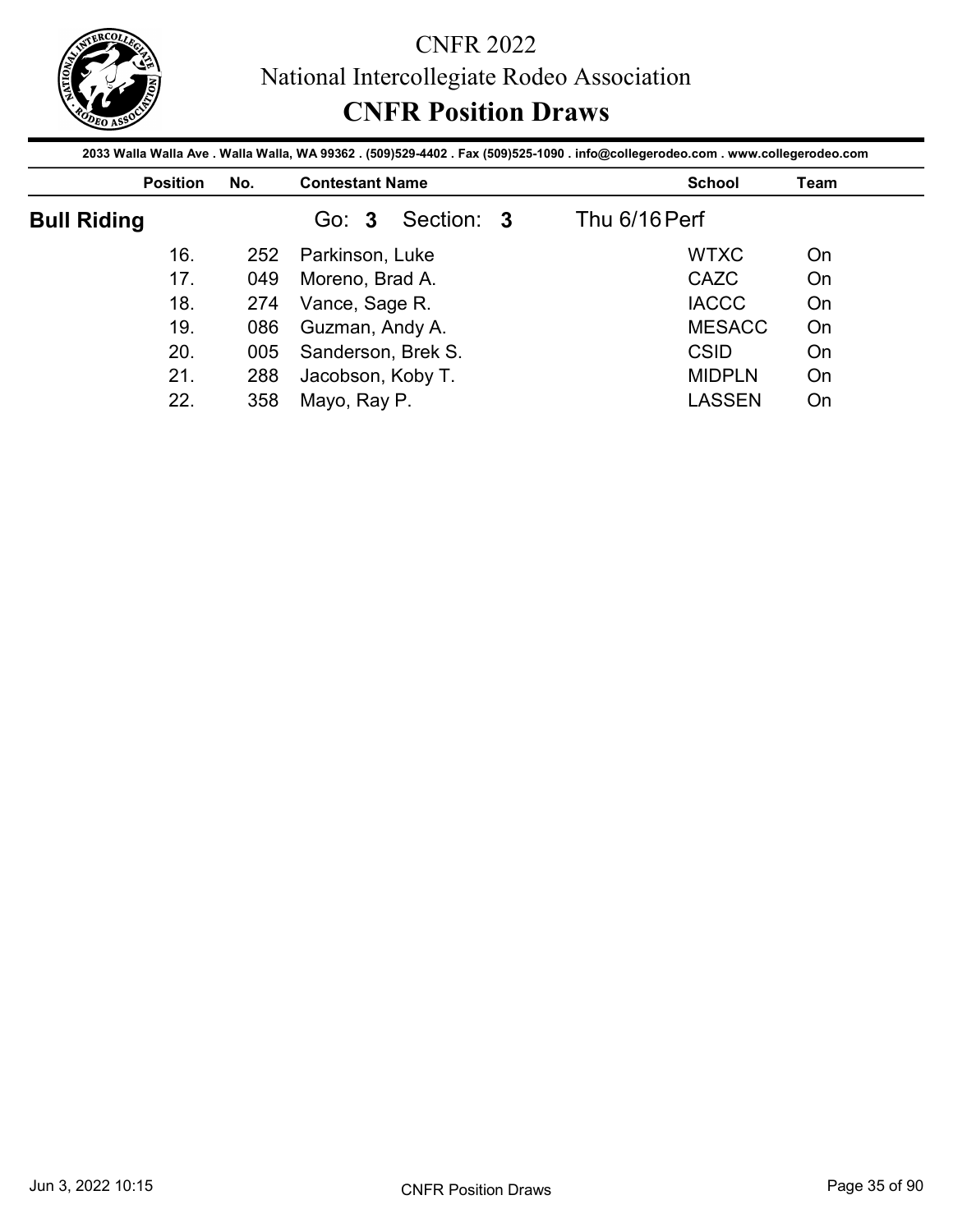

|                    |            | <b>CNFR Position Draws</b>              | 2033 Walla Walla Ave . Walla Walla, WA 99362 . (509)529-4402 . Fax (509)525-1090 . info@collegerodeo.com . www.collegerodeo.com |             |
|--------------------|------------|-----------------------------------------|---------------------------------------------------------------------------------------------------------------------------------|-------------|
| <b>Position</b>    | No.        | <b>Contestant Name</b>                  | <b>School</b>                                                                                                                   | <b>Team</b> |
| <b>Bull Riding</b> |            | Section: 4<br>Go: 3                     | Fri 6/17 Perf                                                                                                                   |             |
|                    |            |                                         |                                                                                                                                 |             |
| 23.                | 176        | Jowers, Fletcher L.                     | <b>SWTXJC</b>                                                                                                                   | On          |
| 24.                | 330        |                                         | <b>NWC</b>                                                                                                                      | On          |
| 25.                | 213        | Rogers, Sterling R.                     | <b>MVC</b>                                                                                                                      | On          |
| 26.                | 253        | Achenbach, Kolten C.                    | <b>WTXC</b>                                                                                                                     | On          |
| 27.                |            | Johnson, Rawley J.                      | <b>MTSU</b>                                                                                                                     |             |
| 28.                | 344        | Runfola, Chase                          | <b>UWY</b>                                                                                                                      | On          |
| 29.                | 088<br>193 | Uptain, Garrett R.<br>Kaylor, Cutter T. | <b>HILL</b>                                                                                                                     | On          |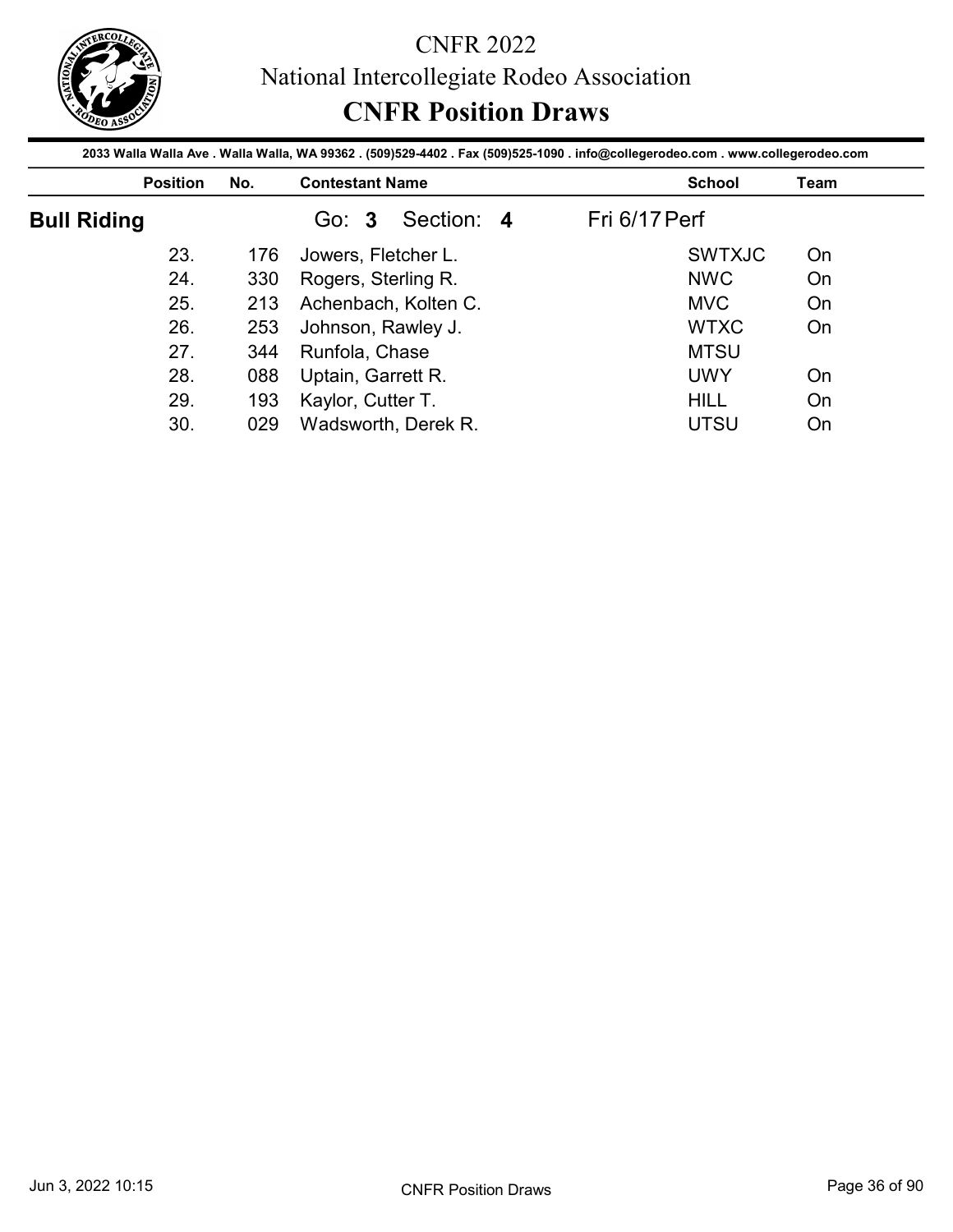

| 2033 Walla Walla Ave . Walla Walla, WA 99362 . (509)529-4402 . Fax (509)525-1090 . info@collegerodeo.com . www.collegerodeo.com<br><b>Position</b><br>No.<br><b>Contestant Name</b><br><b>School</b><br>Team<br>Section: 1<br>Mon 6/13 Slack<br><b>Tie Down Roping</b><br>Go: 1<br>CAZC<br>051<br>James, Monty W.<br>1.<br>2.<br><b>UTNM</b><br>182<br>Walker, Cole<br>On<br>3.<br>Boren, Hayden W.<br>022<br><b>UVU</b><br>On<br>015<br>Wycherley, Drake P.<br><b>WEBER</b><br>On<br>4.<br>Roe, Brayden J.<br>339<br><b>TARLET</b><br>5.<br>On<br>Haren, Jacob S.<br>316<br><b>MIDPLN</b><br>6.<br>On<br>7.<br>139<br>Berger, Marley A.<br><b>SWOKSU</b><br>On<br>8.<br>106<br>Murphy, Macon W.<br><b>PANOLA</b><br>On<br>Mundell, Samuel A.<br><b>WWCC</b><br>9.<br>236<br>On<br>10.<br>123<br><b>NEOKAM</b><br>Kilgus, Zane T.<br>On<br><b>EMSCC</b><br>11.<br>133<br>Livengood, Clay<br>On<br>12.<br><b>NMSU</b><br>059<br>On<br>Sanborn, Sherrick W.<br>13.<br>258<br><b>SEOKSU</b><br>On<br>Wickett, McKade<br>CAZC<br>14.<br>046<br>On<br>Guin, Colton D.<br><b>TVCC</b><br>15.<br>On<br>151<br>Taylor, Zane R.<br>16.<br>017<br>Corta, Logan S.<br><b>UTSUE</b><br>On<br>17.<br><b>MTSU</b><br>On<br>307<br>Berquist, Caleb S.<br>18.<br>294<br>Boote, Jory A.<br><b>DICKSN</b><br>On<br>19.<br>367<br><b>FRESNO</b><br>On<br>Knierieme, Philip R.<br>20.<br><b>FEATHR</b><br>On<br>387<br>Smith, Wyatt J.<br>21.<br>239<br>Simpson, Tom J.<br><b>PANHDL</b><br>On<br>22.<br>023<br><b>UVU</b><br>On<br>Nebeker, Rhett J.<br><b>CISCO</b><br>23.<br>101<br>On<br>Hale, Trevor<br>24.<br><b>PANOLA</b><br>On<br>Henry, Kincade C.<br>107<br>25.<br><b>CASPER</b><br>034<br>Petersek, Linkyn L.<br>On<br>26.<br>079<br><b>GILLET</b><br>Kenzy, Myles R.<br>On<br>27.<br><b>SEOKSU</b><br>264<br>Elmore, Garrett C.<br>On<br>28.<br>143<br>Vankoll, Wyatt A.<br><b>BLUE</b><br>On<br>29.<br>130<br><b>EMSCC</b><br>On<br>Brown, Tanner J.<br>30.<br><b>SAMSU</b><br>On<br>221<br>Bacque, Kase J.<br>31.<br>170<br><b>TXAMUC</b><br>On<br>Eason, Ty M.<br><b>TRC</b><br>32.<br>178<br>On<br>Krieger, Kolby A.<br>33.<br><b>WEATHR</b><br>096<br>Thiessen, Chance B.<br>On<br>34.<br><b>UMTW</b><br>On<br>311<br>Ramirez, James<br>35.<br><b>WEATHR</b><br>095<br>Enderli, Cash B.<br>On<br>36.<br><b>RANGER</b><br>192<br>Crandall, Wyatt J.<br>On<br>37.<br>322<br>Grill, Chance J.<br><b>SDSU</b><br>On<br>38.<br>Yazzie, Hiyo M.<br><b>NAVAJO</b><br>206<br>On |  | <b>CNFR Position Draws</b> | National Intercollegiate Rodeo Association |  |  |
|-----------------------------------------------------------------------------------------------------------------------------------------------------------------------------------------------------------------------------------------------------------------------------------------------------------------------------------------------------------------------------------------------------------------------------------------------------------------------------------------------------------------------------------------------------------------------------------------------------------------------------------------------------------------------------------------------------------------------------------------------------------------------------------------------------------------------------------------------------------------------------------------------------------------------------------------------------------------------------------------------------------------------------------------------------------------------------------------------------------------------------------------------------------------------------------------------------------------------------------------------------------------------------------------------------------------------------------------------------------------------------------------------------------------------------------------------------------------------------------------------------------------------------------------------------------------------------------------------------------------------------------------------------------------------------------------------------------------------------------------------------------------------------------------------------------------------------------------------------------------------------------------------------------------------------------------------------------------------------------------------------------------------------------------------------------------------------------------------------------------------------------------------------------------------------------------------------------------------------------------------------------------------------------------------------------------------------------------------------------------------------------------------------------------------------------------------------------------------|--|----------------------------|--------------------------------------------|--|--|
|                                                                                                                                                                                                                                                                                                                                                                                                                                                                                                                                                                                                                                                                                                                                                                                                                                                                                                                                                                                                                                                                                                                                                                                                                                                                                                                                                                                                                                                                                                                                                                                                                                                                                                                                                                                                                                                                                                                                                                                                                                                                                                                                                                                                                                                                                                                                                                                                                                                                       |  |                            |                                            |  |  |
|                                                                                                                                                                                                                                                                                                                                                                                                                                                                                                                                                                                                                                                                                                                                                                                                                                                                                                                                                                                                                                                                                                                                                                                                                                                                                                                                                                                                                                                                                                                                                                                                                                                                                                                                                                                                                                                                                                                                                                                                                                                                                                                                                                                                                                                                                                                                                                                                                                                                       |  |                            |                                            |  |  |
|                                                                                                                                                                                                                                                                                                                                                                                                                                                                                                                                                                                                                                                                                                                                                                                                                                                                                                                                                                                                                                                                                                                                                                                                                                                                                                                                                                                                                                                                                                                                                                                                                                                                                                                                                                                                                                                                                                                                                                                                                                                                                                                                                                                                                                                                                                                                                                                                                                                                       |  |                            |                                            |  |  |
|                                                                                                                                                                                                                                                                                                                                                                                                                                                                                                                                                                                                                                                                                                                                                                                                                                                                                                                                                                                                                                                                                                                                                                                                                                                                                                                                                                                                                                                                                                                                                                                                                                                                                                                                                                                                                                                                                                                                                                                                                                                                                                                                                                                                                                                                                                                                                                                                                                                                       |  |                            |                                            |  |  |
|                                                                                                                                                                                                                                                                                                                                                                                                                                                                                                                                                                                                                                                                                                                                                                                                                                                                                                                                                                                                                                                                                                                                                                                                                                                                                                                                                                                                                                                                                                                                                                                                                                                                                                                                                                                                                                                                                                                                                                                                                                                                                                                                                                                                                                                                                                                                                                                                                                                                       |  |                            |                                            |  |  |
|                                                                                                                                                                                                                                                                                                                                                                                                                                                                                                                                                                                                                                                                                                                                                                                                                                                                                                                                                                                                                                                                                                                                                                                                                                                                                                                                                                                                                                                                                                                                                                                                                                                                                                                                                                                                                                                                                                                                                                                                                                                                                                                                                                                                                                                                                                                                                                                                                                                                       |  |                            |                                            |  |  |
|                                                                                                                                                                                                                                                                                                                                                                                                                                                                                                                                                                                                                                                                                                                                                                                                                                                                                                                                                                                                                                                                                                                                                                                                                                                                                                                                                                                                                                                                                                                                                                                                                                                                                                                                                                                                                                                                                                                                                                                                                                                                                                                                                                                                                                                                                                                                                                                                                                                                       |  |                            |                                            |  |  |
|                                                                                                                                                                                                                                                                                                                                                                                                                                                                                                                                                                                                                                                                                                                                                                                                                                                                                                                                                                                                                                                                                                                                                                                                                                                                                                                                                                                                                                                                                                                                                                                                                                                                                                                                                                                                                                                                                                                                                                                                                                                                                                                                                                                                                                                                                                                                                                                                                                                                       |  |                            |                                            |  |  |
|                                                                                                                                                                                                                                                                                                                                                                                                                                                                                                                                                                                                                                                                                                                                                                                                                                                                                                                                                                                                                                                                                                                                                                                                                                                                                                                                                                                                                                                                                                                                                                                                                                                                                                                                                                                                                                                                                                                                                                                                                                                                                                                                                                                                                                                                                                                                                                                                                                                                       |  |                            |                                            |  |  |
|                                                                                                                                                                                                                                                                                                                                                                                                                                                                                                                                                                                                                                                                                                                                                                                                                                                                                                                                                                                                                                                                                                                                                                                                                                                                                                                                                                                                                                                                                                                                                                                                                                                                                                                                                                                                                                                                                                                                                                                                                                                                                                                                                                                                                                                                                                                                                                                                                                                                       |  |                            |                                            |  |  |
|                                                                                                                                                                                                                                                                                                                                                                                                                                                                                                                                                                                                                                                                                                                                                                                                                                                                                                                                                                                                                                                                                                                                                                                                                                                                                                                                                                                                                                                                                                                                                                                                                                                                                                                                                                                                                                                                                                                                                                                                                                                                                                                                                                                                                                                                                                                                                                                                                                                                       |  |                            |                                            |  |  |
|                                                                                                                                                                                                                                                                                                                                                                                                                                                                                                                                                                                                                                                                                                                                                                                                                                                                                                                                                                                                                                                                                                                                                                                                                                                                                                                                                                                                                                                                                                                                                                                                                                                                                                                                                                                                                                                                                                                                                                                                                                                                                                                                                                                                                                                                                                                                                                                                                                                                       |  |                            |                                            |  |  |
|                                                                                                                                                                                                                                                                                                                                                                                                                                                                                                                                                                                                                                                                                                                                                                                                                                                                                                                                                                                                                                                                                                                                                                                                                                                                                                                                                                                                                                                                                                                                                                                                                                                                                                                                                                                                                                                                                                                                                                                                                                                                                                                                                                                                                                                                                                                                                                                                                                                                       |  |                            |                                            |  |  |
|                                                                                                                                                                                                                                                                                                                                                                                                                                                                                                                                                                                                                                                                                                                                                                                                                                                                                                                                                                                                                                                                                                                                                                                                                                                                                                                                                                                                                                                                                                                                                                                                                                                                                                                                                                                                                                                                                                                                                                                                                                                                                                                                                                                                                                                                                                                                                                                                                                                                       |  |                            |                                            |  |  |
|                                                                                                                                                                                                                                                                                                                                                                                                                                                                                                                                                                                                                                                                                                                                                                                                                                                                                                                                                                                                                                                                                                                                                                                                                                                                                                                                                                                                                                                                                                                                                                                                                                                                                                                                                                                                                                                                                                                                                                                                                                                                                                                                                                                                                                                                                                                                                                                                                                                                       |  |                            |                                            |  |  |
|                                                                                                                                                                                                                                                                                                                                                                                                                                                                                                                                                                                                                                                                                                                                                                                                                                                                                                                                                                                                                                                                                                                                                                                                                                                                                                                                                                                                                                                                                                                                                                                                                                                                                                                                                                                                                                                                                                                                                                                                                                                                                                                                                                                                                                                                                                                                                                                                                                                                       |  |                            |                                            |  |  |
|                                                                                                                                                                                                                                                                                                                                                                                                                                                                                                                                                                                                                                                                                                                                                                                                                                                                                                                                                                                                                                                                                                                                                                                                                                                                                                                                                                                                                                                                                                                                                                                                                                                                                                                                                                                                                                                                                                                                                                                                                                                                                                                                                                                                                                                                                                                                                                                                                                                                       |  |                            |                                            |  |  |
|                                                                                                                                                                                                                                                                                                                                                                                                                                                                                                                                                                                                                                                                                                                                                                                                                                                                                                                                                                                                                                                                                                                                                                                                                                                                                                                                                                                                                                                                                                                                                                                                                                                                                                                                                                                                                                                                                                                                                                                                                                                                                                                                                                                                                                                                                                                                                                                                                                                                       |  |                            |                                            |  |  |
|                                                                                                                                                                                                                                                                                                                                                                                                                                                                                                                                                                                                                                                                                                                                                                                                                                                                                                                                                                                                                                                                                                                                                                                                                                                                                                                                                                                                                                                                                                                                                                                                                                                                                                                                                                                                                                                                                                                                                                                                                                                                                                                                                                                                                                                                                                                                                                                                                                                                       |  |                            |                                            |  |  |
|                                                                                                                                                                                                                                                                                                                                                                                                                                                                                                                                                                                                                                                                                                                                                                                                                                                                                                                                                                                                                                                                                                                                                                                                                                                                                                                                                                                                                                                                                                                                                                                                                                                                                                                                                                                                                                                                                                                                                                                                                                                                                                                                                                                                                                                                                                                                                                                                                                                                       |  |                            |                                            |  |  |
|                                                                                                                                                                                                                                                                                                                                                                                                                                                                                                                                                                                                                                                                                                                                                                                                                                                                                                                                                                                                                                                                                                                                                                                                                                                                                                                                                                                                                                                                                                                                                                                                                                                                                                                                                                                                                                                                                                                                                                                                                                                                                                                                                                                                                                                                                                                                                                                                                                                                       |  |                            |                                            |  |  |
|                                                                                                                                                                                                                                                                                                                                                                                                                                                                                                                                                                                                                                                                                                                                                                                                                                                                                                                                                                                                                                                                                                                                                                                                                                                                                                                                                                                                                                                                                                                                                                                                                                                                                                                                                                                                                                                                                                                                                                                                                                                                                                                                                                                                                                                                                                                                                                                                                                                                       |  |                            |                                            |  |  |
|                                                                                                                                                                                                                                                                                                                                                                                                                                                                                                                                                                                                                                                                                                                                                                                                                                                                                                                                                                                                                                                                                                                                                                                                                                                                                                                                                                                                                                                                                                                                                                                                                                                                                                                                                                                                                                                                                                                                                                                                                                                                                                                                                                                                                                                                                                                                                                                                                                                                       |  |                            |                                            |  |  |
|                                                                                                                                                                                                                                                                                                                                                                                                                                                                                                                                                                                                                                                                                                                                                                                                                                                                                                                                                                                                                                                                                                                                                                                                                                                                                                                                                                                                                                                                                                                                                                                                                                                                                                                                                                                                                                                                                                                                                                                                                                                                                                                                                                                                                                                                                                                                                                                                                                                                       |  |                            |                                            |  |  |
|                                                                                                                                                                                                                                                                                                                                                                                                                                                                                                                                                                                                                                                                                                                                                                                                                                                                                                                                                                                                                                                                                                                                                                                                                                                                                                                                                                                                                                                                                                                                                                                                                                                                                                                                                                                                                                                                                                                                                                                                                                                                                                                                                                                                                                                                                                                                                                                                                                                                       |  |                            |                                            |  |  |
|                                                                                                                                                                                                                                                                                                                                                                                                                                                                                                                                                                                                                                                                                                                                                                                                                                                                                                                                                                                                                                                                                                                                                                                                                                                                                                                                                                                                                                                                                                                                                                                                                                                                                                                                                                                                                                                                                                                                                                                                                                                                                                                                                                                                                                                                                                                                                                                                                                                                       |  |                            |                                            |  |  |
|                                                                                                                                                                                                                                                                                                                                                                                                                                                                                                                                                                                                                                                                                                                                                                                                                                                                                                                                                                                                                                                                                                                                                                                                                                                                                                                                                                                                                                                                                                                                                                                                                                                                                                                                                                                                                                                                                                                                                                                                                                                                                                                                                                                                                                                                                                                                                                                                                                                                       |  |                            |                                            |  |  |
|                                                                                                                                                                                                                                                                                                                                                                                                                                                                                                                                                                                                                                                                                                                                                                                                                                                                                                                                                                                                                                                                                                                                                                                                                                                                                                                                                                                                                                                                                                                                                                                                                                                                                                                                                                                                                                                                                                                                                                                                                                                                                                                                                                                                                                                                                                                                                                                                                                                                       |  |                            |                                            |  |  |
|                                                                                                                                                                                                                                                                                                                                                                                                                                                                                                                                                                                                                                                                                                                                                                                                                                                                                                                                                                                                                                                                                                                                                                                                                                                                                                                                                                                                                                                                                                                                                                                                                                                                                                                                                                                                                                                                                                                                                                                                                                                                                                                                                                                                                                                                                                                                                                                                                                                                       |  |                            |                                            |  |  |
|                                                                                                                                                                                                                                                                                                                                                                                                                                                                                                                                                                                                                                                                                                                                                                                                                                                                                                                                                                                                                                                                                                                                                                                                                                                                                                                                                                                                                                                                                                                                                                                                                                                                                                                                                                                                                                                                                                                                                                                                                                                                                                                                                                                                                                                                                                                                                                                                                                                                       |  |                            |                                            |  |  |
|                                                                                                                                                                                                                                                                                                                                                                                                                                                                                                                                                                                                                                                                                                                                                                                                                                                                                                                                                                                                                                                                                                                                                                                                                                                                                                                                                                                                                                                                                                                                                                                                                                                                                                                                                                                                                                                                                                                                                                                                                                                                                                                                                                                                                                                                                                                                                                                                                                                                       |  |                            |                                            |  |  |
|                                                                                                                                                                                                                                                                                                                                                                                                                                                                                                                                                                                                                                                                                                                                                                                                                                                                                                                                                                                                                                                                                                                                                                                                                                                                                                                                                                                                                                                                                                                                                                                                                                                                                                                                                                                                                                                                                                                                                                                                                                                                                                                                                                                                                                                                                                                                                                                                                                                                       |  |                            |                                            |  |  |
|                                                                                                                                                                                                                                                                                                                                                                                                                                                                                                                                                                                                                                                                                                                                                                                                                                                                                                                                                                                                                                                                                                                                                                                                                                                                                                                                                                                                                                                                                                                                                                                                                                                                                                                                                                                                                                                                                                                                                                                                                                                                                                                                                                                                                                                                                                                                                                                                                                                                       |  |                            |                                            |  |  |
|                                                                                                                                                                                                                                                                                                                                                                                                                                                                                                                                                                                                                                                                                                                                                                                                                                                                                                                                                                                                                                                                                                                                                                                                                                                                                                                                                                                                                                                                                                                                                                                                                                                                                                                                                                                                                                                                                                                                                                                                                                                                                                                                                                                                                                                                                                                                                                                                                                                                       |  |                            |                                            |  |  |
|                                                                                                                                                                                                                                                                                                                                                                                                                                                                                                                                                                                                                                                                                                                                                                                                                                                                                                                                                                                                                                                                                                                                                                                                                                                                                                                                                                                                                                                                                                                                                                                                                                                                                                                                                                                                                                                                                                                                                                                                                                                                                                                                                                                                                                                                                                                                                                                                                                                                       |  |                            |                                            |  |  |
|                                                                                                                                                                                                                                                                                                                                                                                                                                                                                                                                                                                                                                                                                                                                                                                                                                                                                                                                                                                                                                                                                                                                                                                                                                                                                                                                                                                                                                                                                                                                                                                                                                                                                                                                                                                                                                                                                                                                                                                                                                                                                                                                                                                                                                                                                                                                                                                                                                                                       |  |                            |                                            |  |  |
|                                                                                                                                                                                                                                                                                                                                                                                                                                                                                                                                                                                                                                                                                                                                                                                                                                                                                                                                                                                                                                                                                                                                                                                                                                                                                                                                                                                                                                                                                                                                                                                                                                                                                                                                                                                                                                                                                                                                                                                                                                                                                                                                                                                                                                                                                                                                                                                                                                                                       |  |                            |                                            |  |  |
|                                                                                                                                                                                                                                                                                                                                                                                                                                                                                                                                                                                                                                                                                                                                                                                                                                                                                                                                                                                                                                                                                                                                                                                                                                                                                                                                                                                                                                                                                                                                                                                                                                                                                                                                                                                                                                                                                                                                                                                                                                                                                                                                                                                                                                                                                                                                                                                                                                                                       |  |                            |                                            |  |  |
|                                                                                                                                                                                                                                                                                                                                                                                                                                                                                                                                                                                                                                                                                                                                                                                                                                                                                                                                                                                                                                                                                                                                                                                                                                                                                                                                                                                                                                                                                                                                                                                                                                                                                                                                                                                                                                                                                                                                                                                                                                                                                                                                                                                                                                                                                                                                                                                                                                                                       |  |                            |                                            |  |  |
|                                                                                                                                                                                                                                                                                                                                                                                                                                                                                                                                                                                                                                                                                                                                                                                                                                                                                                                                                                                                                                                                                                                                                                                                                                                                                                                                                                                                                                                                                                                                                                                                                                                                                                                                                                                                                                                                                                                                                                                                                                                                                                                                                                                                                                                                                                                                                                                                                                                                       |  |                            |                                            |  |  |
|                                                                                                                                                                                                                                                                                                                                                                                                                                                                                                                                                                                                                                                                                                                                                                                                                                                                                                                                                                                                                                                                                                                                                                                                                                                                                                                                                                                                                                                                                                                                                                                                                                                                                                                                                                                                                                                                                                                                                                                                                                                                                                                                                                                                                                                                                                                                                                                                                                                                       |  |                            |                                            |  |  |
|                                                                                                                                                                                                                                                                                                                                                                                                                                                                                                                                                                                                                                                                                                                                                                                                                                                                                                                                                                                                                                                                                                                                                                                                                                                                                                                                                                                                                                                                                                                                                                                                                                                                                                                                                                                                                                                                                                                                                                                                                                                                                                                                                                                                                                                                                                                                                                                                                                                                       |  |                            |                                            |  |  |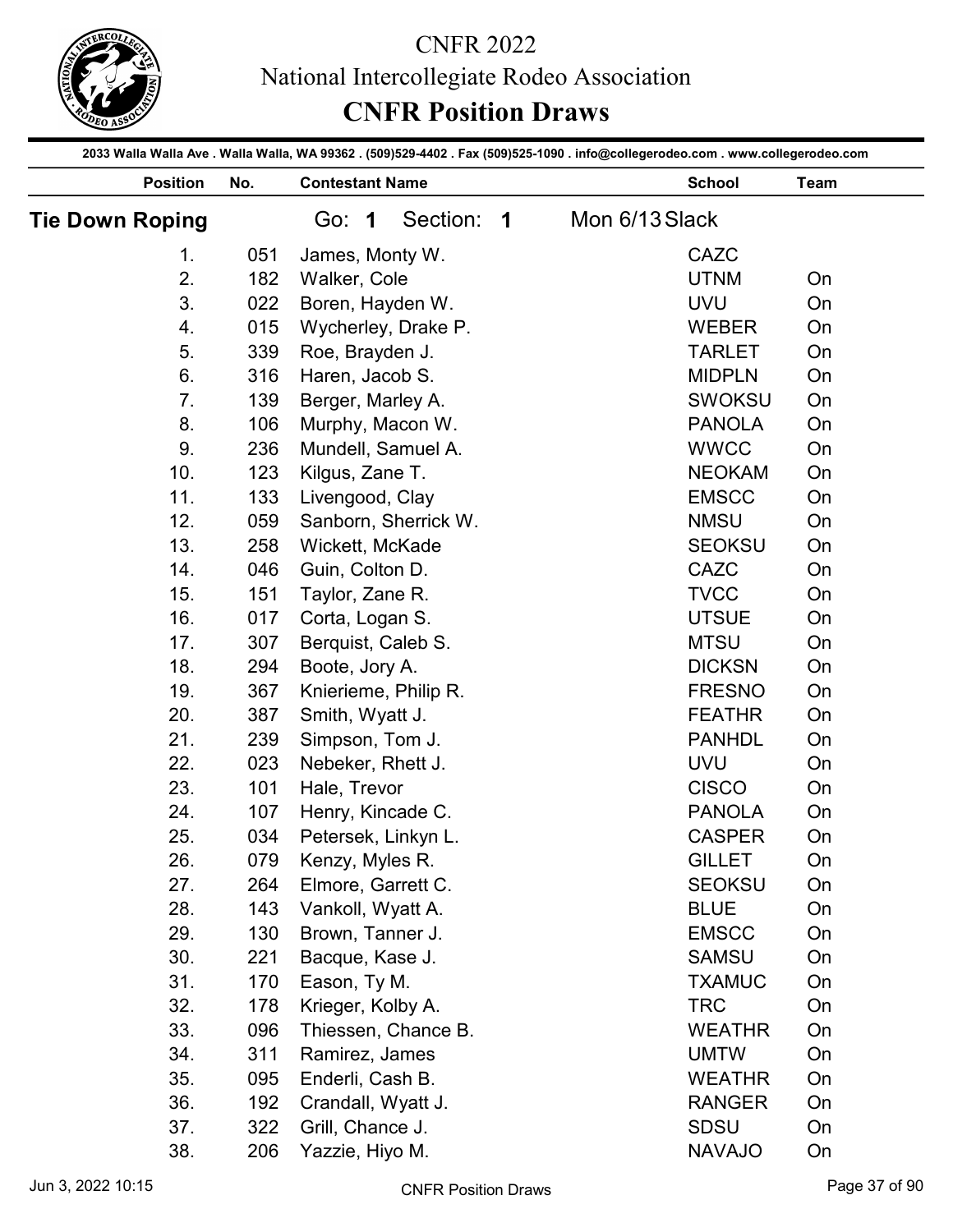

|                                                                                                                                                    |     |                                         | National Intercollegiate Rodeo Association<br><b>CNFR Position Draws</b> |                |               |      |
|----------------------------------------------------------------------------------------------------------------------------------------------------|-----|-----------------------------------------|--------------------------------------------------------------------------|----------------|---------------|------|
| 2033 Walla Walla Ave . Walla Walla, WA 99362 . (509)529-4402 . Fax (509)525-1090 . info@collegerodeo.com . www.collegerodeo.com<br><b>Position</b> | No. | <b>Contestant Name</b>                  |                                                                          |                | <b>School</b> | Team |
| <b>Tie Down Roping</b>                                                                                                                             |     | Go: 1                                   | Section: 1                                                               | Mon 6/13 Slack |               |      |
|                                                                                                                                                    |     |                                         |                                                                          |                |               |      |
| 39.                                                                                                                                                | 069 |                                         |                                                                          |                | <b>UWY</b>    | On   |
| 40.                                                                                                                                                | 365 |                                         | Coffield, Chadron S.                                                     |                | <b>FRESNO</b> | On   |
| 41.                                                                                                                                                | 389 | Dodds, Cole T.                          |                                                                          |                | <b>FEATHR</b> | On   |
| 42.                                                                                                                                                | 270 | Stewart, Cody M.<br>Halverson, Scott L. |                                                                          |                | <b>IACCC</b>  | On   |
| 43.                                                                                                                                                | 016 | Eiguren, Cole                           |                                                                          |                | <b>WEBER</b>  | On   |
| 44.                                                                                                                                                | 286 | Bustad, Jase H.                         |                                                                          |                | <b>MTSU</b>   | On   |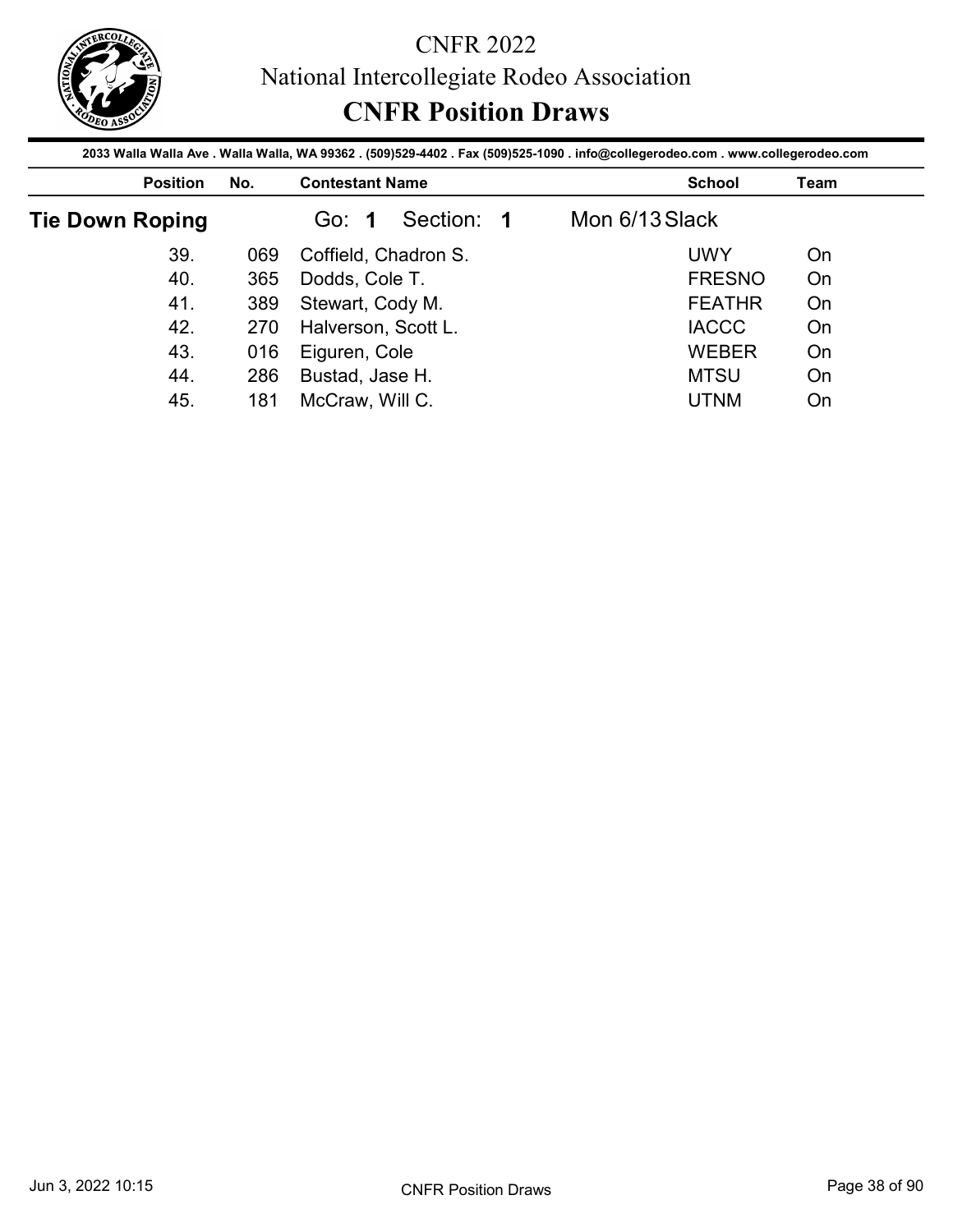

|                        |     |                        | <b>CNFR Position Draws</b> | <b>CNFR 2022</b> | National Intercollegiate Rodeo Association                                                                                      |      |               |
|------------------------|-----|------------------------|----------------------------|------------------|---------------------------------------------------------------------------------------------------------------------------------|------|---------------|
|                        |     |                        |                            |                  | 2033 Walla Walla Ave . Walla Walla, WA 99362 . (509)529-4402 . Fax (509)525-1090 . info@collegerodeo.com . www.collegerodeo.com |      |               |
| <b>Position</b>        | No. | <b>Contestant Name</b> |                            |                  | <b>School</b>                                                                                                                   | Team |               |
| <b>Tie Down Roping</b> |     | Go: 2                  | Section: 1                 |                  | Tue 6/14 Slack                                                                                                                  |      |               |
| 1 <sub>1</sub>         | 181 | McCraw, Will C.        |                            |                  | <b>UTNM</b>                                                                                                                     | On   |               |
| 2.                     | 286 | Bustad, Jase H.        |                            |                  | <b>MTSU</b>                                                                                                                     | On   |               |
| 3.                     | 016 | Eiguren, Cole          |                            |                  | <b>WEBER</b>                                                                                                                    | On   |               |
| 4.                     | 270 | Halverson, Scott L.    |                            |                  | <b>IACCC</b>                                                                                                                    | On   |               |
| 5.                     | 389 | Stewart, Cody M.       |                            |                  | <b>FEATHR</b>                                                                                                                   | On   |               |
| 6.                     | 365 | Dodds, Cole T.         |                            |                  | <b>FRESNO</b>                                                                                                                   | On   |               |
| 7.                     | 069 | Coffield, Chadron S.   |                            |                  | <b>UWY</b>                                                                                                                      | On   |               |
| 8.                     | 206 | Yazzie, Hiyo M.        |                            |                  | <b>NAVAJO</b>                                                                                                                   | On   |               |
| 9.                     | 322 | Grill, Chance J.       |                            |                  | <b>SDSU</b>                                                                                                                     | On   |               |
| 10.                    | 192 | Crandall, Wyatt J.     |                            |                  | <b>RANGER</b>                                                                                                                   | On   |               |
| 11.                    | 095 | Enderli, Cash B.       |                            |                  | <b>WEATHR</b>                                                                                                                   | On   |               |
| 12.                    | 311 | Ramirez, James         |                            |                  | <b>UMTW</b>                                                                                                                     | On   |               |
| 13.                    | 096 | Thiessen, Chance B.    |                            |                  | <b>WEATHR</b>                                                                                                                   | On   |               |
| 14.                    | 178 | Krieger, Kolby A.      |                            |                  | <b>TRC</b>                                                                                                                      | On   |               |
| 15.                    | 170 | Eason, Ty M.           |                            |                  | <b>TXAMUC</b>                                                                                                                   | On   |               |
| 16.                    | 221 | Bacque, Kase J.        |                            |                  | <b>SAMSU</b>                                                                                                                    | On   |               |
| 17.                    | 130 | Brown, Tanner J.       |                            |                  | <b>EMSCC</b>                                                                                                                    | On   |               |
| 18.                    | 143 | Vankoll, Wyatt A.      |                            |                  | <b>BLUE</b>                                                                                                                     | On   |               |
| 19.                    | 264 | Elmore, Garrett C.     |                            |                  | <b>SEOKSU</b>                                                                                                                   | On   |               |
|                        | 079 |                        |                            |                  |                                                                                                                                 | On   |               |
| 20.                    |     | Kenzy, Myles R.        |                            |                  | <b>GILLET</b>                                                                                                                   |      |               |
| 21.                    | 034 | Petersek, Linkyn L.    |                            |                  | <b>CASPER</b>                                                                                                                   | On   |               |
| 22.                    | 107 | Henry, Kincade C.      |                            |                  | <b>PANOLA</b>                                                                                                                   | On   |               |
| 23.                    | 101 | Hale, Trevor           |                            |                  | <b>CISCO</b>                                                                                                                    | On   |               |
| 24.                    | 023 | Nebeker, Rhett J.      |                            |                  | <b>UVU</b>                                                                                                                      | On   |               |
| 25.                    | 239 | Simpson, Tom J.        |                            |                  | <b>PANHDL</b>                                                                                                                   | On   |               |
| 26.                    | 387 | Smith, Wyatt J.        |                            |                  | <b>FEATHR</b>                                                                                                                   | On   |               |
| 27.                    | 367 | Knierieme, Philip R.   |                            |                  | <b>FRESNO</b>                                                                                                                   | On   |               |
| 28.                    | 294 | Boote, Jory A.         |                            |                  | <b>DICKSN</b>                                                                                                                   | On   |               |
| 29.                    | 307 | Berquist, Caleb S.     |                            |                  | <b>MTSU</b>                                                                                                                     | On   |               |
| 30.                    | 017 | Corta, Logan S.        |                            |                  | <b>UTSUE</b>                                                                                                                    | On   |               |
| 31.                    | 151 | Taylor, Zane R.        |                            |                  | <b>TVCC</b>                                                                                                                     | On   |               |
| 32.                    | 046 | Guin, Colton D.        |                            |                  | CAZC                                                                                                                            | On   |               |
| 33.                    | 258 | Wickett, McKade        |                            |                  | <b>SEOKSU</b>                                                                                                                   | On   |               |
| 34.                    | 059 |                        | Sanborn, Sherrick W.       |                  | <b>NMSU</b>                                                                                                                     | On   |               |
| 35.                    | 133 | Livengood, Clay        |                            |                  | <b>EMSCC</b>                                                                                                                    | On   |               |
| 36.                    | 123 | Kilgus, Zane T.        |                            |                  | <b>NEOKAM</b>                                                                                                                   | On   |               |
| 37.                    | 236 | Mundell, Samuel A.     |                            |                  | <b>WWCC</b>                                                                                                                     | On   |               |
| 38.                    | 106 | Murphy, Macon W.       |                            |                  | <b>PANOLA</b>                                                                                                                   | On   |               |
|                        |     |                        |                            |                  |                                                                                                                                 |      | Page 39 of 90 |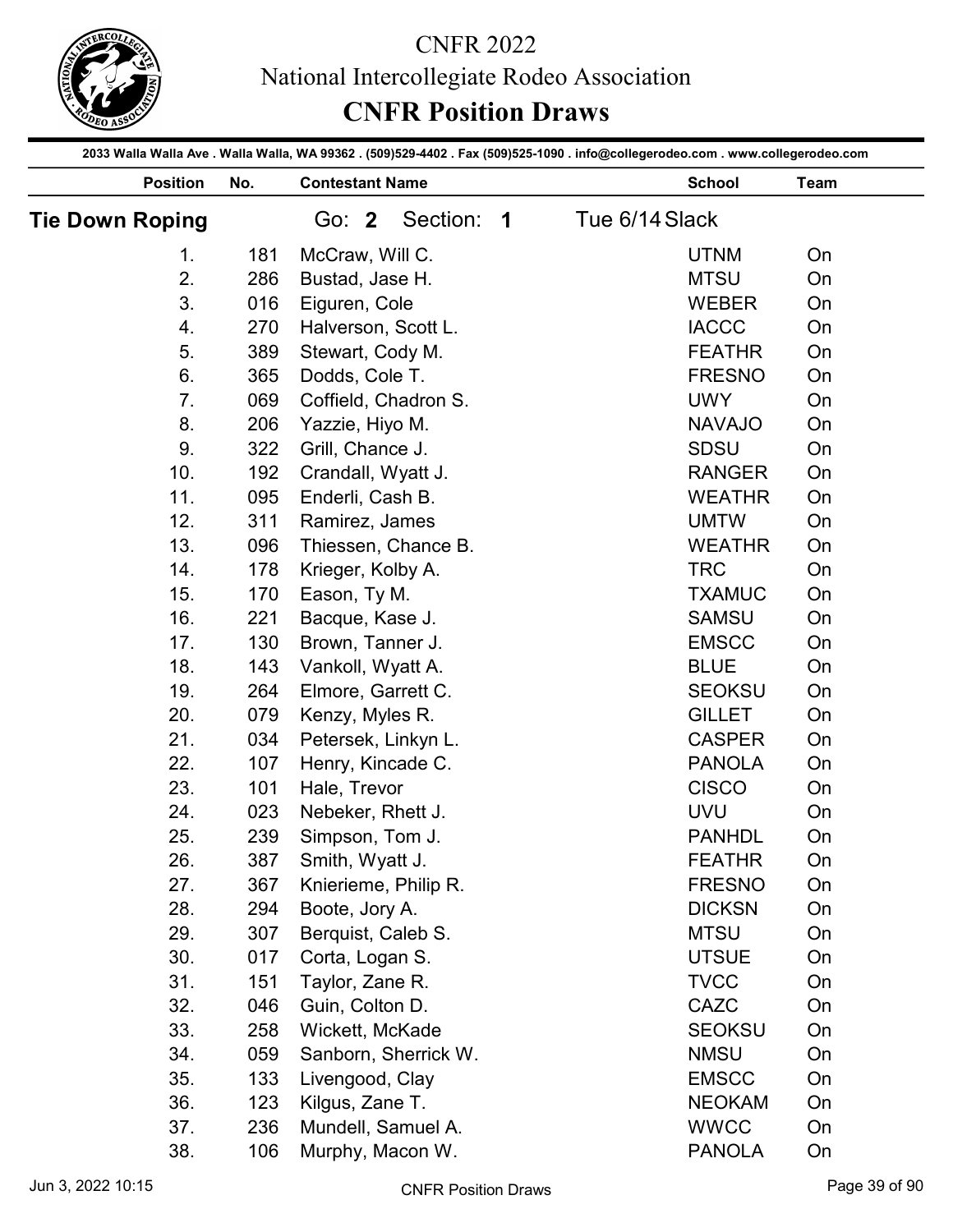

|                        |     |                                    | <b>CNFR Position Draws</b> | National Intercollegiate Rodeo Association<br>2033 Walla Walla Ave . Walla Walla, WA 99362 . (509)529-4402 . Fax (509)525-1090 . info@collegerodeo.com . www.collegerodeo.com |      |
|------------------------|-----|------------------------------------|----------------------------|-------------------------------------------------------------------------------------------------------------------------------------------------------------------------------|------|
| <b>Position</b>        | No. | <b>Contestant Name</b>             |                            | <b>School</b>                                                                                                                                                                 | Team |
| <b>Tie Down Roping</b> |     | Go: 2                              | Section: 1                 | Tue 6/14 Slack                                                                                                                                                                |      |
|                        |     |                                    |                            |                                                                                                                                                                               |      |
| 39.                    | 139 |                                    |                            | <b>SWOKSU</b>                                                                                                                                                                 | On   |
| 40.                    | 316 | Berger, Marley A.                  |                            | <b>MIDPLN</b>                                                                                                                                                                 | On   |
| 41.                    | 339 | Haren, Jacob S.<br>Roe, Brayden J. |                            | <b>TARLET</b>                                                                                                                                                                 | On   |
| 42.                    | 015 |                                    | Wycherley, Drake P.        | <b>WEBER</b>                                                                                                                                                                  | On   |
| 43.                    | 022 | Boren, Hayden W.                   |                            | <b>UVU</b>                                                                                                                                                                    | On   |
| 44.                    | 182 | Walker, Cole                       |                            | <b>UTNM</b>                                                                                                                                                                   | On   |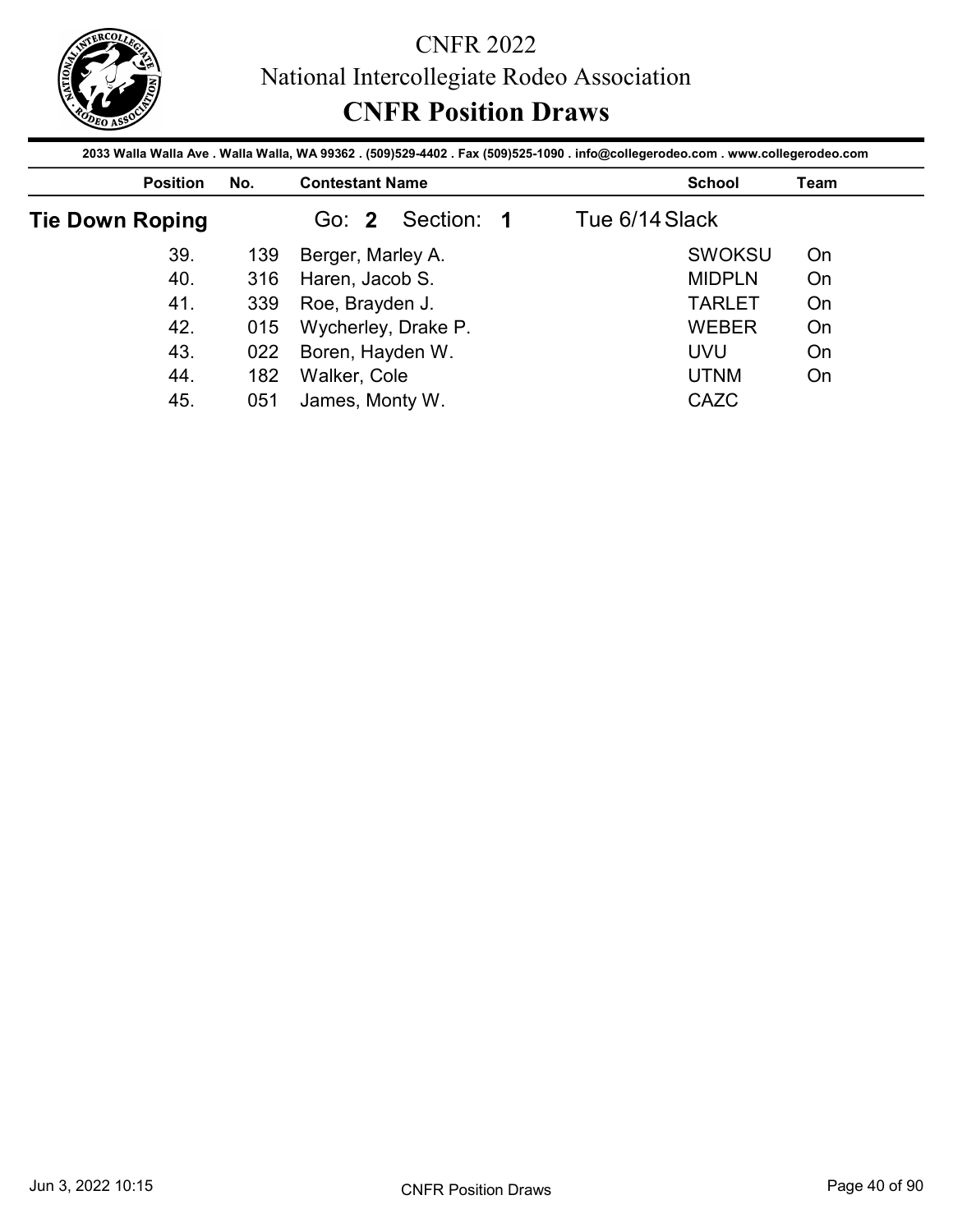

|                        |     |                                          | 2033 Walla Walla Ave . Walla Walla, WA 99362 . (509)529-4402 . Fax (509)525-1090 . info@collegerodeo.com . www.collegerodeo.com |          |
|------------------------|-----|------------------------------------------|---------------------------------------------------------------------------------------------------------------------------------|----------|
| <b>Position</b>        | No. | <b>Contestant Name</b>                   | <b>School</b>                                                                                                                   | Team     |
| <b>Tie Down Roping</b> |     | Section: 1<br>Go: 3                      | Tue 6/14 Perf                                                                                                                   |          |
| 1 <sub>1</sub>         | 221 | Bacque, Kase J.                          | <b>SAMSU</b>                                                                                                                    | On       |
| 2.                     | 151 | Taylor, Zane R.                          | <b>TVCC</b>                                                                                                                     | On       |
| 3.                     | 316 | Haren, Jacob S.                          | <b>MIDPLN</b>                                                                                                                   | On       |
|                        | 095 | Enderli, Cash B.                         | <b>WEATHR</b>                                                                                                                   | On       |
| 4.                     |     |                                          |                                                                                                                                 |          |
| 5.                     | 079 |                                          | <b>GILLET</b>                                                                                                                   | On       |
| 6.                     | 286 | Kenzy, Myles R.<br>Bustad, Jase H.       | <b>MTSU</b>                                                                                                                     | On       |
| 7.                     | 389 |                                          | <b>FEATHR</b>                                                                                                                   | On       |
| 8.                     | 367 | Stewart, Cody M.                         | <b>FRESNO</b>                                                                                                                   | On       |
| 9.                     | 181 | Knierieme, Philip R.                     | <b>UTNM</b>                                                                                                                     | On       |
|                        |     | McCraw, Will C.                          |                                                                                                                                 |          |
| 10.<br>11.             | 311 | 192 Crandall, Wyatt J.<br>Ramirez, James | <b>RANGER</b><br><b>UMTW</b>                                                                                                    | On<br>On |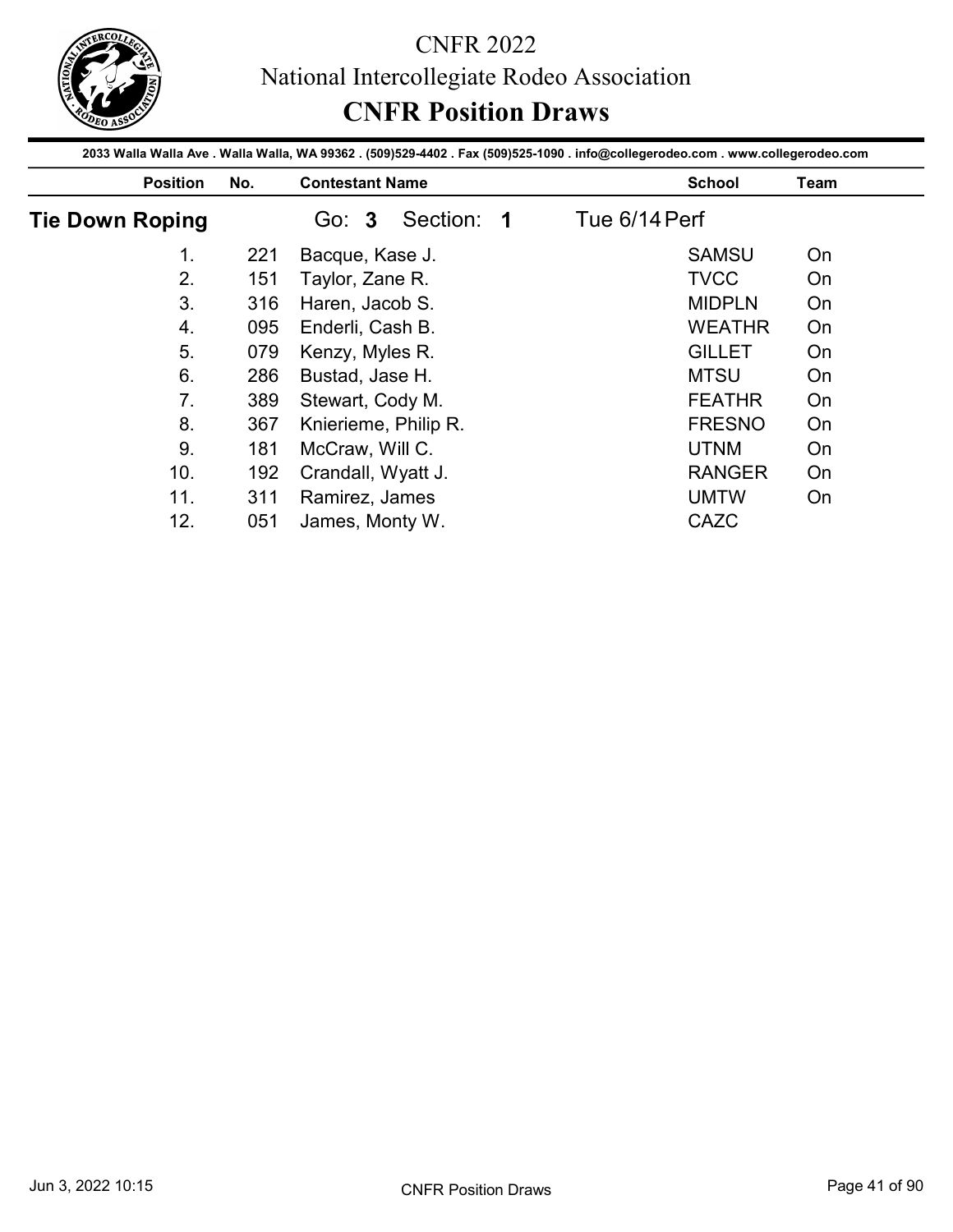

|                        |     | 2033 Walla Walla Ave . Walla Walla, WA 99362 . (509)529-4402 . Fax (509)525-1090 . info@collegerodeo.com . www.collegerodeo.com |               |               |      |
|------------------------|-----|---------------------------------------------------------------------------------------------------------------------------------|---------------|---------------|------|
| <b>Position</b>        | No. | <b>Contestant Name</b>                                                                                                          |               | <b>School</b> | Team |
| <b>Tie Down Roping</b> |     | Section: 2<br>Go: 3                                                                                                             | Wed 6/15 Perf |               |      |
| 13.                    | 069 | Coffield, Chadron S.                                                                                                            |               | <b>UWY</b>    | On   |
| 14.                    | 017 | Corta, Logan S.                                                                                                                 |               | <b>UTSUE</b>  | On   |
|                        | 107 | Henry, Kincade C.                                                                                                               |               | <b>PANOLA</b> | On   |
| 15.                    |     |                                                                                                                                 |               |               |      |
| 16.                    | 170 | Eason, Ty M.                                                                                                                    |               | <b>TXAMUC</b> | On   |
| 17.                    | 034 |                                                                                                                                 |               | <b>CASPER</b> | On   |
| 18.                    | 307 | Petersek, Linkyn L.                                                                                                             |               | <b>MTSU</b>   | On   |
| 19.                    | 387 | Berquist, Caleb S.                                                                                                              |               | <b>FEATHR</b> | On   |
| 20.                    | 133 | Smith, Wyatt J.                                                                                                                 |               | <b>EMSCC</b>  | On   |
| 21.                    | 130 | Livengood, Clay                                                                                                                 |               | <b>EMSCC</b>  | On   |
| 22.                    |     | Brown, Tanner J.<br>258 Wickett, McKade                                                                                         |               | <b>SEOKSU</b> | On   |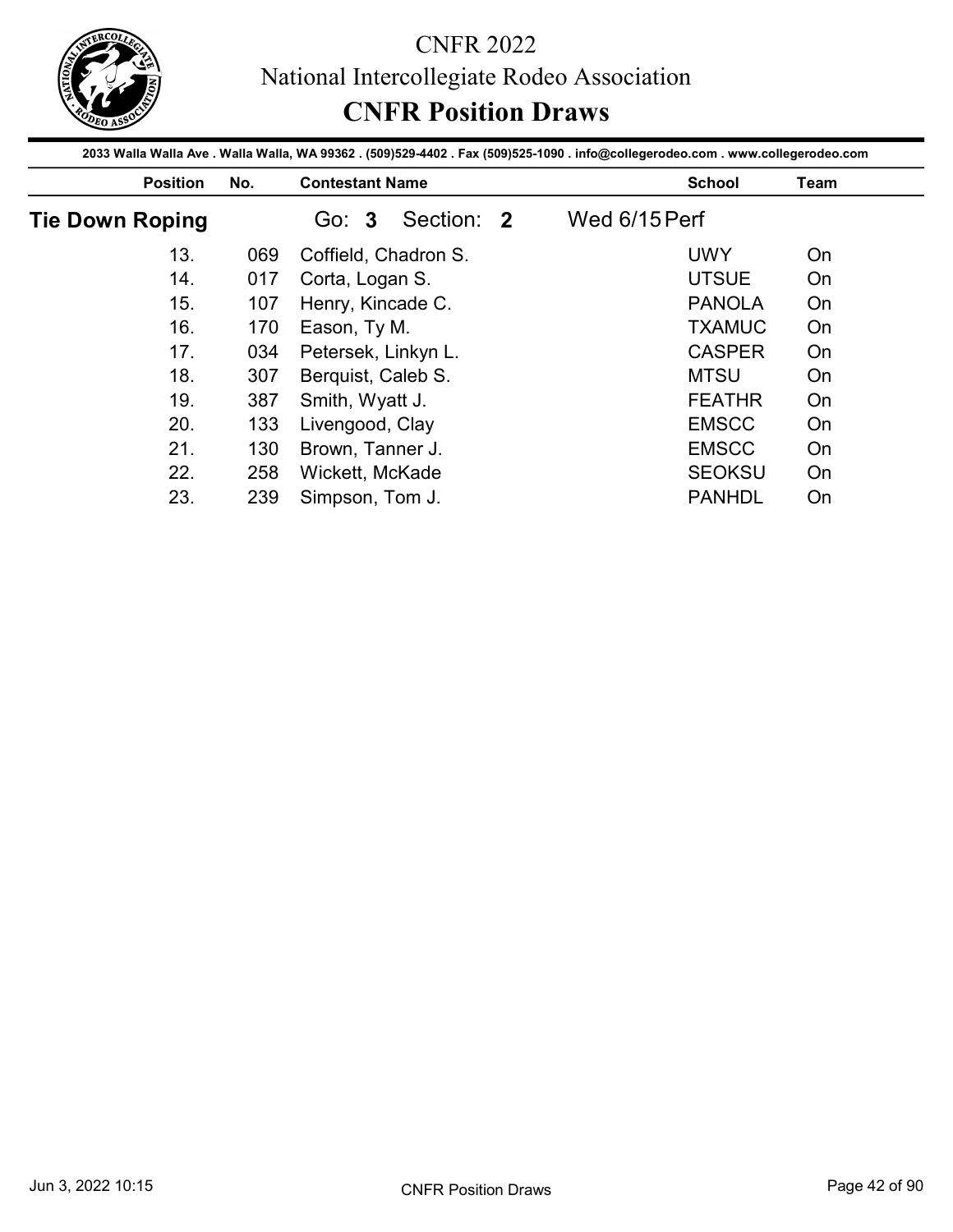

|                        |     | 2033 Walla Walla Ave . Walla Walla, WA 99362 . (509)529-4402 . Fax (509)525-1090 . info@collegerodeo.com . www.collegerodeo.com | <b>CNFR Position Draws</b> |               |      |
|------------------------|-----|---------------------------------------------------------------------------------------------------------------------------------|----------------------------|---------------|------|
| <b>Position</b>        | No. | <b>Contestant Name</b>                                                                                                          |                            | <b>School</b> | Team |
| <b>Tie Down Roping</b> |     | Section: 3<br>Go: 3                                                                                                             | Thu 6/16 Perf              |               |      |
| 24.                    | 046 | Guin, Colton D.                                                                                                                 |                            | CAZC          | On   |
| 25.                    | 015 | Wycherley, Drake P.                                                                                                             |                            | <b>WEBER</b>  | On   |
| 26.                    | 023 | Nebeker, Rhett J.                                                                                                               |                            | <b>UVU</b>    | On   |
| 27.                    | 322 | Grill, Chance J.                                                                                                                |                            | <b>SDSU</b>   | On   |
|                        |     | Boren, Hayden W.                                                                                                                |                            | <b>UVU</b>    | On   |
| 28.                    | 022 |                                                                                                                                 |                            |               |      |
| 29.                    | 270 | Halverson, Scott L.                                                                                                             |                            | <b>IACCC</b>  | On   |
| 30.                    | 264 |                                                                                                                                 |                            | <b>SEOKSU</b> | On   |
| 31.                    | 178 | Elmore, Garrett C.                                                                                                              |                            | <b>TRC</b>    | On   |
| 32.                    | 096 | Krieger, Kolby A.                                                                                                               |                            | <b>WEATHR</b> | On   |
| 33.                    |     | Thiessen, Chance B.<br>139 Berger, Marley A.                                                                                    |                            | SWOKSU        | On   |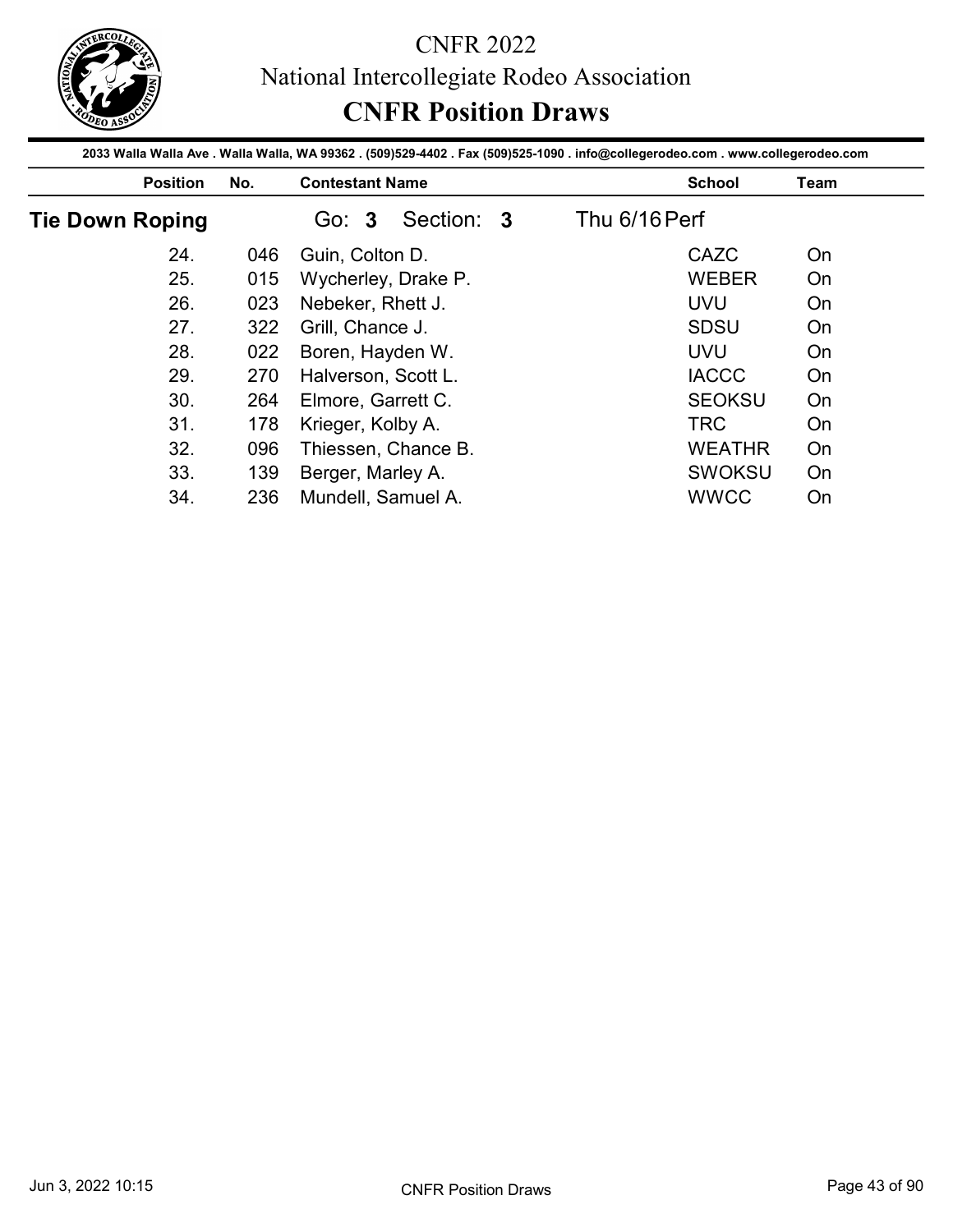

|                        |     | 2033 Walla Walla Ave . Walla Walla, WA 99362 . (509)529-4402 . Fax (509)525-1090 . info@collegerodeo.com . www.collegerodeo.com |               |      |
|------------------------|-----|---------------------------------------------------------------------------------------------------------------------------------|---------------|------|
| <b>Position</b>        | No. | <b>Contestant Name</b>                                                                                                          | <b>School</b> | Team |
| <b>Tie Down Roping</b> |     | Section: 4<br>Go: 3                                                                                                             | Fri 6/17 Perf |      |
| 35.                    | 182 | Walker, Cole                                                                                                                    | <b>UTNM</b>   | On   |
| 36.                    | 339 | Roe, Brayden J.                                                                                                                 | <b>TARLET</b> | On   |
| 37.                    | 123 | Kilgus, Zane T.                                                                                                                 | <b>NEOKAM</b> | On   |
|                        | 365 | Dodds, Cole T.                                                                                                                  | <b>FRESNO</b> | On   |
| 38.                    |     |                                                                                                                                 |               |      |
| 39.                    | 016 |                                                                                                                                 | <b>WEBER</b>  | On   |
| 40.                    | 106 | Eiguren, Cole                                                                                                                   | <b>PANOLA</b> | On   |
| 41.                    | 143 | Murphy, Macon W.                                                                                                                | <b>BLUE</b>   | On   |
| 42.                    | 101 | Vankoll, Wyatt A.                                                                                                               | <b>CISCO</b>  | On   |
| 43.                    |     | Hale, Trevor                                                                                                                    | <b>NAVAJO</b> | On   |
| 44.                    | 206 | Yazzie, Hiyo M.<br>294 Boote, Jory A.                                                                                           | <b>DICKSN</b> | On   |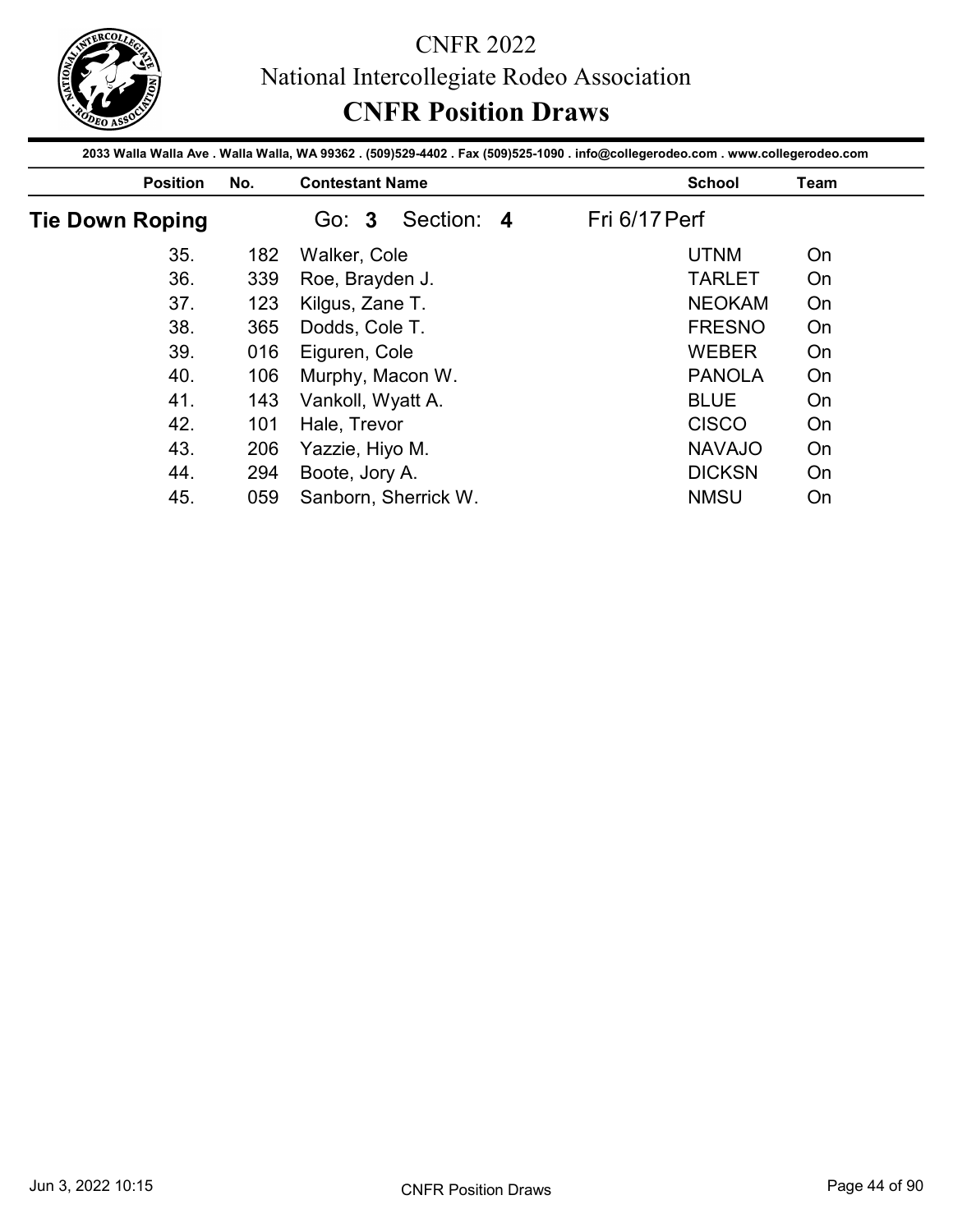

|                        |     | <b>CNFR 2022</b><br>National Intercollegiate Rodeo Association<br><b>CNFR Position Draws</b>                                                              |                |               |      |
|------------------------|-----|-----------------------------------------------------------------------------------------------------------------------------------------------------------|----------------|---------------|------|
| <b>Position</b>        | No. | 2033 Walla Walla Ave . Walla Walla, WA 99362 . (509)529-4402 . Fax (509)525-1090 . info@collegerodeo.com . www.collegerodeo.com<br><b>Contestant Name</b> |                | <b>School</b> | Team |
| <b>Steer Wrestling</b> |     | Section: 1<br>Go: 1                                                                                                                                       | Mon 6/13 Slack |               |      |
| 1 <sub>1</sub>         | 105 | Curry, Garrett                                                                                                                                            |                | <b>PANOLA</b> | On   |
| 2.                     | 384 | Byrne, Bryar E.                                                                                                                                           |                | <b>FEATHR</b> | On   |
| 3.                     | 068 | Patterson, Brice E.                                                                                                                                       |                | <b>UWY</b>    | On   |
| 4.                     | 129 | Neighbors, Myles C.                                                                                                                                       |                | <b>EMSCC</b>  | On   |
| 5.                     | 017 | Corta, Logan S.                                                                                                                                           |                | <b>UTSUE</b>  | On   |
| 6.                     | 116 | Demery, Jarvis D.                                                                                                                                         |                | <b>CONNOR</b> | On   |
| 7.                     | 111 | Girard, Bernard W.                                                                                                                                        |                | <b>LARMIE</b> | On   |
| 8.                     | 067 | Hurlburt, Austin T.                                                                                                                                       |                | <b>UWY</b>    | On   |
| 9.                     | 323 | Lee, Sterling H.                                                                                                                                          |                | <b>DICKSN</b> | On   |
| 10.                    | 264 | Elmore, Garrett C.                                                                                                                                        |                | <b>SEOKSU</b> | On   |
| 11.                    | 281 | Arnold, Walt                                                                                                                                              |                | <b>TARLET</b> | On   |
| 12.                    | 075 | Jensen, Cam                                                                                                                                               |                | <b>UWY</b>    | On   |
| 13.                    | 391 | Madison, Austin F.                                                                                                                                        |                | <b>BHSU</b>   | On   |
| 14.                    | 346 | Nannini, Mike H.                                                                                                                                          |                | <b>MTSU</b>   | On   |
| 15.                    | 260 | Couch, Mason O.                                                                                                                                           |                | <b>SEOKSU</b> | On   |
| 16.                    | 048 | Burnside, Cache                                                                                                                                           |                | CAZC          | On   |
| 17.                    | 259 | Franzen, Gus E.                                                                                                                                           |                | <b>SEOKSU</b> | On   |
| 18.                    | 394 | Betz, Blake G.                                                                                                                                            |                | <b>BLUE</b>   | On   |
| 19.                    | 151 | Taylor, Zane R.                                                                                                                                           |                | <b>TVCC</b>   | On   |
| 20.                    | 279 | Allred, Ty D.                                                                                                                                             |                | <b>TARLET</b> | On   |
| 21.                    | 383 | Shell, Garrett K.                                                                                                                                         |                | <b>FEATHR</b> | On   |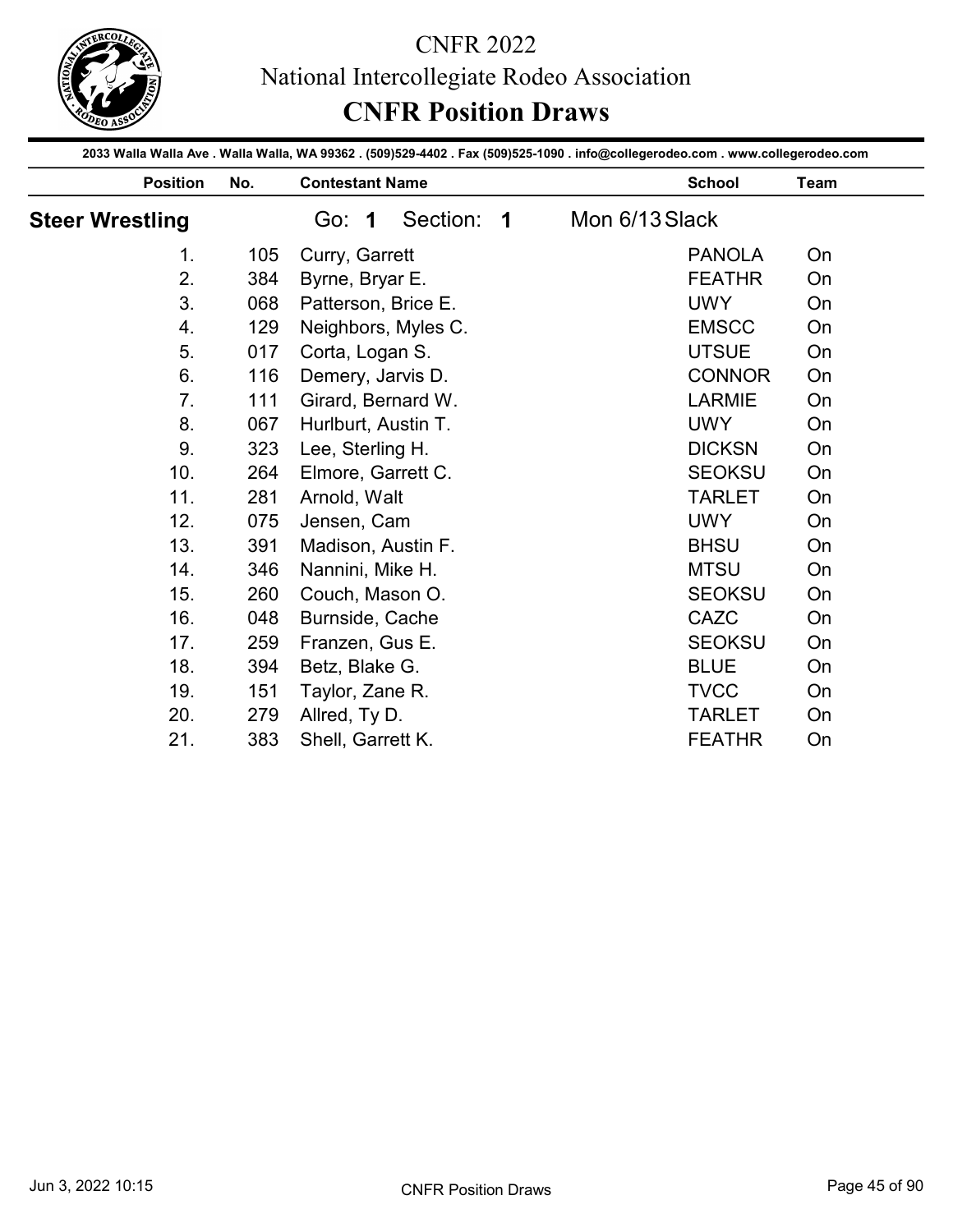

|                        |     | <b>CNFR 2022</b><br>National Intercollegiate Rodeo Association<br><b>CNFR Position Draws</b>                                                              |                |               |      |
|------------------------|-----|-----------------------------------------------------------------------------------------------------------------------------------------------------------|----------------|---------------|------|
| <b>Position</b>        | No. | 2033 Walla Walla Ave . Walla Walla, WA 99362 . (509)529-4402 . Fax (509)525-1090 . info@collegerodeo.com . www.collegerodeo.com<br><b>Contestant Name</b> |                | <b>School</b> | Team |
| <b>Steer Wrestling</b> |     | Section: 2<br>Go: 1                                                                                                                                       | Mon 6/13 Slack |               |      |
|                        |     |                                                                                                                                                           |                |               |      |
| 22.                    | 059 | Sanborn, Sherrick W.                                                                                                                                      |                | <b>NMSU</b>   | On   |
| 23.                    | 016 | Eiguren, Cole                                                                                                                                             |                | <b>WEBER</b>  | On   |
| 24.                    | 352 | Mardesich, Davis M.                                                                                                                                       |                | <b>FEATHR</b> | On   |
| 25.                    | 183 | Keysaer, Jesse B.                                                                                                                                         |                | <b>UTNM</b>   | On   |
| 26.                    | 236 | Mundell, Samuel A.                                                                                                                                        |                | <b>WWCC</b>   | On   |
| 27.                    | 268 | Beattie, Logan J.                                                                                                                                         |                | <b>MTSU</b>   | On   |
| 28.                    | 385 | Petersen, Denton J.                                                                                                                                       |                | <b>UNVLV</b>  | On   |
| 29.                    | 043 | Bradshaw, Cooper G.                                                                                                                                       |                | CAZC          |      |
| 30.                    | 235 | Hutchings, Tristen A.                                                                                                                                     |                | <b>SLROSS</b> | On   |
| 31.                    | 226 | Kahla, Jake W.                                                                                                                                            |                | <b>SAMSU</b>  | On   |
| 32.                    | 172 | Nettle, Ryan M.                                                                                                                                           |                | <b>TXAMUC</b> | On   |
| 33.                    | 150 | Karas, Wiley J.                                                                                                                                           |                | <b>TVCC</b>   | On   |
| 34.                    | 204 | Soileau, Gavin B.                                                                                                                                         |                | <b>MCNSU</b>  | On   |
| 35.                    | 003 | Shaw, Wes                                                                                                                                                 |                | <b>CSID</b>   | On   |
| 36.                    | 297 | Woolstenhulme, Paden W.                                                                                                                                   |                | <b>NWC</b>    | On   |
| 37.                    | 343 | Harrison, Bryce J.                                                                                                                                        |                | <b>UMTW</b>   | On   |
| 38.                    | 322 | Grill, Chance J.                                                                                                                                          |                | <b>SDSU</b>   | On   |
| 39.                    | 214 | Alberts, Tucker R.                                                                                                                                        |                | <b>MVC</b>    | On   |
| 40.                    | 205 | Yazzie, Rooster R.                                                                                                                                        |                | <b>NAVAJO</b> | On   |
| 41.                    | 135 | Greenfield, Kaden J.                                                                                                                                      |                | <b>NWOKSU</b> | On   |
| 42.                    | 365 | Dodds, Cole T.                                                                                                                                            |                | <b>FRESNO</b> | On   |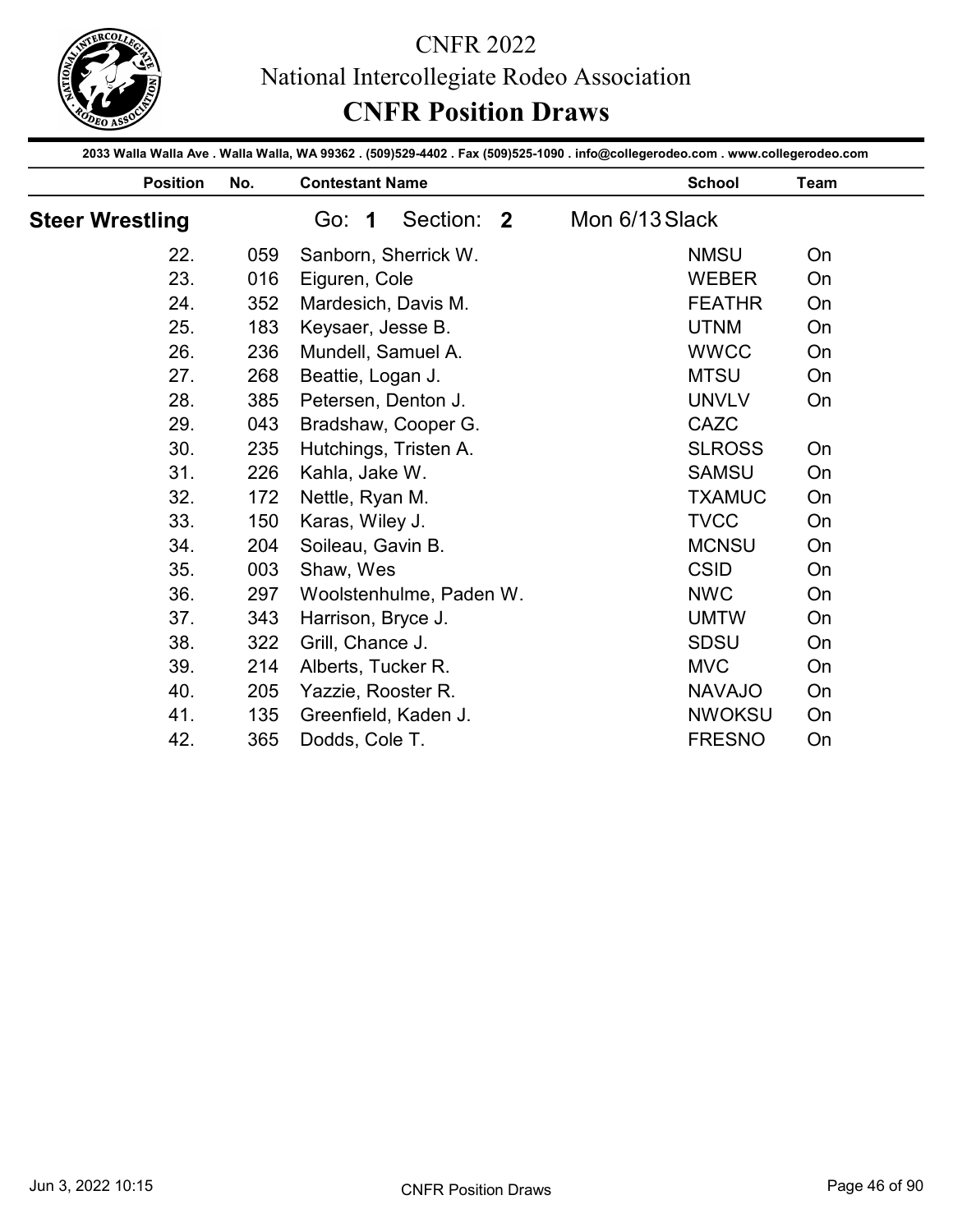

|                        |     | <b>CNFR 2022</b><br>National Intercollegiate Rodeo Association<br><b>CNFR Position Draws</b>                                                              |                |      |
|------------------------|-----|-----------------------------------------------------------------------------------------------------------------------------------------------------------|----------------|------|
| <b>Position</b>        | No. | 2033 Walla Walla Ave . Walla Walla, WA 99362 . (509)529-4402 . Fax (509)525-1090 . info@collegerodeo.com . www.collegerodeo.com<br><b>Contestant Name</b> | <b>School</b>  | Team |
| <b>Steer Wrestling</b> |     | Section: 1<br>Go: 2                                                                                                                                       | Tue 6/14 Slack |      |
| 1.                     | 365 | Dodds, Cole T.                                                                                                                                            | <b>FRESNO</b>  | On   |
| 2.                     | 135 | Greenfield, Kaden J.                                                                                                                                      | <b>NWOKSU</b>  | On   |
| 3.                     | 205 | Yazzie, Rooster R.                                                                                                                                        | <b>NAVAJO</b>  | On   |
| 4.                     | 214 | Alberts, Tucker R.                                                                                                                                        | <b>MVC</b>     | On   |
| 5.                     | 322 | Grill, Chance J.                                                                                                                                          | <b>SDSU</b>    | On   |
| 6.                     | 343 | Harrison, Bryce J.                                                                                                                                        | <b>UMTW</b>    | On   |
| 7.                     | 297 | Woolstenhulme, Paden W.                                                                                                                                   | <b>NWC</b>     | On   |
| 8.                     | 003 | Shaw, Wes                                                                                                                                                 | <b>CSID</b>    | On   |
| 9.                     | 204 | Soileau, Gavin B.                                                                                                                                         | <b>MCNSU</b>   | On   |
| 10.                    | 150 | Karas, Wiley J.                                                                                                                                           | <b>TVCC</b>    | On   |
| 11.                    | 172 | Nettle, Ryan M.                                                                                                                                           | <b>TXAMUC</b>  | On   |
| 12.                    | 226 | Kahla, Jake W.                                                                                                                                            | <b>SAMSU</b>   | On   |
| 13.                    | 235 | Hutchings, Tristen A.                                                                                                                                     | <b>SLROSS</b>  | On   |
| 14.                    | 043 | Bradshaw, Cooper G.                                                                                                                                       | CAZC           |      |
| 15.                    | 385 | Petersen, Denton J.                                                                                                                                       | <b>UNVLV</b>   | On   |
| 16.                    | 268 | Beattie, Logan J.                                                                                                                                         | <b>MTSU</b>    | On   |
| 17.                    | 236 | Mundell, Samuel A.                                                                                                                                        | <b>WWCC</b>    | On   |
| 18.                    | 183 | Keysaer, Jesse B.                                                                                                                                         | <b>UTNM</b>    | On   |
| 19.                    | 352 | Mardesich, Davis M.                                                                                                                                       | <b>FEATHR</b>  | On   |
| 20.                    | 016 | Eiguren, Cole                                                                                                                                             | <b>WEBER</b>   | On   |
| 21.                    | 059 | Sanborn, Sherrick W.                                                                                                                                      | <b>NMSU</b>    | On   |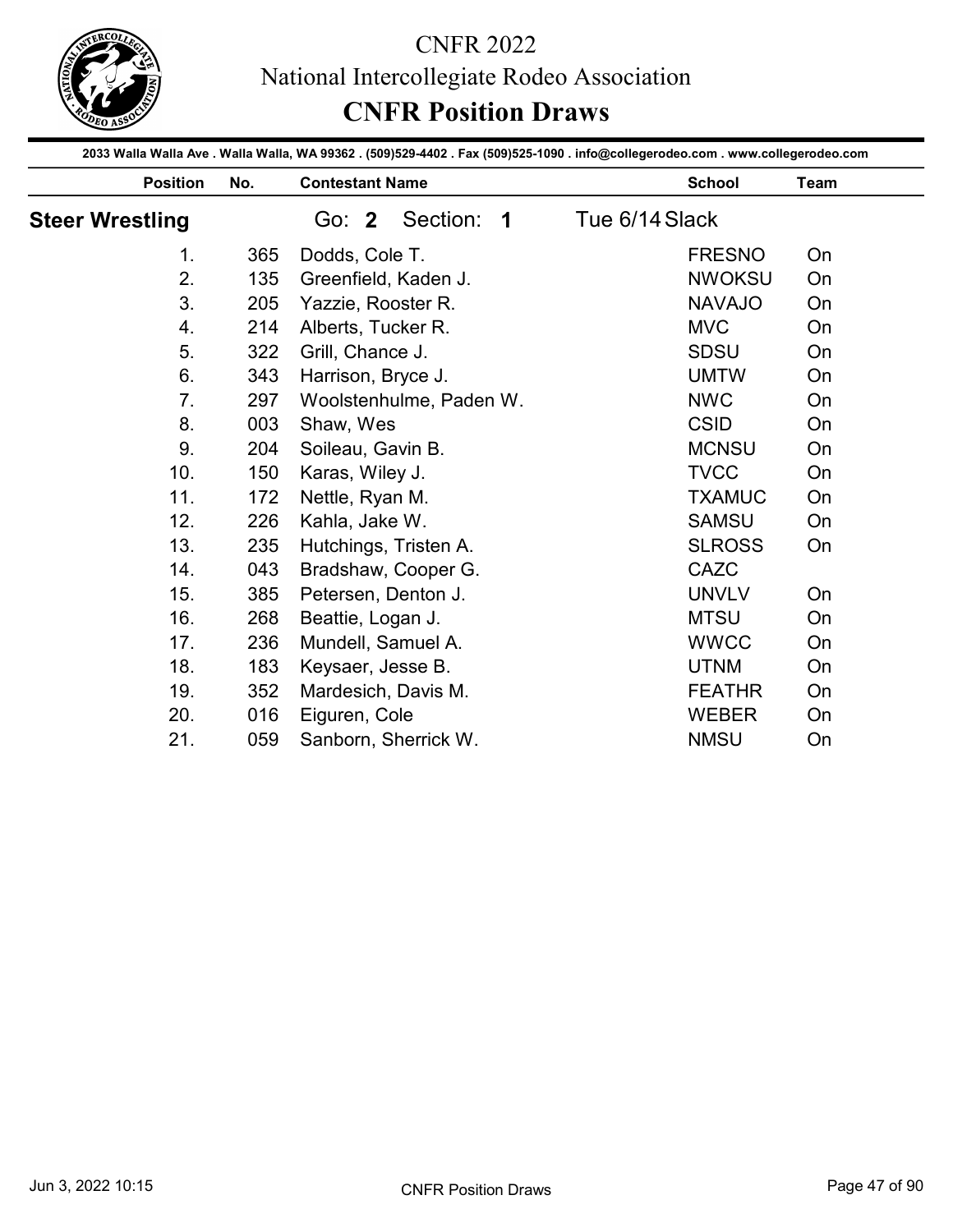

|                        |            | National Intercollegiate Rodeo Association<br><b>CNFR Position Draws</b>                                                                                  |                |                                |          |
|------------------------|------------|-----------------------------------------------------------------------------------------------------------------------------------------------------------|----------------|--------------------------------|----------|
| <b>Position</b>        | No.        | 2033 Walla Walla Ave . Walla Walla, WA 99362 . (509)529-4402 . Fax (509)525-1090 . info@collegerodeo.com . www.collegerodeo.com<br><b>Contestant Name</b> |                | <b>School</b>                  | Team     |
| <b>Steer Wrestling</b> |            | Section: 2<br>Go: 2                                                                                                                                       | Tue 6/14 Slack |                                |          |
|                        |            |                                                                                                                                                           |                |                                |          |
| 22.<br>23.             | 383<br>279 | Shell, Garrett K.<br>Allred, Ty D.                                                                                                                        |                | <b>FEATHR</b><br><b>TARLET</b> | On<br>On |
| 24.                    | 151        | Taylor, Zane R.                                                                                                                                           |                | <b>TVCC</b>                    | On       |
| 25.                    | 394        | Betz, Blake G.                                                                                                                                            |                | <b>BLUE</b>                    | On       |
| 26.                    | 259        | Franzen, Gus E.                                                                                                                                           |                | <b>SEOKSU</b>                  | On       |
| 27.                    | 048        | Burnside, Cache                                                                                                                                           |                | CAZC                           | On       |
| 28.                    | 260        | Couch, Mason O.                                                                                                                                           |                | <b>SEOKSU</b>                  | On       |
| 29.                    | 346        | Nannini, Mike H.                                                                                                                                          |                | <b>MTSU</b>                    | On       |
| 30.                    | 391        | Madison, Austin F.                                                                                                                                        |                | <b>BHSU</b>                    | On       |
| 31.                    | 075        | Jensen, Cam                                                                                                                                               |                | <b>UWY</b>                     | On       |
| 32.                    | 281        | Arnold, Walt                                                                                                                                              |                | <b>TARLET</b>                  | On       |
| 33.                    | 264        | Elmore, Garrett C.                                                                                                                                        |                | <b>SEOKSU</b>                  | On       |
| 34.                    | 323        | Lee, Sterling H.                                                                                                                                          |                | <b>DICKSN</b>                  | On       |
| 35.                    | 067        | Hurlburt, Austin T.                                                                                                                                       |                | <b>UWY</b>                     | On       |
| 36.                    | 111        | Girard, Bernard W.                                                                                                                                        |                | <b>LARMIE</b>                  | On       |
| 37.                    | 116        | Demery, Jarvis D.                                                                                                                                         |                | <b>CONNOR</b>                  | On       |
| 38.                    | 017        | Corta, Logan S.                                                                                                                                           |                | <b>UTSUE</b>                   | On       |
| 39.                    | 129        | Neighbors, Myles C.                                                                                                                                       |                | <b>EMSCC</b>                   | On       |
| 40.                    | 068        | Patterson, Brice E.                                                                                                                                       |                | <b>UWY</b>                     | On       |
| 41.                    | 384        | Byrne, Bryar E.                                                                                                                                           |                | <b>FEATHR</b>                  | On       |
| 42.                    | 105        | Curry, Garrett                                                                                                                                            |                | <b>PANOLA</b>                  |          |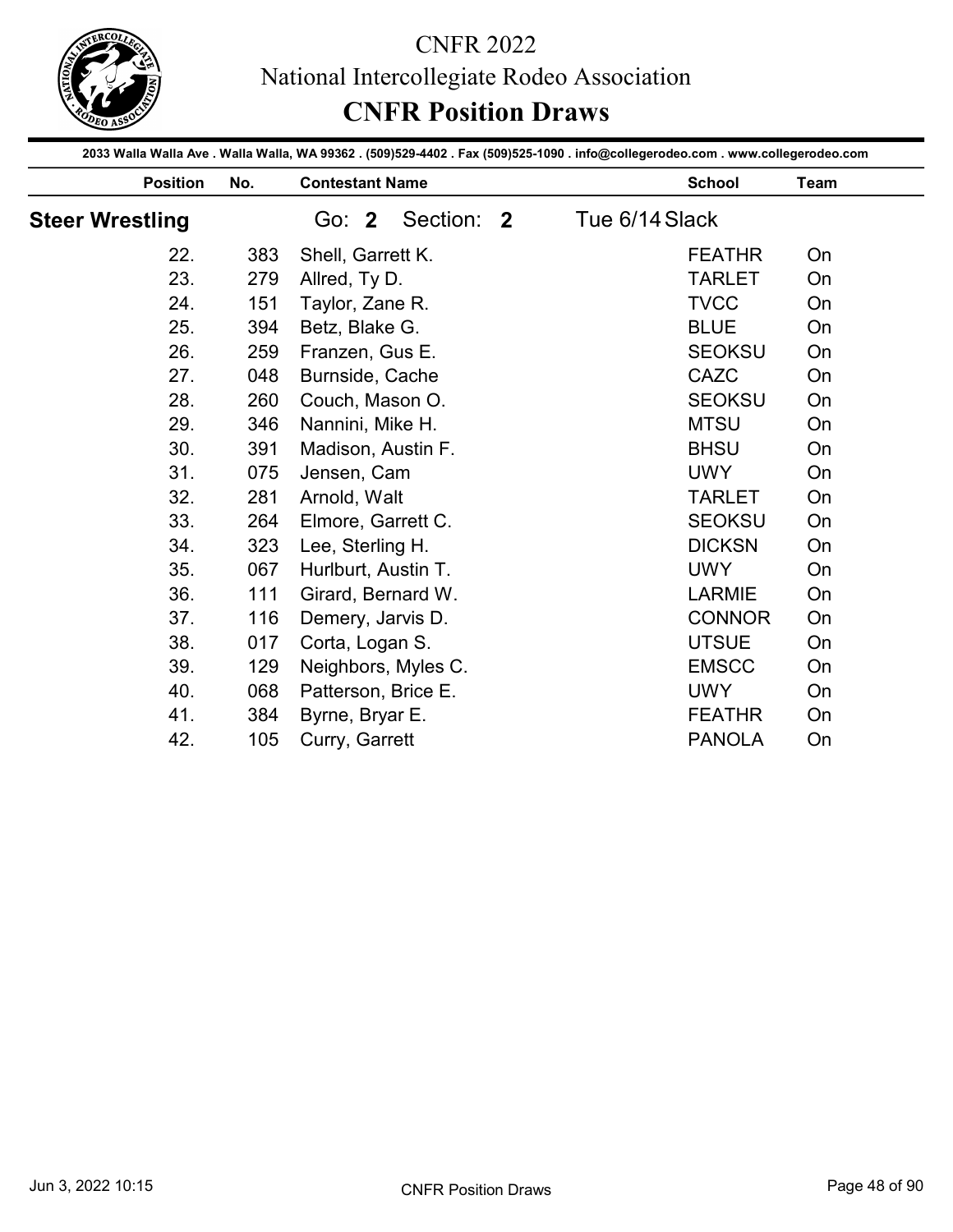

|                        |     | 2033 Walla Walla Ave . Walla Walla, WA 99362 . (509)529-4402 . Fax (509)525-1090 . info@collegerodeo.com . www.collegerodeo.com | <b>CNFR Position Draws</b> |      |
|------------------------|-----|---------------------------------------------------------------------------------------------------------------------------------|----------------------------|------|
| <b>Position</b>        | No. | <b>Contestant Name</b>                                                                                                          | <b>School</b>              | Team |
| <b>Steer Wrestling</b> |     | Section: 1<br>Go: 3                                                                                                             | Tue 6/14 Perf              |      |
| 1 <sub>1</sub>         | 105 | Curry, Garrett                                                                                                                  | <b>PANOLA</b>              | On   |
| 2.                     | 116 | Demery, Jarvis D.                                                                                                               | <b>CONNOR</b>              | On   |
| 3.                     | 264 | Elmore, Garrett C.                                                                                                              | <b>SEOKSU</b>              | On   |
| 4.                     | 214 | Alberts, Tucker R.                                                                                                              | <b>MVC</b>                 | On   |
|                        | 279 | Allred, Ty D.                                                                                                                   | <b>TARLET</b>              | On   |
| 5.                     |     |                                                                                                                                 |                            |      |
| 6.                     | 268 |                                                                                                                                 | <b>MTSU</b>                | On   |
| 7.                     | 075 | Beattie, Logan J.<br>Jensen, Cam                                                                                                | <b>UWY</b>                 | On   |
| 8.                     | 003 | Shaw, Wes                                                                                                                       | <b>CSID</b>                | On   |
| 9.                     | 391 | Madison, Austin F.                                                                                                              | <b>BHSU</b>                | On   |
| 10.                    |     | 346 Nannini, Mike H.                                                                                                            | <b>MTSU</b>                | On   |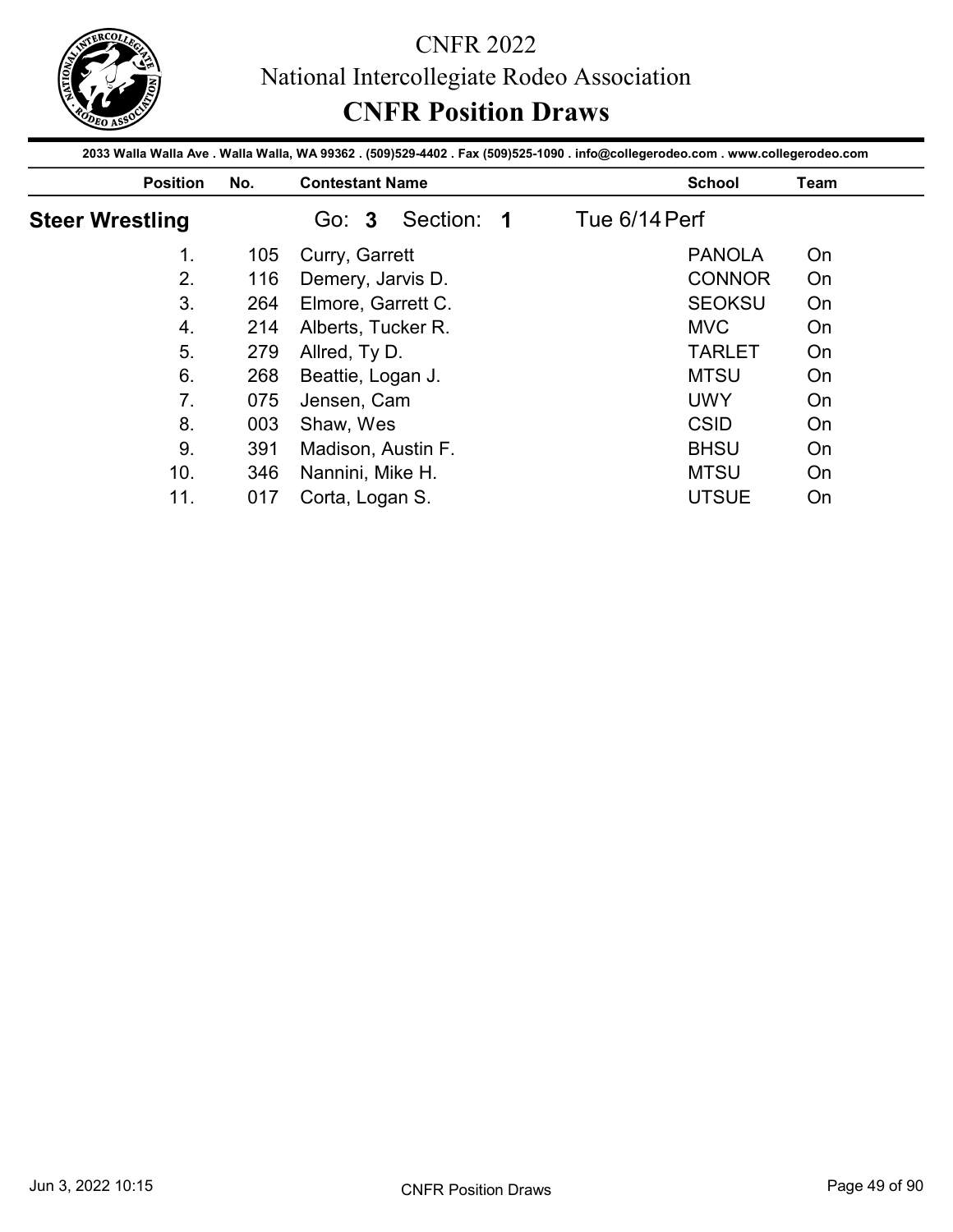

| <b>Position</b>        | No.        | 2033 Walla Walla Ave . Walla Walla, WA 99362 . (509)529-4402 . Fax (509)525-1090 . info@collegerodeo.com . www.collegerodeo.com<br><b>Contestant Name</b> |               | <b>School</b>                  | <b>Team</b> |
|------------------------|------------|-----------------------------------------------------------------------------------------------------------------------------------------------------------|---------------|--------------------------------|-------------|
| <b>Steer Wrestling</b> |            | Section: 2<br>Go: 3                                                                                                                                       | Wed 6/15 Perf |                                |             |
| 12.                    | 111        | Girard, Bernard W.                                                                                                                                        |               | <b>LARMIE</b>                  | On          |
| 13.                    | 235        | Hutchings, Tristen A.                                                                                                                                     |               | <b>SLROSS</b>                  | On          |
|                        | 048        | Burnside, Cache                                                                                                                                           |               | CAZC                           | On          |
| 14.                    |            |                                                                                                                                                           |               |                                |             |
| 15.                    |            |                                                                                                                                                           |               | <b>UNVLV</b>                   | On          |
| 16.                    | 385        | Petersen, Denton J.                                                                                                                                       |               | <b>UTNM</b>                    | On          |
| 17.                    | 183        | Keysaer, Jesse B.                                                                                                                                         |               |                                |             |
| 18.                    | 297        | Woolstenhulme, Paden W.                                                                                                                                   |               | <b>NWC</b><br><b>SEOKSU</b>    | On<br>On    |
| 19.                    | 260        | Couch, Mason O.                                                                                                                                           |               |                                |             |
| 20.                    | 384<br>352 | Byrne, Bryar E.<br>Mardesich, Davis M.                                                                                                                    |               | <b>FEATHR</b><br><b>FEATHR</b> | On<br>On    |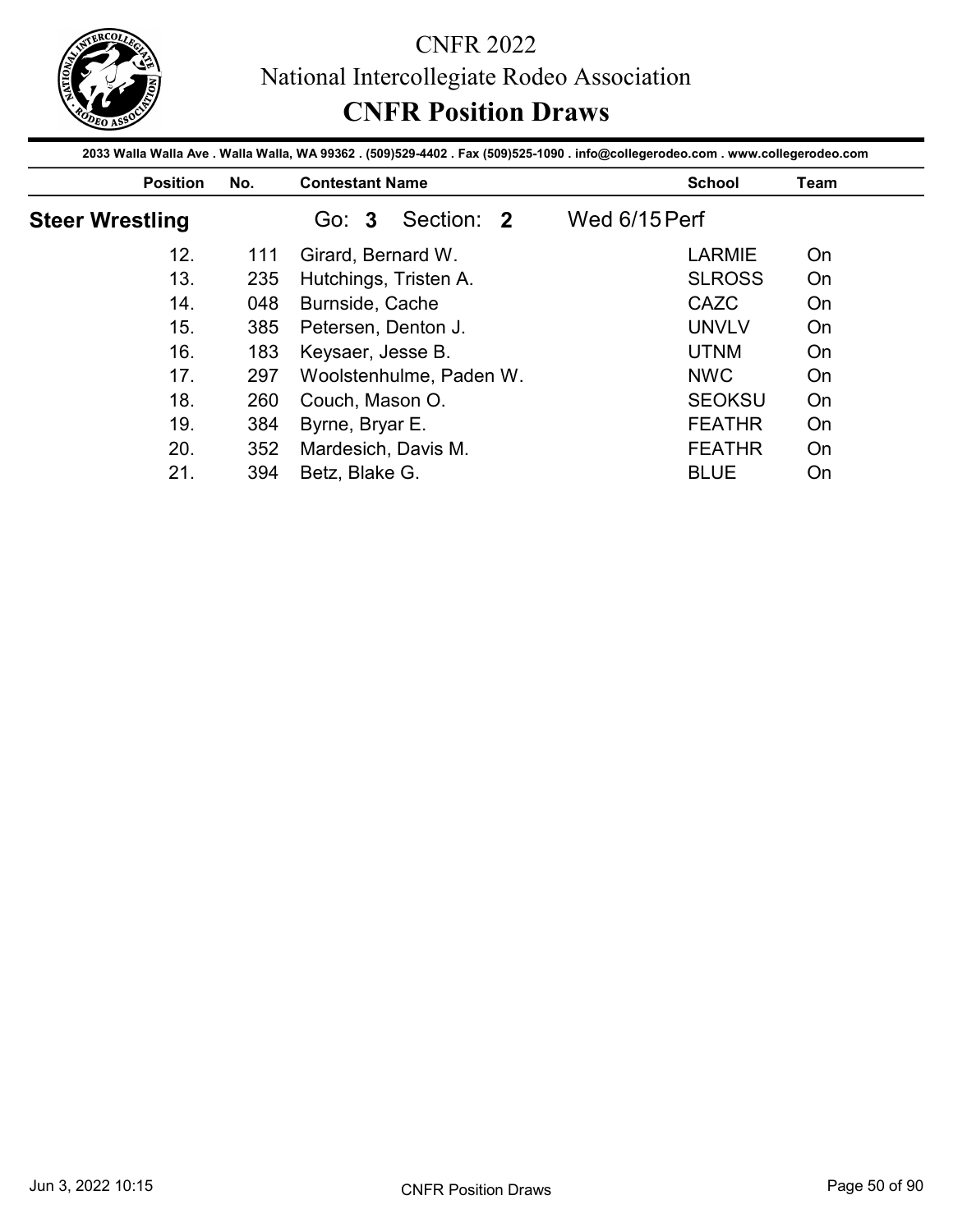

|                        |            | <b>CNFR Position Draws</b><br>2033 Walla Walla Ave . Walla Walla, WA 99362 . (509)529-4402 . Fax (509)525-1090 . info@collegerodeo.com . www.collegerodeo.com |               |                             |             |
|------------------------|------------|---------------------------------------------------------------------------------------------------------------------------------------------------------------|---------------|-----------------------------|-------------|
| <b>Position</b>        | No.        | <b>Contestant Name</b>                                                                                                                                        |               | <b>School</b>               | <b>Team</b> |
| <b>Steer Wrestling</b> |            | Section: 3<br>Go: 3                                                                                                                                           | Thu 6/16 Perf |                             |             |
| 22.                    | 205        | Yazzie, Rooster R.                                                                                                                                            |               | <b>NAVAJO</b>               | On          |
|                        | 383        | Shell, Garrett K.                                                                                                                                             |               | <b>FEATHR</b>               | On          |
|                        |            | Lee, Sterling H.                                                                                                                                              |               | <b>DICKSN</b>               | On          |
| 23.                    |            |                                                                                                                                                               |               |                             |             |
| 24.                    | 323        |                                                                                                                                                               |               |                             |             |
| 25.                    | 151        | Taylor, Zane R.                                                                                                                                               |               | <b>TVCC</b>                 | On          |
| 26.                    | 236        | Mundell, Samuel A.                                                                                                                                            |               | <b>WWCC</b>                 | On          |
| 27.                    | 135        | Greenfield, Kaden J.                                                                                                                                          |               | <b>NWOKSU</b>               | On          |
| 28.                    | 226        | Kahla, Jake W.                                                                                                                                                |               | <b>SAMSU</b>                | On          |
| 29.<br>30.             | 067<br>365 | Hurlburt, Austin T.<br>Dodds, Cole T.                                                                                                                         |               | <b>UWY</b><br><b>FRESNO</b> | On<br>On    |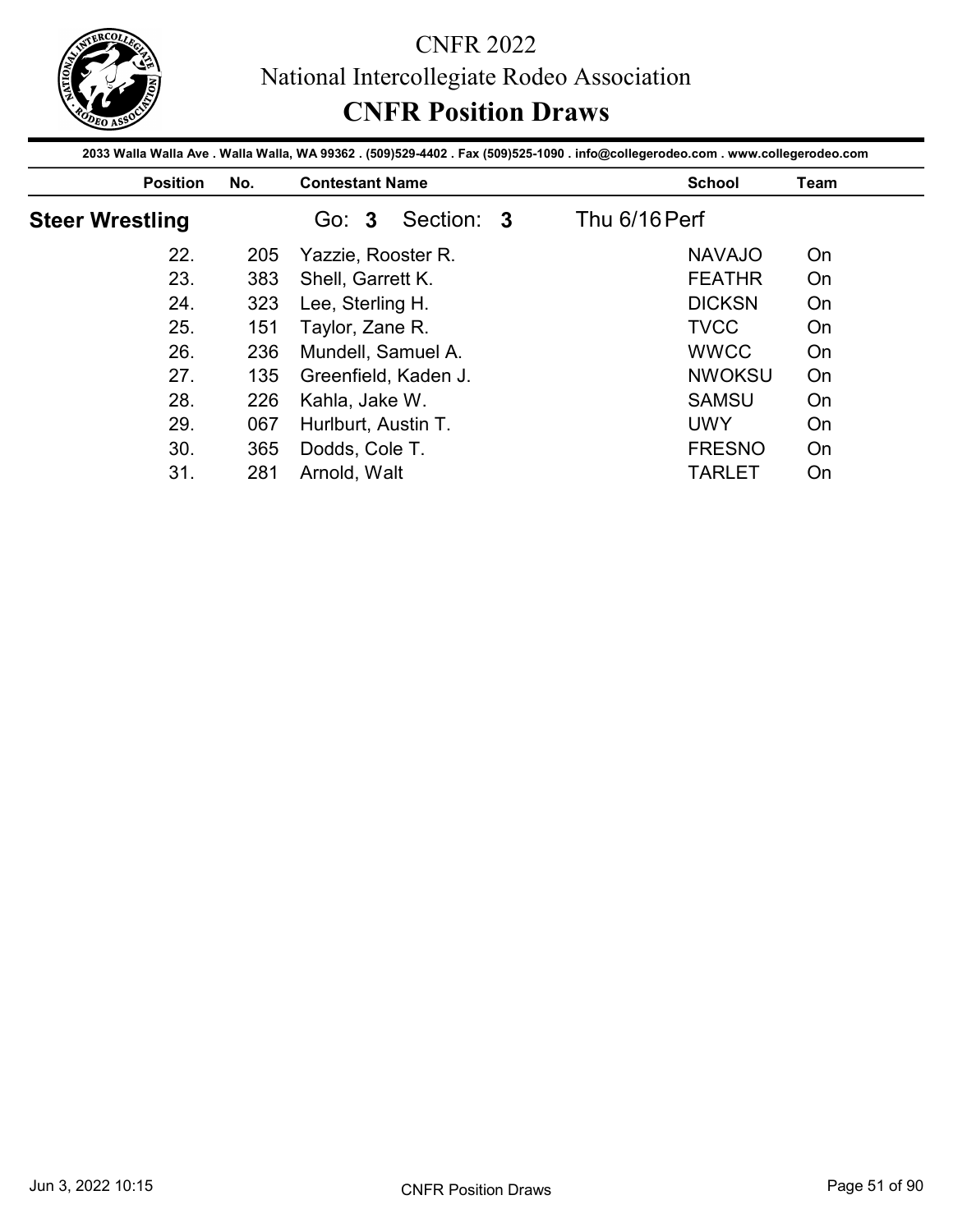

|                        |     | 2033 Walla Walla Ave . Walla Walla, WA 99362 . (509)529-4402 . Fax (509)525-1090 . info@collegerodeo.com . www.collegerodeo.com |               |      |
|------------------------|-----|---------------------------------------------------------------------------------------------------------------------------------|---------------|------|
| <b>Position</b>        | No. | <b>Contestant Name</b>                                                                                                          | <b>School</b> | Team |
| <b>Steer Wrestling</b> |     | Section: 4<br>Go: 3                                                                                                             | Fri 6/17 Perf |      |
| 32.                    | 204 | Soileau, Gavin B.                                                                                                               | <b>MCNSU</b>  | On   |
| 33.                    | 343 | Harrison, Bryce J.                                                                                                              | <b>UMTW</b>   | On   |
| 34.                    | 322 | Grill, Chance J.                                                                                                                | <b>SDSU</b>   | On   |
| 35.                    | 259 | Franzen, Gus E.                                                                                                                 | <b>SEOKSU</b> | On   |
|                        |     |                                                                                                                                 | <b>TVCC</b>   | On   |
| 36.                    | 150 | Karas, Wiley J.                                                                                                                 |               |      |
| 37.                    | 129 | Neighbors, Myles C.                                                                                                             | <b>EMSCC</b>  | On   |
| 38.                    | 068 | Patterson, Brice E.                                                                                                             | <b>UWY</b>    | On   |
| 39.                    | 059 | Sanborn, Sherrick W.                                                                                                            | <b>NMSU</b>   | On   |
| 40.                    | 043 |                                                                                                                                 | CAZC          |      |
| 41.                    |     | Bradshaw, Cooper G.<br>016 Eiguren, Cole                                                                                        | WEBER         | On   |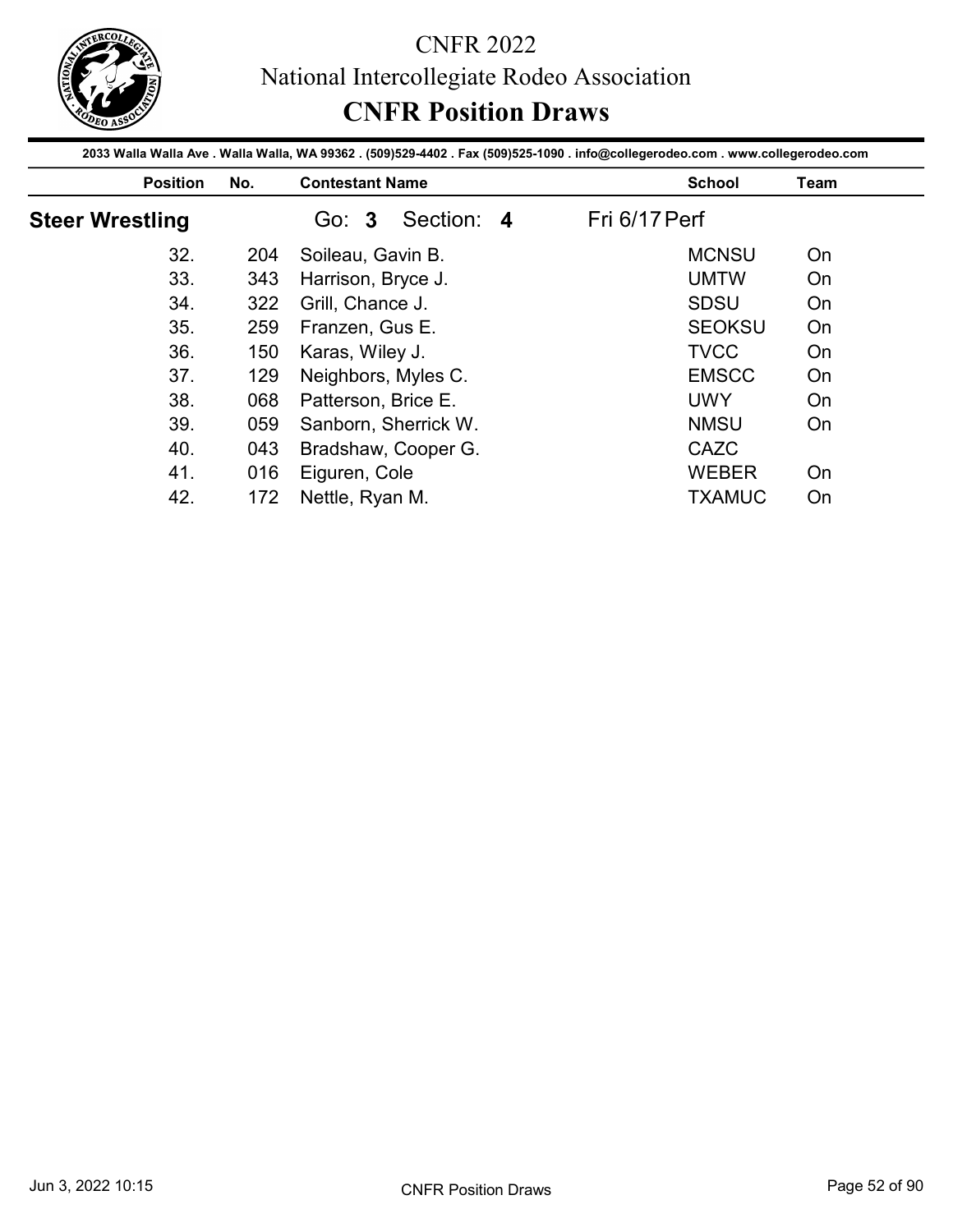

|                    |            | <b>CNFR 2022</b><br>National Intercollegiate Rodeo Association<br><b>CNFR Position Draws</b>                                    |                |                                |               |
|--------------------|------------|---------------------------------------------------------------------------------------------------------------------------------|----------------|--------------------------------|---------------|
|                    |            | 2033 Walla Walla Ave . Walla Walla, WA 99362 . (509)529-4402 . Fax (509)525-1090 . info@collegerodeo.com . www.collegerodeo.com |                |                                |               |
| <b>Position</b>    | No.        | <b>Contestant Name</b>                                                                                                          |                | <b>School</b>                  | Team          |
| <b>Team Roping</b> |            | Section:<br>Go: 1<br>$\overline{\mathbf{1}}$                                                                                    | Mon 6/13 Slack |                                |               |
| 1.<br>1.           | 310<br>309 | Handy, Cameron S.<br>Danks, Daylon C.                                                                                           |                | <b>MILES</b><br><b>MILES</b>   | On<br>On      |
| 2.                 | 044        | Cherry, Clay C.                                                                                                                 |                | <b>CAZC</b>                    | On            |
| 2.                 | 047        | Cullen, Logan P.                                                                                                                |                | <b>CAZC</b>                    | On            |
| 3.                 | 325        | Gerhardt, Clay R.                                                                                                               |                | <b>DICKSN</b>                  | On            |
| 3.                 | 317        | Hannum, Riley J.                                                                                                                |                | <b>BHSU</b>                    | On            |
| 4.                 | 169        | Sullivan, Tristan A.                                                                                                            |                | <b>TXAMUC</b>                  | On            |
| 4.                 | 175        | Farris, Will R.                                                                                                                 |                | <b>SWTXJC</b>                  | On            |
| 5.<br>5.           | 049        | Moreno, Brad A.                                                                                                                 |                | CAZC<br><b>NPC</b>             | On            |
| 6.                 | 042<br>038 | Todacheenie, Jaken<br>Johnson, Kellan J.                                                                                        |                | <b>CASPER</b>                  | On            |
| 6.                 | 036        | Johnson, Carson J.                                                                                                              |                | <b>CASPER</b>                  | On            |
| 7.                 | 228        | Theriot, Mason S.                                                                                                               |                | <b>PEARL</b>                   | On            |
| 7.                 | 120        | Graves, Chase                                                                                                                   |                | <b>UWAL</b>                    | On            |
| 8.                 | 032        | Berquist, Nevada R.                                                                                                             |                | <b>CASPER</b>                  |               |
| 8.                 | 033        | Brost, Braden C.                                                                                                                |                | <b>CASPER</b>                  |               |
| 9.                 | 103        | Rieken, Riley W.                                                                                                                |                | <b>PANOLA</b>                  | On            |
| 9.                 | 198        | Johnson, Devon C.                                                                                                               |                | <b>TRINTY</b>                  | On            |
| 10.<br>10.         | 124<br>161 | Garland, Cole M.<br>Bahem, Dillon B.                                                                                            |                | <b>UID</b><br><b>LCSC</b>      | On            |
| 11.                | 232        | Cooper, Lane M.                                                                                                                 |                | <b>SLROSS</b>                  | On            |
| 11.                | 233        | Bentley, Blake A.                                                                                                               |                | <b>SLROSS</b>                  | On            |
| 12.                | 132        | Cowan, Cooper G.                                                                                                                |                | <b>EMSCC</b>                   | On            |
| 12.                | 131        | Cowan, Cade A.                                                                                                                  |                | <b>EMSCC</b>                   | On            |
| 13.                | 092        | Culley, Corben D.                                                                                                               |                | <b>WOKSC</b>                   | On            |
| 13.                | 351        | Jenkins, Shane                                                                                                                  |                | <b>NEOKAM</b>                  | On            |
| 14.                | 307        | Berquist, Caleb S.                                                                                                              |                | <b>MTSU</b>                    | On            |
| 14.                | 349        | Leno, Teegan J.                                                                                                                 |                | <b>MTSU</b>                    | On            |
| 15.<br>15.         | 354<br>377 | Askew, Kylie A.<br>Patino, Tanner B.                                                                                            |                | <b>FEATHR</b><br><b>CAPSLO</b> | On<br>On      |
| 16.                | 181        | McCraw, Will C.                                                                                                                 |                | <b>UTNM</b>                    | On            |
| 16.                | 182        | Walker, Cole                                                                                                                    |                | <b>UTNM</b>                    | On            |
| 17.                | 270        | Halverson, Scott L.                                                                                                             |                | <b>IACCC</b>                   | On            |
| 17.                | 340        | Grover, Judd P.                                                                                                                 |                | <b>SDSU</b>                    | On            |
| Jun 3, 2022 10:15  |            | <b>CNFR Position Draws</b>                                                                                                      |                |                                | Page 53 of 90 |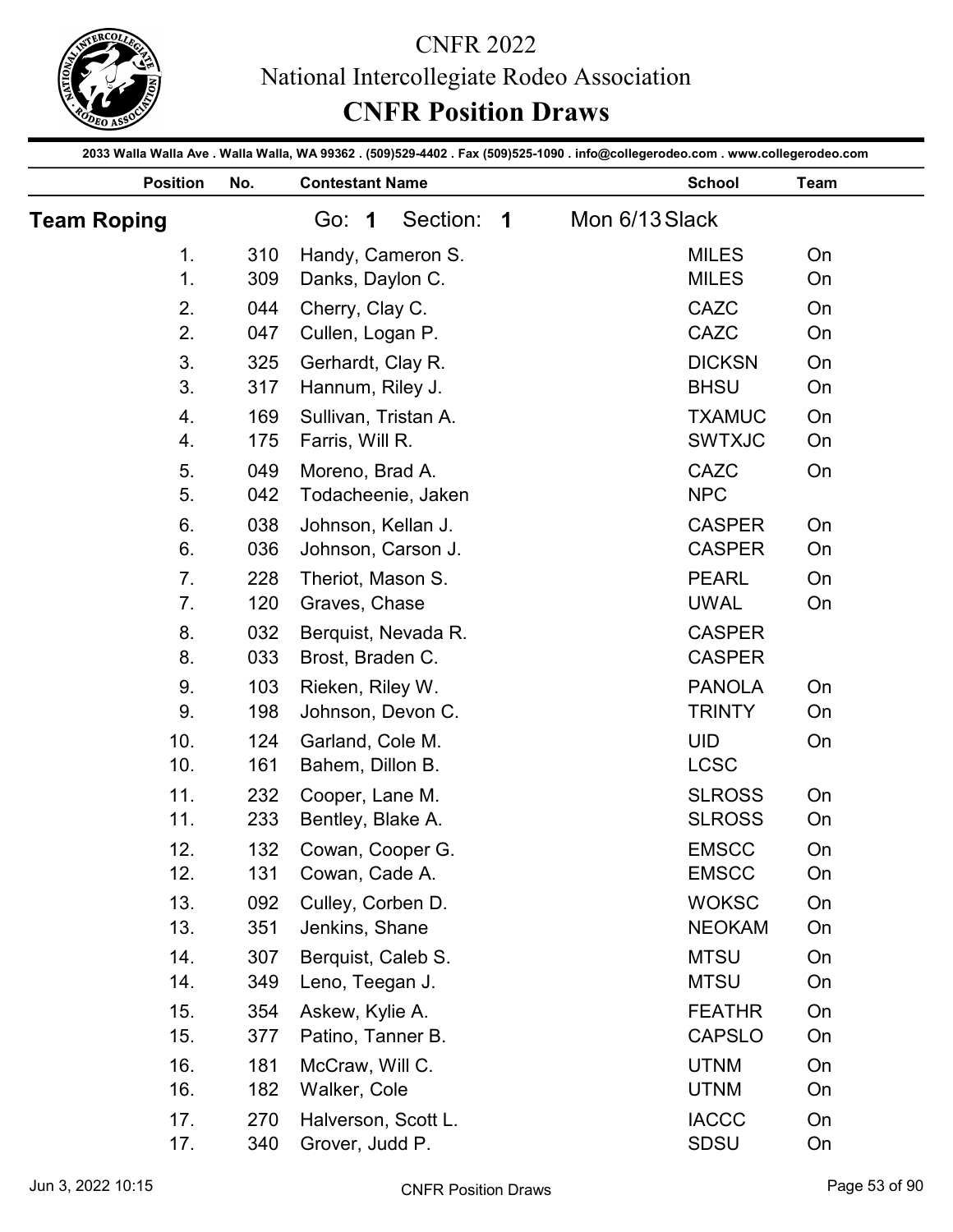

|                    |            | <b>CNFR 2022</b><br>National Intercollegiate Rodeo Association<br><b>CNFR Position Draws</b>                                    |                |                                |               |
|--------------------|------------|---------------------------------------------------------------------------------------------------------------------------------|----------------|--------------------------------|---------------|
|                    |            | 2033 Walla Walla Ave . Walla Walla, WA 99362 . (509)529-4402 . Fax (509)525-1090 . info@collegerodeo.com . www.collegerodeo.com |                |                                |               |
| <b>Position</b>    | No.        | <b>Contestant Name</b>                                                                                                          |                | <b>School</b>                  | Team          |
| <b>Team Roping</b> |            | Section:<br>Go: 1<br>$\overline{\mathbf{1}}$                                                                                    | Mon 6/13 Slack |                                |               |
| 18.<br>18.         | 154<br>153 | Blake, Jayce M.<br>Ho'opai, Dawstin K.                                                                                          |                | <b>TVCC</b><br><b>TVCC</b>     | On<br>On      |
| 19.                | 077        | Mattson, Bodie J.                                                                                                               |                | <b>GILLET</b>                  | On            |
| 19.                | 031        | Smith, Trae W.                                                                                                                  |                | <b>CASPER</b>                  | On            |
| 20.                | 006        | Champneys, Aaron J.                                                                                                             |                | <b>CSID</b>                    | On            |
| 20.                | 001        | Anseth, Logan K.                                                                                                                |                | <b>CSID</b>                    | On            |
| 21.                | 100        | Kittle, Riley C.                                                                                                                |                | <b>CISCO</b>                   | On            |
| 21.                | 098        | Helton, Jace R.                                                                                                                 |                | <b>WEATHR</b>                  | On            |
| 22                 | 020        | Hanks, Jace C.                                                                                                                  |                | <b>UVU</b>                     | On            |
| 22.                | 089        | Ahlstrom, Wyatt J.                                                                                                              |                | <b>UVU</b>                     | On            |
| 23.                | 210        | Yeahquo, JC                                                                                                                     |                | <b>WOKSC</b>                   | On            |
| 23.                | 162        | Yeahquo, LJ                                                                                                                     |                | OKSU                           | On            |
| 24.<br>24.         | 359<br>365 | Dodds, Cobie J.<br>Dodds, Cole T.                                                                                               |                | <b>FEATHR</b><br><b>FRESNO</b> | On<br>On      |
| 25.                | 374        | Machado, Cutter P.                                                                                                              |                | <b>CAPSLO</b>                  | On            |
| 25.                | 369        | Hansen, Wyatt J.                                                                                                                |                | <b>WHILLS</b>                  | On            |
| 26.                | 297        | Woolstenhulme, Paden W.                                                                                                         |                | <b>NWC</b>                     | On            |
| 26.                | 287        | Wallace, Hagen K.                                                                                                               |                | <b>NWC</b>                     | On            |
| 27.                | 371        | Hooper, Trystin K.                                                                                                              |                | <b>WHILLS</b>                  | On            |
| 27.                | 363        | Stark, David G.                                                                                                                 |                | <b>FRESNO</b>                  | On            |
| 28.                | 148        | Orr, Dylan R.                                                                                                                   |                | <b>BLUE</b>                    | On            |
| 28.                | 143        | Vankoll, Wyatt A.                                                                                                               |                | <b>BLUE</b>                    | On            |
| 29.                | 272        | Schroeder, Cam J.                                                                                                               |                | <b>IACCC</b>                   | On            |
| 29.                | 314        | Schlieker, Barrett S.                                                                                                           |                | <b>MIDPLN</b>                  | On            |
| 30.                | 056        | Carrizal, Jonathan                                                                                                              |                | <b>NMSU</b><br><b>NAVAJO</b>   | On            |
| 30.<br>31.         | 206<br>048 | Yazzie, Hiyo M.<br>Burnside, Cache                                                                                              |                | CAZC                           | On<br>On      |
| 31.                | 050        | Elkington, Clay                                                                                                                 |                | CAZC                           | On            |
| 32.                | 054        | Munoz, Landon B.                                                                                                                |                | <b>NAZU</b>                    |               |
| 32.                | 053        | Hoover, Jesse J.                                                                                                                |                | CAZC                           |               |
| 33.                | 378        | Wold, Pierce L.                                                                                                                 |                | <b>CAPSLO</b>                  | On            |
| 33.                | 379        | McWhorter, Quintin H.                                                                                                           |                | <b>CAPSLO</b>                  | On            |
| 34.                | 368        | Whited, Tee A.                                                                                                                  |                | <b>UNE</b>                     | On            |
| 34.                | 294        | Boote, Jory A.                                                                                                                  |                | <b>DICKSN</b>                  | On            |
| Jun 3, 2022 10:15  |            | <b>CNFR Position Draws</b>                                                                                                      |                |                                | Page 54 of 90 |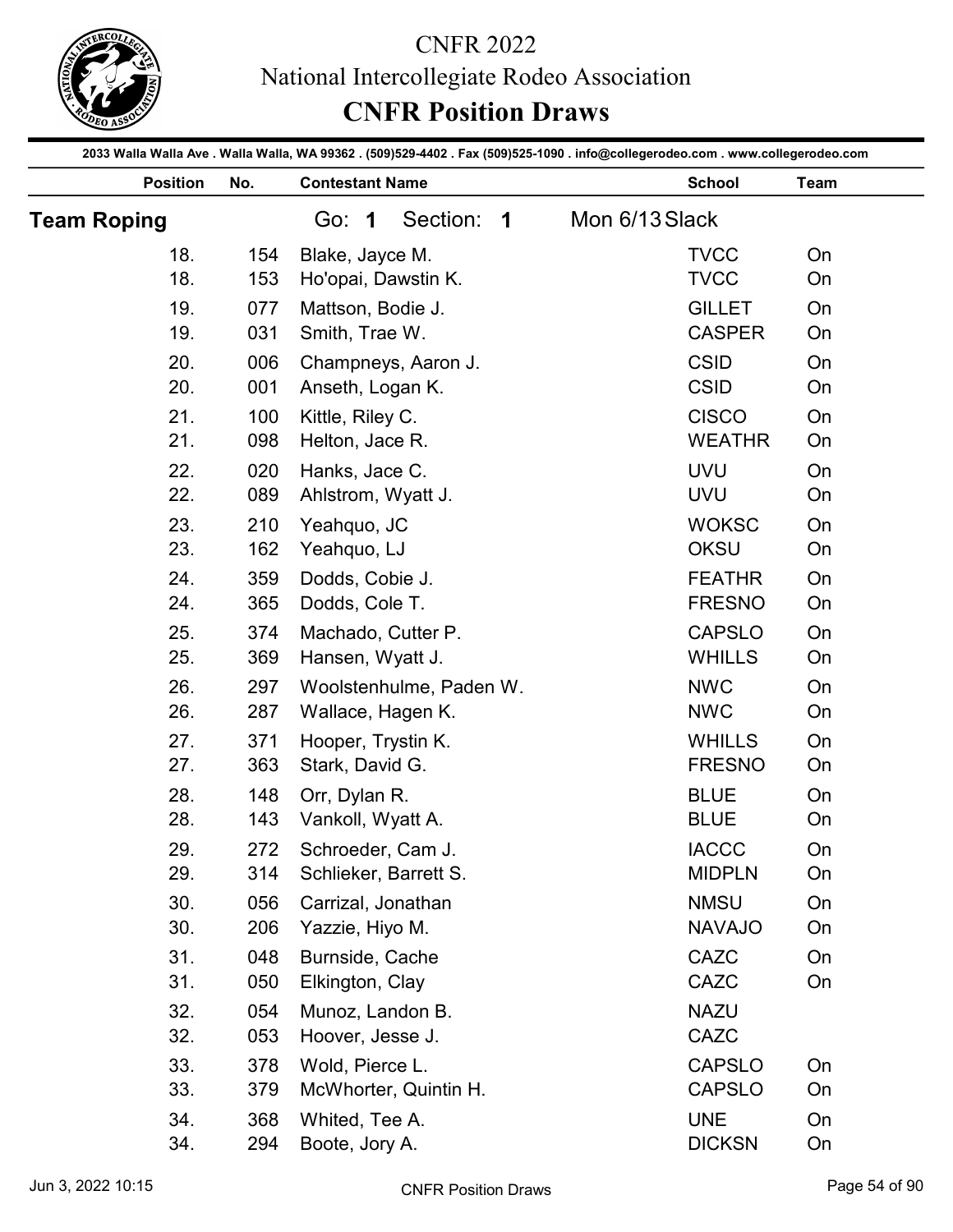

|                    |            | <b>CNFR Position Draws</b>                                                                                                                                |                         | National Intercollegiate Rodeo Association |                                |          |
|--------------------|------------|-----------------------------------------------------------------------------------------------------------------------------------------------------------|-------------------------|--------------------------------------------|--------------------------------|----------|
| <b>Position</b>    | No.        | 2033 Walla Walla Ave . Walla Walla, WA 99362 . (509)529-4402 . Fax (509)525-1090 . info@collegerodeo.com . www.collegerodeo.com<br><b>Contestant Name</b> |                         |                                            | <b>School</b>                  | Team     |
| <b>Team Roping</b> |            | Section:<br>Go: 1                                                                                                                                         | $\overline{\mathbf{1}}$ | Mon 6/13 Slack                             |                                |          |
| 35.<br>35.         | 123<br>164 | Kilgus, Zane T.<br>Huwa, Cody R.                                                                                                                          |                         |                                            | <b>NEOKAM</b><br><b>OKSU</b>   | On<br>On |
| 36.<br>36.         | 311<br>345 | Ramirez, James<br>Cerini, Jake W.                                                                                                                         |                         |                                            | <b>UMTW</b><br><b>UMTW</b>     | On<br>On |
| 37.<br>37.         | 337<br>335 | Backhaus, Clayton J.<br>Hall, Tommy Q.                                                                                                                    |                         |                                            | <b>BHSU</b><br><b>DICKSN</b>   | On<br>On |
| 38.<br>38.         | 392<br>393 | Stuart, Brett K.<br>Pitts, Mason C.                                                                                                                       |                         |                                            | <b>TARLET</b><br><b>SLROSS</b> | On<br>On |
| 39.<br>39.         | 229<br>230 | Graham, Logan<br>Dickson, Latham                                                                                                                          |                         |                                            | <b>SARU</b><br><b>SARU</b>     | On<br>On |
| 40.<br>40.         | 222<br>257 | Moore, Mason W.<br>Moore, Logan A.                                                                                                                        |                         |                                            | <b>SAMSU</b><br><b>WHARTN</b>  | On<br>On |
| 41.<br>41.         | 315<br>277 | Hurlburt, Jentri L.<br>Lindsley, Grant W.                                                                                                                 |                         |                                            | <b>MIDPLN</b><br><b>UNE</b>    | On<br>On |
| 42.<br>42.         | 195<br>196 | Profili, Kaden M.<br>Tettenhorst, Jayse R.                                                                                                                |                         |                                            | <b>TRINTY</b><br><b>TRINTY</b> | On<br>On |
| 43.<br>43.         | 234<br>125 | Smith, Kade<br>Cape, Hayden L.                                                                                                                            |                         |                                            | <b>SLROSS</b><br><b>WTXAMU</b> | On<br>On |
| 44.<br>44.         | 316<br>318 | Haren, Jacob S.<br>Staton, Riley J.                                                                                                                       |                         |                                            | <b>MIDPLN</b><br><b>BHSU</b>   | On<br>On |
| 45.<br>45.         | 019<br>023 | Thomas, Casey J.<br>Nebeker, Rhett J.                                                                                                                     |                         |                                            | <b>SUTU</b><br><b>UVU</b>      | On<br>On |
| 46.<br>46.         | 163<br>091 | Griffin, Ethan D.<br>Lovins, Jordan                                                                                                                       |                         |                                            | OKSU<br><b>WOKSC</b>           | On<br>On |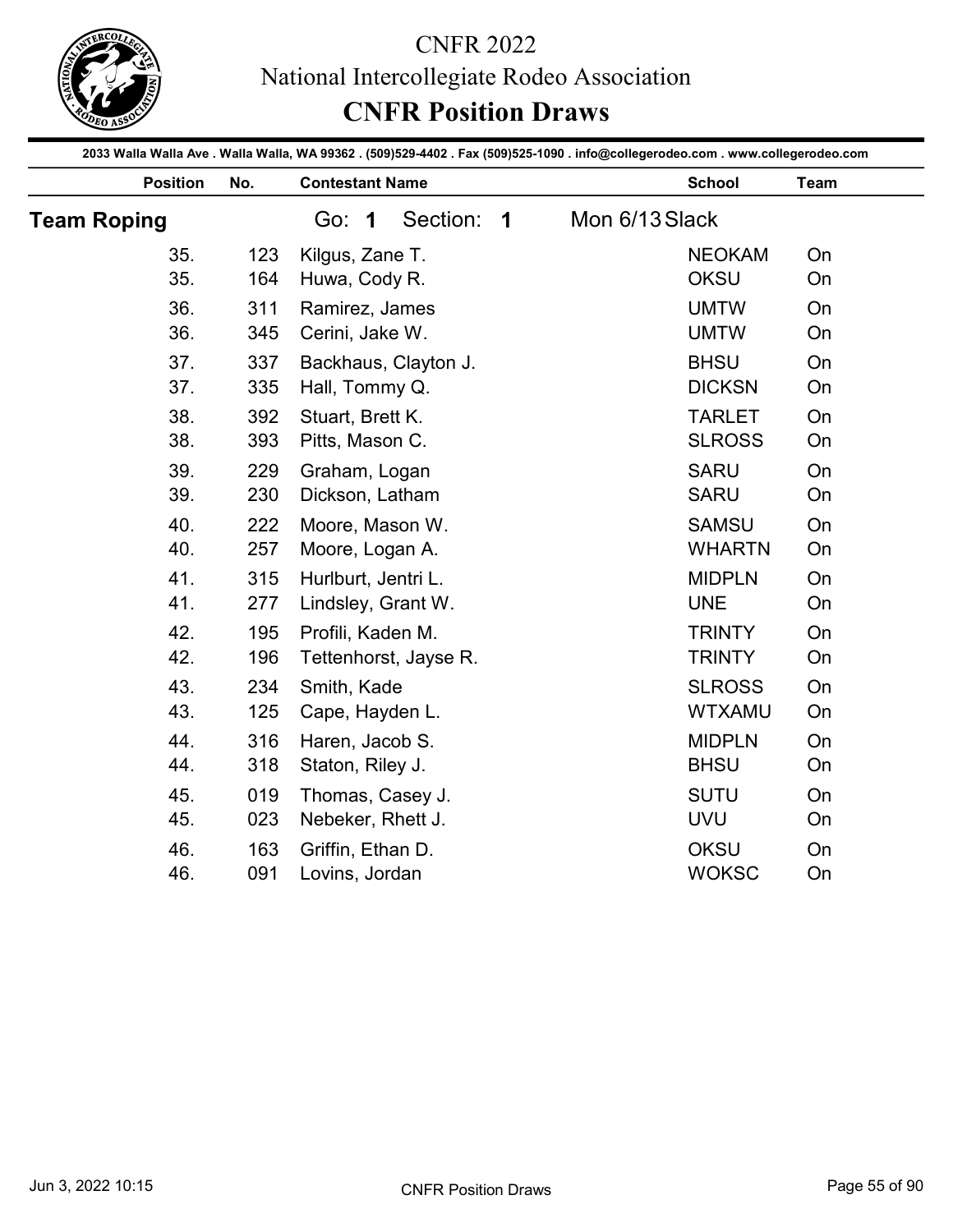

|                      |            | <b>CNFR 2022</b><br>National Intercollegiate Rodeo Association<br><b>CNFR Position Draws</b>                                    |                                           |                                |               |
|----------------------|------------|---------------------------------------------------------------------------------------------------------------------------------|-------------------------------------------|--------------------------------|---------------|
|                      |            | 2033 Walla Walla Ave . Walla Walla, WA 99362 . (509)529-4402 . Fax (509)525-1090 . info@collegerodeo.com . www.collegerodeo.com |                                           |                                |               |
| <b>Position</b>      | No.        | <b>Contestant Name</b>                                                                                                          |                                           | <b>School</b>                  | Team          |
| <b>Team Roping</b>   |            | Section:<br>Go: 2                                                                                                               | Tue 6/14 Slack<br>$\overline{\mathbf{1}}$ |                                |               |
| 1 <sub>1</sub><br>1. | 163<br>091 | Griffin, Ethan D.<br>Lovins, Jordan                                                                                             |                                           | <b>OKSU</b><br><b>WOKSC</b>    | On<br>On      |
| 2.                   | 019        | Thomas, Casey J.                                                                                                                |                                           | <b>SUTU</b>                    | On            |
| 2.                   | 023        | Nebeker, Rhett J.                                                                                                               |                                           | <b>UVU</b>                     | On            |
| 3.                   | 316        | Haren, Jacob S.                                                                                                                 |                                           | <b>MIDPLN</b>                  | On            |
| 3.                   | 318        | Staton, Riley J.                                                                                                                |                                           | <b>BHSU</b>                    | On            |
| 4.                   | 234        | Smith, Kade                                                                                                                     |                                           | <b>SLROSS</b>                  | On            |
| 4.                   | 125        | Cape, Hayden L.                                                                                                                 |                                           | <b>WTXAMU</b>                  | On            |
| 5.<br>5.             | 195<br>196 | Profili, Kaden M.<br>Tettenhorst, Jayse R.                                                                                      |                                           | <b>TRINTY</b><br><b>TRINTY</b> | On<br>On      |
| 6.                   | 315        | Hurlburt, Jentri L.                                                                                                             |                                           | <b>MIDPLN</b>                  | On            |
| 6.                   | 277        | Lindsley, Grant W.                                                                                                              |                                           | <b>UNE</b>                     | On            |
| 7.                   | 222        | Moore, Mason W.                                                                                                                 |                                           | <b>SAMSU</b>                   | On            |
| 7.                   | 257        | Moore, Logan A.                                                                                                                 |                                           | <b>WHARTN</b>                  | On            |
| 8.                   | 229        | Graham, Logan                                                                                                                   |                                           | <b>SARU</b>                    | On            |
| 8.                   | 230        | Dickson, Latham                                                                                                                 |                                           | <b>SARU</b>                    | On            |
| 9.<br>9.             | 392<br>393 | Stuart, Brett K.<br>Pitts, Mason C.                                                                                             |                                           | <b>TARLET</b><br><b>SLROSS</b> | On<br>On      |
| 10.                  | 337        | Backhaus, Clayton J.                                                                                                            |                                           | <b>BHSU</b>                    | On            |
| 10.                  | 335        | Hall, Tommy Q.                                                                                                                  |                                           | <b>DICKSN</b>                  | On            |
| 11.                  | 311        | Ramirez, James                                                                                                                  |                                           | <b>UMTW</b>                    | On            |
| 11.                  | 345        | Cerini, Jake W.                                                                                                                 |                                           | <b>UMTW</b>                    | On            |
| 12.                  | 123        | Kilgus, Zane T.                                                                                                                 |                                           | <b>NEOKAM</b>                  | On            |
| 12.                  | 164        | Huwa, Cody R.                                                                                                                   |                                           | <b>OKSU</b>                    | On            |
| 13.<br>13.           | 368<br>294 | Whited, Tee A.<br>Boote, Jory A.                                                                                                |                                           | <b>UNE</b><br><b>DICKSN</b>    | On<br>On      |
| 14.                  | 378        | Wold, Pierce L.                                                                                                                 |                                           | <b>CAPSLO</b>                  | On            |
| 14.                  | 379        | McWhorter, Quintin H.                                                                                                           |                                           | <b>CAPSLO</b>                  | On            |
| 15.                  | 054        | Munoz, Landon B.                                                                                                                |                                           | <b>NAZU</b>                    |               |
| 15.                  | 053        | Hoover, Jesse J.                                                                                                                |                                           | CAZC                           |               |
| 16.                  | 048        | Burnside, Cache                                                                                                                 |                                           | CAZC                           | On            |
| 16.                  | 050        | Elkington, Clay                                                                                                                 |                                           | CAZC                           | On            |
| 17.                  | 056        | Carrizal, Jonathan                                                                                                              |                                           | <b>NMSU</b>                    | On            |
| 17.                  | 206        | Yazzie, Hiyo M.                                                                                                                 |                                           | <b>NAVAJO</b>                  | On            |
| Jun 3, 2022 10:15    |            | <b>CNFR Position Draws</b>                                                                                                      |                                           |                                | Page 56 of 90 |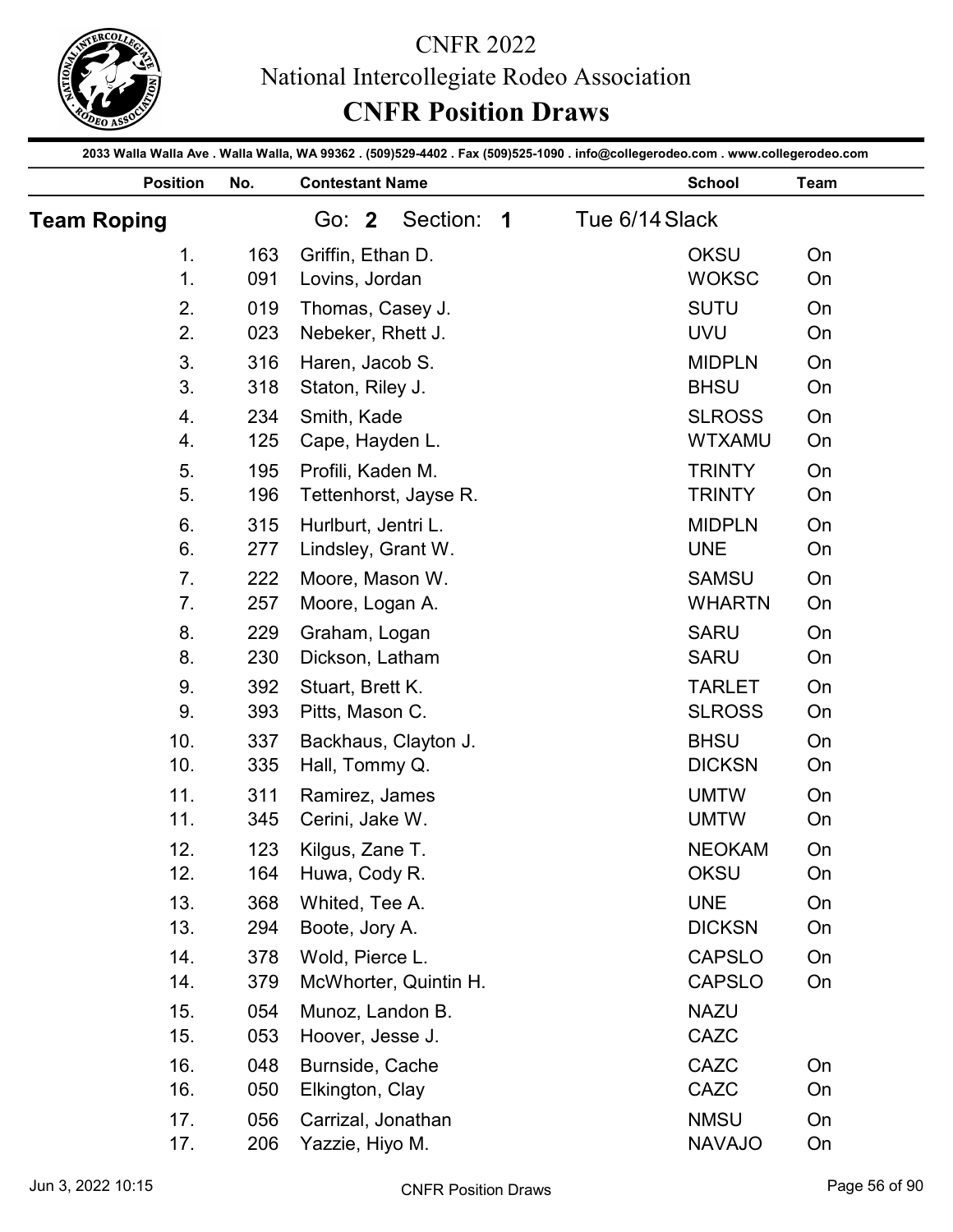

|                    |            | <b>CNFR 2022</b><br>National Intercollegiate Rodeo Association<br><b>CNFR Position Draws</b>                                    |                |                                |               |
|--------------------|------------|---------------------------------------------------------------------------------------------------------------------------------|----------------|--------------------------------|---------------|
|                    |            | 2033 Walla Walla Ave . Walla Walla, WA 99362 . (509)529-4402 . Fax (509)525-1090 . info@collegerodeo.com . www.collegerodeo.com |                |                                |               |
| <b>Position</b>    | No.        | <b>Contestant Name</b>                                                                                                          |                | <b>School</b>                  | Team          |
| <b>Team Roping</b> |            | Section: 1<br>Go: $2$                                                                                                           | Tue 6/14 Slack |                                |               |
| 18.<br>18.         | 272<br>314 | Schroeder, Cam J.<br>Schlieker, Barrett S.                                                                                      |                | <b>IACCC</b><br><b>MIDPLN</b>  | On<br>On      |
| 19.                | 148        | Orr, Dylan R.                                                                                                                   |                | <b>BLUE</b>                    | On            |
| 19.                | 143        | Vankoll, Wyatt A.                                                                                                               |                | <b>BLUE</b>                    | On            |
| 20.                | 371        | Hooper, Trystin K.                                                                                                              |                | <b>WHILLS</b>                  | On            |
| 20.                | 363        | Stark, David G.                                                                                                                 |                | <b>FRESNO</b>                  | On            |
| 21.                | 297        | Woolstenhulme, Paden W.                                                                                                         |                | <b>NWC</b>                     | On            |
| 21.                | 287        | Wallace, Hagen K.                                                                                                               |                | <b>NWC</b>                     | On            |
| 22.                | 374        | Machado, Cutter P.                                                                                                              |                | <b>CAPSLO</b>                  | On            |
| 22.                | 369        | Hansen, Wyatt J.                                                                                                                |                | <b>WHILLS</b>                  | On            |
| 23.                | 359        | Dodds, Cobie J.                                                                                                                 |                | <b>FEATHR</b>                  | On            |
| 23.                | 365        | Dodds, Cole T.                                                                                                                  |                | <b>FRESNO</b>                  | On            |
| 24.                | 210        | Yeahquo, JC                                                                                                                     |                | <b>WOKSC</b>                   | On            |
| 24.                | 162        | Yeahquo, LJ                                                                                                                     |                | <b>OKSU</b>                    | On            |
| 25.                | 020        | Hanks, Jace C.                                                                                                                  |                | <b>UVU</b>                     | On            |
| 25.                | 089        | Ahlstrom, Wyatt J.                                                                                                              |                | <b>UVU</b>                     | On            |
| 26.<br>26.         | 100<br>098 | Kittle, Riley C.<br>Helton, Jace R.                                                                                             |                | <b>CISCO</b><br><b>WEATHR</b>  | On<br>On      |
| 27.                | 006        | Champneys, Aaron J.                                                                                                             |                | <b>CSID</b>                    | On            |
| 27.                | 001        | Anseth, Logan K.                                                                                                                |                | <b>CSID</b>                    | On            |
| 28.                | 077        | Mattson, Bodie J.                                                                                                               |                | <b>GILLET</b>                  | On            |
| 28.                | 031        | Smith, Trae W.                                                                                                                  |                | <b>CASPER</b>                  | On            |
| 29.                | 154        | Blake, Jayce M.                                                                                                                 |                | <b>TVCC</b>                    | On            |
| 29.                | 153        | Ho'opai, Dawstin K.                                                                                                             |                | <b>TVCC</b>                    | On            |
| 30.                | 270        | Halverson, Scott L.                                                                                                             |                | <b>IACCC</b>                   | On            |
| 30.                | 340        | Grover, Judd P.                                                                                                                 |                | <b>SDSU</b>                    | On            |
| 31.                | 181        | McCraw, Will C.                                                                                                                 |                | <b>UTNM</b>                    | On            |
| 31.                | 182        | Walker, Cole                                                                                                                    |                | <b>UTNM</b>                    | On            |
| 32.<br>32.         | 354<br>377 | Askew, Kylie A.<br>Patino, Tanner B.                                                                                            |                | <b>FEATHR</b><br><b>CAPSLO</b> | On<br>On      |
|                    |            |                                                                                                                                 |                |                                |               |
| 33.<br>33.         | 307<br>349 | Berquist, Caleb S.<br>Leno, Teegan J.                                                                                           |                | <b>MTSU</b><br><b>MTSU</b>     | On<br>On      |
| 34.                | 092        | Culley, Corben D.                                                                                                               |                | <b>WOKSC</b>                   | On            |
| 34.                | 351        | Jenkins, Shane                                                                                                                  |                | <b>NEOKAM</b>                  | On            |
| Jun 3, 2022 10:15  |            | <b>CNFR Position Draws</b>                                                                                                      |                |                                | Page 57 of 90 |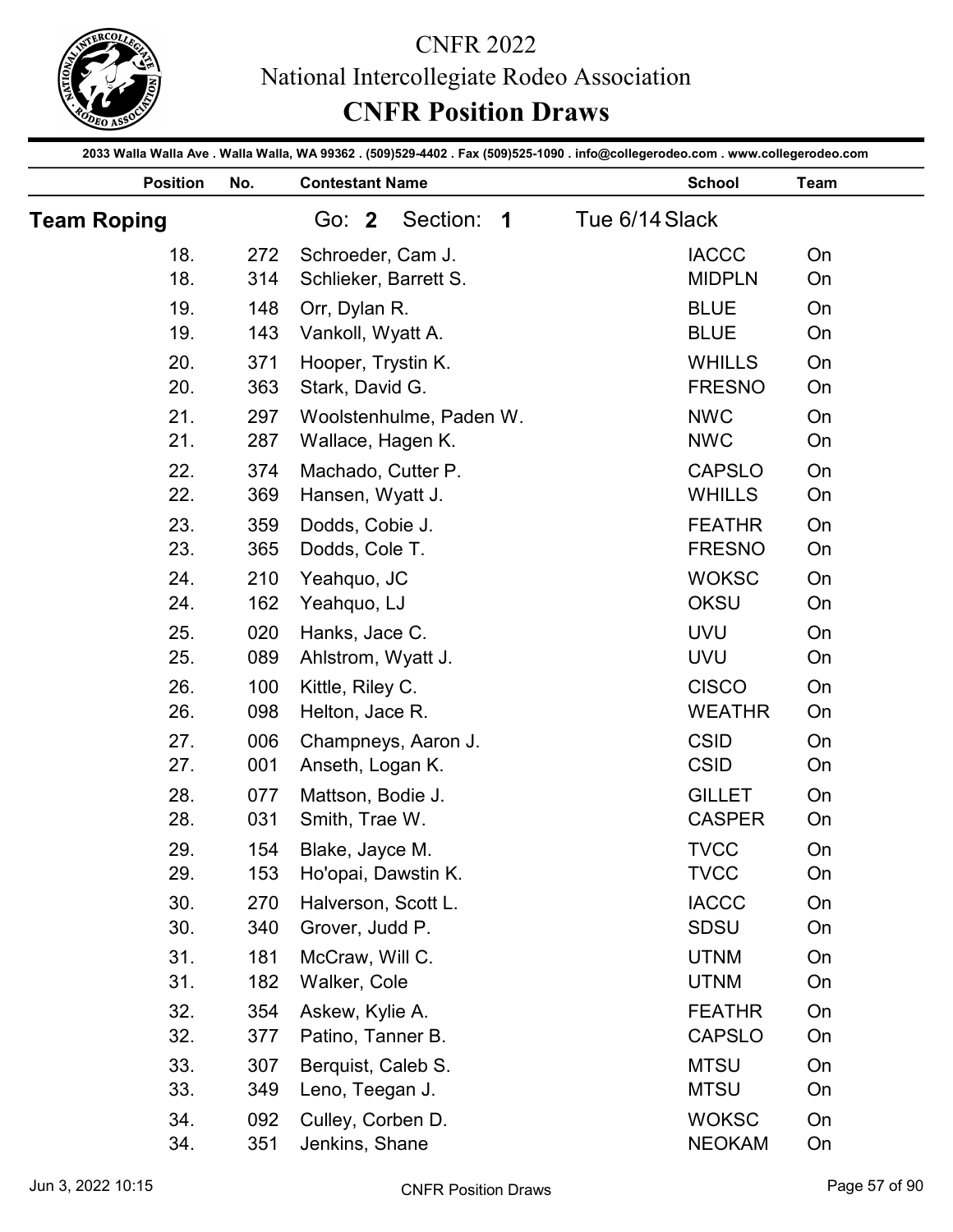

|                    |                   | <b>CNFR Position Draws</b>                               | National Intercollegiate Rodeo Association                                                                                                       |                |
|--------------------|-------------------|----------------------------------------------------------|--------------------------------------------------------------------------------------------------------------------------------------------------|----------------|
| <b>Position</b>    | No.               | <b>Contestant Name</b>                                   | 2033 Walla Walla Ave . Walla Walla, WA 99362 . (509)529-4402 . Fax (509)525-1090 . info@collegerodeo.com . www.collegerodeo.com<br><b>School</b> | Team           |
| <b>Team Roping</b> |                   | Section:<br>Go: 2<br>$\overline{\mathbf{1}}$             | Tue 6/14 Slack                                                                                                                                   |                |
| 35.                | 132               | Cowan, Cooper G.                                         | <b>EMSCC</b>                                                                                                                                     | On             |
| 35.                | 131               | Cowan, Cade A.                                           | <b>EMSCC</b>                                                                                                                                     | On             |
| 36.                | 232               | Cooper, Lane M.                                          | <b>SLROSS</b>                                                                                                                                    | On             |
| 36.                | 233               | Bentley, Blake A.                                        | <b>SLROSS</b>                                                                                                                                    | On             |
| 37.                | 124               | Garland, Cole M.                                         | <b>UID</b>                                                                                                                                       | On             |
| 37.                | 161               | Bahem, Dillon B.                                         | <b>LCSC</b>                                                                                                                                      |                |
| 38.                | 103               | Rieken, Riley W.                                         | <b>PANOLA</b>                                                                                                                                    | On             |
| 38.                | 198               | Johnson, Devon C.                                        | <b>TRINTY</b>                                                                                                                                    | On             |
| 39.                | 032               | Berquist, Nevada R.                                      | <b>CASPER</b>                                                                                                                                    |                |
| 39.                | 033               | Brost, Braden C.                                         | <b>CASPER</b>                                                                                                                                    |                |
| 40.                | 228               | Theriot, Mason S.                                        | <b>PEARL</b>                                                                                                                                     | On             |
| 40.                | 120               | Graves, Chase                                            | <b>UWAL</b>                                                                                                                                      | On             |
| 41.                | 038               | Johnson, Kellan J.                                       | <b>CASPER</b>                                                                                                                                    | On             |
| 41.                | 036               | Johnson, Carson J.                                       | <b>CASPER</b>                                                                                                                                    | On             |
| 42.                | 049               | Moreno, Brad A.                                          | CAZC                                                                                                                                             | On             |
| 42.                | 042               | Todacheenie, Jaken                                       | <b>NPC</b>                                                                                                                                       |                |
| 43.<br>43.<br>44.  | 169<br>175<br>325 | Sullivan, Tristan A.<br>Farris, Will R.                  | <b>TXAMUC</b><br><b>SWTXJC</b><br><b>DICKSN</b>                                                                                                  | On<br>On       |
| 44.<br>45.         | 317<br>044        | Gerhardt, Clay R.<br>Hannum, Riley J.<br>Cherry, Clay C. | <b>BHSU</b><br>CAZC                                                                                                                              | On<br>On<br>On |
| 45.                | 047               | Cullen, Logan P.                                         | CAZC                                                                                                                                             | On             |
| 46.                | 310               | Handy, Cameron S.                                        | <b>MILES</b>                                                                                                                                     | On             |
| 46.                | 309               | Danks, Daylon C.                                         | <b>MILES</b>                                                                                                                                     | On             |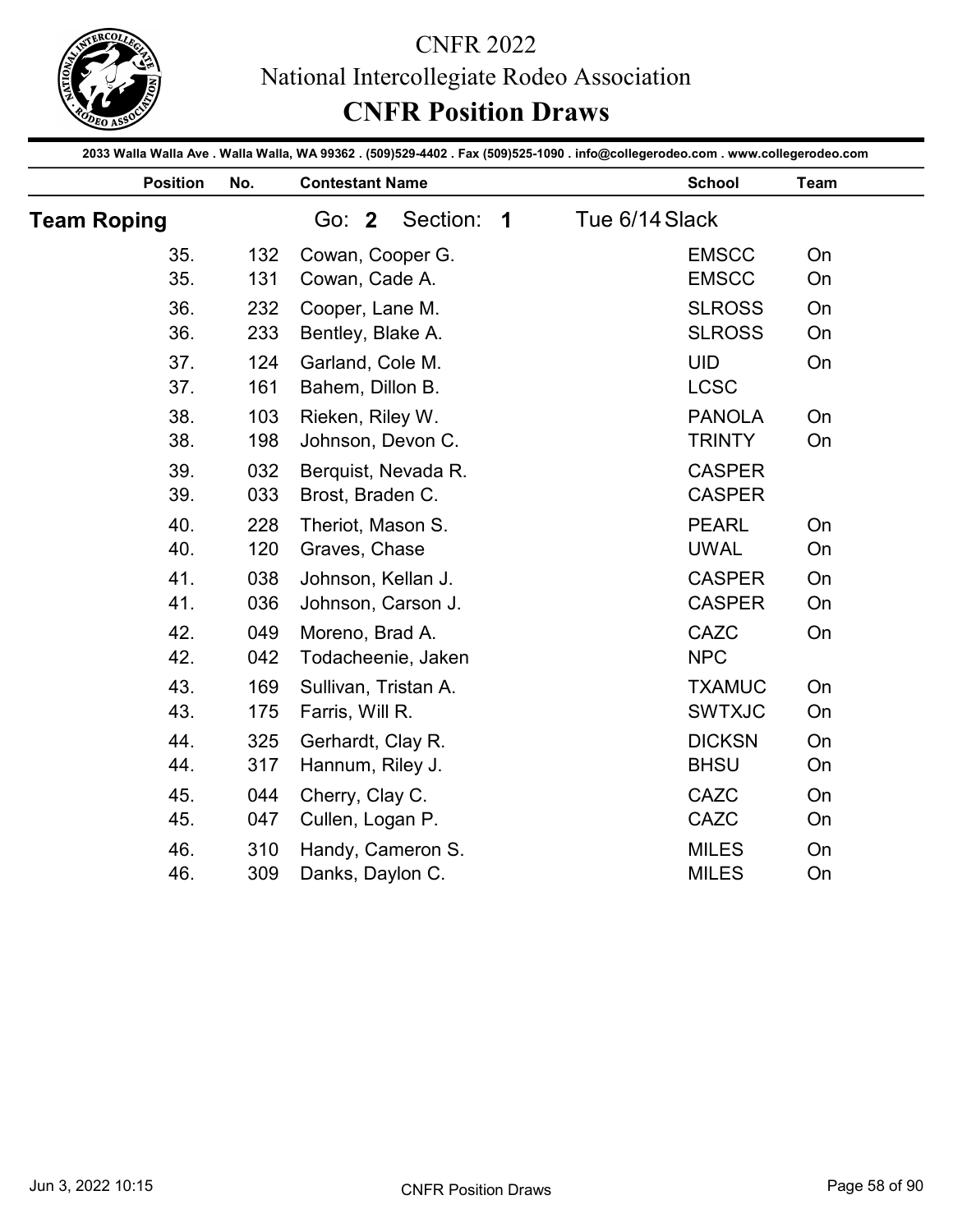

|                    |            | <b>CNFR 2022</b><br>National Intercollegiate Rodeo Association<br><b>CNFR Position Draws</b>                                    |                                |          |
|--------------------|------------|---------------------------------------------------------------------------------------------------------------------------------|--------------------------------|----------|
|                    |            | 2033 Walla Walla Ave . Walla Walla, WA 99362 . (509)529-4402 . Fax (509)525-1090 . info@collegerodeo.com . www.collegerodeo.com |                                |          |
| <b>Position</b>    | No.        | <b>Contestant Name</b>                                                                                                          | <b>School</b>                  | Team     |
| <b>Team Roping</b> |            | Section:<br>Go: 3<br>$\overline{\mathbf{1}}$                                                                                    | Tue 6/14 Perf                  |          |
| 1 <sub>1</sub>     | 222        | Moore, Mason W.                                                                                                                 | <b>SAMSU</b>                   | On       |
| 1.                 | 257        | Moore, Logan A.                                                                                                                 | <b>WHARTN</b>                  | On       |
| 2.                 | 354        | Askew, Kylie A.                                                                                                                 | <b>FEATHR</b>                  | On       |
| 2.                 | 377        | Patino, Tanner B.                                                                                                               | <b>CAPSLO</b>                  | On       |
| 3.<br>3.           | 181<br>182 | McCraw, Will C.<br>Walker, Cole                                                                                                 | <b>UTNM</b><br><b>UTNM</b>     | On<br>On |
| 4.                 | 049        | Moreno, Brad A.                                                                                                                 | <b>CAZC</b>                    | On       |
| 4.                 | 042        | Todacheenie, Jaken                                                                                                              | <b>NPC</b>                     |          |
| 5.                 | 154        | Blake, Jayce M.                                                                                                                 | <b>TVCC</b>                    | On       |
| 5.                 | 153        | Ho'opai, Dawstin K.                                                                                                             | <b>TVCC</b>                    | On       |
| 6.                 | 006        | Champneys, Aaron J.                                                                                                             | <b>CSID</b>                    | On       |
| 6.                 | 001        | Anseth, Logan K.                                                                                                                | <b>CSID</b>                    | On       |
| 7.                 | 297        | Woolstenhulme, Paden W.                                                                                                         | <b>NWC</b>                     | On       |
| 7 <sub>1</sub>     | 287        | Wallace, Hagen K.                                                                                                               | <b>NWC</b>                     | On       |
| 8.                 | 374        | Machado, Cutter P.                                                                                                              | <b>CAPSLO</b>                  | On       |
| 8.                 | 369        | Hansen, Wyatt J.                                                                                                                | <b>WHILLS</b>                  | On       |
| 9.                 | 228        | Theriot, Mason S.                                                                                                               | <b>PEARL</b>                   | On       |
| 9.                 | 120        | Graves, Chase                                                                                                                   | <b>UWAL</b>                    | On       |
| 10.<br>10.         | 392<br>393 | Stuart, Brett K.<br>Pitts, Mason C.                                                                                             | <b>TARLET</b><br><b>SLROSS</b> | On<br>On |
| 11.                | 371        | Hooper, Trystin K.                                                                                                              | <b>WHILLS</b>                  | On       |
| 11.                | 363        | Stark, David G.                                                                                                                 | <b>FRESNO</b>                  | On       |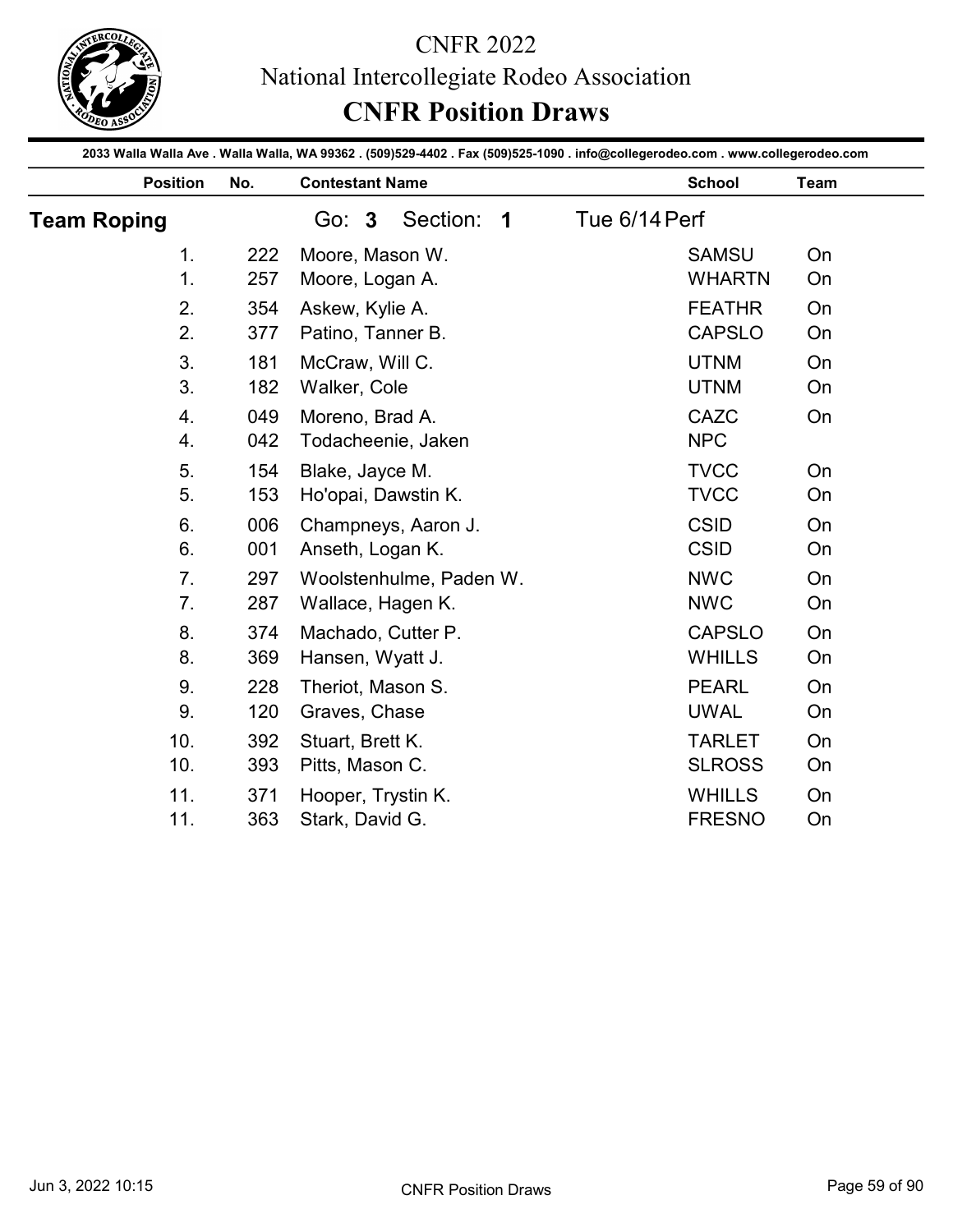

|                    |     | <b>CNFR Position Draws</b>                                                                                                                                | National Intercollegiate Rodeo Association |               |      |
|--------------------|-----|-----------------------------------------------------------------------------------------------------------------------------------------------------------|--------------------------------------------|---------------|------|
| <b>Position</b>    | No. | 2033 Walla Walla Ave . Walla Walla, WA 99362 . (509)529-4402 . Fax (509)525-1090 . info@collegerodeo.com . www.collegerodeo.com<br><b>Contestant Name</b> |                                            | <b>School</b> | Team |
| <b>Team Roping</b> |     | Section: 2<br>Go: 3                                                                                                                                       | Wed 6/15 Perf                              |               |      |
| 12.                | 315 | Hurlburt, Jentri L.                                                                                                                                       |                                            | <b>MIDPLN</b> | On   |
| 12.                | 277 | Lindsley, Grant W.                                                                                                                                        |                                            | <b>UNE</b>    | On   |
| 13.                | 337 | Backhaus, Clayton J.                                                                                                                                      |                                            | <b>BHSU</b>   | On   |
| 13.                | 335 | Hall, Tommy Q.                                                                                                                                            |                                            | <b>DICKSN</b> | On   |
| 14.                | 123 | Kilgus, Zane T.                                                                                                                                           |                                            | <b>NEOKAM</b> | On   |
| 14.                | 164 | Huwa, Cody R.                                                                                                                                             |                                            | <b>OKSU</b>   | On   |
| 15.                | 077 | Mattson, Bodie J.                                                                                                                                         |                                            | <b>GILLET</b> | On   |
| 15.                | 031 | Smith, Trae W.                                                                                                                                            |                                            | <b>CASPER</b> | On   |
| 16.                | 310 | Handy, Cameron S.                                                                                                                                         |                                            | <b>MILES</b>  | On   |
| 16.                | 309 | Danks, Daylon C.                                                                                                                                          |                                            | <b>MILES</b>  | On   |
| 17.                | 311 | Ramirez, James                                                                                                                                            |                                            | <b>UMTW</b>   | On   |
| 17.                | 345 | Cerini, Jake W.                                                                                                                                           |                                            | <b>UMTW</b>   | On   |
| 18.                | 100 | Kittle, Riley C.                                                                                                                                          |                                            | <b>CISCO</b>  | On   |
| 18.                | 098 | Helton, Jace R.                                                                                                                                           |                                            | <b>WEATHR</b> | On   |
| 19.                | 048 | Burnside, Cache                                                                                                                                           |                                            | CAZC          | On   |
| 19.                | 050 | Elkington, Clay                                                                                                                                           |                                            | CAZC          | On   |
| 20.                | 316 | Haren, Jacob S.                                                                                                                                           |                                            | <b>MIDPLN</b> | On   |
| 20.                | 318 | Staton, Riley J.                                                                                                                                          |                                            | <b>BHSU</b>   | On   |
| 21.                | 368 | Whited, Tee A.                                                                                                                                            |                                            | <b>UNE</b>    | On   |
| 21.                | 294 | Boote, Jory A.                                                                                                                                            |                                            | <b>DICKSN</b> | On   |
| 22.                | 307 | Berquist, Caleb S.                                                                                                                                        |                                            | <b>MTSU</b>   | On   |
| 22.                | 349 | Leno, Teegan J.                                                                                                                                           |                                            | <b>MTSU</b>   | On   |
| 23.                | 234 | Smith, Kade                                                                                                                                               |                                            | <b>SLROSS</b> | On   |
| 23.                | 125 | Cape, Hayden L.                                                                                                                                           |                                            | WTXAMU        | On   |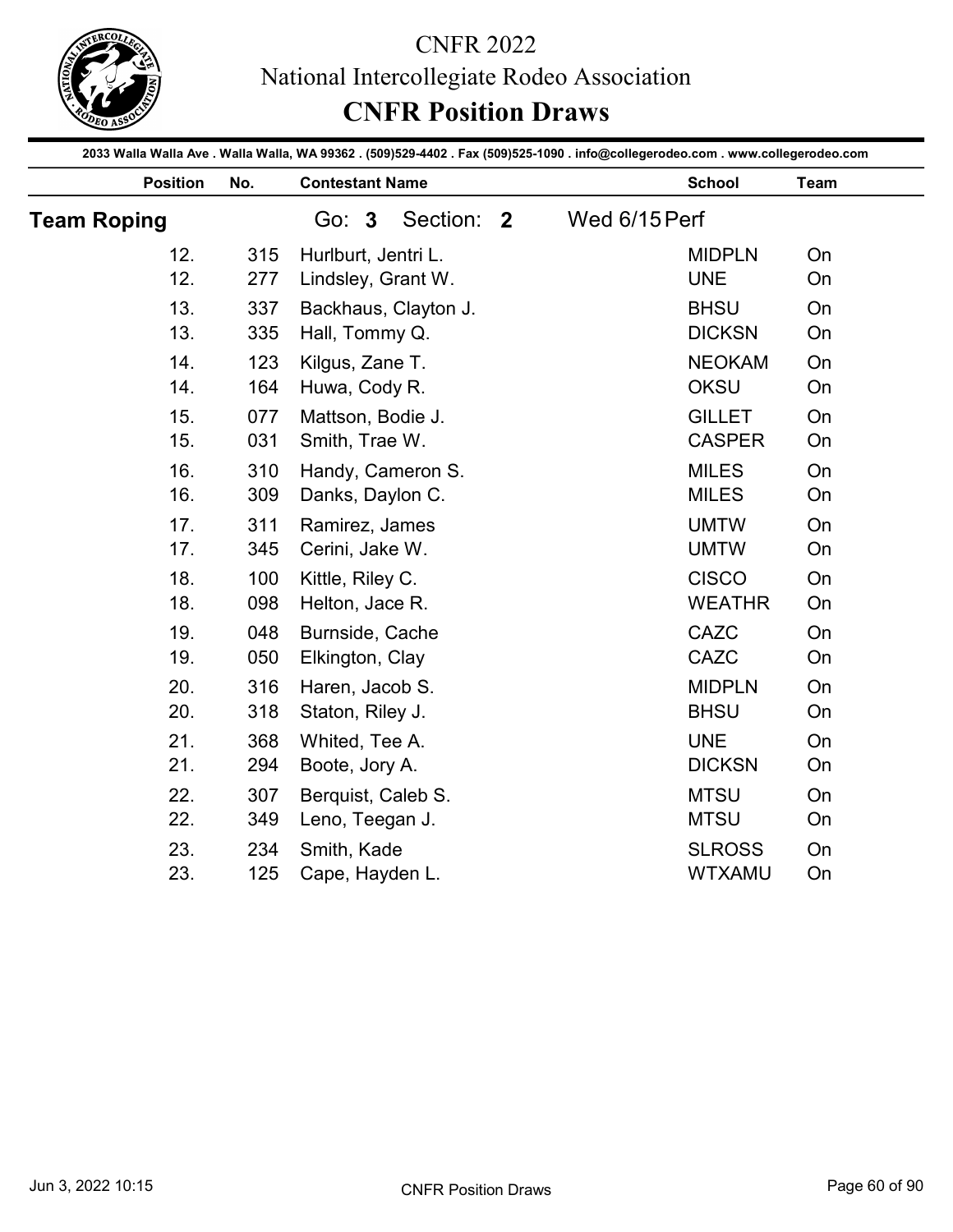

|                    |            | <b>CNFR Position Draws</b>                                                                                                                                |               |                                |      |
|--------------------|------------|-----------------------------------------------------------------------------------------------------------------------------------------------------------|---------------|--------------------------------|------|
| <b>Position</b>    | No.        | 2033 Walla Walla Ave . Walla Walla, WA 99362 . (509)529-4402 . Fax (509)525-1090 . info@collegerodeo.com . www.collegerodeo.com<br><b>Contestant Name</b> |               | <b>School</b>                  | Team |
| <b>Team Roping</b> |            | Section: 3<br>Go: 3                                                                                                                                       | Thu 6/16 Perf |                                |      |
| 24.                | 056        | Carrizal, Jonathan                                                                                                                                        |               | <b>NMSU</b>                    | On   |
| 24.                | 206        | Yazzie, Hiyo M.                                                                                                                                           |               | <b>NAVAJO</b>                  | On   |
| 25.                | 163        | Griffin, Ethan D.                                                                                                                                         |               | <b>OKSU</b>                    | On   |
| 25.                | 091        | Lovins, Jordan                                                                                                                                            |               | <b>WOKSC</b>                   | On   |
| 26.                | 020        | Hanks, Jace C.                                                                                                                                            |               | <b>UVU</b>                     | On   |
| 26.                | 089        | Ahlstrom, Wyatt J.                                                                                                                                        |               | <b>UVU</b>                     | On   |
| 27.                | 103        | Rieken, Riley W.                                                                                                                                          |               | <b>PANOLA</b>                  | On   |
| 27.                | 198        | Johnson, Devon C.                                                                                                                                         |               | <b>TRINTY</b>                  | On   |
| 28.                | 132        | Cowan, Cooper G.                                                                                                                                          |               | <b>EMSCC</b>                   | On   |
| 28.                | 131        | Cowan, Cade A.                                                                                                                                            |               | <b>EMSCC</b>                   | On   |
| 29.<br>29.         | 032<br>033 | Berquist, Nevada R.<br>Brost, Braden C.                                                                                                                   |               | <b>CASPER</b><br><b>CASPER</b> |      |
| 30.                | 019        | Thomas, Casey J.                                                                                                                                          |               | <b>SUTU</b>                    | On   |
| 30.                | 023        | Nebeker, Rhett J.                                                                                                                                         |               | <b>UVU</b>                     | On   |
| 31.                | 325        | Gerhardt, Clay R.                                                                                                                                         |               | <b>DICKSN</b>                  | On   |
| 31.                | 317        | Hannum, Riley J.                                                                                                                                          |               | <b>BHSU</b>                    | On   |
| 32.                | 195        | Profili, Kaden M.                                                                                                                                         |               | <b>TRINTY</b>                  | On   |
| 32.                | 196        | Tettenhorst, Jayse R.                                                                                                                                     |               | <b>TRINTY</b>                  | On   |
| 33.                | 359        | Dodds, Cobie J.                                                                                                                                           |               | <b>FEATHR</b>                  | On   |
| 33.                | 365        | Dodds, Cole T.                                                                                                                                            |               | <b>FRESNO</b>                  | On   |
| 34.                | 229        | Graham, Logan                                                                                                                                             |               | <b>SARU</b>                    | On   |
| 34.                | 230        | Dickson, Latham                                                                                                                                           |               | <b>SARU</b>                    | On   |
| 35.<br>35.         | 054<br>053 | Munoz, Landon B.<br>Hoover, Jesse J.                                                                                                                      |               | <b>NAZU</b><br>CAZC            |      |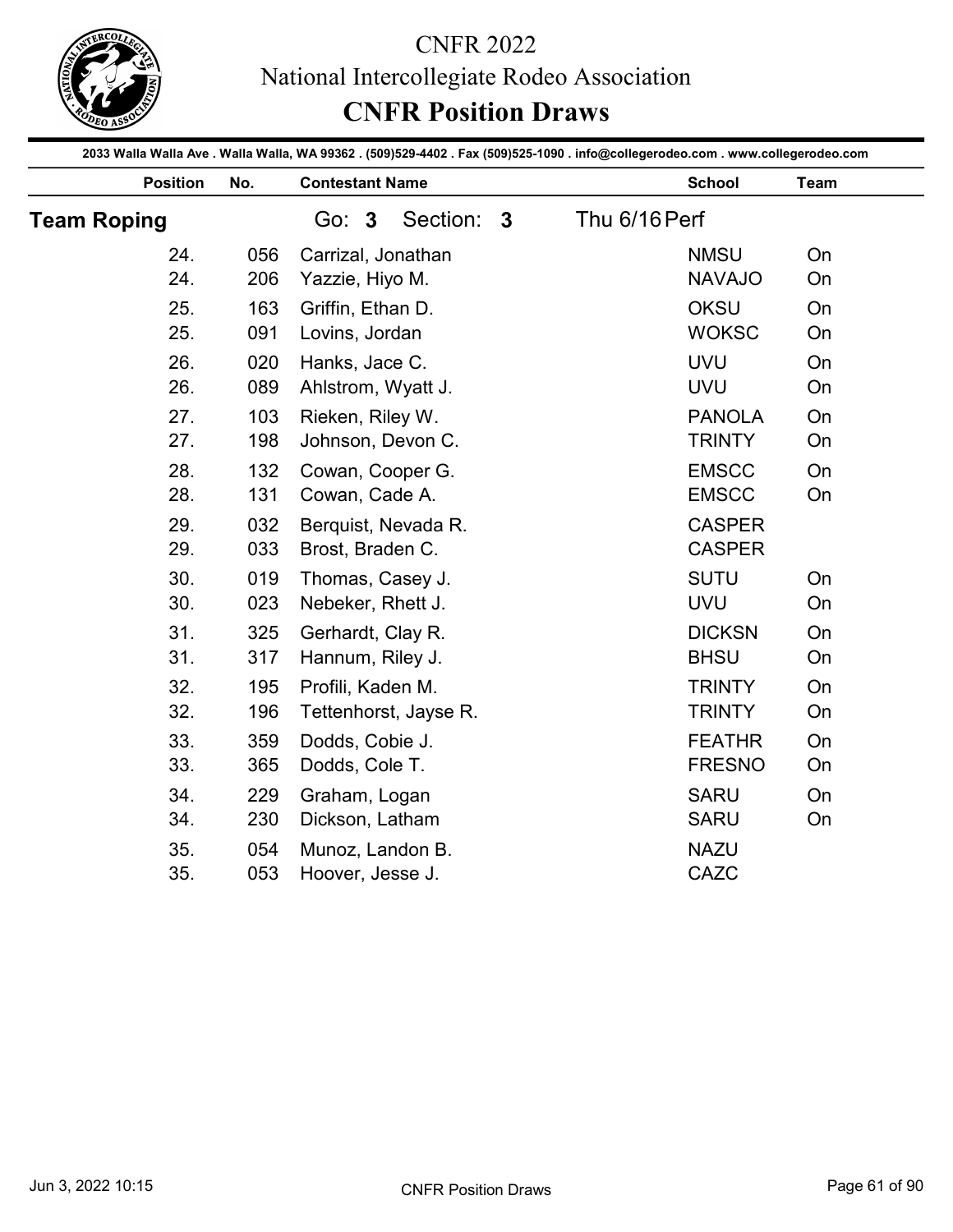

|                    |            | National Intercollegiate Rodeo Association<br><b>CNFR Position Draws</b>                                                        |               |          |
|--------------------|------------|---------------------------------------------------------------------------------------------------------------------------------|---------------|----------|
|                    |            | 2033 Walla Walla Ave . Walla Walla, WA 99362 . (509)529-4402 . Fax (509)525-1090 . info@collegerodeo.com . www.collegerodeo.com |               |          |
| <b>Position</b>    | No.        | <b>Contestant Name</b>                                                                                                          | <b>School</b> | Team     |
| <b>Team Roping</b> |            | Section: 4<br>Go: 3                                                                                                             | Fri 6/17 Perf |          |
| 36.                | 210        | Yeahquo, JC                                                                                                                     | <b>WOKSC</b>  | On       |
| 36.                | 162        | Yeahquo, LJ                                                                                                                     | <b>OKSU</b>   | On       |
| 37.                | 272        | Schroeder, Cam J.                                                                                                               | <b>IACCC</b>  | On       |
| 37.                | 314        | Schlieker, Barrett S.                                                                                                           | <b>MIDPLN</b> | On       |
| 38.<br>38.         | 044<br>047 | Cherry, Clay C.<br>Cullen, Logan P.                                                                                             | CAZC<br>CAZC  | On<br>On |
| 39.                | 038        | Johnson, Kellan J.                                                                                                              | <b>CASPER</b> | On       |
| 39.                | 036        | Johnson, Carson J.                                                                                                              | <b>CASPER</b> | On       |
| 40.                | 232        | Cooper, Lane M.                                                                                                                 | <b>SLROSS</b> | On       |
| 40.                | 233        | Bentley, Blake A.                                                                                                               | <b>SLROSS</b> | On       |
| 41.                | 378        | Wold, Pierce L.                                                                                                                 | <b>CAPSLO</b> | On       |
| 41.                | 379        | McWhorter, Quintin H.                                                                                                           | <b>CAPSLO</b> | On       |
| 42.                | 124        | Garland, Cole M.                                                                                                                | <b>UID</b>    | On       |
| 42.                | 161        | Bahem, Dillon B.                                                                                                                | <b>LCSC</b>   |          |
| 43.                | 148        | Orr, Dylan R.                                                                                                                   | <b>BLUE</b>   | On       |
| 43.                | 143        | Vankoll, Wyatt A.                                                                                                               | <b>BLUE</b>   | On       |
| 44.                | 092        | Culley, Corben D.                                                                                                               | <b>WOKSC</b>  | On       |
| 44.                | 351        | Jenkins, Shane                                                                                                                  | <b>NEOKAM</b> | On       |
| 45.                | 169        | Sullivan, Tristan A.                                                                                                            | <b>TXAMUC</b> | On       |
| 45.                | 175        | Farris, Will R.                                                                                                                 | <b>SWTXJC</b> | On       |
| 46.                | 270        | Halverson, Scott L.                                                                                                             | <b>IACCC</b>  | On       |
| 46.                | 340        | Grover, Judd P.                                                                                                                 | SDSU          | On       |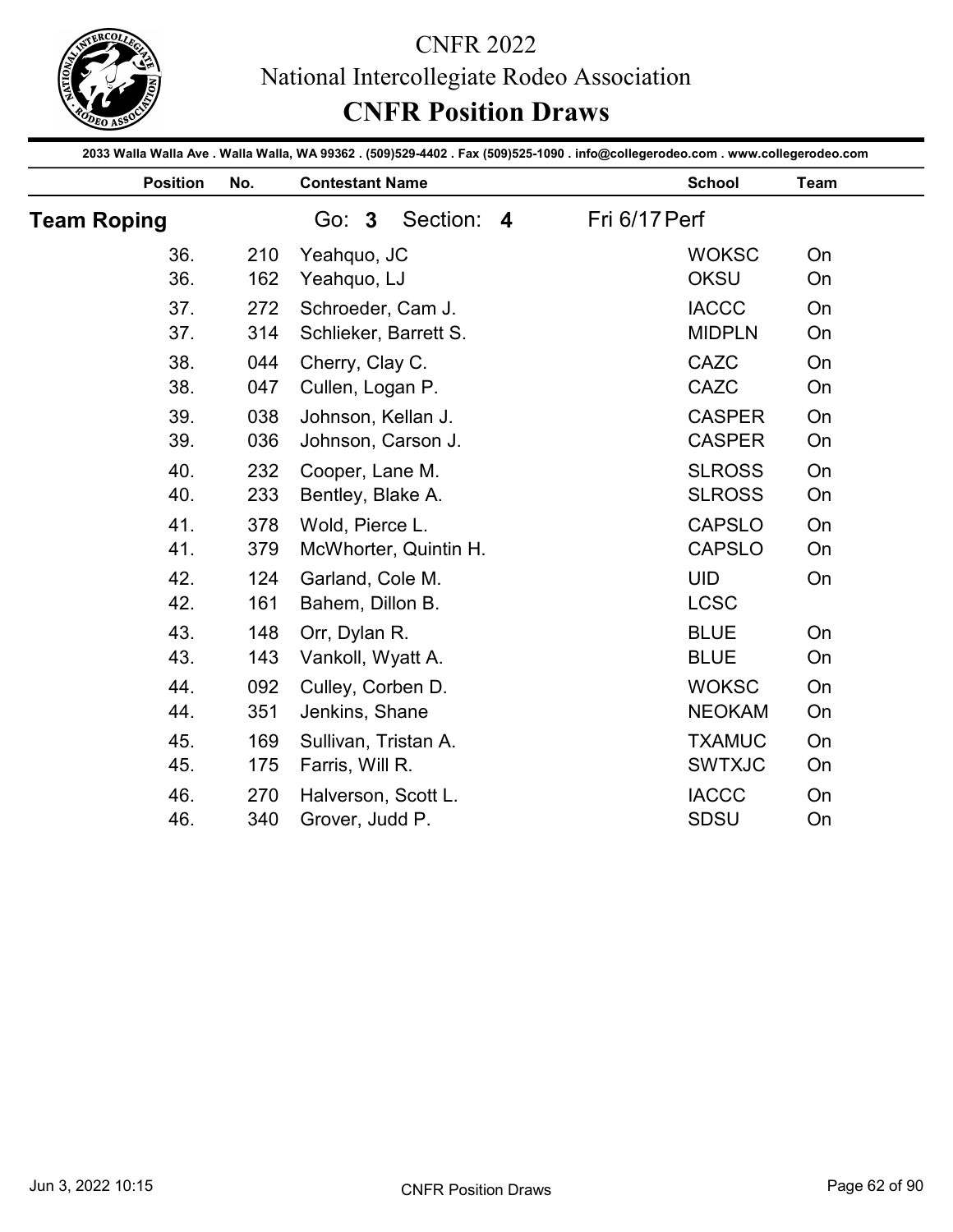

| 2033 Walla Walla Ave . Walla Walla, WA 99362 . (509)529-4402 . Fax (509)525-1090 . info@collegerodeo.com . www.collegerodeo.com<br><b>Position</b><br>No.<br><b>Contestant Name</b><br><b>School</b><br>Team<br>Section: 1<br>Mon 6/13 Slack<br><b>Barrel Racing</b><br>Go: 1<br>Bard, Ellie A.<br><b>GILLET</b><br>1.<br>076<br>On<br>2.<br><b>UNE</b><br>290<br>Zaun, Jillian L.<br>On<br>3.<br>381<br>Camozzi, Madison N.<br><b>CAPSLO</b><br>On<br><b>FRESNO</b><br>364<br>Powers, Maren J.<br>On<br>4.<br><b>SWOKSU</b><br>5.<br>140<br>Hepper, Abby L.<br>On<br>Locke, Kady L.<br>6.<br>039<br><b>CASPER</b><br>On<br>Marcenko, Jill C.<br>7.<br>303<br><b>NMTC</b><br>On<br><b>CSID</b><br>8.<br>007<br>Higgins, Shelby A.<br>On<br>Cook, Arabella B.<br><b>SDSU</b><br>9.<br>320<br>On<br>10.<br><b>EWYC</b><br>On<br>041<br>Rayhill, Karissa H.<br>11.<br><b>BHSU</b><br>313<br>Pauley, Emilee M.<br>On<br>12.<br><b>BLUE</b><br>On<br>141<br>Buckner, Kennedy M.<br>13.<br>127<br><b>EMSCC</b><br>On<br>Matthews, Taycie G.<br>14.<br>126<br>Matthews, Jaylie P.<br><b>EMSCC</b><br>On<br>15.<br>304<br>Cox, Brittney B.<br><b>NMTC</b><br>On<br>16.<br>018<br><b>WEBER</b><br>On<br>Thurgood, Kindra L.<br>17.<br><b>NMSU</b><br>062<br>Ledesma, Avery C.<br>On<br>18.<br>289<br>Nelson, Shaw M.<br><b>SDSU</b><br>On<br><b>MTSU</b><br>19.<br>342<br>Garrison, Hailey E.<br>On<br>20.<br>207<br>Goodrich, Josie R.<br>WASU<br>21.<br>Detweiler, Katelyn M.<br><b>NMSU</b><br>On<br>256<br>22.<br>249<br><b>NEOKAM</b><br>On<br>Wilmoth, Jaiden L.<br>23.<br>012<br><b>IDSU</b><br>On<br>Jones, Haven M.<br>24.<br>On<br>Lehrmann, Bryana L.<br><b>TXAMUC</b><br>171<br>25.<br>045<br>CAZC<br>On<br>Pettus, Kiersten A.<br>26.<br><b>OKSU</b><br>165<br>McNeill, Kenna H.<br>On<br>27.<br><b>TXTUL</b><br>299<br>On<br>Turner, Cashen J.<br><b>UAZ</b><br>28.<br>064<br>Begay, Kiara F.<br>On<br>29.<br>138<br><b>SWOKSU</b><br>On<br>Wolaver, Sadie J.<br>30.<br><b>DICKSN</b><br>296<br>Bang, Kelly J.<br>On<br>31.<br>244<br>Strain, Britta S.<br><b>TXAMU</b><br>On<br>32.<br>348<br><b>HOWARD</b><br>Driver, Jordan T.<br>On<br>33.<br><b>MTSU</b><br>266<br>McDonald, Shai R.<br>34.<br>357<br><b>CUESTA</b><br>Schoeppach, Payton G.<br>On<br>35.<br>336<br><b>BHSU</b><br>Maher, Sydney L.<br>On<br>36.<br><b>MTSU</b><br>291<br>Moeykens, Tayla A.<br>On<br>37.<br>093<br>Good, Bradi S.<br><b>WEATHR</b><br>On<br>38.<br><b>BLUE</b><br>145<br>Cheyne, Gwyneth P.<br>On |  | <b>CNFR 2022</b><br>National Intercollegiate Rodeo Association<br><b>CNFR Position Draws</b> |  |  |
|----------------------------------------------------------------------------------------------------------------------------------------------------------------------------------------------------------------------------------------------------------------------------------------------------------------------------------------------------------------------------------------------------------------------------------------------------------------------------------------------------------------------------------------------------------------------------------------------------------------------------------------------------------------------------------------------------------------------------------------------------------------------------------------------------------------------------------------------------------------------------------------------------------------------------------------------------------------------------------------------------------------------------------------------------------------------------------------------------------------------------------------------------------------------------------------------------------------------------------------------------------------------------------------------------------------------------------------------------------------------------------------------------------------------------------------------------------------------------------------------------------------------------------------------------------------------------------------------------------------------------------------------------------------------------------------------------------------------------------------------------------------------------------------------------------------------------------------------------------------------------------------------------------------------------------------------------------------------------------------------------------------------------------------------------------------------------------------------------------------------------------------------------------------------------------------------------------------------------------------------------------------------------------------------------------------------------------------------------------------------------------------------------------------------------------------------------------------------------------------------|--|----------------------------------------------------------------------------------------------|--|--|
|                                                                                                                                                                                                                                                                                                                                                                                                                                                                                                                                                                                                                                                                                                                                                                                                                                                                                                                                                                                                                                                                                                                                                                                                                                                                                                                                                                                                                                                                                                                                                                                                                                                                                                                                                                                                                                                                                                                                                                                                                                                                                                                                                                                                                                                                                                                                                                                                                                                                                              |  |                                                                                              |  |  |
|                                                                                                                                                                                                                                                                                                                                                                                                                                                                                                                                                                                                                                                                                                                                                                                                                                                                                                                                                                                                                                                                                                                                                                                                                                                                                                                                                                                                                                                                                                                                                                                                                                                                                                                                                                                                                                                                                                                                                                                                                                                                                                                                                                                                                                                                                                                                                                                                                                                                                              |  |                                                                                              |  |  |
|                                                                                                                                                                                                                                                                                                                                                                                                                                                                                                                                                                                                                                                                                                                                                                                                                                                                                                                                                                                                                                                                                                                                                                                                                                                                                                                                                                                                                                                                                                                                                                                                                                                                                                                                                                                                                                                                                                                                                                                                                                                                                                                                                                                                                                                                                                                                                                                                                                                                                              |  |                                                                                              |  |  |
|                                                                                                                                                                                                                                                                                                                                                                                                                                                                                                                                                                                                                                                                                                                                                                                                                                                                                                                                                                                                                                                                                                                                                                                                                                                                                                                                                                                                                                                                                                                                                                                                                                                                                                                                                                                                                                                                                                                                                                                                                                                                                                                                                                                                                                                                                                                                                                                                                                                                                              |  |                                                                                              |  |  |
|                                                                                                                                                                                                                                                                                                                                                                                                                                                                                                                                                                                                                                                                                                                                                                                                                                                                                                                                                                                                                                                                                                                                                                                                                                                                                                                                                                                                                                                                                                                                                                                                                                                                                                                                                                                                                                                                                                                                                                                                                                                                                                                                                                                                                                                                                                                                                                                                                                                                                              |  |                                                                                              |  |  |
|                                                                                                                                                                                                                                                                                                                                                                                                                                                                                                                                                                                                                                                                                                                                                                                                                                                                                                                                                                                                                                                                                                                                                                                                                                                                                                                                                                                                                                                                                                                                                                                                                                                                                                                                                                                                                                                                                                                                                                                                                                                                                                                                                                                                                                                                                                                                                                                                                                                                                              |  |                                                                                              |  |  |
|                                                                                                                                                                                                                                                                                                                                                                                                                                                                                                                                                                                                                                                                                                                                                                                                                                                                                                                                                                                                                                                                                                                                                                                                                                                                                                                                                                                                                                                                                                                                                                                                                                                                                                                                                                                                                                                                                                                                                                                                                                                                                                                                                                                                                                                                                                                                                                                                                                                                                              |  |                                                                                              |  |  |
|                                                                                                                                                                                                                                                                                                                                                                                                                                                                                                                                                                                                                                                                                                                                                                                                                                                                                                                                                                                                                                                                                                                                                                                                                                                                                                                                                                                                                                                                                                                                                                                                                                                                                                                                                                                                                                                                                                                                                                                                                                                                                                                                                                                                                                                                                                                                                                                                                                                                                              |  |                                                                                              |  |  |
|                                                                                                                                                                                                                                                                                                                                                                                                                                                                                                                                                                                                                                                                                                                                                                                                                                                                                                                                                                                                                                                                                                                                                                                                                                                                                                                                                                                                                                                                                                                                                                                                                                                                                                                                                                                                                                                                                                                                                                                                                                                                                                                                                                                                                                                                                                                                                                                                                                                                                              |  |                                                                                              |  |  |
|                                                                                                                                                                                                                                                                                                                                                                                                                                                                                                                                                                                                                                                                                                                                                                                                                                                                                                                                                                                                                                                                                                                                                                                                                                                                                                                                                                                                                                                                                                                                                                                                                                                                                                                                                                                                                                                                                                                                                                                                                                                                                                                                                                                                                                                                                                                                                                                                                                                                                              |  |                                                                                              |  |  |
|                                                                                                                                                                                                                                                                                                                                                                                                                                                                                                                                                                                                                                                                                                                                                                                                                                                                                                                                                                                                                                                                                                                                                                                                                                                                                                                                                                                                                                                                                                                                                                                                                                                                                                                                                                                                                                                                                                                                                                                                                                                                                                                                                                                                                                                                                                                                                                                                                                                                                              |  |                                                                                              |  |  |
|                                                                                                                                                                                                                                                                                                                                                                                                                                                                                                                                                                                                                                                                                                                                                                                                                                                                                                                                                                                                                                                                                                                                                                                                                                                                                                                                                                                                                                                                                                                                                                                                                                                                                                                                                                                                                                                                                                                                                                                                                                                                                                                                                                                                                                                                                                                                                                                                                                                                                              |  |                                                                                              |  |  |
|                                                                                                                                                                                                                                                                                                                                                                                                                                                                                                                                                                                                                                                                                                                                                                                                                                                                                                                                                                                                                                                                                                                                                                                                                                                                                                                                                                                                                                                                                                                                                                                                                                                                                                                                                                                                                                                                                                                                                                                                                                                                                                                                                                                                                                                                                                                                                                                                                                                                                              |  |                                                                                              |  |  |
|                                                                                                                                                                                                                                                                                                                                                                                                                                                                                                                                                                                                                                                                                                                                                                                                                                                                                                                                                                                                                                                                                                                                                                                                                                                                                                                                                                                                                                                                                                                                                                                                                                                                                                                                                                                                                                                                                                                                                                                                                                                                                                                                                                                                                                                                                                                                                                                                                                                                                              |  |                                                                                              |  |  |
|                                                                                                                                                                                                                                                                                                                                                                                                                                                                                                                                                                                                                                                                                                                                                                                                                                                                                                                                                                                                                                                                                                                                                                                                                                                                                                                                                                                                                                                                                                                                                                                                                                                                                                                                                                                                                                                                                                                                                                                                                                                                                                                                                                                                                                                                                                                                                                                                                                                                                              |  |                                                                                              |  |  |
|                                                                                                                                                                                                                                                                                                                                                                                                                                                                                                                                                                                                                                                                                                                                                                                                                                                                                                                                                                                                                                                                                                                                                                                                                                                                                                                                                                                                                                                                                                                                                                                                                                                                                                                                                                                                                                                                                                                                                                                                                                                                                                                                                                                                                                                                                                                                                                                                                                                                                              |  |                                                                                              |  |  |
|                                                                                                                                                                                                                                                                                                                                                                                                                                                                                                                                                                                                                                                                                                                                                                                                                                                                                                                                                                                                                                                                                                                                                                                                                                                                                                                                                                                                                                                                                                                                                                                                                                                                                                                                                                                                                                                                                                                                                                                                                                                                                                                                                                                                                                                                                                                                                                                                                                                                                              |  |                                                                                              |  |  |
|                                                                                                                                                                                                                                                                                                                                                                                                                                                                                                                                                                                                                                                                                                                                                                                                                                                                                                                                                                                                                                                                                                                                                                                                                                                                                                                                                                                                                                                                                                                                                                                                                                                                                                                                                                                                                                                                                                                                                                                                                                                                                                                                                                                                                                                                                                                                                                                                                                                                                              |  |                                                                                              |  |  |
|                                                                                                                                                                                                                                                                                                                                                                                                                                                                                                                                                                                                                                                                                                                                                                                                                                                                                                                                                                                                                                                                                                                                                                                                                                                                                                                                                                                                                                                                                                                                                                                                                                                                                                                                                                                                                                                                                                                                                                                                                                                                                                                                                                                                                                                                                                                                                                                                                                                                                              |  |                                                                                              |  |  |
|                                                                                                                                                                                                                                                                                                                                                                                                                                                                                                                                                                                                                                                                                                                                                                                                                                                                                                                                                                                                                                                                                                                                                                                                                                                                                                                                                                                                                                                                                                                                                                                                                                                                                                                                                                                                                                                                                                                                                                                                                                                                                                                                                                                                                                                                                                                                                                                                                                                                                              |  |                                                                                              |  |  |
|                                                                                                                                                                                                                                                                                                                                                                                                                                                                                                                                                                                                                                                                                                                                                                                                                                                                                                                                                                                                                                                                                                                                                                                                                                                                                                                                                                                                                                                                                                                                                                                                                                                                                                                                                                                                                                                                                                                                                                                                                                                                                                                                                                                                                                                                                                                                                                                                                                                                                              |  |                                                                                              |  |  |
|                                                                                                                                                                                                                                                                                                                                                                                                                                                                                                                                                                                                                                                                                                                                                                                                                                                                                                                                                                                                                                                                                                                                                                                                                                                                                                                                                                                                                                                                                                                                                                                                                                                                                                                                                                                                                                                                                                                                                                                                                                                                                                                                                                                                                                                                                                                                                                                                                                                                                              |  |                                                                                              |  |  |
|                                                                                                                                                                                                                                                                                                                                                                                                                                                                                                                                                                                                                                                                                                                                                                                                                                                                                                                                                                                                                                                                                                                                                                                                                                                                                                                                                                                                                                                                                                                                                                                                                                                                                                                                                                                                                                                                                                                                                                                                                                                                                                                                                                                                                                                                                                                                                                                                                                                                                              |  |                                                                                              |  |  |
|                                                                                                                                                                                                                                                                                                                                                                                                                                                                                                                                                                                                                                                                                                                                                                                                                                                                                                                                                                                                                                                                                                                                                                                                                                                                                                                                                                                                                                                                                                                                                                                                                                                                                                                                                                                                                                                                                                                                                                                                                                                                                                                                                                                                                                                                                                                                                                                                                                                                                              |  |                                                                                              |  |  |
|                                                                                                                                                                                                                                                                                                                                                                                                                                                                                                                                                                                                                                                                                                                                                                                                                                                                                                                                                                                                                                                                                                                                                                                                                                                                                                                                                                                                                                                                                                                                                                                                                                                                                                                                                                                                                                                                                                                                                                                                                                                                                                                                                                                                                                                                                                                                                                                                                                                                                              |  |                                                                                              |  |  |
|                                                                                                                                                                                                                                                                                                                                                                                                                                                                                                                                                                                                                                                                                                                                                                                                                                                                                                                                                                                                                                                                                                                                                                                                                                                                                                                                                                                                                                                                                                                                                                                                                                                                                                                                                                                                                                                                                                                                                                                                                                                                                                                                                                                                                                                                                                                                                                                                                                                                                              |  |                                                                                              |  |  |
|                                                                                                                                                                                                                                                                                                                                                                                                                                                                                                                                                                                                                                                                                                                                                                                                                                                                                                                                                                                                                                                                                                                                                                                                                                                                                                                                                                                                                                                                                                                                                                                                                                                                                                                                                                                                                                                                                                                                                                                                                                                                                                                                                                                                                                                                                                                                                                                                                                                                                              |  |                                                                                              |  |  |
|                                                                                                                                                                                                                                                                                                                                                                                                                                                                                                                                                                                                                                                                                                                                                                                                                                                                                                                                                                                                                                                                                                                                                                                                                                                                                                                                                                                                                                                                                                                                                                                                                                                                                                                                                                                                                                                                                                                                                                                                                                                                                                                                                                                                                                                                                                                                                                                                                                                                                              |  |                                                                                              |  |  |
|                                                                                                                                                                                                                                                                                                                                                                                                                                                                                                                                                                                                                                                                                                                                                                                                                                                                                                                                                                                                                                                                                                                                                                                                                                                                                                                                                                                                                                                                                                                                                                                                                                                                                                                                                                                                                                                                                                                                                                                                                                                                                                                                                                                                                                                                                                                                                                                                                                                                                              |  |                                                                                              |  |  |
|                                                                                                                                                                                                                                                                                                                                                                                                                                                                                                                                                                                                                                                                                                                                                                                                                                                                                                                                                                                                                                                                                                                                                                                                                                                                                                                                                                                                                                                                                                                                                                                                                                                                                                                                                                                                                                                                                                                                                                                                                                                                                                                                                                                                                                                                                                                                                                                                                                                                                              |  |                                                                                              |  |  |
|                                                                                                                                                                                                                                                                                                                                                                                                                                                                                                                                                                                                                                                                                                                                                                                                                                                                                                                                                                                                                                                                                                                                                                                                                                                                                                                                                                                                                                                                                                                                                                                                                                                                                                                                                                                                                                                                                                                                                                                                                                                                                                                                                                                                                                                                                                                                                                                                                                                                                              |  |                                                                                              |  |  |
|                                                                                                                                                                                                                                                                                                                                                                                                                                                                                                                                                                                                                                                                                                                                                                                                                                                                                                                                                                                                                                                                                                                                                                                                                                                                                                                                                                                                                                                                                                                                                                                                                                                                                                                                                                                                                                                                                                                                                                                                                                                                                                                                                                                                                                                                                                                                                                                                                                                                                              |  |                                                                                              |  |  |
|                                                                                                                                                                                                                                                                                                                                                                                                                                                                                                                                                                                                                                                                                                                                                                                                                                                                                                                                                                                                                                                                                                                                                                                                                                                                                                                                                                                                                                                                                                                                                                                                                                                                                                                                                                                                                                                                                                                                                                                                                                                                                                                                                                                                                                                                                                                                                                                                                                                                                              |  |                                                                                              |  |  |
|                                                                                                                                                                                                                                                                                                                                                                                                                                                                                                                                                                                                                                                                                                                                                                                                                                                                                                                                                                                                                                                                                                                                                                                                                                                                                                                                                                                                                                                                                                                                                                                                                                                                                                                                                                                                                                                                                                                                                                                                                                                                                                                                                                                                                                                                                                                                                                                                                                                                                              |  |                                                                                              |  |  |
|                                                                                                                                                                                                                                                                                                                                                                                                                                                                                                                                                                                                                                                                                                                                                                                                                                                                                                                                                                                                                                                                                                                                                                                                                                                                                                                                                                                                                                                                                                                                                                                                                                                                                                                                                                                                                                                                                                                                                                                                                                                                                                                                                                                                                                                                                                                                                                                                                                                                                              |  |                                                                                              |  |  |
|                                                                                                                                                                                                                                                                                                                                                                                                                                                                                                                                                                                                                                                                                                                                                                                                                                                                                                                                                                                                                                                                                                                                                                                                                                                                                                                                                                                                                                                                                                                                                                                                                                                                                                                                                                                                                                                                                                                                                                                                                                                                                                                                                                                                                                                                                                                                                                                                                                                                                              |  |                                                                                              |  |  |
|                                                                                                                                                                                                                                                                                                                                                                                                                                                                                                                                                                                                                                                                                                                                                                                                                                                                                                                                                                                                                                                                                                                                                                                                                                                                                                                                                                                                                                                                                                                                                                                                                                                                                                                                                                                                                                                                                                                                                                                                                                                                                                                                                                                                                                                                                                                                                                                                                                                                                              |  |                                                                                              |  |  |
|                                                                                                                                                                                                                                                                                                                                                                                                                                                                                                                                                                                                                                                                                                                                                                                                                                                                                                                                                                                                                                                                                                                                                                                                                                                                                                                                                                                                                                                                                                                                                                                                                                                                                                                                                                                                                                                                                                                                                                                                                                                                                                                                                                                                                                                                                                                                                                                                                                                                                              |  |                                                                                              |  |  |
|                                                                                                                                                                                                                                                                                                                                                                                                                                                                                                                                                                                                                                                                                                                                                                                                                                                                                                                                                                                                                                                                                                                                                                                                                                                                                                                                                                                                                                                                                                                                                                                                                                                                                                                                                                                                                                                                                                                                                                                                                                                                                                                                                                                                                                                                                                                                                                                                                                                                                              |  |                                                                                              |  |  |
|                                                                                                                                                                                                                                                                                                                                                                                                                                                                                                                                                                                                                                                                                                                                                                                                                                                                                                                                                                                                                                                                                                                                                                                                                                                                                                                                                                                                                                                                                                                                                                                                                                                                                                                                                                                                                                                                                                                                                                                                                                                                                                                                                                                                                                                                                                                                                                                                                                                                                              |  |                                                                                              |  |  |
|                                                                                                                                                                                                                                                                                                                                                                                                                                                                                                                                                                                                                                                                                                                                                                                                                                                                                                                                                                                                                                                                                                                                                                                                                                                                                                                                                                                                                                                                                                                                                                                                                                                                                                                                                                                                                                                                                                                                                                                                                                                                                                                                                                                                                                                                                                                                                                                                                                                                                              |  |                                                                                              |  |  |
|                                                                                                                                                                                                                                                                                                                                                                                                                                                                                                                                                                                                                                                                                                                                                                                                                                                                                                                                                                                                                                                                                                                                                                                                                                                                                                                                                                                                                                                                                                                                                                                                                                                                                                                                                                                                                                                                                                                                                                                                                                                                                                                                                                                                                                                                                                                                                                                                                                                                                              |  |                                                                                              |  |  |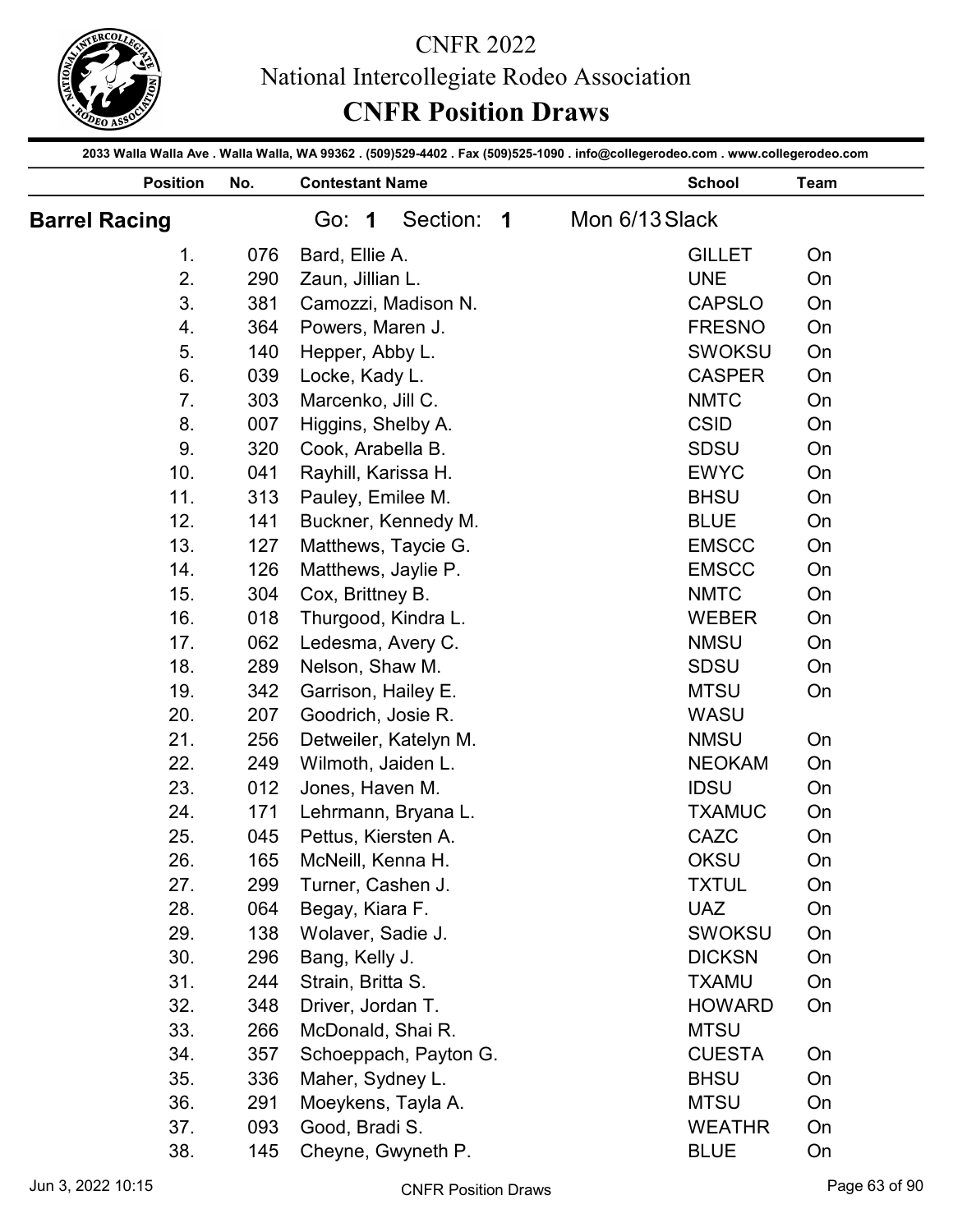

|                      |            | <b>CNFR Position Draws</b>                                                                                                                                |                |               |             |
|----------------------|------------|-----------------------------------------------------------------------------------------------------------------------------------------------------------|----------------|---------------|-------------|
| <b>Position</b>      | No.        | 2033 Walla Walla Ave . Walla Walla, WA 99362 . (509)529-4402 . Fax (509)525-1090 . info@collegerodeo.com . www.collegerodeo.com<br><b>Contestant Name</b> |                | <b>School</b> | <b>Team</b> |
| <b>Barrel Racing</b> |            | Section: 1<br>Go: 1                                                                                                                                       | Mon 6/13 Slack |               |             |
|                      |            |                                                                                                                                                           |                |               |             |
| 39.                  | 191        |                                                                                                                                                           |                | <b>RANGER</b> | On          |
| 40.                  | 247        | Tidwell, Hadley S.                                                                                                                                        |                | <b>TXAMU</b>  | On          |
| 41.                  | 121        | Procter, Victoria E.<br>St. Martin, Rebecca M.                                                                                                            |                | <b>UWAL</b>   | On          |
| 42.                  | 081        |                                                                                                                                                           |                | <b>UAZ</b>    | On          |
| 43.                  |            | Alexander, Annie                                                                                                                                          |                | <b>WWCC</b>   | On          |
| 44.                  | 208        | Williams, Kimberly P.                                                                                                                                     |                | <b>UWABOT</b> |             |
| 45.                  | 122<br>243 | Wilson, Sydney N.<br>Smith, Emma M.                                                                                                                       |                | <b>TXAMU</b>  |             |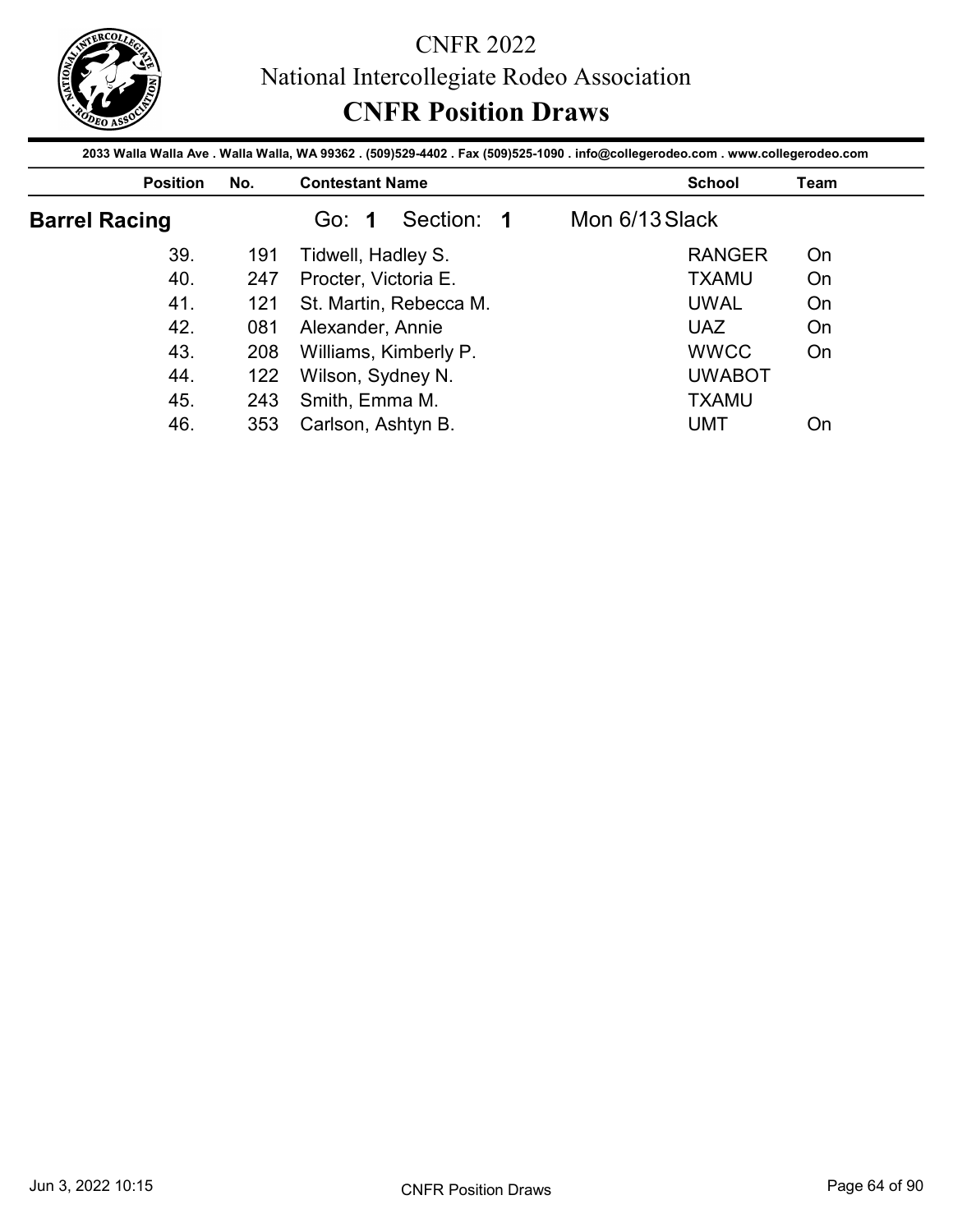

|                      |            | <b>CNFR 2022</b><br>National Intercollegiate Rodeo Association<br><b>CNFR Position Draws</b>                                    |                                |               |
|----------------------|------------|---------------------------------------------------------------------------------------------------------------------------------|--------------------------------|---------------|
|                      |            | 2033 Walla Walla Ave . Walla Walla, WA 99362 . (509)529-4402 . Fax (509)525-1090 . info@collegerodeo.com . www.collegerodeo.com |                                |               |
| <b>Position</b>      | No.        | <b>Contestant Name</b>                                                                                                          | <b>School</b>                  | Team          |
| <b>Barrel Racing</b> |            | Section:<br>Go: 2<br>$\overline{\mathbf{1}}$                                                                                    | Tue 6/14 Slack                 |               |
| 1.                   | 353        | Carlson, Ashtyn B.                                                                                                              | <b>UMT</b>                     | On            |
| 2.                   | 243        | Smith, Emma M.                                                                                                                  | <b>TXAMU</b>                   |               |
| 3.                   | 122        | Wilson, Sydney N.                                                                                                               | <b>UWABOT</b>                  |               |
| 4.                   | 208        | Williams, Kimberly P.                                                                                                           | <b>WWCC</b>                    | On            |
| 5.                   | 081        | Alexander, Annie                                                                                                                | <b>UAZ</b>                     | On            |
| 6.                   | 121        | St. Martin, Rebecca M.                                                                                                          | <b>UWAL</b>                    | On            |
| 7.                   | 247        | Procter, Victoria E.                                                                                                            | <b>TXAMU</b>                   | On            |
| 8.                   | 191        | Tidwell, Hadley S.                                                                                                              | <b>RANGER</b>                  | On            |
| 9.                   | 145        | Cheyne, Gwyneth P.                                                                                                              | <b>BLUE</b>                    | On            |
| 10.                  | 093        | Good, Bradi S.                                                                                                                  | <b>WEATHR</b>                  | On            |
| 11.                  | 291        | Moeykens, Tayla A.                                                                                                              | <b>MTSU</b>                    | On            |
| 12.                  | 336        | Maher, Sydney L.                                                                                                                | <b>BHSU</b>                    | On            |
| 13.                  | 357        | Schoeppach, Payton G.                                                                                                           | <b>CUESTA</b>                  | On            |
| 14.                  | 266        | McDonald, Shai R.                                                                                                               | <b>MTSU</b>                    |               |
| 15.                  | 348        | Driver, Jordan T.                                                                                                               | <b>HOWARD</b>                  | On            |
| 16.                  | 244        | Strain, Britta S.                                                                                                               | <b>TXAMU</b>                   | On            |
| 17.                  | 296<br>138 | Bang, Kelly J.                                                                                                                  | <b>DICKSN</b><br><b>SWOKSU</b> | On<br>On      |
| 18.                  |            | Wolaver, Sadie J.                                                                                                               |                                |               |
| 19.                  | 064<br>299 | Begay, Kiara F.                                                                                                                 | <b>UAZ</b><br><b>TXTUL</b>     | On<br>On      |
| 20.                  |            | Turner, Cashen J.                                                                                                               |                                |               |
| 21.<br>22.           | 165<br>045 | McNeill, Kenna H.<br>Pettus, Kiersten A.                                                                                        | <b>OKSU</b><br>CAZC            | On<br>On      |
| 23.                  | 171        | Lehrmann, Bryana L.                                                                                                             | <b>TXAMUC</b>                  | On            |
| 24.                  | 012        | Jones, Haven M.                                                                                                                 | <b>IDSU</b>                    | On            |
| 25.                  | 249        | Wilmoth, Jaiden L.                                                                                                              | <b>NEOKAM</b>                  | On            |
| 26.                  | 256        | Detweiler, Katelyn M.                                                                                                           | <b>NMSU</b>                    | On            |
| 27.                  | 207        | Goodrich, Josie R.                                                                                                              | WASU                           |               |
| 28.                  | 342        | Garrison, Hailey E.                                                                                                             | <b>MTSU</b>                    | On            |
| 29.                  | 289        | Nelson, Shaw M.                                                                                                                 | <b>SDSU</b>                    | On            |
| 30.                  | 062        | Ledesma, Avery C.                                                                                                               | <b>NMSU</b>                    | On            |
| 31.                  | 018        | Thurgood, Kindra L.                                                                                                             | <b>WEBER</b>                   | On            |
| 32.                  | 304        | Cox, Brittney B.                                                                                                                | <b>NMTC</b>                    | On            |
| 33.                  | 126        | Matthews, Jaylie P.                                                                                                             | <b>EMSCC</b>                   | On            |
| 34.                  | 127        | Matthews, Taycie G.                                                                                                             | <b>EMSCC</b>                   | On            |
| 35.                  | 141        | Buckner, Kennedy M.                                                                                                             | <b>BLUE</b>                    | On            |
| 36.                  | 313        | Pauley, Emilee M.                                                                                                               | <b>BHSU</b>                    | On            |
| 37.                  | 041        | Rayhill, Karissa H.                                                                                                             | <b>EWYC</b>                    | On            |
| 38.                  | 320        | Cook, Arabella B.                                                                                                               | <b>SDSU</b>                    | On            |
| Jun 3, 2022 10:15    |            | <b>CNFR Position Draws</b>                                                                                                      |                                | Page 65 of 90 |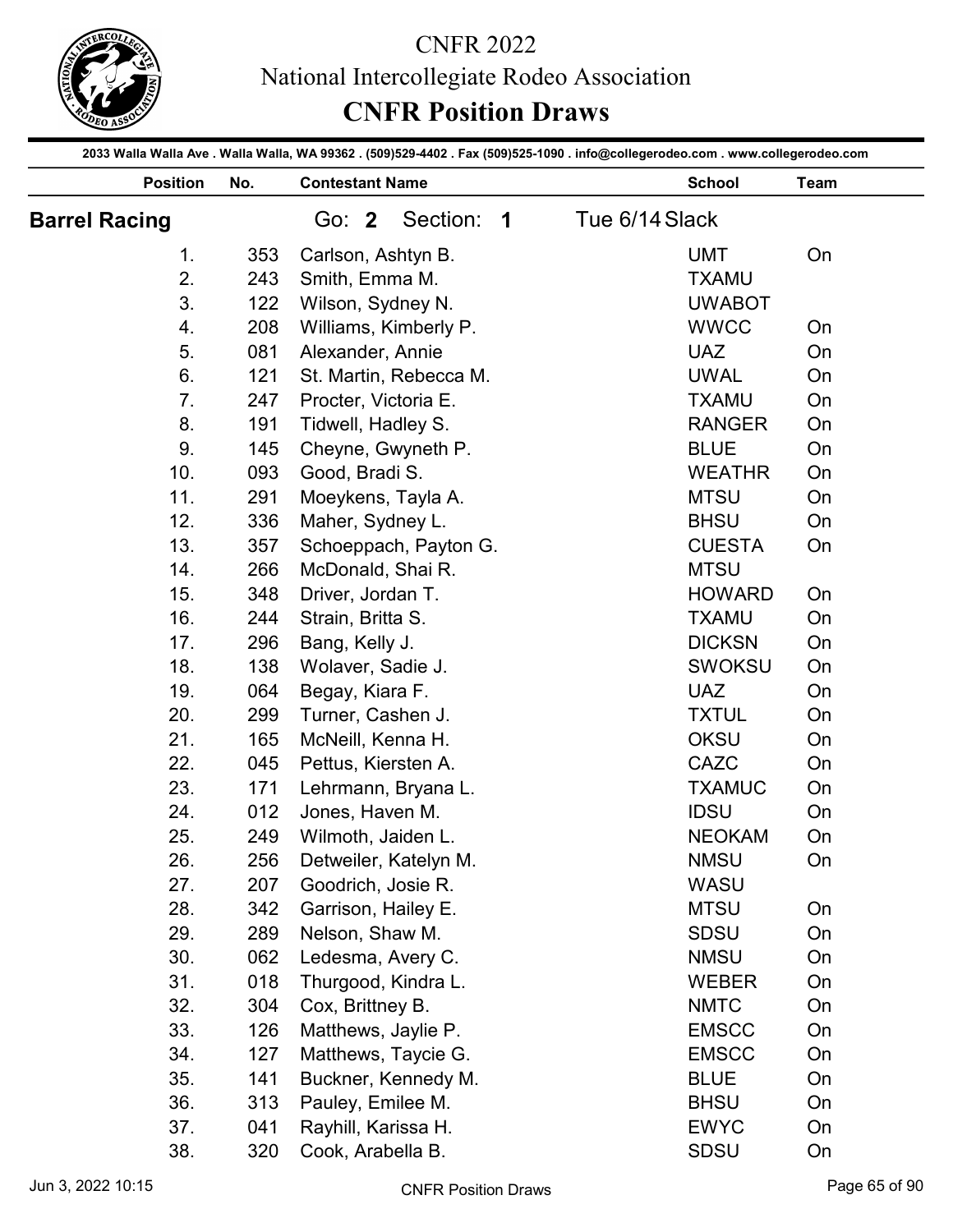

|                                                                                                                                                    |            |                        | <b>CNFR Position Draws</b> |                |               |             |
|----------------------------------------------------------------------------------------------------------------------------------------------------|------------|------------------------|----------------------------|----------------|---------------|-------------|
| 2033 Walla Walla Ave . Walla Walla, WA 99362 . (509)529-4402 . Fax (509)525-1090 . info@collegerodeo.com . www.collegerodeo.com<br><b>Position</b> | No.        | <b>Contestant Name</b> |                            |                | <b>School</b> | <b>Team</b> |
| <b>Barrel Racing</b>                                                                                                                               |            | Go: 2                  | Section: 1                 | Tue 6/14 Slack |               |             |
|                                                                                                                                                    | 007        | Higgins, Shelby A.     |                            |                | <b>CSID</b>   | On          |
| 39.                                                                                                                                                |            |                        |                            |                |               |             |
| 40.                                                                                                                                                | 303        |                        |                            |                | <b>NMTC</b>   | On          |
| 41.                                                                                                                                                |            | Marcenko, Jill C.      |                            |                | <b>CASPER</b> |             |
| 42.                                                                                                                                                | 039        | Locke, Kady L.         |                            |                | <b>SWOKSU</b> | On<br>On    |
| 43.                                                                                                                                                | 140        | Hepper, Abby L.        |                            |                | <b>FRESNO</b> | On          |
| 44.                                                                                                                                                | 364        | Powers, Maren J.       |                            |                | <b>CAPSLO</b> | On          |
| 45.                                                                                                                                                | 381<br>290 | Zaun, Jillian L.       | Camozzi, Madison N.        |                | <b>UNE</b>    | On          |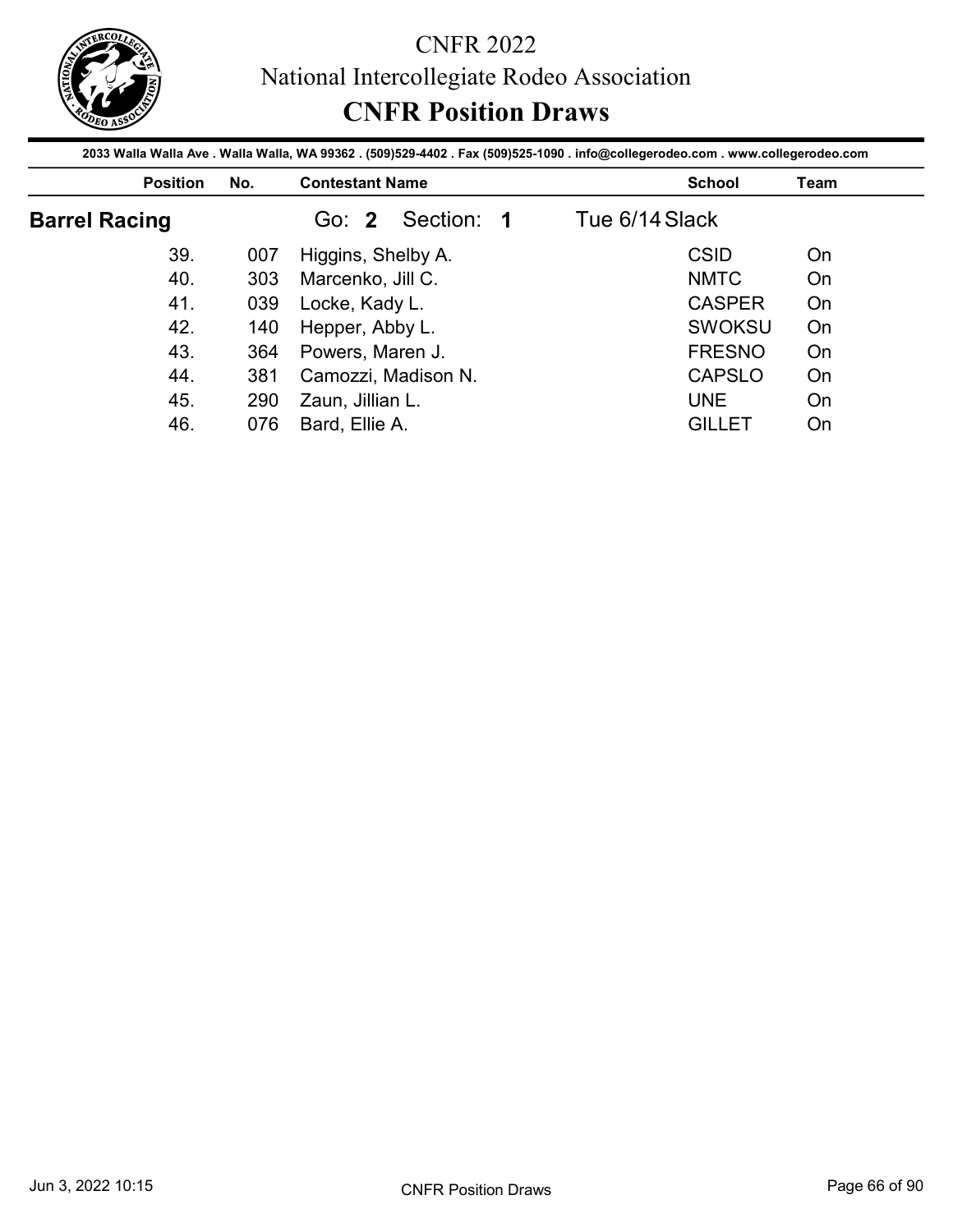

|                      |     | 2033 Walla Walla Ave . Walla Walla, WA 99362 . (509)529-4402 . Fax (509)525-1090 . info@collegerodeo.com . www.collegerodeo.com | <b>CNFR Position Draws</b> |      |
|----------------------|-----|---------------------------------------------------------------------------------------------------------------------------------|----------------------------|------|
| <b>Position</b>      | No. | <b>Contestant Name</b>                                                                                                          | <b>School</b>              | Team |
| <b>Barrel Racing</b> |     | Section: 1<br>Go: 3                                                                                                             | Tue 6/14 Perf              |      |
| 1 <sub>1</sub>       | 126 | Matthews, Jaylie P.                                                                                                             | <b>EMSCC</b>               | On   |
| 2.                   | 381 | Camozzi, Madison N.                                                                                                             | <b>CAPSLO</b>              | On   |
| 3.                   | 296 | Bang, Kelly J.                                                                                                                  | <b>DICKSN</b>              | On   |
| 4.                   | 171 | Lehrmann, Bryana L.                                                                                                             | <b>TXAMUC</b>              | On   |
|                      |     | Begay, Kiara F.                                                                                                                 | <b>UAZ</b>                 | On   |
| 5.                   | 064 |                                                                                                                                 |                            |      |
| 6.                   | 121 | St. Martin, Rebecca M.                                                                                                          | <b>UWAL</b>                | On   |
| 7.                   | 348 |                                                                                                                                 | <b>HOWARD</b>              | On   |
| 8.                   | 304 | Driver, Jordan T.                                                                                                               | <b>NMTC</b>                | On   |
| 9.                   | 357 | Cox, Brittney B.                                                                                                                | <b>CUESTA</b>              | On   |
| 10.                  |     | Schoeppach, Payton G.<br>243 Smith, Emma M.                                                                                     | <b>TXAMU</b>               |      |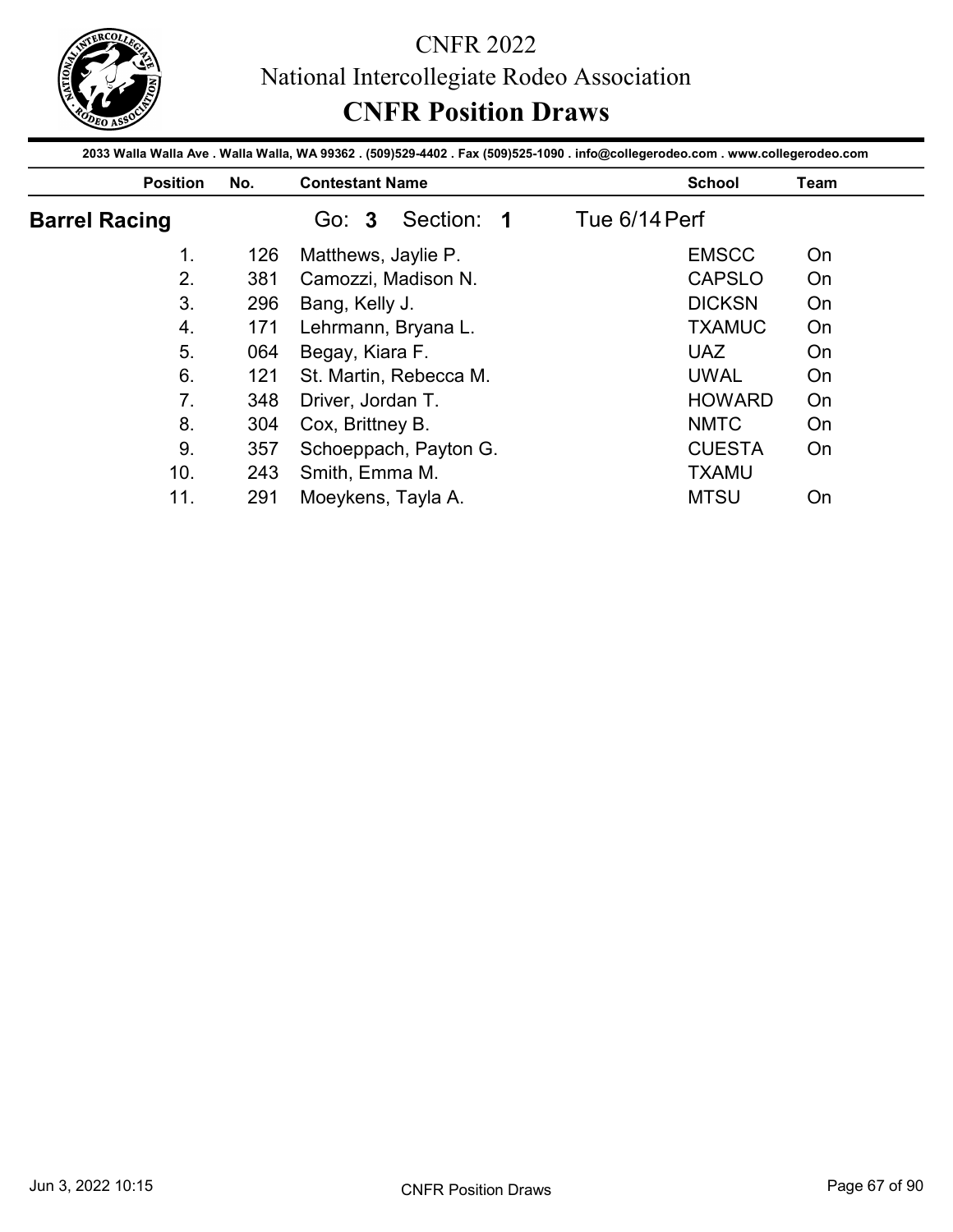

|                      |                 |     | 2033 Walla Walla Ave . Walla Walla, WA 99362 . (509)529-4402 . Fax (509)525-1090 . info@collegerodeo.com . www.collegerodeo.com | <b>CNFR Position Draws</b>   |          |
|----------------------|-----------------|-----|---------------------------------------------------------------------------------------------------------------------------------|------------------------------|----------|
|                      | <b>Position</b> | No. | <b>Contestant Name</b>                                                                                                          | <b>School</b>                | Team     |
| <b>Barrel Racing</b> |                 |     | Section: 2<br>Go: 3                                                                                                             | Wed 6/15 Perf                |          |
|                      | 12.             | 039 | Locke, Kady L.                                                                                                                  | <b>CASPER</b>                | On       |
|                      | 13.             | 138 | Wolaver, Sadie J.                                                                                                               | <b>SWOKSU</b>                | On       |
|                      | 14.             | 303 | Marcenko, Jill C.                                                                                                               | <b>NMTC</b>                  | On       |
|                      |                 | 093 | Good, Bradi S.                                                                                                                  | <b>WEATHR</b>                | On       |
|                      | 15.             |     |                                                                                                                                 |                              |          |
|                      | 16.             | 140 | Hepper, Abby L.                                                                                                                 | <b>SWOKSU</b>                | On       |
|                      | 17.             | 122 | Wilson, Sydney N.                                                                                                               | <b>UWABOT</b>                |          |
|                      | 18.             | 244 | Strain, Britta S.                                                                                                               | <b>TXAMU</b>                 | On       |
|                      | 19.             | 127 |                                                                                                                                 | <b>EMSCC</b>                 | On       |
|                      | 20.             | 208 | Matthews, Taycie G.                                                                                                             | <b>WWCC</b>                  | On       |
|                      |                 |     | Williams, Kimberly P.                                                                                                           |                              |          |
|                      | 21.<br>22.      | 249 | 145 Cheyne, Gwyneth P.<br>Wilmoth, Jaiden L.                                                                                    | <b>BLUE</b><br><b>NEOKAM</b> | On<br>On |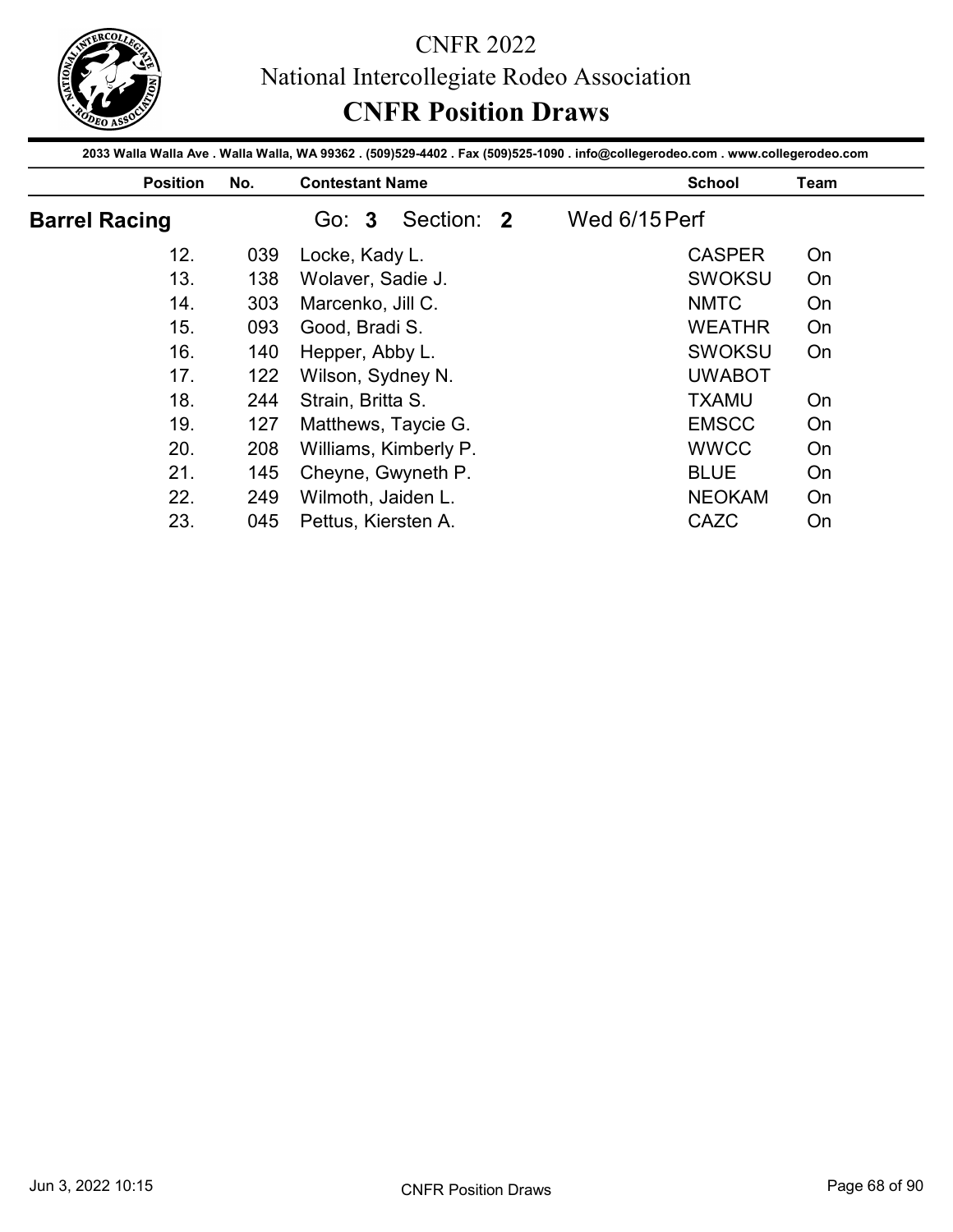

|                      |     | 2033 Walla Walla Ave . Walla Walla, WA 99362 . (509)529-4402 . Fax (509)525-1090 . info@collegerodeo.com . www.collegerodeo.com |               |               |      |
|----------------------|-----|---------------------------------------------------------------------------------------------------------------------------------|---------------|---------------|------|
| <b>Position</b>      | No. | <b>Contestant Name</b>                                                                                                          |               | <b>School</b> | Team |
| <b>Barrel Racing</b> |     | Section: 3<br>Go: 3                                                                                                             | Thu 6/16 Perf |               |      |
| 24.                  | 342 | Garrison, Hailey E.                                                                                                             |               | <b>MTSU</b>   | On   |
| 25.                  | 364 | Powers, Maren J.                                                                                                                |               | <b>FRESNO</b> | On   |
| 26.                  | 141 | Buckner, Kennedy M.                                                                                                             |               | <b>BLUE</b>   | On   |
|                      | 081 | Alexander, Annie                                                                                                                |               | <b>UAZ</b>    | On   |
| 27.                  |     |                                                                                                                                 |               |               | On   |
| 28.                  | 320 | Cook, Arabella B.                                                                                                               |               | <b>SDSU</b>   |      |
| 29.                  | 165 | McNeill, Kenna H.                                                                                                               |               | OKSU          | On   |
| 30.                  | 299 |                                                                                                                                 |               | <b>TXTUL</b>  | On   |
| 31.                  | 313 | Turner, Cashen J.                                                                                                               |               | <b>BHSU</b>   | On   |
| 32.                  | 336 | Pauley, Emilee M.                                                                                                               |               | <b>BHSU</b>   | On   |
| 33.                  | 290 | Maher, Sydney L.<br>Zaun, Jillian L.                                                                                            |               | <b>UNE</b>    | On   |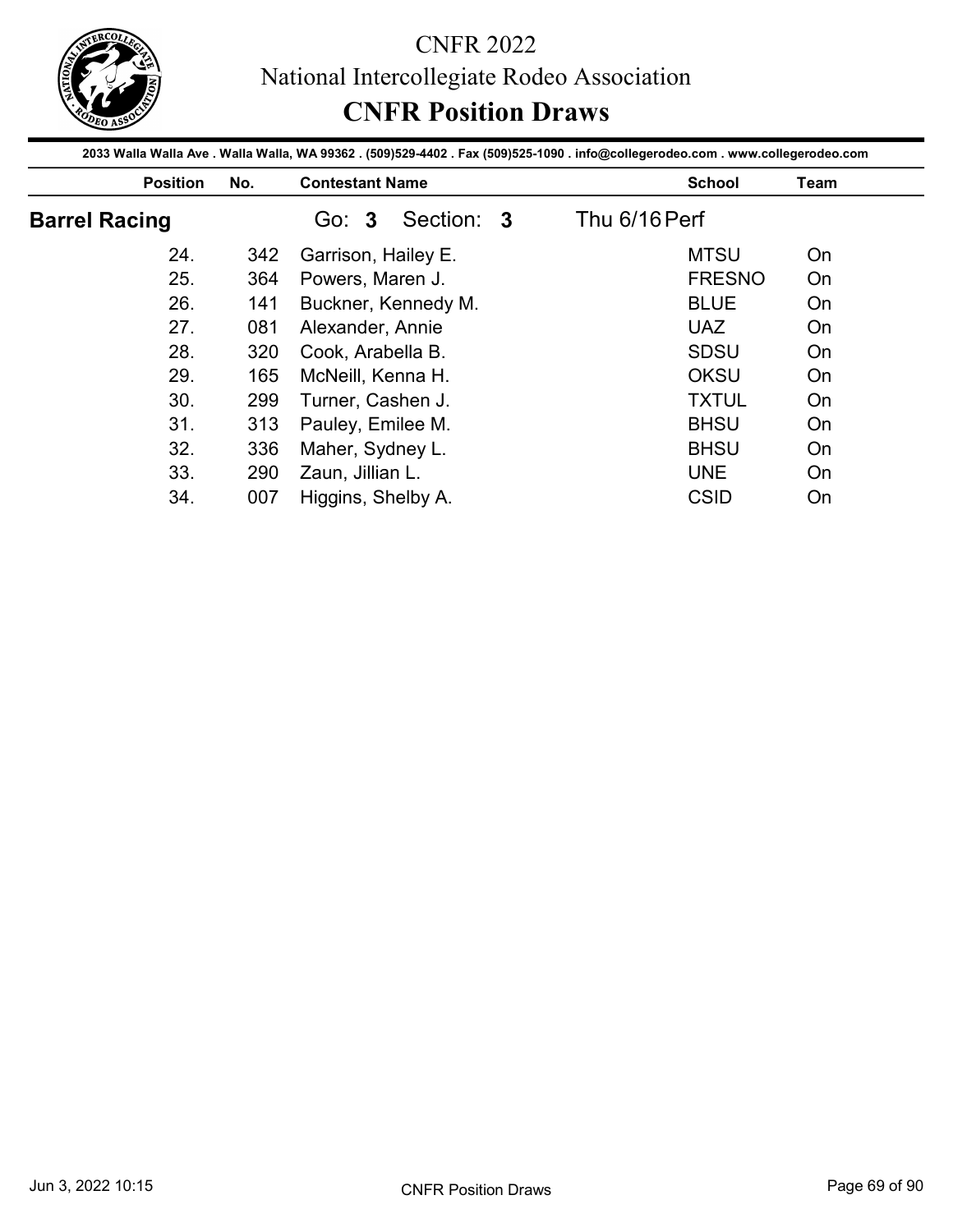

|                      |     | 2033 Walla Walla Ave . Walla Walla, WA 99362 . (509)529-4402 . Fax (509)525-1090 . info@collegerodeo.com . www.collegerodeo.com | <b>CNFR Position Draws</b> |          |
|----------------------|-----|---------------------------------------------------------------------------------------------------------------------------------|----------------------------|----------|
| <b>Position</b>      | No. | <b>Contestant Name</b>                                                                                                          | <b>School</b>              | Team     |
| <b>Barrel Racing</b> |     | Section: 4<br>Go: 3                                                                                                             | Fri 6/17 Perf              |          |
| 35.                  | 076 | Bard, Ellie A.                                                                                                                  | <b>GILLET</b>              | On       |
| 36.                  | 012 | Jones, Haven M.                                                                                                                 | <b>IDSU</b>                | On       |
| 37.                  | 289 | Nelson, Shaw M.                                                                                                                 | <b>SDSU</b>                | On       |
| 38.                  | 018 | Thurgood, Kindra L.                                                                                                             | <b>WEBER</b>               | On       |
|                      |     | Carlson, Ashtyn B.                                                                                                              | <b>UMT</b>                 | On       |
| 39.                  | 353 |                                                                                                                                 |                            |          |
| 40.                  | 266 | McDonald, Shai R.                                                                                                               | <b>MTSU</b>                |          |
| 41.                  | 207 | Goodrich, Josie R.                                                                                                              | <b>WASU</b>                |          |
| 42.                  | 191 | Tidwell, Hadley S.                                                                                                              | <b>RANGER</b>              | On       |
| 43.                  | 247 | Procter, Victoria E.                                                                                                            | <b>TXAMU</b>               | On       |
|                      |     |                                                                                                                                 |                            |          |
| 44.<br>45.           | 256 | 041 Rayhill, Karissa H.<br>Detweiler, Katelyn M.                                                                                | <b>EWYC</b><br><b>NMSU</b> | On<br>On |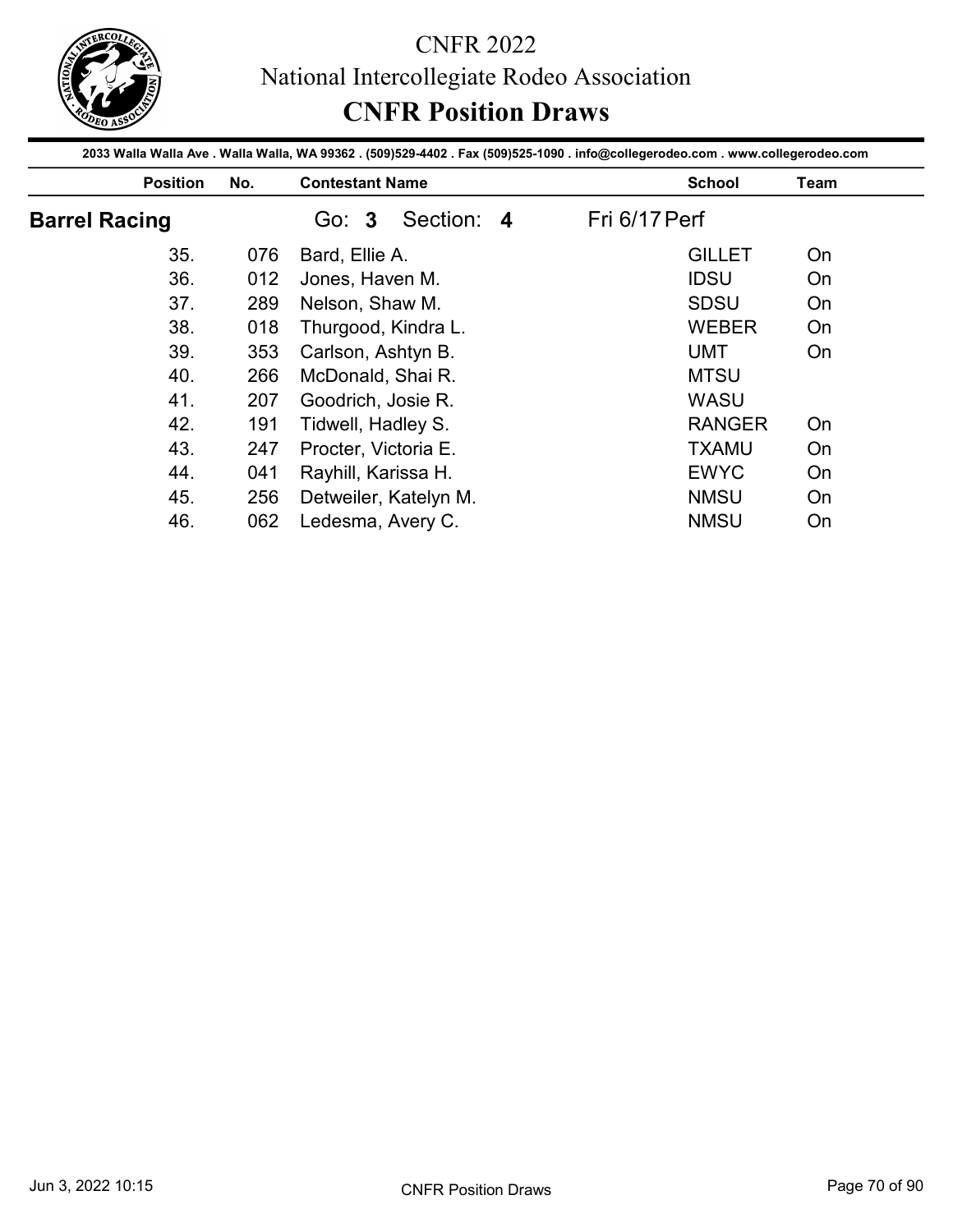

|                         |            | <b>CNFR Position Draws</b><br>2033 Walla Walla Ave . Walla Walla, WA 99362 . (509)529-4402 . Fax (509)525-1090 . info@collegerodeo.com . www.collegerodeo.com |                  |                                |             |
|-------------------------|------------|---------------------------------------------------------------------------------------------------------------------------------------------------------------|------------------|--------------------------------|-------------|
| <b>Position</b>         | No.        | <b>Contestant Name</b>                                                                                                                                        |                  | <b>School</b>                  | <b>Team</b> |
| <b>Breakaway Roping</b> |            | Section: 1<br>Go: 1                                                                                                                                           | Sun 6/12 Matinee |                                |             |
| 1.                      | 112        | Feyder, Payton N.                                                                                                                                             |                  | <b>LARMIE</b>                  | On          |
| 2.                      | 146        | Davis, Makenly L.                                                                                                                                             |                  | <b>BLUE</b>                    | On          |
|                         | 219        | Raby, Kenlie R.                                                                                                                                               |                  | <b>MVC</b>                     | On          |
| 3 <sub>1</sub>          |            |                                                                                                                                                               |                  |                                |             |
|                         |            |                                                                                                                                                               |                  |                                |             |
| $\overline{4}$ .<br>5.  | 093<br>137 | Good, Bradi S.                                                                                                                                                |                  | <b>WEATHR</b><br><b>SWOKSU</b> | On<br>On    |
| 6.                      |            | Williams, Winter F.                                                                                                                                           |                  |                                | On          |
| 7 <sub>1</sub>          | 284        | Angelone, Sarah J.                                                                                                                                            |                  | <b>TARLET</b>                  |             |
| 8.                      | 082        | VandeStouwe, Chenoa T.                                                                                                                                        |                  | <b>COCHSE</b>                  | On          |
| 9.                      | 024<br>380 | Bastian, Jaicee L.<br>Spratt, Sierra P.                                                                                                                       |                  | <b>UVU</b><br><b>CAPSLO</b>    | On<br>On    |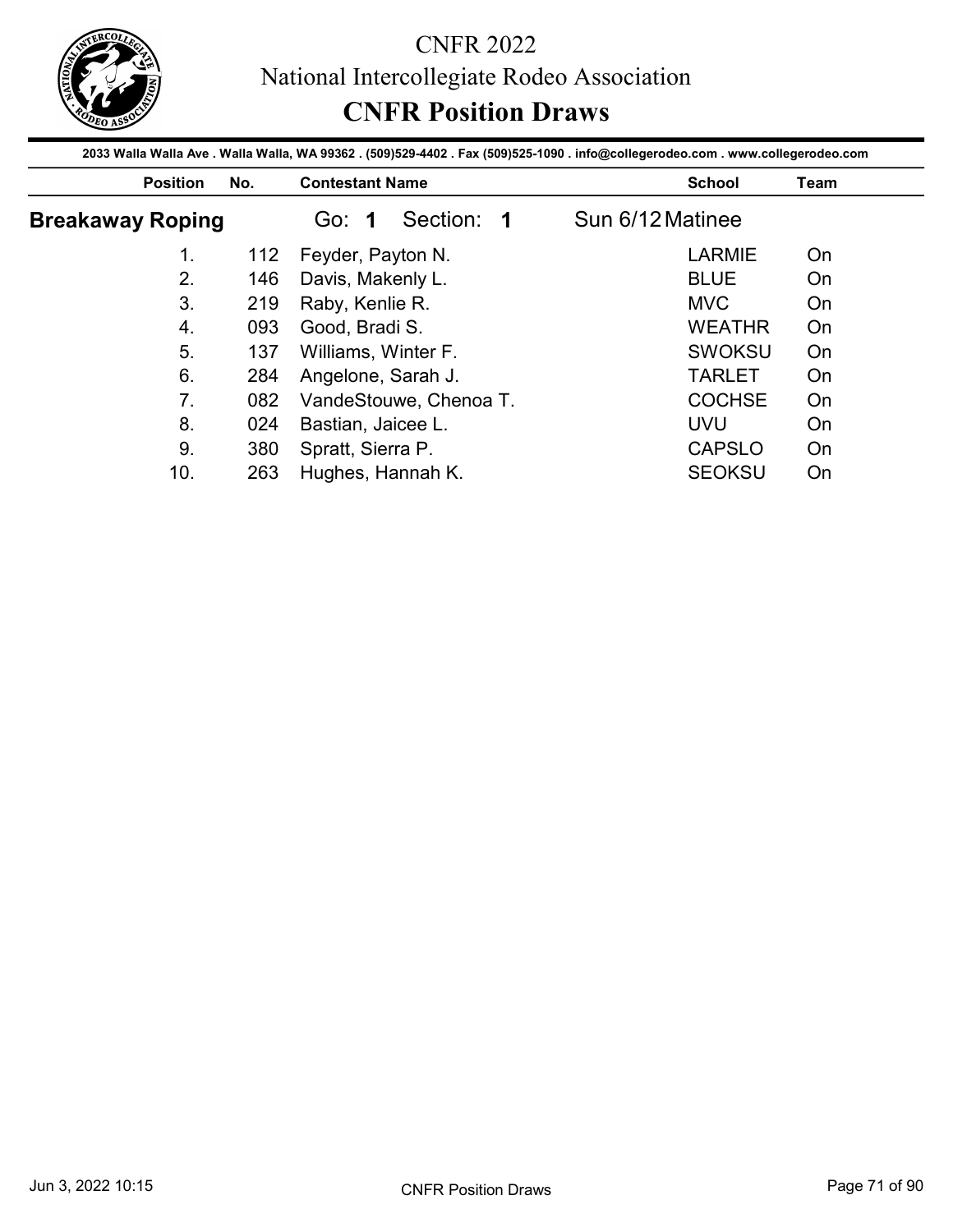

|                         |     | 2033 Walla Walla Ave . Walla Walla, WA 99362 . (509)529-4402 . Fax (509)525-1090 . info@collegerodeo.com . www.collegerodeo.com |                  |      |
|-------------------------|-----|---------------------------------------------------------------------------------------------------------------------------------|------------------|------|
| <b>Position</b>         | No. | <b>Contestant Name</b>                                                                                                          | <b>School</b>    | Team |
| <b>Breakaway Roping</b> |     | Section: 2<br>Go: 1                                                                                                             | Sun 6/12 Matinee |      |
| 11.                     | 171 | Lehrmann, Bryana L.                                                                                                             | <b>TXAMUC</b>    | On   |
| 12.                     | 361 | Wilbur, Hailey R.                                                                                                               | <b>FRESNO</b>    | On   |
| 13.                     | 386 | Kunau, Delaney R.                                                                                                               | <b>UNVLV</b>     | On   |
|                         | 118 | McLaughlin, Heather E.                                                                                                          | <b>UWAL</b>      | On   |
| 14.                     |     |                                                                                                                                 |                  |      |
| 15.                     | 167 |                                                                                                                                 | <b>OKSU</b>      | On   |
| 16.                     | 197 | Bartling, Cheyenne J.<br>Pineda, Cassidy L.                                                                                     | <b>TRINTY</b>    | On   |
| 17.                     | 355 |                                                                                                                                 | <b>FEATHR</b>    | On   |
| 18.                     | 168 | Lambert, Chloe L.                                                                                                               | <b>TXAMUC</b>    | On   |
| 19.                     | 298 | Henry, Keely M.                                                                                                                 | <b>TXTUL</b>     | On   |
| 20.                     |     | Christian, Carly P.<br>014 Cornia, Kaylee                                                                                       | <b>IDSU</b>      | On   |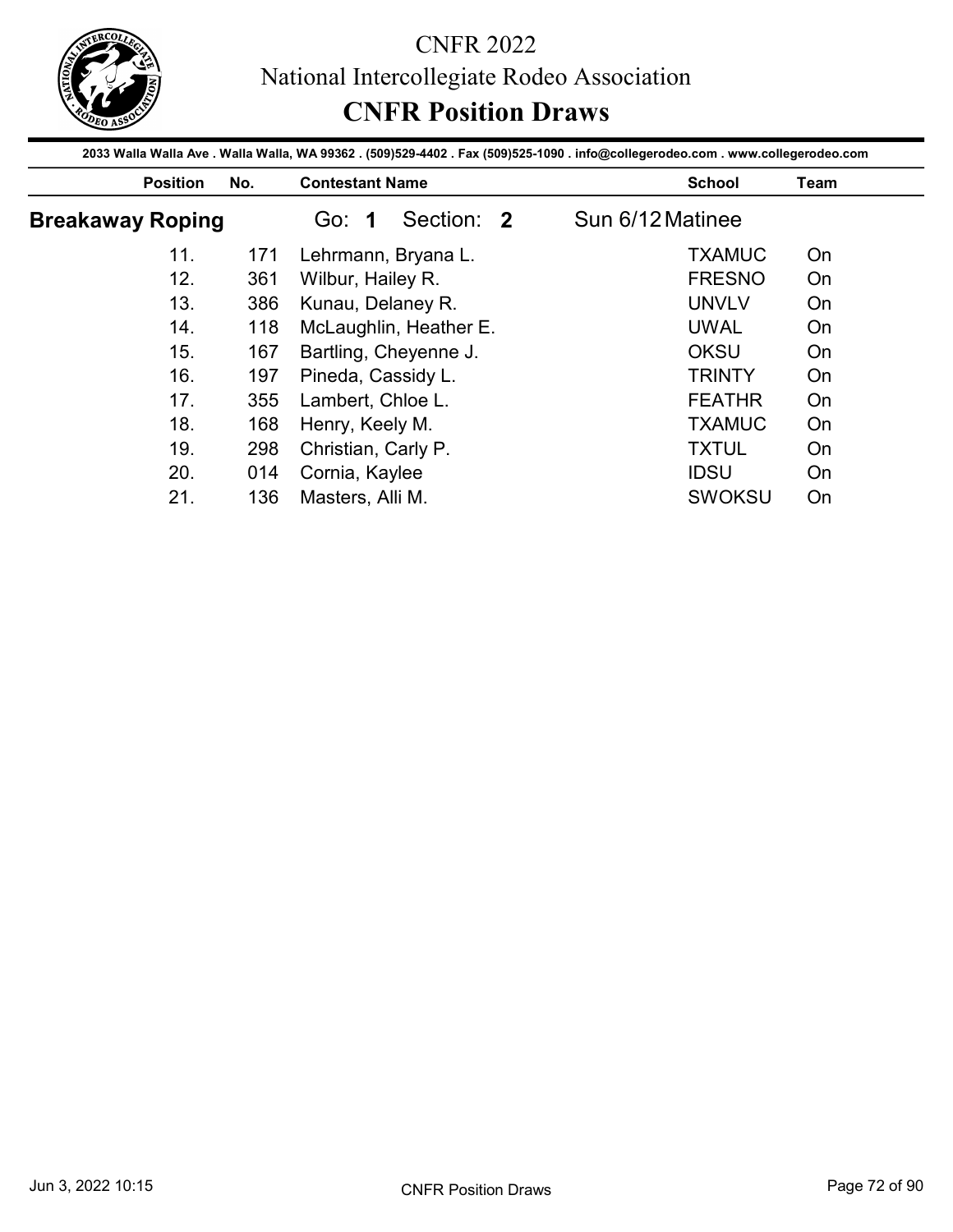

|                         |     | 2033 Walla Walla Ave . Walla Walla, WA 99362 . (509)529-4402 . Fax (509)525-1090 . info@collegerodeo.com . www.collegerodeo.com |                  |                       |
|-------------------------|-----|---------------------------------------------------------------------------------------------------------------------------------|------------------|-----------------------|
| <b>Position</b>         | No. | <b>Contestant Name</b>                                                                                                          |                  | <b>School</b><br>Team |
| <b>Breakaway Roping</b> |     | Section: 3<br>Go: 1                                                                                                             | Sun 6/12 Matinee |                       |
| 22.                     | 173 | Lockhart, Alyssa J.                                                                                                             |                  | <b>TXAMUC</b><br>On   |
| 23.                     | 324 | Groves, Kailyn K.                                                                                                               |                  | <b>DICKSN</b><br>On   |
| 24.                     | 220 | Mason, Taylor L.                                                                                                                |                  | <b>MVC</b><br>On      |
|                         | 110 | Madsen, Hayden H.                                                                                                               |                  | <b>LARMIE</b><br>On   |
| 25.                     |     |                                                                                                                                 |                  |                       |
| 26.                     | 154 | Blake, Jayce M.                                                                                                                 |                  | <b>TVCC</b><br>On     |
| 27.                     | 128 |                                                                                                                                 |                  | <b>EMSCC</b><br>On    |
| 28.                     | 246 | Bryant, Blair R.                                                                                                                |                  | <b>TXAMU</b><br>On    |
| 29.                     | 276 | Richards, Madalyn S.                                                                                                            |                  | <b>DICKSN</b><br>On   |
| 30.                     | 278 | Foss, Morgan D.                                                                                                                 |                  | <b>DICKSN</b><br>On   |
| 31.                     |     | Forsness, Lacey L.<br>231 Henderson, Ashley B.                                                                                  |                  | <b>PEARL</b><br>On    |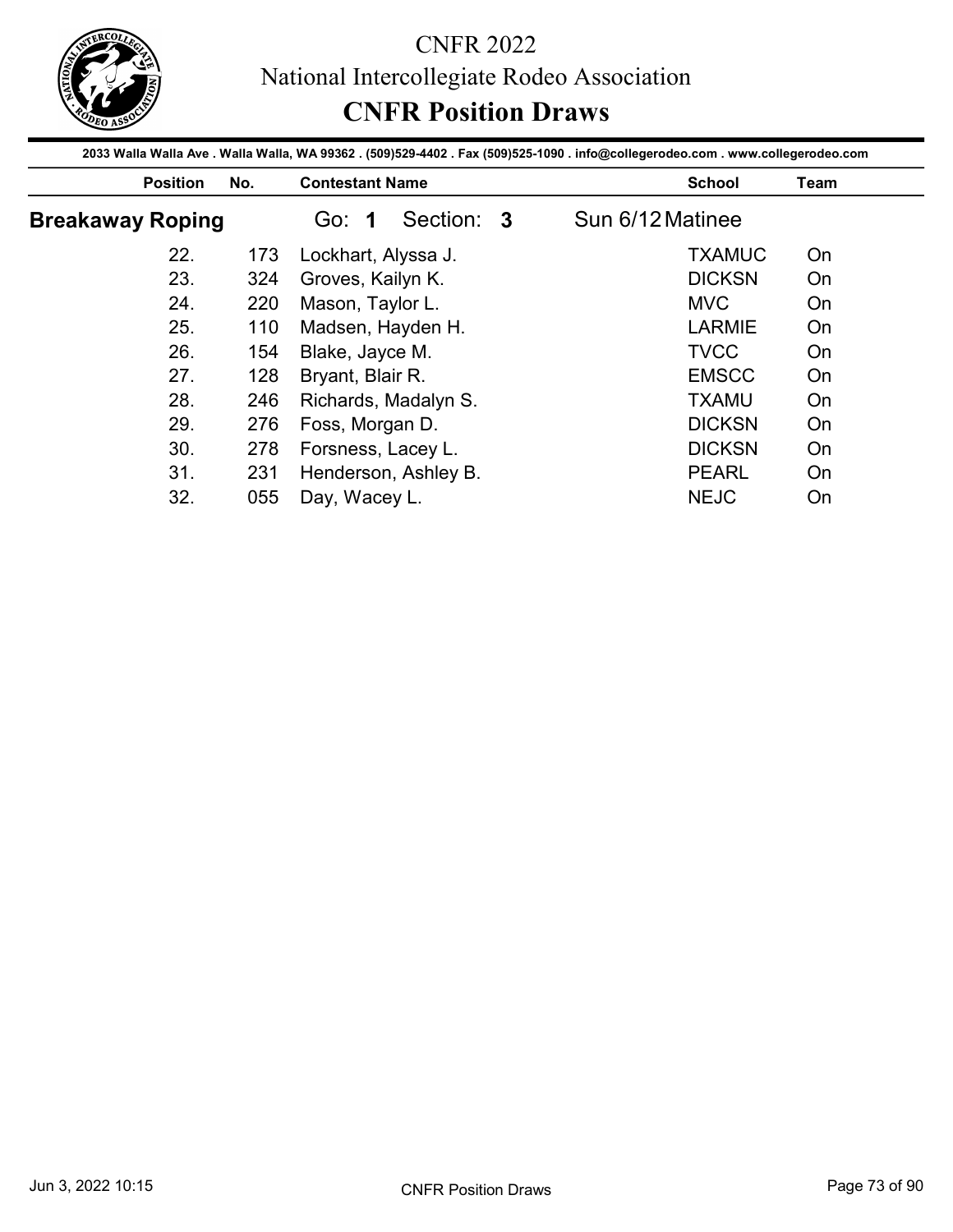

|                         |     | 2033 Walla Walla Ave . Walla Walla, WA 99362 . (509)529-4402 . Fax (509)525-1090 . info@collegerodeo.com . www.collegerodeo.com |                  |                                      |
|-------------------------|-----|---------------------------------------------------------------------------------------------------------------------------------|------------------|--------------------------------------|
| <b>Position</b>         | No. | <b>Contestant Name</b>                                                                                                          |                  | <b>School</b><br>Team                |
| <b>Breakaway Roping</b> |     | Section: 4<br>Go: 1                                                                                                             | Sun 6/12 Matinee |                                      |
| 33.                     | 102 | Wood, Delani K.                                                                                                                 |                  | <b>CISCO</b><br>On                   |
| 34.                     | 025 | Landis, Montana A.                                                                                                              |                  | <b>UVU</b><br>On                     |
| 35.                     | 010 | Steed, Raegan L.                                                                                                                |                  | <b>CSID</b><br>On                    |
|                         |     |                                                                                                                                 |                  |                                      |
| 36.                     | 208 |                                                                                                                                 |                  | <b>WWCC</b><br>On                    |
| 37.                     | 060 | Williams, Kimberly P.                                                                                                           |                  | <b>NMSU</b><br>On                    |
|                         |     | Goemmer, Dally K.                                                                                                               |                  | <b>CSID</b><br>On                    |
| 38.<br>39.              | 002 | Swan, Libby                                                                                                                     |                  | <b>CAPSLO</b><br>On                  |
|                         | 373 | Davis, Aimee R.                                                                                                                 |                  |                                      |
| 40.                     | 305 | Schauer, Mikenna R.                                                                                                             |                  | <b>NMTC</b><br>On                    |
| 41.<br>42.              | 295 | Boote, Jade N.<br>283 Deerman, Maddy K.                                                                                         |                  | <b>DICKSN</b><br><b>TARLET</b><br>On |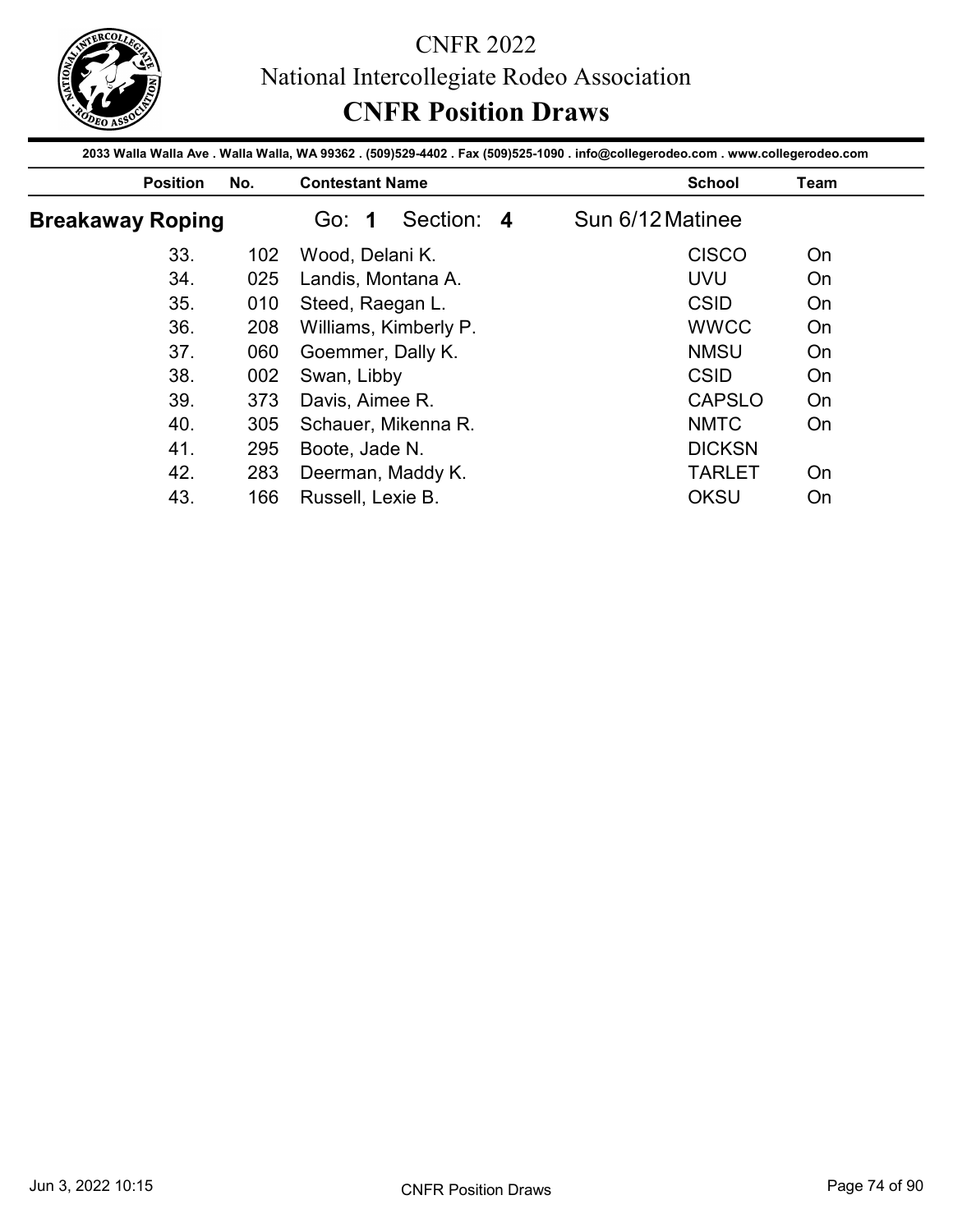

|                         |     | 2033 Walla Walla Ave . Walla Walla, WA 99362 . (509)529-4402 . Fax (509)525-1090 . info@collegerodeo.com . www.collegerodeo.com |                  |               |
|-------------------------|-----|---------------------------------------------------------------------------------------------------------------------------------|------------------|---------------|
| <b>Position</b>         | No. | <b>Contestant Name</b>                                                                                                          | <b>School</b>    | Team          |
| <b>Breakaway Roping</b> |     | Section: 5<br>Go: 1                                                                                                             | Sun 6/12 Matinee |               |
| 44.                     | 382 | Speth, Gracely A.                                                                                                               | <b>CAPSLO</b>    | On            |
| 45.                     | 119 | Stallons, Bethany M.                                                                                                            | <b>UWAL</b>      | On            |
| 46.                     | 267 | Salmond, Molly M.                                                                                                               | <b>MTSU</b>      |               |
|                         | 011 | Bedke, Zoie J.                                                                                                                  | <b>IDSU</b>      | On            |
| 47.                     |     |                                                                                                                                 |                  |               |
| 48.                     | 376 | Cochrane, Tyree Q.                                                                                                              |                  | <b>CAPSLO</b> |
| 49.                     | 238 | Peterson, Beau A.                                                                                                               | <b>PANHDL</b>    | On            |
| 50.                     | 160 | Kerns, Samantha A.                                                                                                              | <b>TVCC</b>      | On            |
| 51.                     | 296 |                                                                                                                                 | <b>DICKSN</b>    | On            |
| 52.                     | 350 | Bang, Kelly J.                                                                                                                  | <b>BHSU</b>      | On            |
| 53.                     |     | Hanson, Brooklyn D.<br>026 Rindlisbacher, Jade D.                                                                               | UVU              | On            |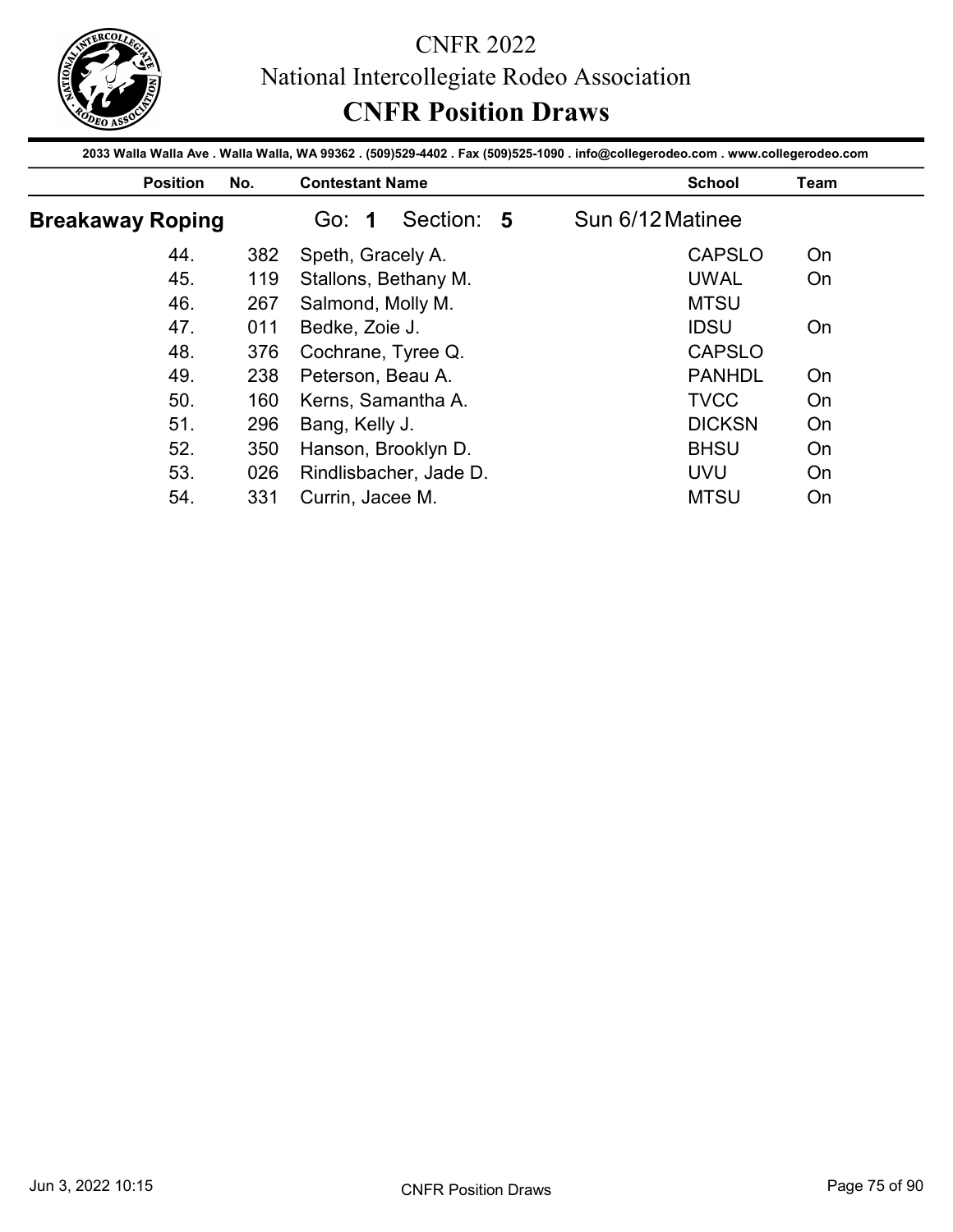

|                         |     | 2033 Walla Walla Ave . Walla Walla, WA 99362 . (509)529-4402 . Fax (509)525-1090 . info@collegerodeo.com . www.collegerodeo.com |                  |      |
|-------------------------|-----|---------------------------------------------------------------------------------------------------------------------------------|------------------|------|
| <b>Position</b>         | No. | <b>Contestant Name</b>                                                                                                          | <b>School</b>    | Team |
| <b>Breakaway Roping</b> |     | Section: 6<br>Go: 1                                                                                                             | Sun 6/12 Matinee |      |
| 55.                     | 078 | Pokorny, Talli A.                                                                                                               | <b>GILLET</b>    | On   |
| 56.                     | 097 | Wells, Briena N.                                                                                                                | <b>WEATHR</b>    | On   |
| 57.                     | 080 | Knust, Emily A.                                                                                                                 | <b>GILLET</b>    | On   |
|                         | 217 | Anderson, Sheyenne D.                                                                                                           | <b>MVC</b>       | On   |
| 58.                     |     |                                                                                                                                 |                  |      |
| 59.                     | 245 | Outhier, Madison L.                                                                                                             | <b>TXAMU</b>     | On   |
| 60.                     | 052 | Haalilio, Camela L.                                                                                                             | CAZC             | On   |
| 61.                     | 013 | Clingman, McKenna E.                                                                                                            | <b>IDSU</b>      | On   |
| 62.                     | 242 | Brennan, McKenna R.                                                                                                             | <b>PANHDL</b>    | On   |
| 63.                     | 066 |                                                                                                                                 | <b>COCHSE</b>    | On   |
| 64.                     |     | Clayton, Catherine M.<br>301 Miller, Kaytlyn R.                                                                                 | <b>TXTUL</b>     | On   |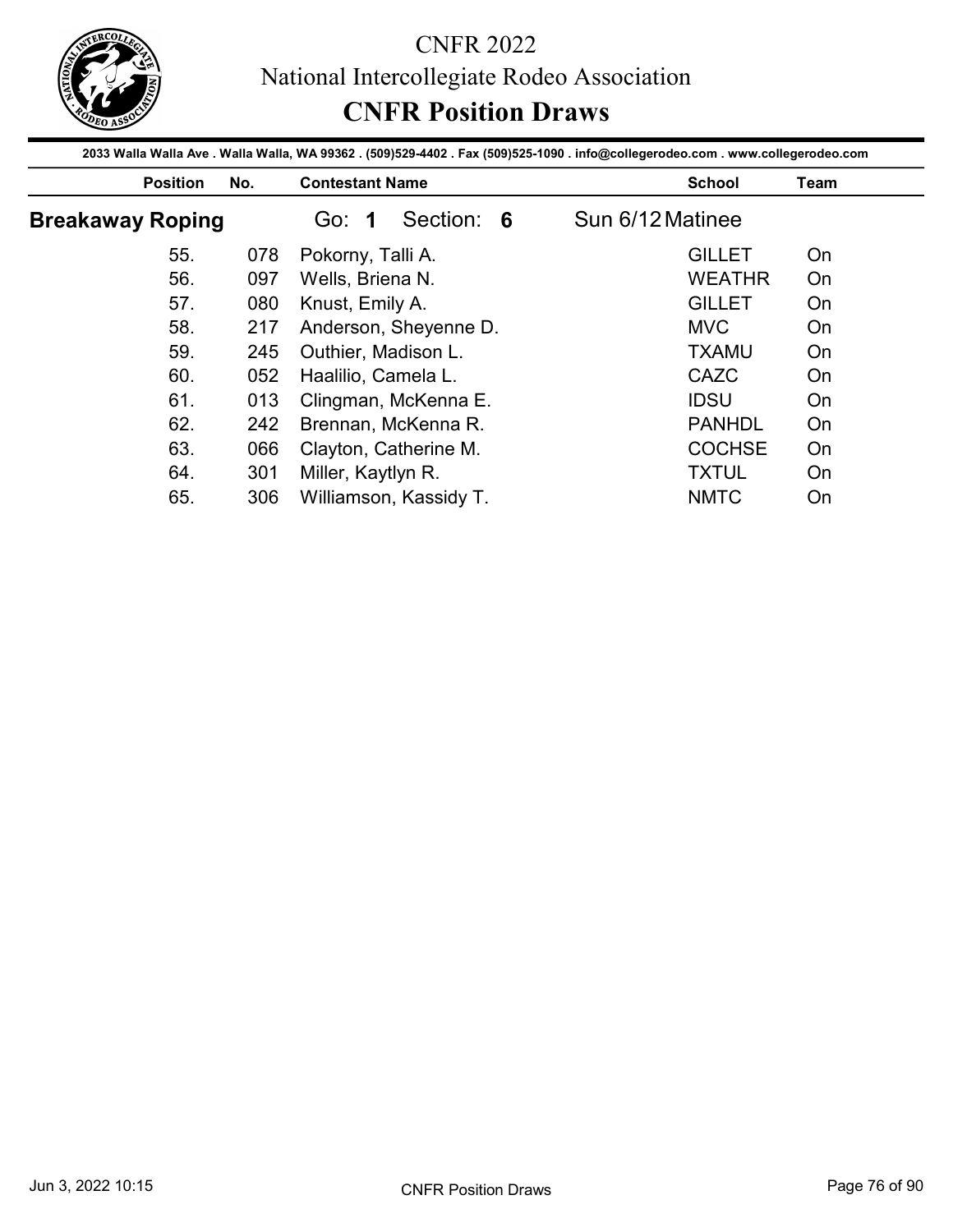

|                         |                 |     | National Intercollegiate Rodeo Association<br><b>CNFR Position Draws</b>                                                        |                |          |
|-------------------------|-----------------|-----|---------------------------------------------------------------------------------------------------------------------------------|----------------|----------|
|                         |                 |     | 2033 Walla Walla Ave . Walla Walla, WA 99362 . (509)529-4402 . Fax (509)525-1090 . info@collegerodeo.com . www.collegerodeo.com |                |          |
|                         | <b>Position</b> | No. | <b>Contestant Name</b>                                                                                                          | <b>School</b>  | Team     |
| <b>Breakaway Roping</b> |                 |     | Section:<br>Go: 2<br>$\overline{\mathbf{1}}$                                                                                    | Mon 6/13 Slack |          |
|                         | 1.              | 306 | Williamson, Kassidy T.                                                                                                          | <b>NMTC</b>    | On       |
|                         | 2.              | 301 | Miller, Kaytlyn R.                                                                                                              | <b>TXTUL</b>   | On       |
|                         | 3.              | 066 | Clayton, Catherine M.                                                                                                           | <b>COCHSE</b>  | On       |
|                         | 4.              | 242 | Brennan, McKenna R.                                                                                                             | <b>PANHDL</b>  | On       |
|                         | 5.              | 013 | Clingman, McKenna E.                                                                                                            | <b>IDSU</b>    | On       |
|                         | 6.              | 052 | Haalilio, Camela L.                                                                                                             | CAZC           | On       |
|                         | 7.              | 245 | Outhier, Madison L.                                                                                                             | <b>TXAMU</b>   | On       |
|                         | 8.              | 217 | Anderson, Sheyenne D.                                                                                                           | <b>MVC</b>     | On       |
|                         | 9.              | 080 |                                                                                                                                 | <b>GILLET</b>  | On       |
|                         | 10.             | 097 | Knust, Emily A.<br>Wells, Briena N.                                                                                             | <b>WEATHR</b>  |          |
|                         | 11.             | 078 |                                                                                                                                 | <b>GILLET</b>  | On<br>On |
|                         |                 |     | Pokorny, Talli A.                                                                                                               |                |          |
|                         | 12.             | 331 | Currin, Jacee M.                                                                                                                | <b>MTSU</b>    | On       |
|                         | 13.             | 026 | Rindlisbacher, Jade D.                                                                                                          | <b>UVU</b>     | On       |
|                         | 14.             | 350 | Hanson, Brooklyn D.                                                                                                             | <b>BHSU</b>    | On       |
|                         | 15.             | 296 | Bang, Kelly J.                                                                                                                  | <b>DICKSN</b>  | On       |
|                         | 16.             | 160 | Kerns, Samantha A.                                                                                                              | <b>TVCC</b>    | On       |
|                         | 17.             | 238 | Peterson, Beau A.                                                                                                               | <b>PANHDL</b>  | On       |
|                         | 18.             | 376 | Cochrane, Tyree Q.                                                                                                              | <b>CAPSLO</b>  |          |
|                         | 19.             | 011 | Bedke, Zoie J.                                                                                                                  | <b>IDSU</b>    | On       |
|                         | 20.             | 267 | Salmond, Molly M.                                                                                                               | <b>MTSU</b>    |          |
|                         | 21.             | 119 | Stallons, Bethany M.                                                                                                            | <b>UWAL</b>    | On       |
|                         | 22.             | 382 | Speth, Gracely A.                                                                                                               | <b>CAPSLO</b>  | On       |
|                         | 23.             | 166 | Russell, Lexie B.                                                                                                               | <b>OKSU</b>    | On       |
|                         | 24.             | 283 | Deerman, Maddy K.                                                                                                               | <b>TARLET</b>  | On       |
|                         | 25.             | 295 | Boote, Jade N.                                                                                                                  | <b>DICKSN</b>  |          |
|                         | 26.             | 305 | Schauer, Mikenna R.                                                                                                             | <b>NMTC</b>    | On       |
|                         | 27.             | 373 | Davis, Aimee R.                                                                                                                 | <b>CAPSLO</b>  | On       |
|                         | 28.             | 002 | Swan, Libby                                                                                                                     | <b>CSID</b>    | On       |
|                         | 29.             | 060 | Goemmer, Dally K.                                                                                                               | <b>NMSU</b>    | On       |
|                         | 30.             | 208 | Williams, Kimberly P.                                                                                                           | <b>WWCC</b>    | On       |
|                         | 31.             | 010 | Steed, Raegan L.                                                                                                                | <b>CSID</b>    | On       |
|                         | 32.             | 025 | Landis, Montana A.                                                                                                              | <b>UVU</b>     | On       |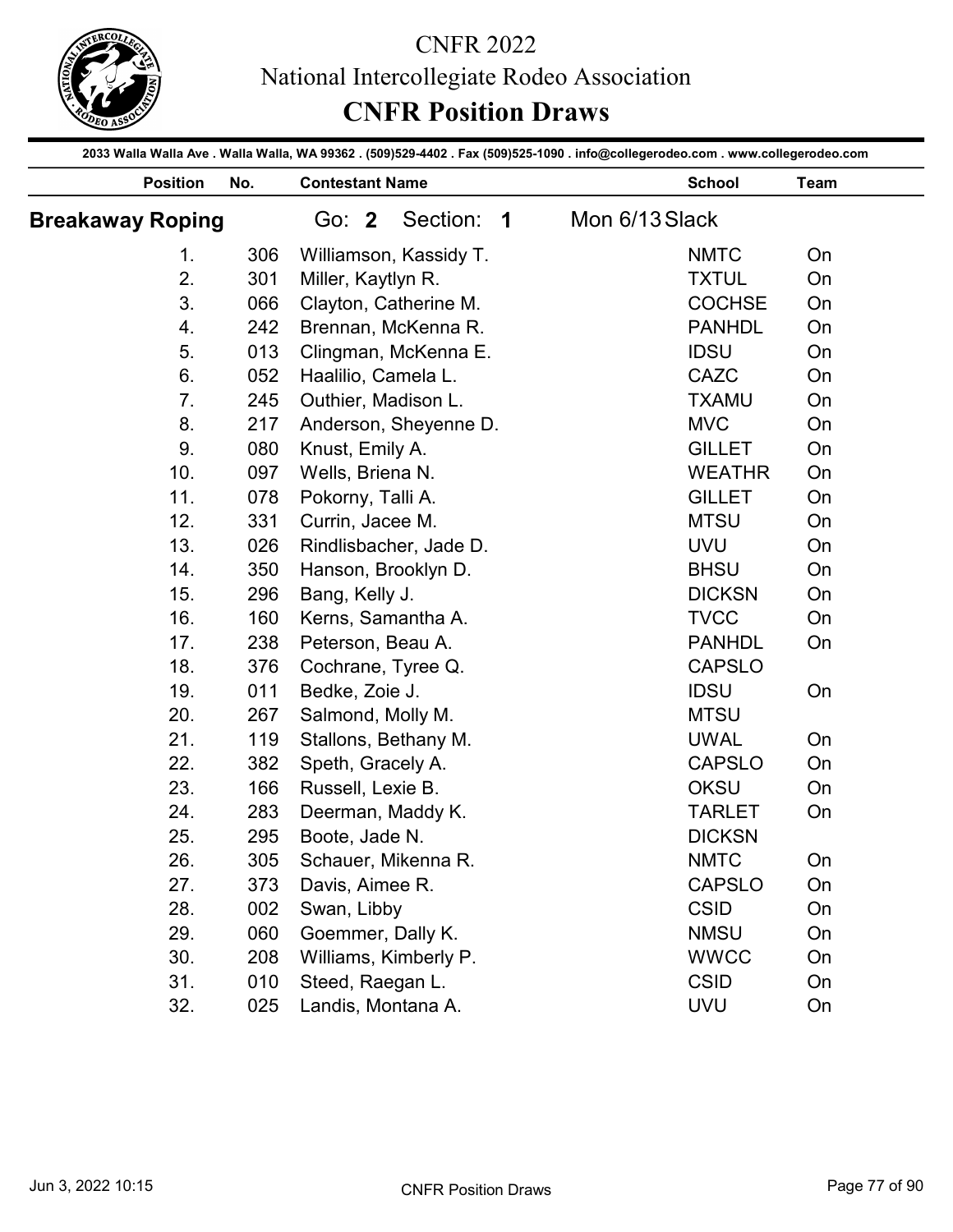

|                                                                                                                                 |     |                                        | <b>CNFR Position Draws</b> | National Intercollegiate Rodeo Association |               |          |
|---------------------------------------------------------------------------------------------------------------------------------|-----|----------------------------------------|----------------------------|--------------------------------------------|---------------|----------|
| 2033 Walla Walla Ave . Walla Walla, WA 99362 . (509)529-4402 . Fax (509)525-1090 . info@collegerodeo.com . www.collegerodeo.com |     |                                        |                            |                                            |               |          |
| <b>Position</b>                                                                                                                 | No. | <b>Contestant Name</b>                 |                            |                                            | <b>School</b> | Team     |
| <b>Breakaway Roping</b>                                                                                                         |     | Go: 2                                  | Section: 2                 | Tue 6/14 Slack                             |               |          |
| 33.                                                                                                                             | 102 | Wood, Delani K.                        |                            |                                            | <b>CISCO</b>  | On       |
| 34.                                                                                                                             | 055 | Day, Wacey L.                          |                            |                                            | <b>NEJC</b>   | On       |
| 35.                                                                                                                             | 231 | Henderson, Ashley B.                   |                            |                                            | <b>PEARL</b>  | On       |
| 36.                                                                                                                             | 278 | Forsness, Lacey L.                     |                            |                                            | <b>DICKSN</b> | On       |
| 37.                                                                                                                             | 276 | Foss, Morgan D.                        |                            |                                            | <b>DICKSN</b> | On       |
| 38.                                                                                                                             | 246 |                                        |                            |                                            | <b>TXAMU</b>  | On       |
| 39.                                                                                                                             |     | Richards, Madalyn S.                   |                            |                                            | <b>EMSCC</b>  |          |
|                                                                                                                                 | 128 | Bryant, Blair R.                       |                            |                                            |               | On       |
| 40.                                                                                                                             | 154 | Blake, Jayce M.                        |                            |                                            | <b>TVCC</b>   | On       |
| 41.                                                                                                                             | 110 | Madsen, Hayden H.                      |                            |                                            | <b>LARMIE</b> | On       |
| 42.                                                                                                                             | 220 | Mason, Taylor L.                       |                            |                                            | <b>MVC</b>    | On       |
| 43.                                                                                                                             | 324 | Groves, Kailyn K.                      |                            |                                            | <b>DICKSN</b> | On       |
| 44.                                                                                                                             | 173 | Lockhart, Alyssa J.                    |                            |                                            | <b>TXAMUC</b> | On       |
| 45.                                                                                                                             | 136 | Masters, Alli M.                       |                            |                                            | <b>SWOKSU</b> | On       |
| 46.                                                                                                                             | 014 | Cornia, Kaylee                         |                            |                                            | <b>IDSU</b>   | On       |
| 47.                                                                                                                             | 298 | Christian, Carly P.                    |                            |                                            | <b>TXTUL</b>  | On       |
| 48.                                                                                                                             | 168 | Henry, Keely M.                        |                            |                                            | <b>TXAMUC</b> | On       |
| 49.                                                                                                                             | 355 | Lambert, Chloe L.                      |                            |                                            | <b>FEATHR</b> | On       |
| 50.                                                                                                                             | 197 | Pineda, Cassidy L.                     |                            |                                            | <b>TRINTY</b> | On       |
| 51.                                                                                                                             | 167 | Bartling, Cheyenne J.                  |                            |                                            | <b>OKSU</b>   | On       |
| 52.                                                                                                                             | 118 |                                        | McLaughlin, Heather E.     |                                            | <b>UWAL</b>   | On       |
| 53.                                                                                                                             | 386 | Kunau, Delaney R.                      |                            |                                            | <b>UNVLV</b>  | On       |
| 54.                                                                                                                             | 361 | Wilbur, Hailey R.                      |                            |                                            | <b>FRESNO</b> | On       |
| 55.                                                                                                                             | 171 | Lehrmann, Bryana L.                    |                            |                                            | <b>TXAMUC</b> | On       |
| 56.                                                                                                                             | 263 | Hughes, Hannah K.                      |                            |                                            | <b>SEOKSU</b> | On       |
| 57.                                                                                                                             | 380 | Spratt, Sierra P.                      |                            |                                            | <b>CAPSLO</b> | On       |
| 58.                                                                                                                             | 024 | Bastian, Jaicee L.                     |                            |                                            | <b>UVU</b>    | On       |
| 59.                                                                                                                             | 082 |                                        | VandeStouwe, Chenoa T.     |                                            | <b>COCHSE</b> | On       |
| 60.                                                                                                                             | 284 | Angelone, Sarah J.                     |                            |                                            | <b>TARLET</b> | On       |
| 61.                                                                                                                             | 137 | Williams, Winter F.                    |                            |                                            | <b>SWOKSU</b> | On       |
| 62.                                                                                                                             | 093 | Good, Bradi S.                         |                            |                                            | <b>WEATHR</b> | On       |
| 63.                                                                                                                             | 219 | Raby, Kenlie R.                        |                            |                                            | <b>MVC</b>    | On       |
|                                                                                                                                 |     |                                        |                            |                                            |               |          |
| 64.<br>65.                                                                                                                      | 146 | Davis, Makenly L.<br>Feyder, Payton N. |                            |                                            | <b>BLUE</b>   | On<br>On |
|                                                                                                                                 | 112 |                                        |                            |                                            | LARMIE        |          |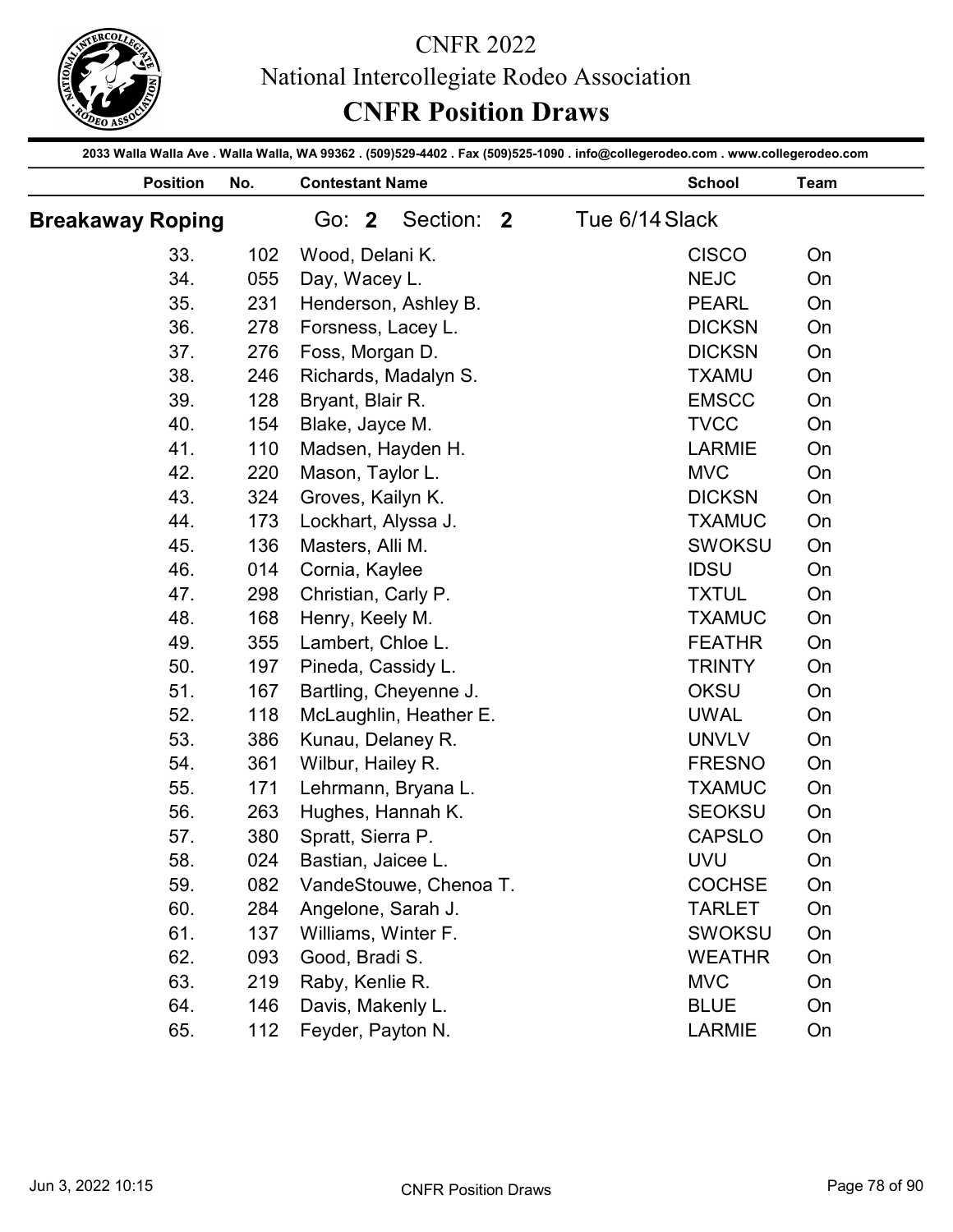

|                         |            |                                      | 2033 Walla Walla Ave . Walla Walla, WA 99362 . (509)529-4402 . Fax (509)525-1090 . info@collegerodeo.com . www.collegerodeo.com |          |
|-------------------------|------------|--------------------------------------|---------------------------------------------------------------------------------------------------------------------------------|----------|
| <b>Position</b>         | No.        | <b>Contestant Name</b>               | <b>School</b>                                                                                                                   | Team     |
| <b>Breakaway Roping</b> |            | Section: 1<br>Go: 3                  | Tue 6/14 Perf                                                                                                                   |          |
| 1.                      | 013        | Clingman, McKenna E.                 | <b>IDSU</b>                                                                                                                     | On       |
| 2.                      | 010        | Steed, Raegan L.                     | <b>CSID</b>                                                                                                                     | On       |
| 3.                      | 080        | Knust, Emily A.                      | <b>GILLET</b>                                                                                                                   | On       |
| 4.                      | 097        | Wells, Briena N.                     | <b>WEATHR</b>                                                                                                                   | On       |
| 5.                      | 166        | Russell, Lexie B.                    | <b>OKSU</b>                                                                                                                     | On       |
| 6.                      | 026        | Rindlisbacher, Jade D.               | <b>UVU</b>                                                                                                                      | On       |
| 7.                      | 093        | Good, Bradi S.                       | <b>WEATHR</b>                                                                                                                   | On       |
| 8.                      | 078        | Pokorny, Talli A.                    | <b>GILLET</b>                                                                                                                   | On       |
| 9.                      | 024        | Bastian, Jaicee L.                   | <b>UVU</b>                                                                                                                      | On       |
| 10.                     | 208        | Williams, Kimberly P.                | <b>WWCC</b>                                                                                                                     | On       |
|                         |            | Haalilio, Camela L.                  | CAZC                                                                                                                            | On       |
|                         | 052        |                                      |                                                                                                                                 |          |
| 11.                     | 380        |                                      |                                                                                                                                 |          |
| 12.                     |            | Spratt, Sierra P.                    | CAPSLO                                                                                                                          | On       |
| 13.                     | 355        | Lambert, Chloe L.                    | <b>FEATHR</b>                                                                                                                   | On       |
| 14.<br>15.              | 373<br>110 | Davis, Aimee R.<br>Madsen, Hayden H. | <b>CAPSLO</b><br>LARMIE                                                                                                         | On<br>On |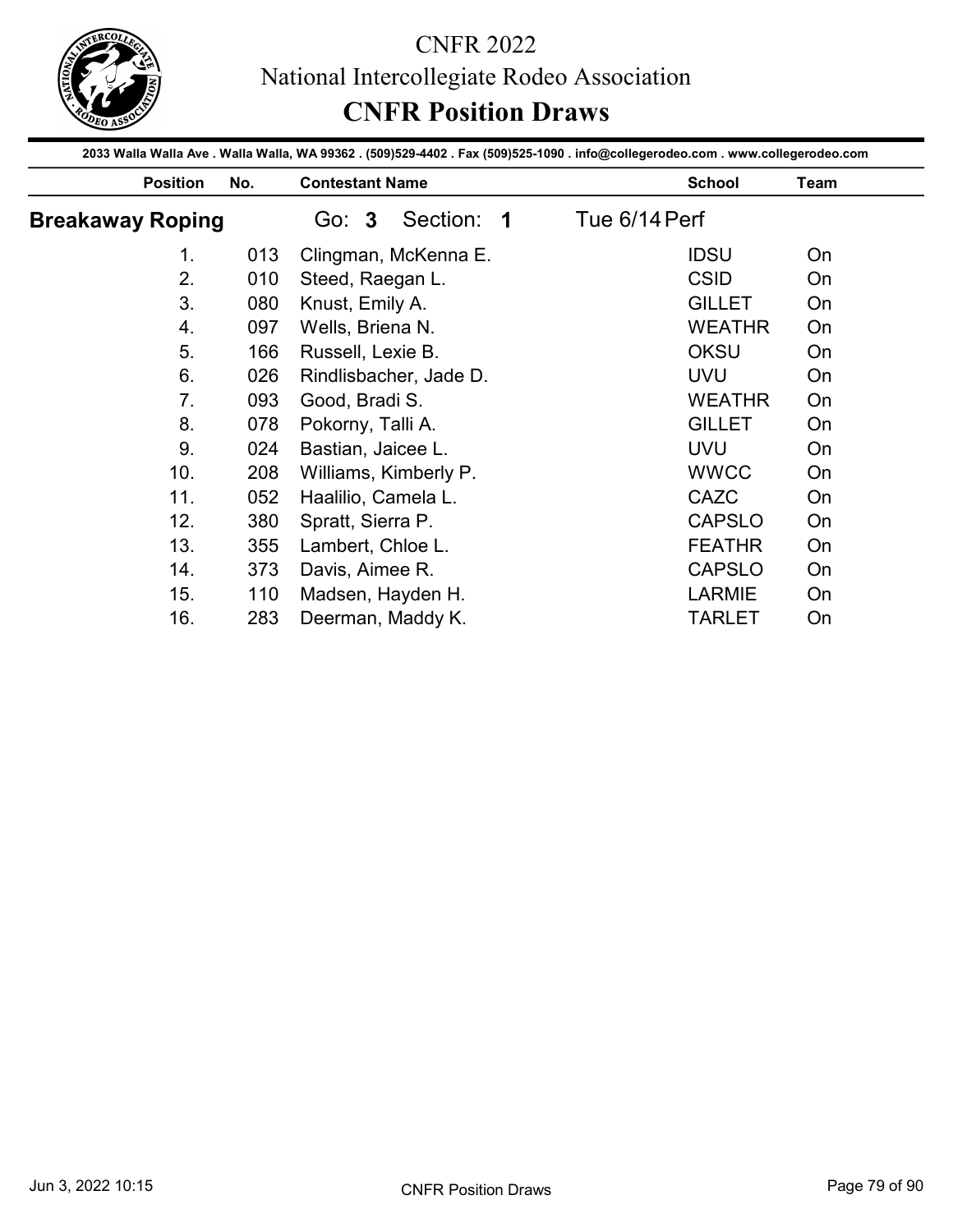

| <b>Position</b>         | No.        | <b>Contestant Name</b>                    | 2033 Walla Walla Ave . Walla Walla, WA 99362 . (509)529-4402 . Fax (509)525-1090 . info@collegerodeo.com . www.collegerodeo.com | <b>School</b>               | Team     |
|-------------------------|------------|-------------------------------------------|---------------------------------------------------------------------------------------------------------------------------------|-----------------------------|----------|
| <b>Breakaway Roping</b> |            | Section: 2<br>Go: 3                       | Wed 6/15 Perf                                                                                                                   |                             |          |
| 17.                     | 002        | Swan, Libby                               |                                                                                                                                 | <b>CSID</b>                 | On       |
| 18.                     | 197        | Pineda, Cassidy L.                        |                                                                                                                                 | <b>TRINTY</b>               | On       |
| 19.                     | 146        | Davis, Makenly L.                         |                                                                                                                                 | <b>BLUE</b>                 | On       |
| 20.                     | 066        | Clayton, Catherine M.                     |                                                                                                                                 | <b>COCHSE</b>               | On       |
| 21.                     | 296        | Bang, Kelly J.                            |                                                                                                                                 | <b>DICKSN</b>               | On       |
| 22.                     | 136        | Masters, Alli M.                          |                                                                                                                                 | <b>SWOKSU</b>               | On       |
| 23.                     | 011        | Bedke, Zoie J.                            |                                                                                                                                 | <b>IDSU</b>                 | On       |
| 24.                     | 128        | Bryant, Blair R.                          |                                                                                                                                 | <b>EMSCC</b>                | On       |
|                         | 055        | Day, Wacey L.                             |                                                                                                                                 | <b>NEJC</b>                 | On       |
| 25.                     |            |                                           |                                                                                                                                 | <b>TXAMU</b>                | On       |
|                         |            |                                           |                                                                                                                                 |                             |          |
| 26.                     | 246        | Richards, Madalyn S.                      |                                                                                                                                 |                             |          |
| 27.                     | 219        | Raby, Kenlie R.                           |                                                                                                                                 | <b>MVC</b>                  | On       |
| 28.                     | 160        | Kerns, Samantha A.                        |                                                                                                                                 | <b>TVCC</b>                 | On       |
| 29.                     | 112        | Feyder, Payton N.                         |                                                                                                                                 | <b>LARMIE</b>               | On       |
| 30.<br>31.              | 119<br>386 | Stallons, Bethany M.<br>Kunau, Delaney R. |                                                                                                                                 | <b>UWAL</b><br><b>UNVLV</b> | On<br>On |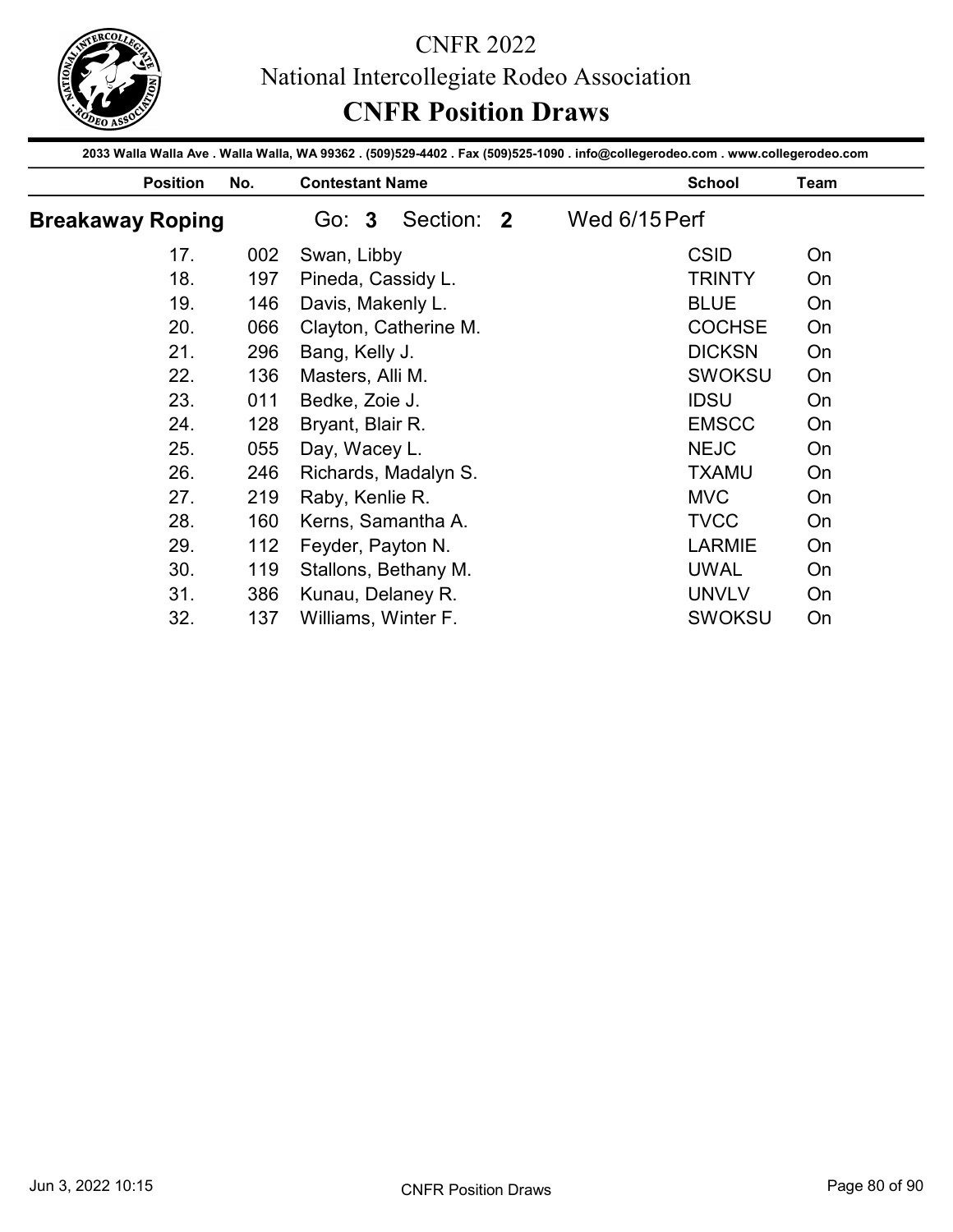

| <b>Position</b>         |     |                        |                                                                                                                                                  |      |
|-------------------------|-----|------------------------|--------------------------------------------------------------------------------------------------------------------------------------------------|------|
|                         | No. | <b>Contestant Name</b> | 2033 Walla Walla Ave . Walla Walla, WA 99362 . (509)529-4402 . Fax (509)525-1090 . info@collegerodeo.com . www.collegerodeo.com<br><b>School</b> | Team |
| <b>Breakaway Roping</b> |     | Section: 3<br>Go: 3    | Thu 6/16 Perf                                                                                                                                    |      |
| 33.                     | 217 | Anderson, Sheyenne D.  | <b>MVC</b>                                                                                                                                       | On   |
| 34.                     | 025 | Landis, Montana A.     | <b>UVU</b>                                                                                                                                       | On   |
| 35.                     | 154 | Blake, Jayce M.        | <b>TVCC</b>                                                                                                                                      | On   |
| 36.                     | 298 | Christian, Carly P.    | <b>TXTUL</b>                                                                                                                                     | On   |
| 37.                     | 238 | Peterson, Beau A.      | <b>PANHDL</b>                                                                                                                                    | On   |
| 38.                     | 361 | Wilbur, Hailey R.      | <b>FRESNO</b>                                                                                                                                    | On   |
| 39.                     | 267 | Salmond, Molly M.      | <b>MTSU</b>                                                                                                                                      |      |
| 40.                     | 382 | Speth, Gracely A.      | <b>CAPSLO</b>                                                                                                                                    | On   |
| 41.                     | 102 | Wood, Delani K.        | <b>CISCO</b>                                                                                                                                     | On   |
| 42.                     | 331 | Currin, Jacee M.       | <b>MTSU</b>                                                                                                                                      | On   |
| 43.                     | 306 | Williamson, Kassidy T. | <b>NMTC</b>                                                                                                                                      | On   |
| 44.                     | 167 | Bartling, Cheyenne J.  | OKSU                                                                                                                                             | On   |
| 45.                     | 295 | Boote, Jade N.         | <b>DICKSN</b>                                                                                                                                    |      |
|                         | 263 | Hughes, Hannah K.      | <b>SEOKSU</b>                                                                                                                                    | On   |
|                         |     | Henry, Keely M.        | <b>TXAMUC</b>                                                                                                                                    | On   |
| 46.<br>47.              | 168 |                        |                                                                                                                                                  | On   |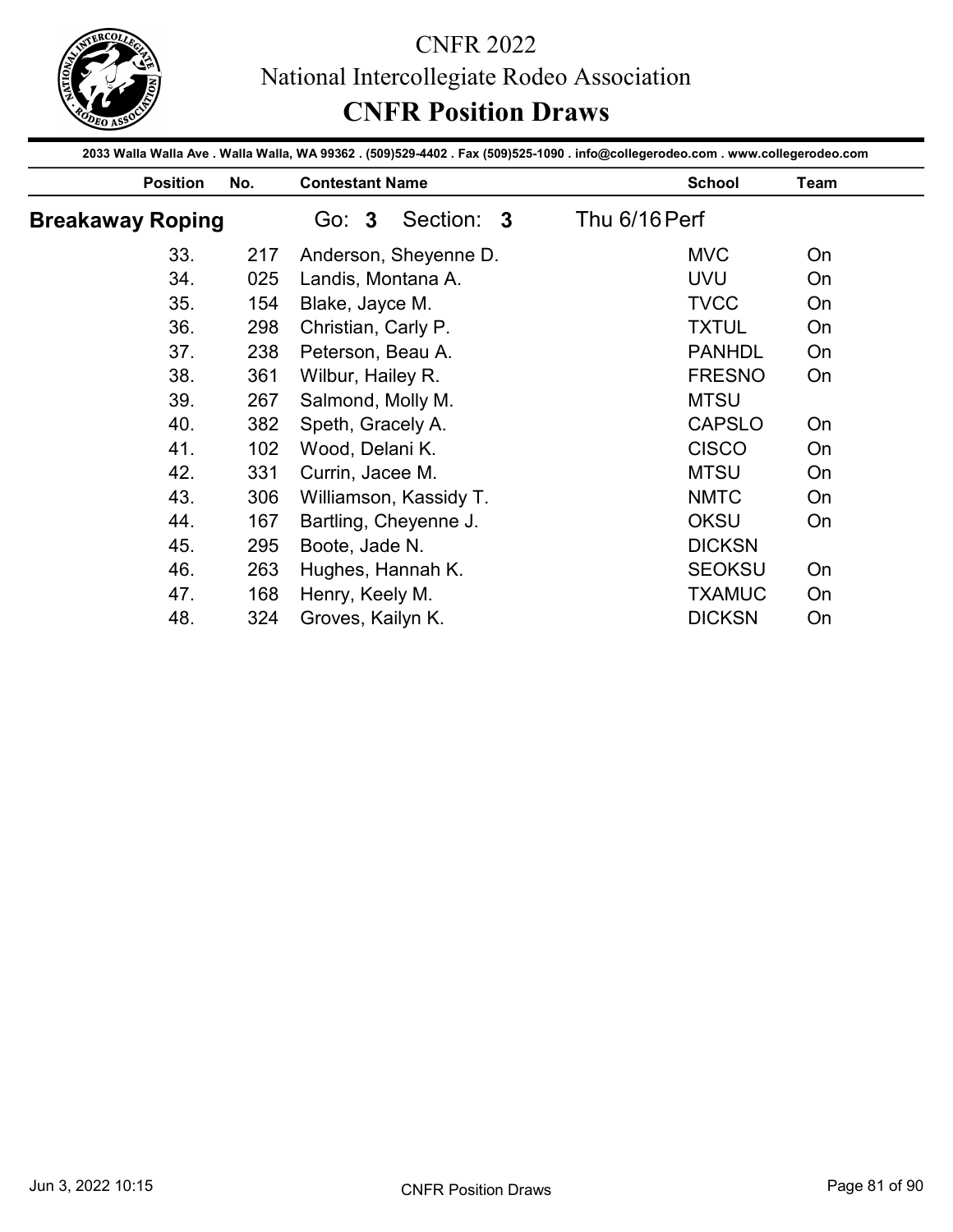

|                         |     | <b>CNFR Position Draws</b>                                                                                                                                | National Intercollegiate Rodeo Association |      |
|-------------------------|-----|-----------------------------------------------------------------------------------------------------------------------------------------------------------|--------------------------------------------|------|
| <b>Position</b>         | No. | 2033 Walla Walla Ave . Walla Walla, WA 99362 . (509)529-4402 . Fax (509)525-1090 . info@collegerodeo.com . www.collegerodeo.com<br><b>Contestant Name</b> | <b>School</b>                              | Team |
| <b>Breakaway Roping</b> |     | Go: 3<br>Section: 4                                                                                                                                       | Fri 6/17 Perf                              |      |
| 49.                     | 060 | Goemmer, Dally K.                                                                                                                                         | <b>NMSU</b>                                | On   |
| 50.                     | 276 | Foss, Morgan D.                                                                                                                                           | <b>DICKSN</b>                              | On   |
| 51.                     | 245 | Outhier, Madison L.                                                                                                                                       | <b>TXAMU</b>                               | On   |
| 52.                     | 301 | Miller, Kaytlyn R.                                                                                                                                        | <b>TXTUL</b>                               | On   |
| 53.                     | 231 | Henderson, Ashley B.                                                                                                                                      | <b>PEARL</b>                               | On   |
| 54.                     | 376 | Cochrane, Tyree Q.                                                                                                                                        | <b>CAPSLO</b>                              |      |
| 55.                     | 082 | VandeStouwe, Chenoa T.                                                                                                                                    | <b>COCHSE</b>                              | On   |
| 56.                     | 118 | McLaughlin, Heather E.                                                                                                                                    | <b>UWAL</b>                                | On   |
| 57.                     | 284 | Angelone, Sarah J.                                                                                                                                        | <b>TARLET</b>                              | On   |
| 58.                     | 171 | Lehrmann, Bryana L.                                                                                                                                       | <b>TXAMUC</b>                              | On   |
| 59.                     | 278 | Forsness, Lacey L.                                                                                                                                        | <b>DICKSN</b>                              | On   |
| 60.                     | 220 | Mason, Taylor L.                                                                                                                                          | <b>MVC</b>                                 | On   |
| 61.                     | 173 | Lockhart, Alyssa J.                                                                                                                                       | <b>TXAMUC</b>                              | On   |
| 62.                     | 242 | Brennan, McKenna R.                                                                                                                                       | <b>PANHDL</b>                              | On   |
| 63.                     | 350 | Hanson, Brooklyn D.                                                                                                                                       | <b>BHSU</b>                                | On   |
| 64.                     | 305 | Schauer, Mikenna R.                                                                                                                                       | <b>NMTC</b>                                | On   |
| 65.                     | 014 | Cornia, Kaylee                                                                                                                                            | <b>IDSU</b>                                | On   |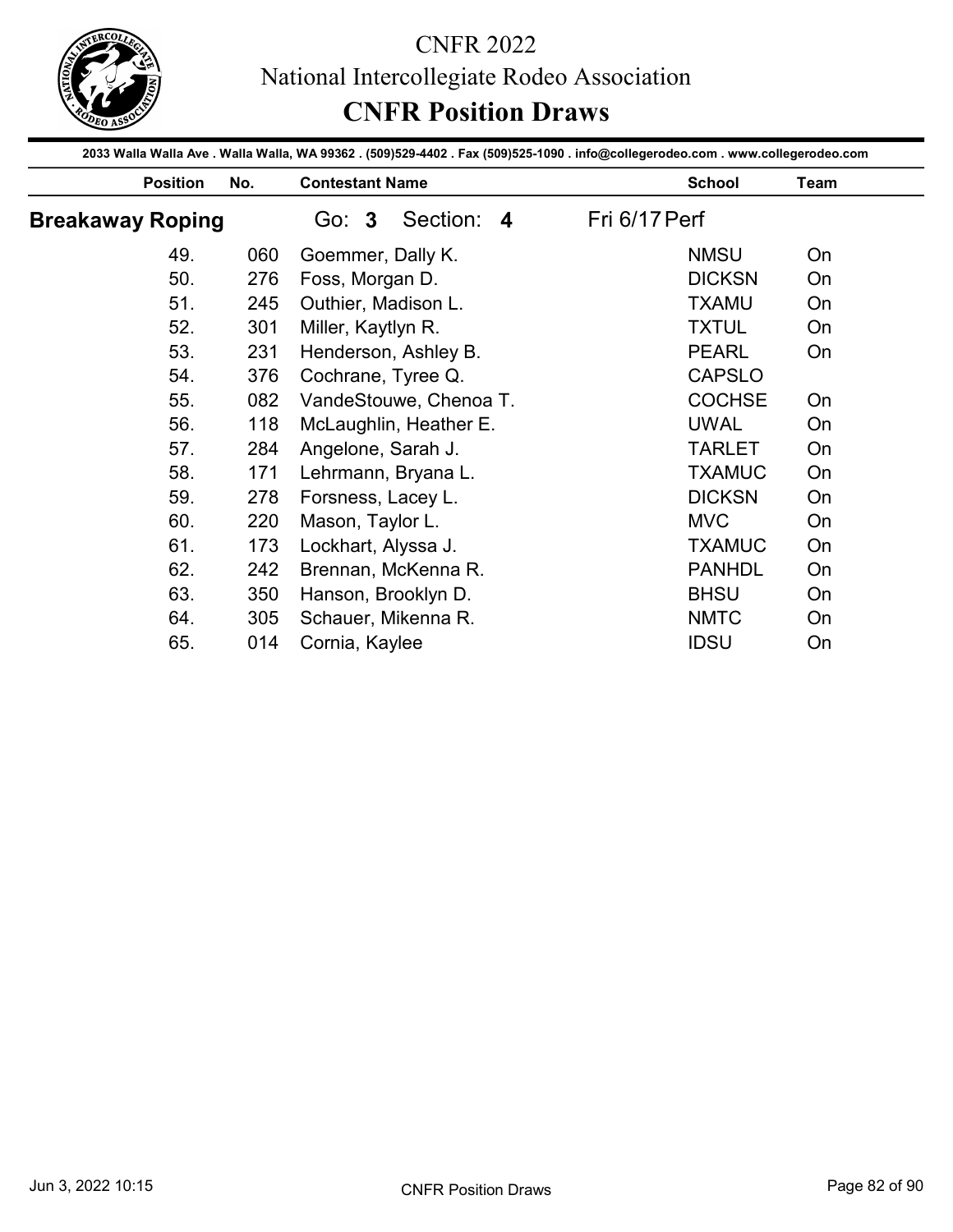

|                   |     | <b>CNFR Position Draws</b>                                                                                                      | National Intercollegiate Rodeo Association |      |
|-------------------|-----|---------------------------------------------------------------------------------------------------------------------------------|--------------------------------------------|------|
|                   |     | 2033 Walla Walla Ave . Walla Walla, WA 99362 . (509)529-4402 . Fax (509)525-1090 . info@collegerodeo.com . www.collegerodeo.com |                                            |      |
| <b>Position</b>   | No. | <b>Contestant Name</b>                                                                                                          | <b>School</b>                              | Team |
| <b>Goat Tying</b> |     | Section:<br>Go: 1<br>$\overline{\mathbf{1}}$                                                                                    | Mon 6/13 Slack                             |      |
| 1.                | 293 | Rasmussen, Paige N.                                                                                                             | <b>MTSU</b>                                | On   |
| 2.                | 356 | Kramer, Emily M.                                                                                                                | <b>FEATHR</b>                              | On   |
| 3.                | 062 | Ledesma, Avery C.                                                                                                               | <b>NMSU</b>                                | On   |
| 4.                | 156 | Slack, Whitney R.                                                                                                               | <b>TVCC</b>                                | On   |
| 5.                | 305 | Schauer, Mikenna R.                                                                                                             | <b>NMTC</b>                                | On   |
| 6.                | 094 | Reaves, Kristin C.                                                                                                              | <b>WEATHR</b>                              | On   |
| 7.                | 141 | Buckner, Kennedy M.                                                                                                             | <b>BLUE</b>                                | On   |
| 8.                | 030 | Hodson, Emma A.                                                                                                                 | <b>WEBER</b>                               | On   |
| 9.                | 115 | Booty, Sarah A.                                                                                                                 | <b>PEARL</b>                               | On   |
| 10.               | 248 | Schueneman, Sonora L.                                                                                                           | <b>TXAMU</b>                               |      |
| 11.               | 300 | Rice, Maddy R.                                                                                                                  | <b>TXTUL</b>                               | On   |
| 12.               | 355 | Lambert, Chloe L.                                                                                                               | <b>FEATHR</b>                              | On   |
| 13.               | 118 | McLaughlin, Heather E.                                                                                                          | <b>UWAL</b>                                | On   |
| 14.               | 074 | Hoffman, Faith L.                                                                                                               | <b>UWY</b>                                 | On   |
| 15.               | 242 | Brennan, McKenna R.                                                                                                             | <b>PANHDL</b>                              | On   |
| 16.               | 055 | Day, Wacey L.                                                                                                                   | <b>NEJC</b>                                | On   |
| 17.               | 262 | Shockley, Martie L.                                                                                                             | <b>SEOKSU</b>                              | On   |
| 18.               | 225 | Martin, Mersadie L.                                                                                                             | <b>SAMSU</b>                               | On   |
| 19.               | 218 | Cunningham, Lakin O.                                                                                                            | <b>MVC</b>                                 | On   |
| 20.               | 065 | Doerr, Maddee M.                                                                                                                | <b>COCHSE</b>                              | On   |
| 21.               | 159 | Newman, Josee A.                                                                                                                | <b>TVCC</b>                                | On   |
| 22.               | 027 | Dubois, Emmalee                                                                                                                 | <b>UVU</b>                                 | On   |
| 23.               | 165 | McNeill, Kenna H.                                                                                                               | <b>OKSU</b>                                | On   |
| 24.               | 024 | Bastian, Jaicee L.                                                                                                              | <b>UVU</b>                                 | On   |
| 25.               | 380 | Spratt, Sierra P.                                                                                                               | <b>CAPSLO</b>                              | On   |
| 26.               | 217 | Anderson, Sheyenne D.                                                                                                           | <b>MVC</b>                                 | On   |
| 27.               | 313 | Pauley, Emilee M.                                                                                                               | <b>BHSU</b>                                | On   |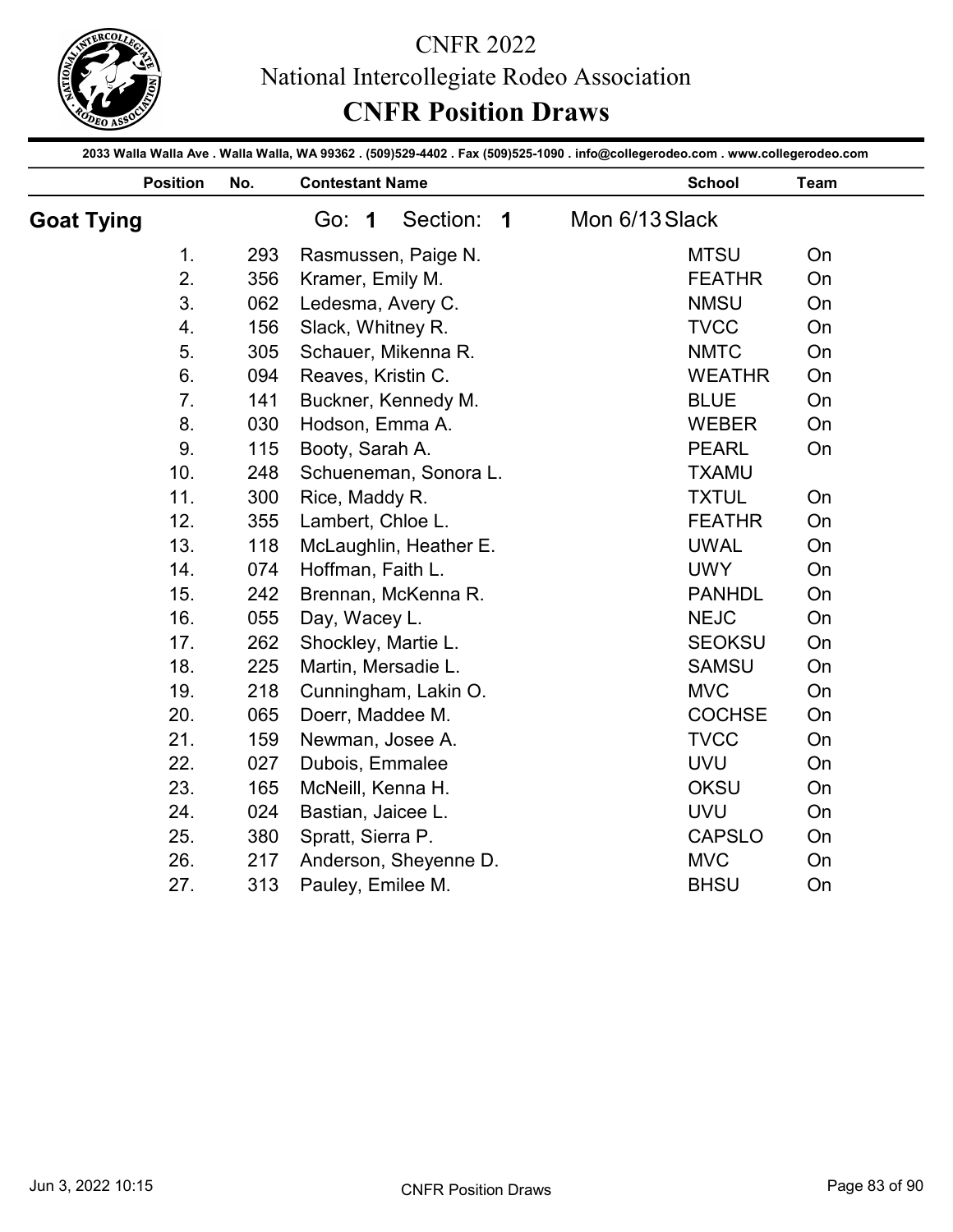

|                   |                 |     | National Intercollegiate Rodeo Association<br><b>CNFR Position Draws</b>                                                        |                |               |      |
|-------------------|-----------------|-----|---------------------------------------------------------------------------------------------------------------------------------|----------------|---------------|------|
|                   |                 |     | 2033 Walla Walla Ave . Walla Walla, WA 99362 . (509)529-4402 . Fax (509)525-1090 . info@collegerodeo.com . www.collegerodeo.com |                |               |      |
|                   | <b>Position</b> | No. | <b>Contestant Name</b>                                                                                                          |                | <b>School</b> | Team |
| <b>Goat Tying</b> |                 |     | Section: 2<br>Go: 1                                                                                                             | Mon 6/13 Slack |               |      |
|                   | 28.             | 146 | Davis, Makenly L.                                                                                                               |                | <b>BLUE</b>   | On   |
|                   | 29.             | 333 | Harkins, Opal J.                                                                                                                |                | <b>USD</b>    | On   |
|                   | 30.             | 061 | Orris, Lyndsey R.                                                                                                               |                | <b>NMSU</b>   | On   |
|                   | 31.             | 246 | Richards, Madalyn S.                                                                                                            |                | <b>TXAMU</b>  | On   |
|                   | 32.             | 072 | Day, Riata L.                                                                                                                   |                | <b>UWY</b>    | On   |
|                   | 33.             | 073 | Lensegrav, Kelsey M.                                                                                                            |                | <b>UWY</b>    | On   |
|                   | 34.             | 174 | Marek, Mayce R.                                                                                                                 |                | <b>TXAMUC</b> | On   |
|                   | 35.             | 041 | Rayhill, Karissa H.                                                                                                             |                | <b>EWYC</b>   | On   |
|                   | 36.             | 319 | McGee, Cashae G.                                                                                                                |                | <b>BHSU</b>   | On   |
|                   | 37.             | 373 | Davis, Aimee R.                                                                                                                 |                | <b>CAPSLO</b> | On   |
|                   | 38.             | 209 | Duncan, Kamryn L.                                                                                                               |                | <b>MCNSU</b>  | On   |
|                   | 39.             | 082 | VandeStouwe, Chenoa T.                                                                                                          |                | <b>COCHSE</b> | On   |
|                   | 40.             | 301 | Miller, Kaytlyn R.                                                                                                              |                | <b>TXTUL</b>  | On   |
|                   | 41.             | 147 | Skone, Aubree N.                                                                                                                |                | <b>BLUE</b>   | On   |
|                   | 42.             | 342 | Garrison, Hailey E.                                                                                                             |                | <b>MTSU</b>   | On   |
|                   | 43.             | 071 | Latham, Taylour Q.                                                                                                              |                | <b>UWY</b>    | On   |
|                   | 44.             | 080 | Knust, Emily A.                                                                                                                 |                | <b>GILLET</b> | On   |
|                   | 45.             | 013 | Clingman, McKenna E.                                                                                                            |                | <b>IDSU</b>   | On   |
|                   | 46.             | 341 | Rogers, Kaycee L.                                                                                                               |                | <b>UMTW</b>   | On   |
|                   | 47.             | 117 | Hammett, Joanna S.                                                                                                              |                | <b>UWAL</b>   | On   |
|                   | 48.             | 167 | Bartling, Cheyenne J.                                                                                                           |                | <b>OKSU</b>   | On   |
|                   | 49.             | 099 | Hoss, Kodey K.                                                                                                                  |                | <b>WEATHR</b> | On   |
|                   | 50.             | 388 | Portenier, Jessi Jane                                                                                                           |                | <b>COCHSE</b> | On   |
|                   | 51.             | 269 | Jacobs, Tori R.                                                                                                                 |                | <b>IACCC</b>  | On   |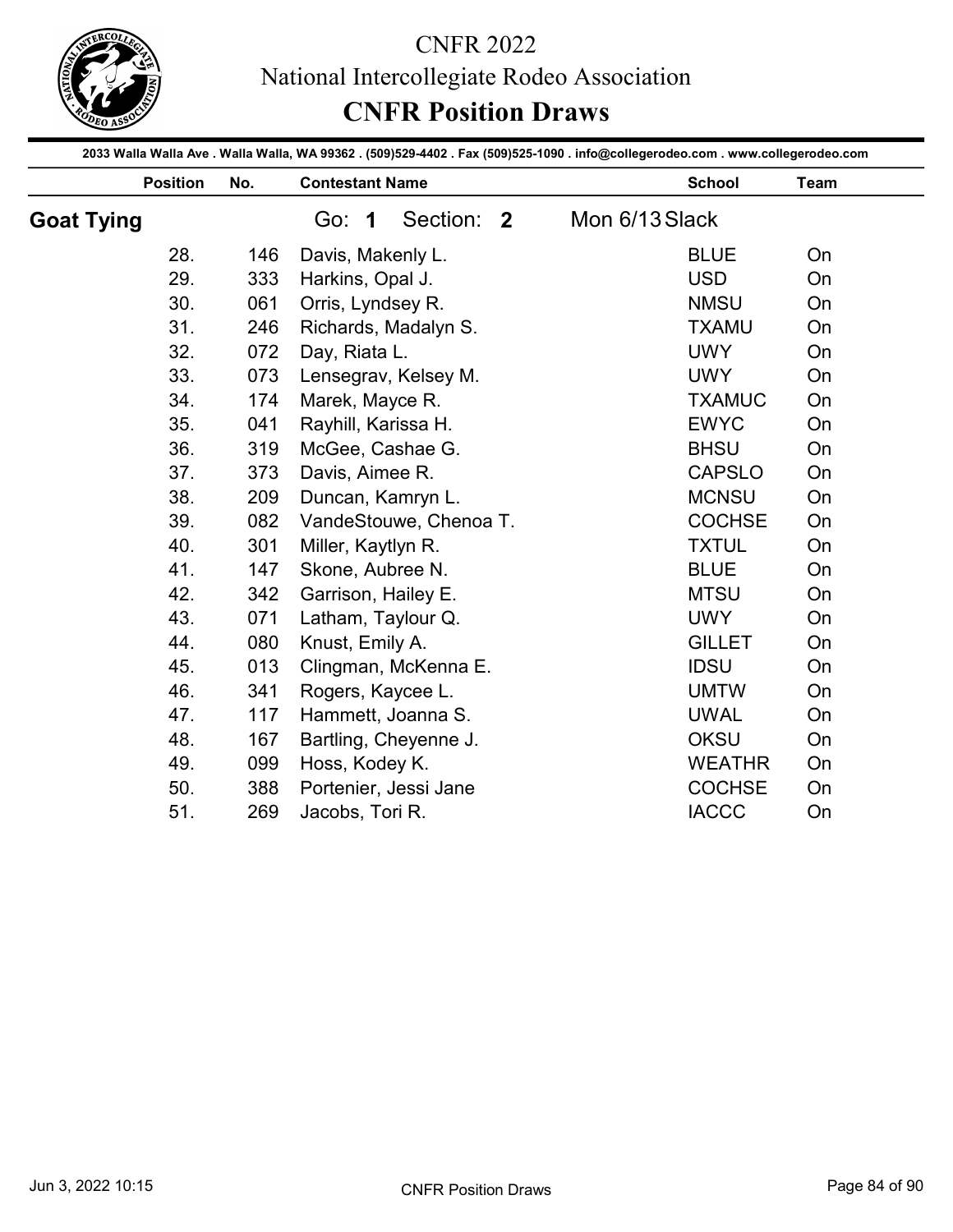

|                   |     | National Intercollegiate Rodeo Association<br><b>CNFR Position Draws</b>                                                        |                |      |
|-------------------|-----|---------------------------------------------------------------------------------------------------------------------------------|----------------|------|
|                   |     | 2033 Walla Walla Ave . Walla Walla, WA 99362 . (509)529-4402 . Fax (509)525-1090 . info@collegerodeo.com . www.collegerodeo.com |                |      |
| <b>Position</b>   | No. | <b>Contestant Name</b>                                                                                                          | <b>School</b>  | Team |
| <b>Goat Tying</b> |     | Section: 1<br>Go: 2                                                                                                             | Tue 6/14 Slack |      |
| 1 <sub>1</sub>    | 269 | Jacobs, Tori R.                                                                                                                 | <b>IACCC</b>   | On   |
| 2.                | 388 | Portenier, Jessi Jane                                                                                                           | <b>COCHSE</b>  | On   |
| 3.                | 099 | Hoss, Kodey K.                                                                                                                  | <b>WEATHR</b>  | On   |
| 4.                | 167 | Bartling, Cheyenne J.                                                                                                           | OKSU           | On   |
| 5.                | 117 | Hammett, Joanna S.                                                                                                              | <b>UWAL</b>    | On   |
| 6.                | 341 | Rogers, Kaycee L.                                                                                                               | <b>UMTW</b>    | On   |
| 7.                | 013 | Clingman, McKenna E.                                                                                                            | <b>IDSU</b>    | On   |
| 8.                | 080 | Knust, Emily A.                                                                                                                 | <b>GILLET</b>  | On   |
| 9.                | 071 | Latham, Taylour Q.                                                                                                              | <b>UWY</b>     | On   |
| 10.               | 342 | Garrison, Hailey E.                                                                                                             | <b>MTSU</b>    | On   |
| 11.               | 147 | Skone, Aubree N.                                                                                                                | <b>BLUE</b>    | On   |
| 12.               | 301 | Miller, Kaytlyn R.                                                                                                              | <b>TXTUL</b>   | On   |
| 13.               | 082 | VandeStouwe, Chenoa T.                                                                                                          | <b>COCHSE</b>  | On   |
| 14.               | 209 | Duncan, Kamryn L.                                                                                                               | <b>MCNSU</b>   | On   |
| 15.               | 373 | Davis, Aimee R.                                                                                                                 | <b>CAPSLO</b>  | On   |
| 16.               | 319 | McGee, Cashae G.                                                                                                                | <b>BHSU</b>    | On   |
| 17.               | 041 | Rayhill, Karissa H.                                                                                                             | <b>EWYC</b>    | On   |
| 18.               | 174 | Marek, Mayce R.                                                                                                                 | <b>TXAMUC</b>  | On   |
| 19.               | 073 |                                                                                                                                 | <b>UWY</b>     | On   |
|                   |     | Lensegrav, Kelsey M.                                                                                                            | <b>UWY</b>     | On   |
| 20.               | 072 | Day, Riata L.                                                                                                                   |                |      |
| 21.               | 246 | Richards, Madalyn S.                                                                                                            | <b>TXAMU</b>   | On   |
| 22.               | 061 | Orris, Lyndsey R.                                                                                                               | <b>NMSU</b>    | On   |
| 23.               | 333 | Harkins, Opal J.                                                                                                                | <b>USD</b>     | On   |
| 24.               | 146 | Davis, Makenly L.                                                                                                               | <b>BLUE</b>    | On   |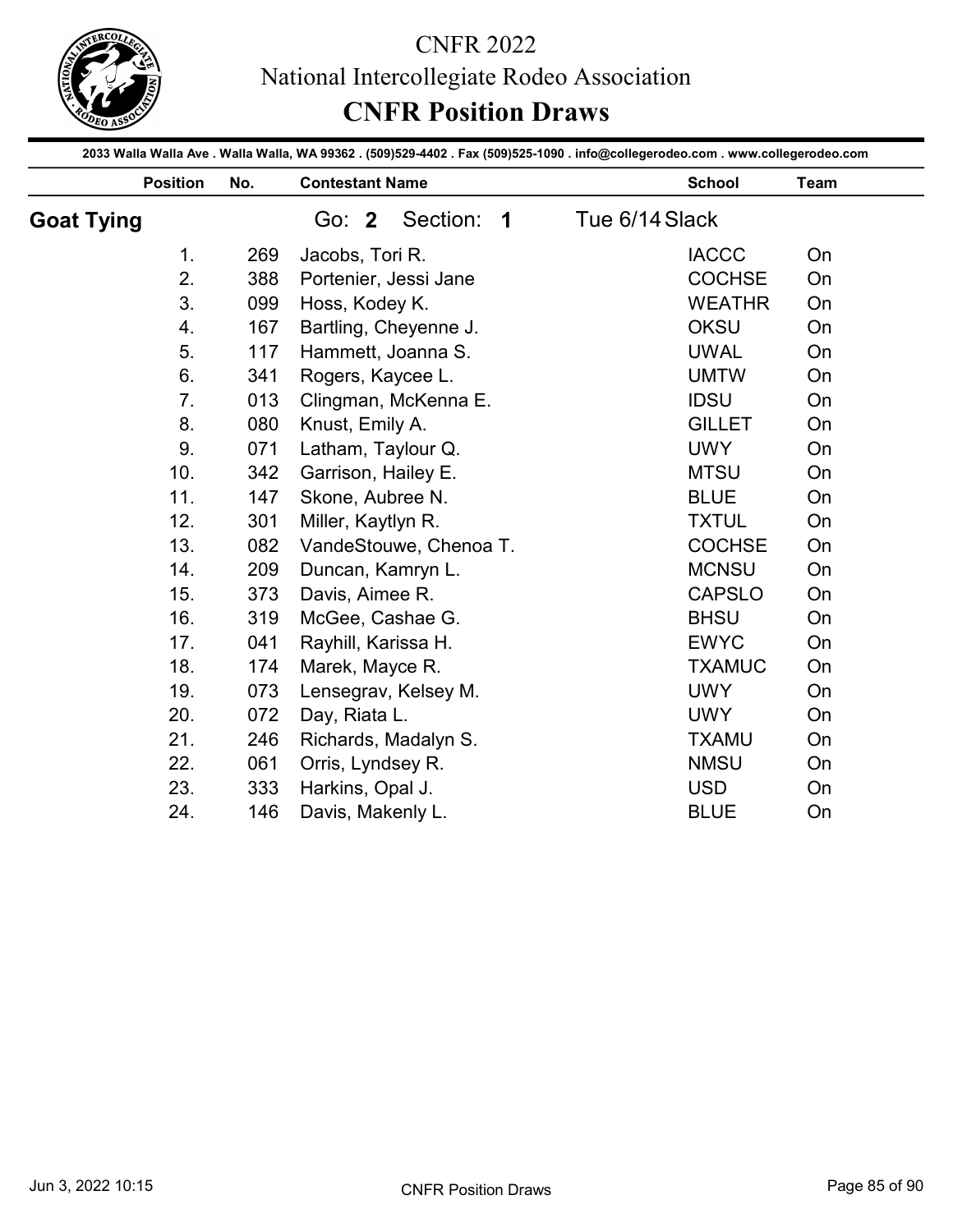

| <b>Position</b><br><b>Goat Tying</b> |            |            |                                                                                                                                 | <b>CNFR Position Draws</b>   |          |
|--------------------------------------|------------|------------|---------------------------------------------------------------------------------------------------------------------------------|------------------------------|----------|
|                                      |            |            | 2033 Walla Walla Ave . Walla Walla, WA 99362 . (509)529-4402 . Fax (509)525-1090 . info@collegerodeo.com . www.collegerodeo.com |                              |          |
|                                      |            | No.        | <b>Contestant Name</b>                                                                                                          | <b>School</b>                | Team     |
|                                      |            |            | Section: 2<br>Go: 2                                                                                                             | Tue 6/14 Slack               |          |
|                                      | 25.        | 313        | Pauley, Emilee M.                                                                                                               | <b>BHSU</b>                  | On       |
|                                      | 26.        | 217        | Anderson, Sheyenne D.                                                                                                           | <b>MVC</b>                   | On       |
|                                      | 27.        | 380        | Spratt, Sierra P.                                                                                                               | <b>CAPSLO</b>                | On       |
|                                      | 28.        | 024        | Bastian, Jaicee L.                                                                                                              | <b>UVU</b>                   | On       |
|                                      | 29.        | 165        | McNeill, Kenna H.                                                                                                               | <b>OKSU</b>                  | On       |
|                                      | 30.        | 027        | Dubois, Emmalee                                                                                                                 | <b>UVU</b>                   | On       |
|                                      | 31.        | 159        | Newman, Josee A.                                                                                                                | <b>TVCC</b>                  | On       |
|                                      | 32.        | 065        | Doerr, Maddee M.                                                                                                                | <b>COCHSE</b>                | On       |
|                                      | 33.        | 218        | Cunningham, Lakin O.                                                                                                            | <b>MVC</b>                   | On       |
|                                      | 34.        | 225        | Martin, Mersadie L.                                                                                                             | <b>SAMSU</b>                 | On       |
|                                      | 35.        | 262        | Shockley, Martie L.                                                                                                             | <b>SEOKSU</b>                | On       |
|                                      | 36.        | 055        | Day, Wacey L.                                                                                                                   | <b>NEJC</b>                  | On       |
|                                      | 37.        | 242        | Brennan, McKenna R.                                                                                                             | <b>PANHDL</b>                | On       |
|                                      | 38.        | 074        | Hoffman, Faith L.                                                                                                               | <b>UWY</b>                   | On       |
|                                      | 39.        | 118        | McLaughlin, Heather E.                                                                                                          | <b>UWAL</b>                  | On       |
|                                      | 40.        | 355        | Lambert, Chloe L.                                                                                                               | <b>FEATHR</b>                | On       |
|                                      | 41.        | 300        | Rice, Maddy R.                                                                                                                  | <b>TXTUL</b>                 | On       |
|                                      | 42.        | 248        | Schueneman, Sonora L.                                                                                                           | <b>TXAMU</b>                 |          |
|                                      | 43.        | 115        | Booty, Sarah A.                                                                                                                 | <b>PEARL</b>                 | On       |
|                                      | 44.        | 030        | Hodson, Emma A.                                                                                                                 | <b>WEBER</b>                 | On       |
|                                      | 45.        | 141        | Buckner, Kennedy M.                                                                                                             | <b>BLUE</b>                  | On       |
|                                      | 46.        | 094        | Reaves, Kristin C.                                                                                                              | <b>WEATHR</b>                | On       |
|                                      | 47.        | 305        | Schauer, Mikenna R.                                                                                                             | <b>NMTC</b>                  | On       |
|                                      |            |            |                                                                                                                                 |                              |          |
|                                      | 48.        | 156        | Slack, Whitney R.                                                                                                               | <b>TVCC</b>                  | On       |
|                                      | 49.        | 062        | Ledesma, Avery C.                                                                                                               | <b>NMSU</b>                  | On       |
|                                      | 50.<br>51. | 356<br>293 | Kramer, Emily M.<br>Rasmussen, Paige N.                                                                                         | <b>FEATHR</b><br><b>MTSU</b> | On<br>On |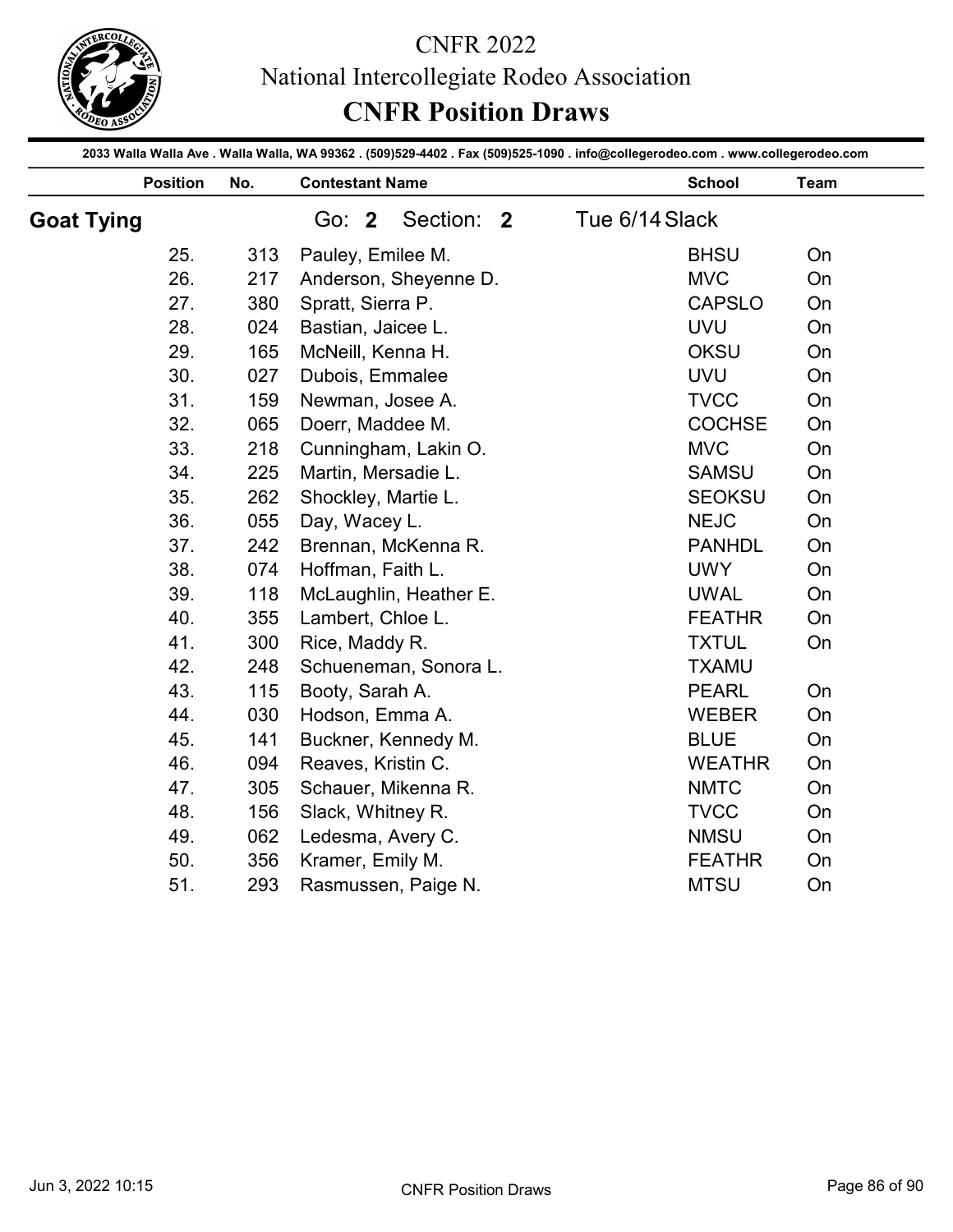

|                   |     | National Intercollegiate Rodeo Association<br><b>CNFR Position Draws</b>                                                        |               |               |      |
|-------------------|-----|---------------------------------------------------------------------------------------------------------------------------------|---------------|---------------|------|
|                   |     |                                                                                                                                 |               |               |      |
|                   |     | 2033 Walla Walla Ave . Walla Walla, WA 99362 . (509)529-4402 . Fax (509)525-1090 . info@collegerodeo.com . www.collegerodeo.com |               |               |      |
| <b>Position</b>   | No. | <b>Contestant Name</b>                                                                                                          |               | <b>School</b> | Team |
| <b>Goat Tying</b> |     | Section: 1<br>Go: 3                                                                                                             | Tue 6/14 Perf |               |      |
| 1 <sub>1</sub>    | 174 | Marek, Mayce R.                                                                                                                 |               | <b>TXAMUC</b> | On   |
| 2.                | 099 | Hoss, Kodey K.                                                                                                                  |               | <b>WEATHR</b> | On   |
| 3.                | 209 | Duncan, Kamryn L.                                                                                                               |               | <b>MCNSU</b>  | On   |
| 4.                | 246 | Richards, Madalyn S.                                                                                                            |               | <b>TXAMU</b>  | On   |
| 5.                | 055 | Day, Wacey L.                                                                                                                   |               | <b>NEJC</b>   | On   |
|                   |     |                                                                                                                                 |               |               | On   |
| 6.                | 080 | Knust, Emily A.                                                                                                                 |               | <b>GILLET</b> |      |
| 7.                | 147 | Skone, Aubree N.                                                                                                                |               | <b>BLUE</b>   | On   |
| 8.                | 013 | Clingman, McKenna E.                                                                                                            |               | <b>IDSU</b>   | On   |
| 9.                | 118 | McLaughlin, Heather E.                                                                                                          |               | <b>UWAL</b>   | On   |
| 10.               | 319 | McGee, Cashae G.                                                                                                                |               | <b>BHSU</b>   | On   |
| 11.               | 041 |                                                                                                                                 |               | <b>EWYC</b>   | On   |
| 12.               | 218 | Rayhill, Karissa H.<br>Cunningham, Lakin O.                                                                                     |               | <b>MVC</b>    | On   |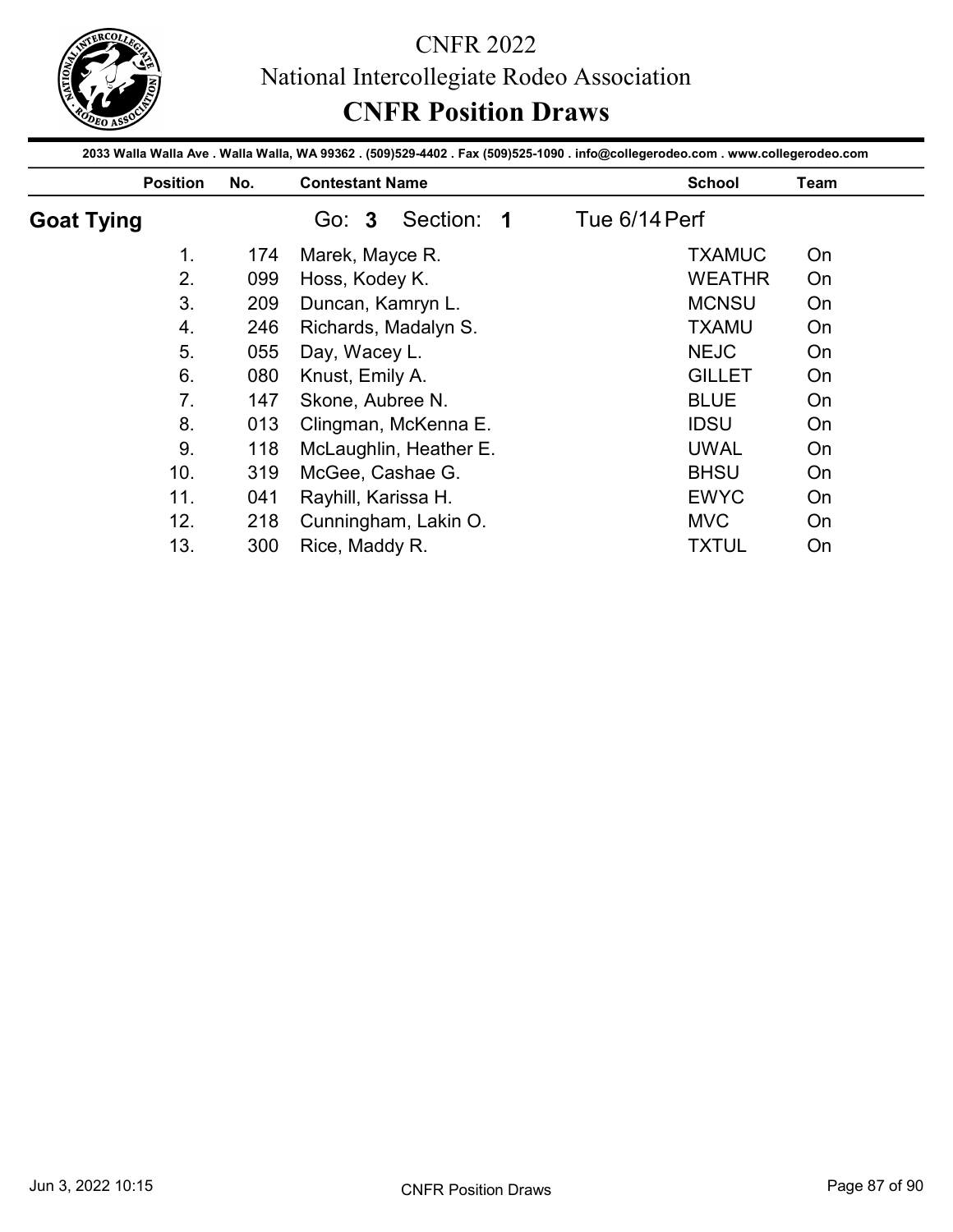

|                   |     | National Intercollegiate Rodeo Association<br><b>CNFR Position Draws</b>                                                        |               |                           |          |
|-------------------|-----|---------------------------------------------------------------------------------------------------------------------------------|---------------|---------------------------|----------|
|                   |     |                                                                                                                                 |               |                           |          |
|                   |     | 2033 Walla Walla Ave . Walla Walla, WA 99362 . (509)529-4402 . Fax (509)525-1090 . info@collegerodeo.com . www.collegerodeo.com |               |                           |          |
| <b>Position</b>   | No. | <b>Contestant Name</b>                                                                                                          |               | <b>School</b>             | Team     |
| <b>Goat Tying</b> |     | Section: 2<br>Go: 3                                                                                                             | Wed 6/15 Perf |                           |          |
| 14.               | 030 | Hodson, Emma A.                                                                                                                 |               | <b>WEBER</b>              | On       |
| 15.               | 074 | Hoffman, Faith L.                                                                                                               |               | <b>UWY</b>                | On       |
| 16.               | 159 | Newman, Josee A.                                                                                                                |               | <b>TVCC</b>               | On       |
| 17.               | 388 | Portenier, Jessi Jane                                                                                                           |               | <b>COCHSE</b>             | On       |
|                   | 305 | Schauer, Mikenna R.                                                                                                             |               | <b>NMTC</b>               | On       |
| 18.               |     |                                                                                                                                 |               |                           |          |
| 19.               | 156 | Slack, Whitney R.                                                                                                               |               | <b>TVCC</b>               | On       |
| 20.               | 073 | Lensegrav, Kelsey M.                                                                                                            |               | <b>UWY</b>                | On       |
| 21.               | 301 | Miller, Kaytlyn R.                                                                                                              |               | <b>TXTUL</b>              | On       |
| 22.               | 333 | Harkins, Opal J.                                                                                                                |               | <b>USD</b>                | On       |
|                   | 024 | Bastian, Jaicee L.                                                                                                              |               |                           |          |
| 23.               | 342 |                                                                                                                                 |               | <b>UVU</b>                | On       |
| 24.<br>25.        | 071 | Garrison, Hailey E.<br>Latham, Taylour Q.                                                                                       |               | <b>MTSU</b><br><b>UWY</b> | On<br>On |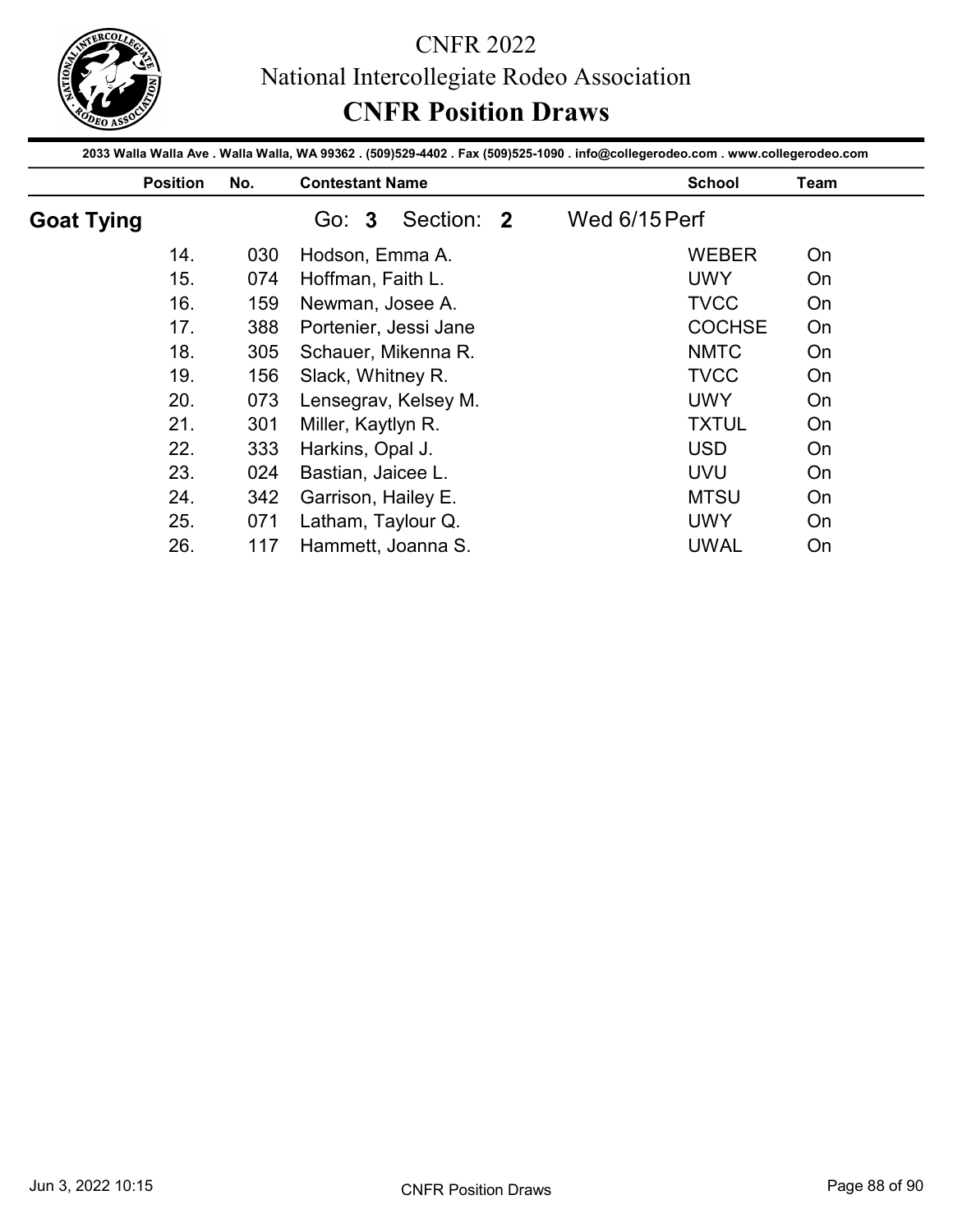

|                   |                 |            |                                                                                                                                                           |               | National Intercollegiate Rodeo Association |          |
|-------------------|-----------------|------------|-----------------------------------------------------------------------------------------------------------------------------------------------------------|---------------|--------------------------------------------|----------|
|                   |                 |            | <b>CNFR Position Draws</b>                                                                                                                                |               |                                            |          |
|                   | <b>Position</b> | No.        | 2033 Walla Walla Ave . Walla Walla, WA 99362 . (509)529-4402 . Fax (509)525-1090 . info@collegerodeo.com . www.collegerodeo.com<br><b>Contestant Name</b> |               | <b>School</b>                              | Team     |
| <b>Goat Tying</b> |                 |            | Section: 3<br>Go: 3                                                                                                                                       | Thu 6/16 Perf |                                            |          |
|                   | 27.             | 248        | Schueneman, Sonora L.                                                                                                                                     |               | <b>TXAMU</b>                               |          |
|                   | 28.             | 141        | Buckner, Kennedy M.                                                                                                                                       |               | <b>BLUE</b>                                | On       |
|                   | 29.             | 262        | Shockley, Martie L.                                                                                                                                       |               | <b>SEOKSU</b>                              | On       |
|                   | 30.             | 027        | Dubois, Emmalee                                                                                                                                           |               | <b>UVU</b>                                 | On       |
|                   |                 |            |                                                                                                                                                           |               |                                            |          |
|                   |                 |            |                                                                                                                                                           |               |                                            |          |
|                   | 31.             | 355        | Lambert, Chloe L.                                                                                                                                         |               | <b>FEATHR</b>                              | On       |
|                   | 32.             | 269        | Jacobs, Tori R.                                                                                                                                           |               | <b>IACCC</b>                               | On       |
|                   | 33.             | 373        | Davis, Aimee R.                                                                                                                                           |               | <b>CAPSLO</b>                              | On       |
|                   | 34.             | 242        | Brennan, McKenna R.                                                                                                                                       |               | <b>PANHDL</b>                              | On       |
|                   | 35.             | 062        | Ledesma, Avery C.                                                                                                                                         |               | <b>NMSU</b>                                | On       |
|                   | 36.             | 146        | Davis, Makenly L.                                                                                                                                         |               | <b>BLUE</b>                                | On       |
|                   | 37.<br>38.      | 082<br>061 | VandeStouwe, Chenoa T.<br>Orris, Lyndsey R.                                                                                                               |               | <b>COCHSE</b><br><b>NMSU</b>               | On<br>On |